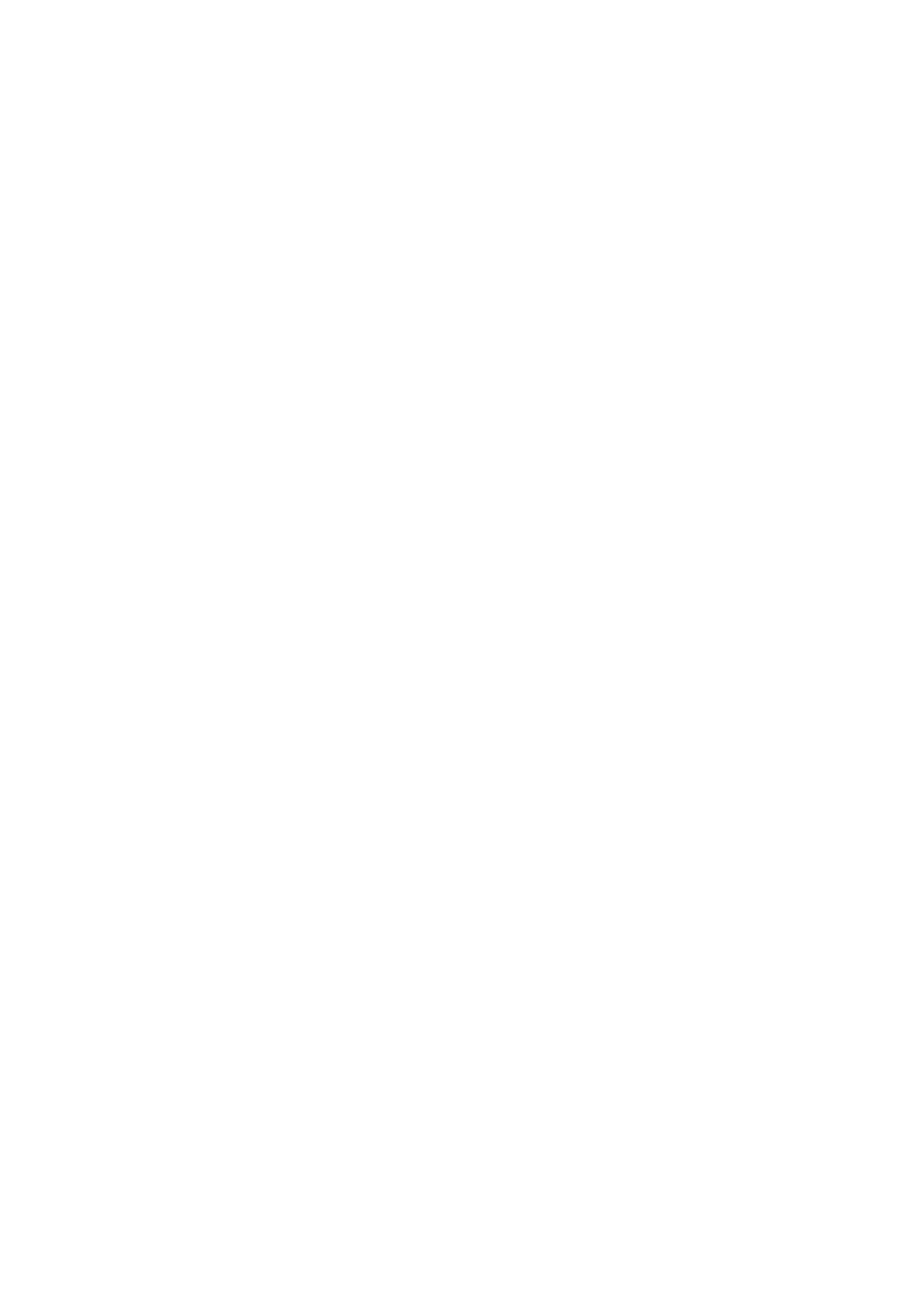Western Australia

# **Bail Act 1982**

**An Act to make better provision for bail in criminal proceedings.** 

Compare 13 Sep 2014 [08-g0-02] / 03 Nov 2014 [08-h0-01] page 1 Extract from www.slp.wa.gov.au, see that website for further information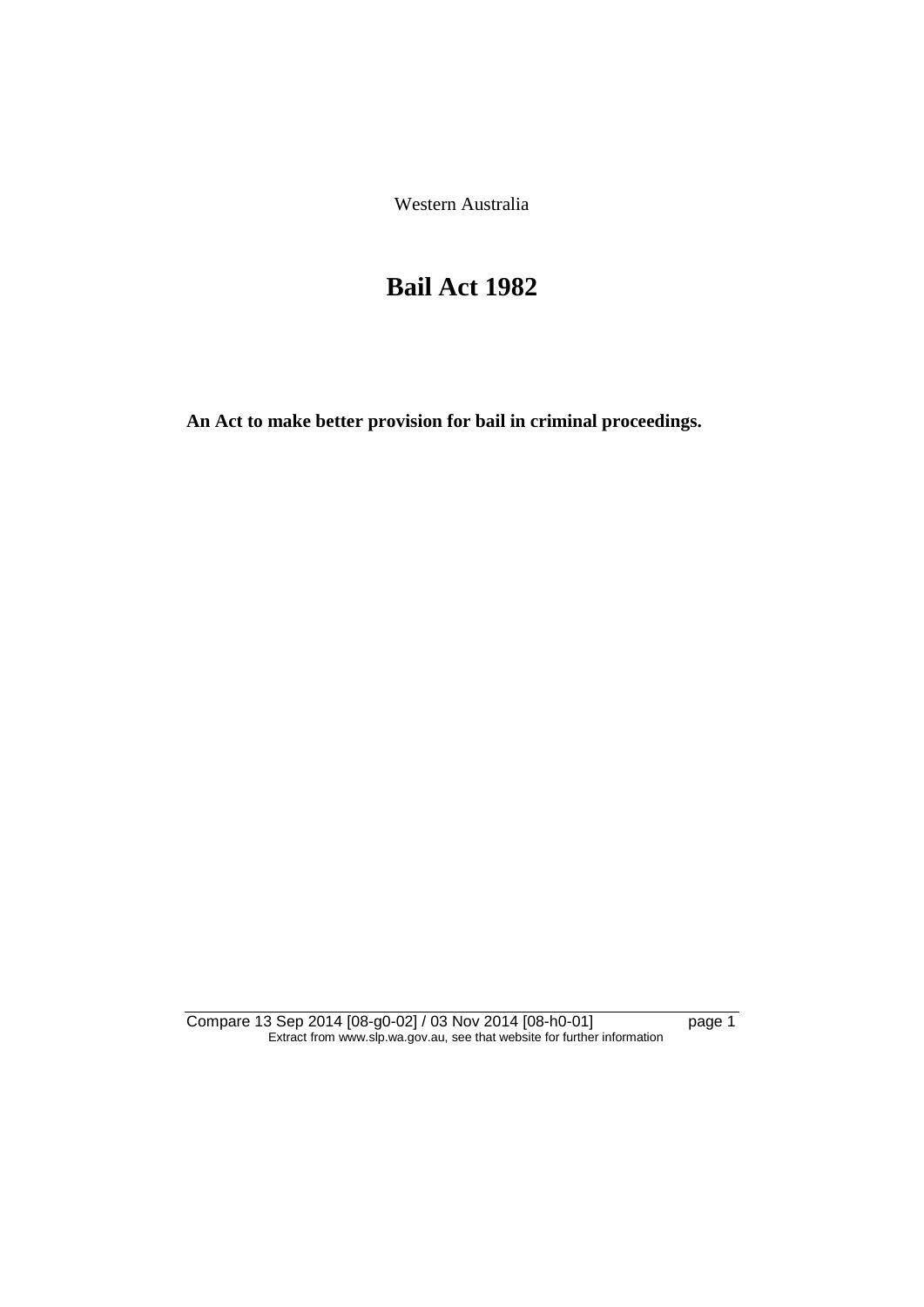**s. 1**

# **Part I — Preliminary**

### **1. Short title**

This Act may be cited as the *Bail Act* 1982<sup>1</sup>.

# **2. Commencement**

This Act shall come into operation on a day to be fixed by proclamation<sup>1</sup>.

# **3. Terms used**

(1) In this Act, unless a contrary intention appears —

*accused* includes —

- (a) a person charged with, convicted of, or found guilty of an offence;
- (b) a person whose conviction for an offence is stayed;
- (c) a person in respect of whom an appeal relating to an offence is pending;
- (d) a person in respect of whom a new trial for an offence has been ordered;

#### *adjournment* —

- (a) means any order of a court by which proceedings for an offence are postponed or interrupted or are to be held at a different time or place before the same court; and
- (b) is deemed to include any order of a court, other than a committal to the Supreme Court or District Court, by which the venue of any proceedings for an offence is changed to another court or a court at another place whether by way of a remand, referral, or recommittal of the accused or otherwise;

*appeal* includes an application for leave to appeal;

# *appropriate judicial officer* means —

(a) subject to paragraphs (b), (c) and (d), a judicial officer who is empowered to exercise jurisdiction in the court

page 2 Compare 13 Sep 2014 [08-g0-02] / 03 Nov 2014 [08-h0-01] Extract from www.slp.wa.gov.au, see that website for further information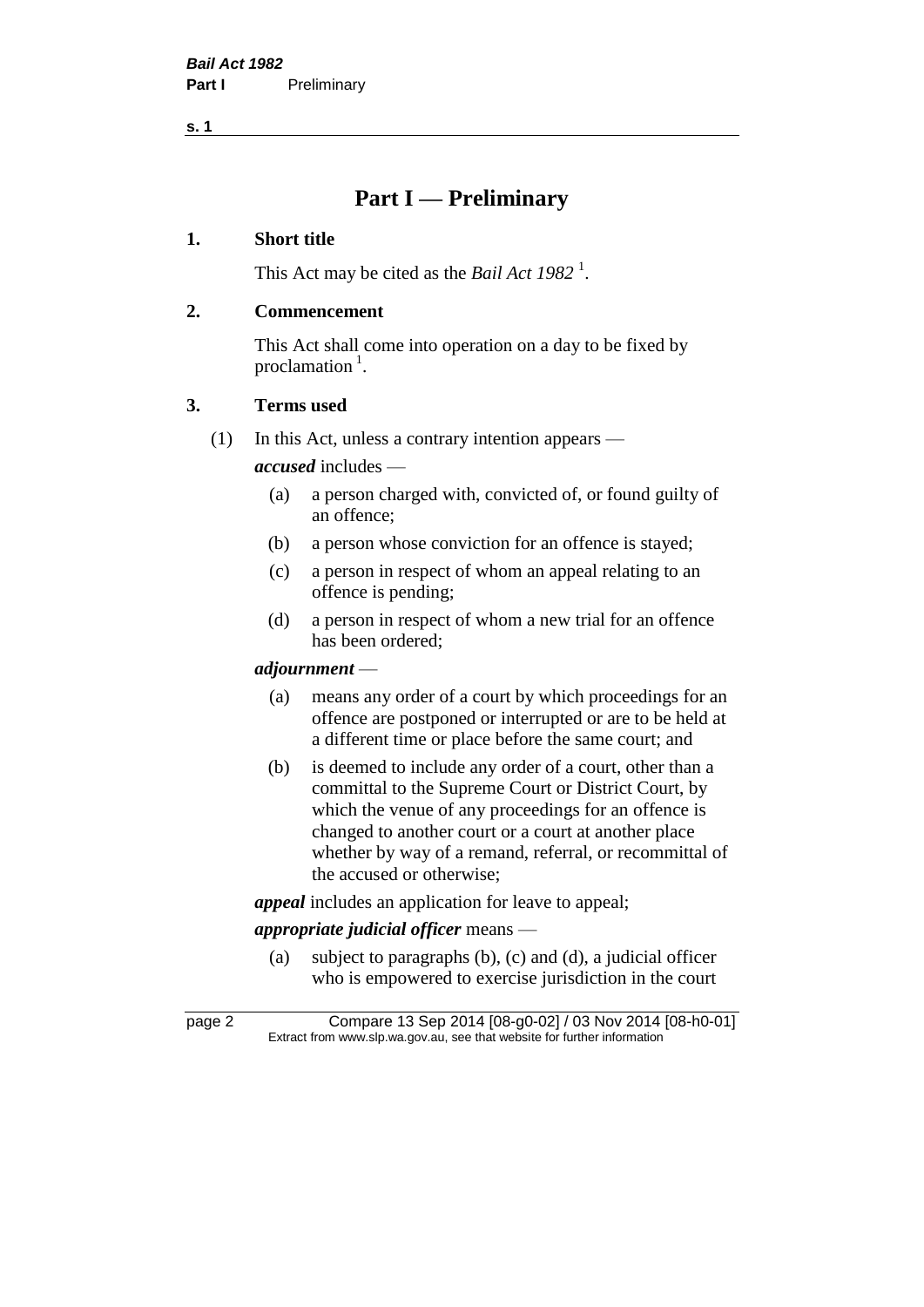before which the accused is required to appear pursuant to his bail undertaking; or

- (b) if the court is the Court of Appeal, a judge of appeal; or
- (c) except in section 49, a judge of the Supreme Court or of the Children's Court, as the case may require, in any case where —
	- (i) under section 15 only a judge of the Supreme Court or of the Children's Court has power to grant bail; or
	- (ii) a judicial officer has exercised the power contained in section 31(2)(d),

for the appearance in question; or

(d) except in section 49, a judge of the Supreme Court, of the District Court, or of the Children's Court, as the case may require, in any case where such a judge has granted bail under section 14 for the appearance in question;

*approved*, in relation to a form, means approved by the chief executive officer of the department of the Public Service principally assisting in the administration of this Act;

*as soon as is practicable* means as soon as is reasonably practicable;

*authorised community services officer* means any of the following persons —

- (a) the CEO (corrections) or a delegate of the CEO (corrections) under subsection (5);
- (b) a registrar of the Children's Court;
- (c) a superintendent of a detention centre under the *Young Offenders Act 1994*;
- (d) the officer for the time being in charge of any detention centre under the *Young Offenders Act 1994*;

*authorised officer* means an authorised police officer or an authorised community services officer;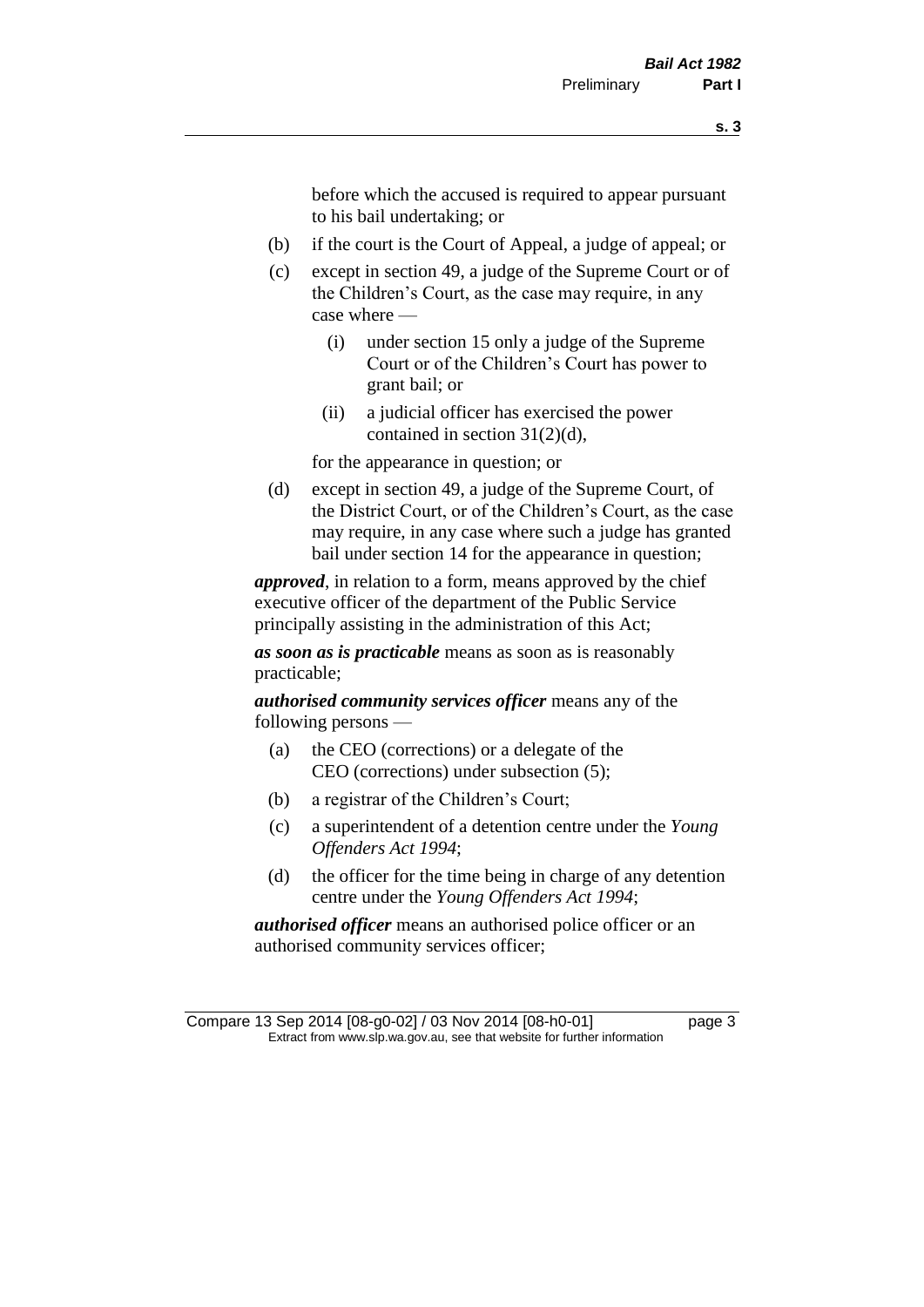*authorised police officer* means —

- (a) a police officer who holds the rank of sergeant, or a higher rank;
- (b) the police officer who is for the time being in charge of a police station;
- (c) whichever of these officers is for the time being in charge of a lock-up —
	- (i) a police officer;
	- (ii) a special constable appointed under the *Police Act 1892* Part III whose powers, duties and obligations are or include those of an authorised police officer under this Act;
	- (iii) a police auxiliary officer appointed under the *Police Act 1892* Part IIIB whose powers, duties and obligations are or include those of an authorised police officer under this Act;

*bail undertaking* means an undertaking described in section 28(2);

*CEO (corrections)* means the chief executive officer of the Public Sector agency principally assisting the Minister administering Part 8 of the *Sentence Administration Act 2003* in its administration;

*Chief Judge* means the Chief Judge of the District Court;

*Chief Justice* means the Chief Justice of Western Australia;

*child* has the same meaning as *young person* has in the *Young Offenders Act 1994*;

*community corrections officer* has the same meaning as in the *Sentence Administration Act 2003*;

*court* means each of the following —

- (a) the Magistrates Court;
- (b) the Children's Court;

page 4 Compare 13 Sep 2014 [08-g0-02] / 03 Nov 2014 [08-h0-01] Extract from www.slp.wa.gov.au, see that website for further information

**s. 3**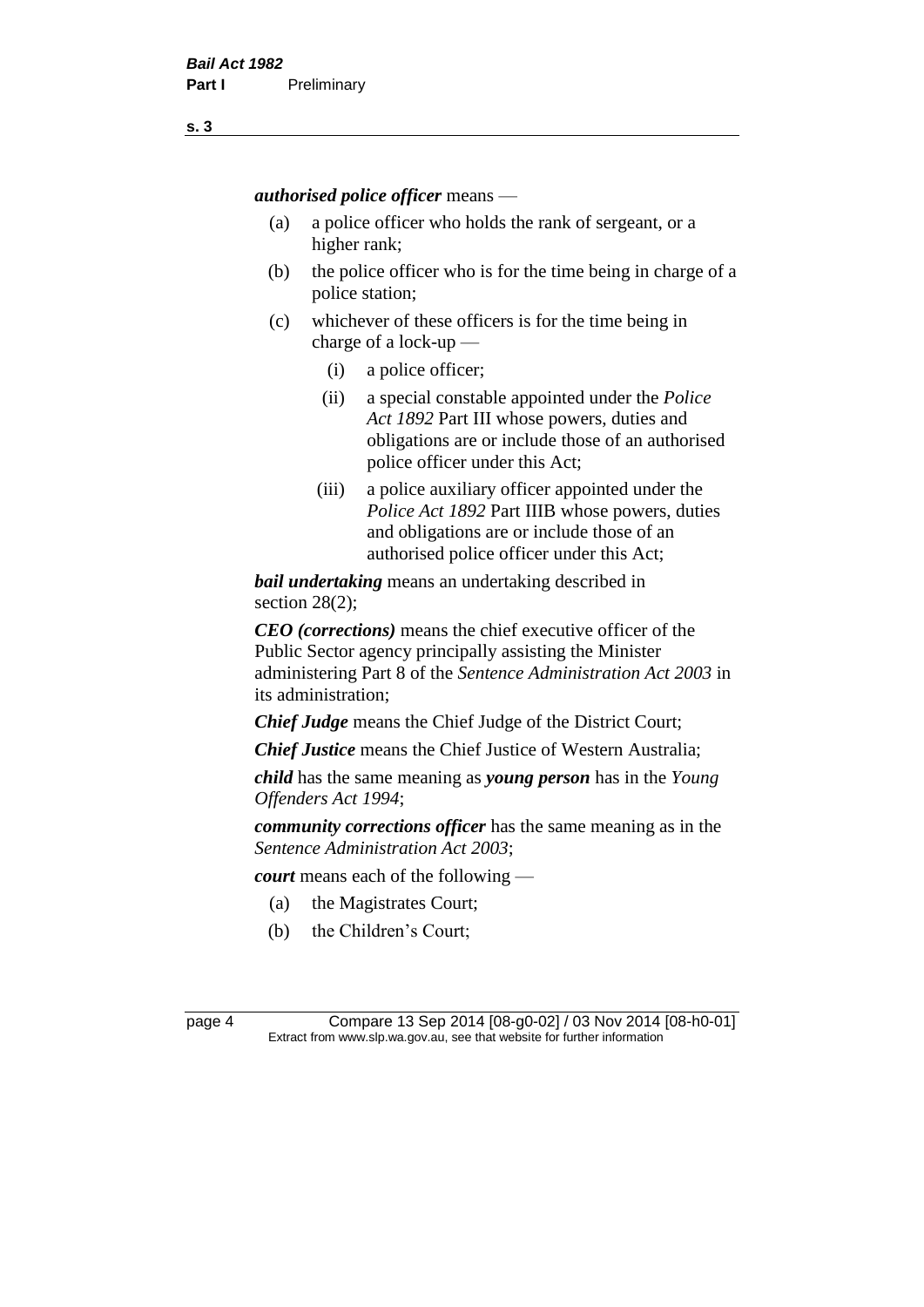- (c) the Coroner's Court of Western Australia;
- (d) the District Court;
- (e) the Supreme Court;
- (f) the Court of Appeal;

*court custody centre* has the meaning given in the *Court Security and Custodial Services Act 1999* section 3;

*Director of Public Prosecutions* means —

- (a) the Director of Public Prosecutions for the State; or
- (b) the officer in charge in the State of the Commonwealth Office of the Director of Public Prosecutions,

as the case requires;

*early release order* means an early release order made under the *Sentence Administration Act 1995* <sup>2</sup> or *Sentence Administration Act 2003*;

*home detention condition* means a home detention condition imposed under clause 3 of Part D of Schedule 1;

*judge of appeal* has the meaning given in the *Supreme Court Act 1935* section 4(1);

*judicial officer* means any person empowered to exercise jurisdiction in a court whether or not he is sitting as a court, and includes a single justice and, where the context so requires, the Court of Appeal exercising jurisdiction under this Act;

*lock-up* includes a place prescribed as a lock-up for the purposes of the *Court Security and Custodial Services Act 1999*;

*offence* means any act, omission or conduct which renders the person doing the act, making the omission or engaging in the conduct liable to any punishment, and includes an alleged offence; but nothing in this definition shall limit the operation of subsection (4);

*prosecutor* includes —

(a) in the case of an offence charged in a prosecution notice, the prosecutor;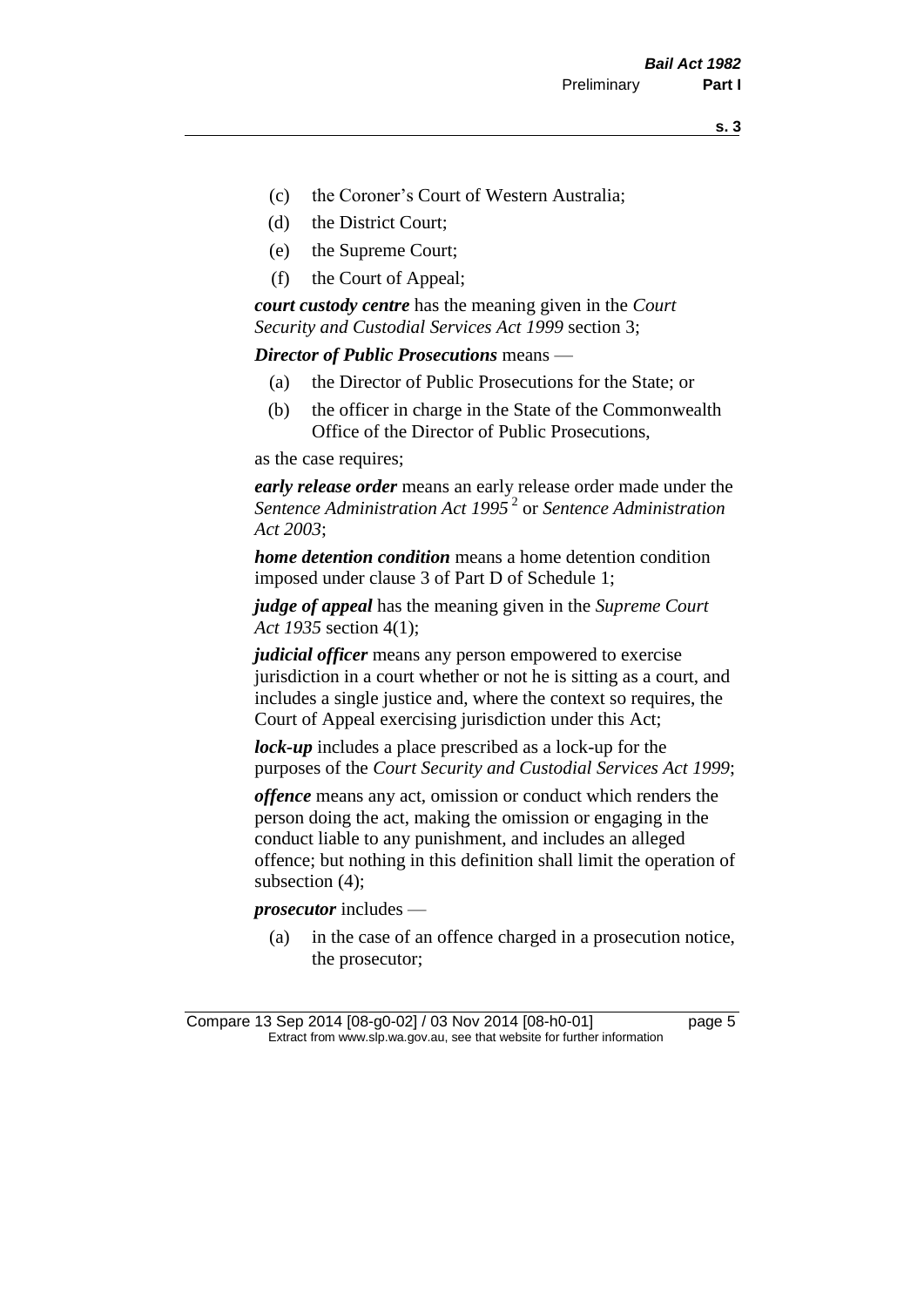(b) in the case of an offence charged in an indictment, the State or the Commonwealth, as the case may be;

*registrar* of a court means —

- (a) for a court other than the Coroner's Court of Western Australia, the principal registrar, a registrar or a deputy registrar of the court; or
- (b) for the Coroner's Court of Western Australia, a coroner's registrar as defined in the *Coroners Act 1996* section 3;

*serious offence* means —

- (a) an offence against section 51(2a); and
- (b) an offence described in Schedule 2;

*surety* and *surety undertaking* have the meanings assigned to them by section 35;

*surety approval officer* means a person who is authorised by section 36 to decide whether an applicant should be approved as a surety;

*trial* means all proceedings for an offence between —

- (a) the time when the accused is called upon to plead to the prosecution notice or the indictment; and
- (b) the time when the accused is found not guilty or is sentenced.
- (2) A reference in this Act
	- (a) to a power to grant bail includes a reference to a power to refuse bail;
	- (b) to a grant of bail includes a reference to a grant of bail by the exercise of a power in section 31(2).
- (3) Where in this Act there is a reference to a requirement that an accused appear in court, the reference is to a requirement, unless a contrary intention appears, that the accused —
	- (a) surrender himself into the custody of the court or, in the case of a bail undertaking, of the court specified therein,

**s. 3**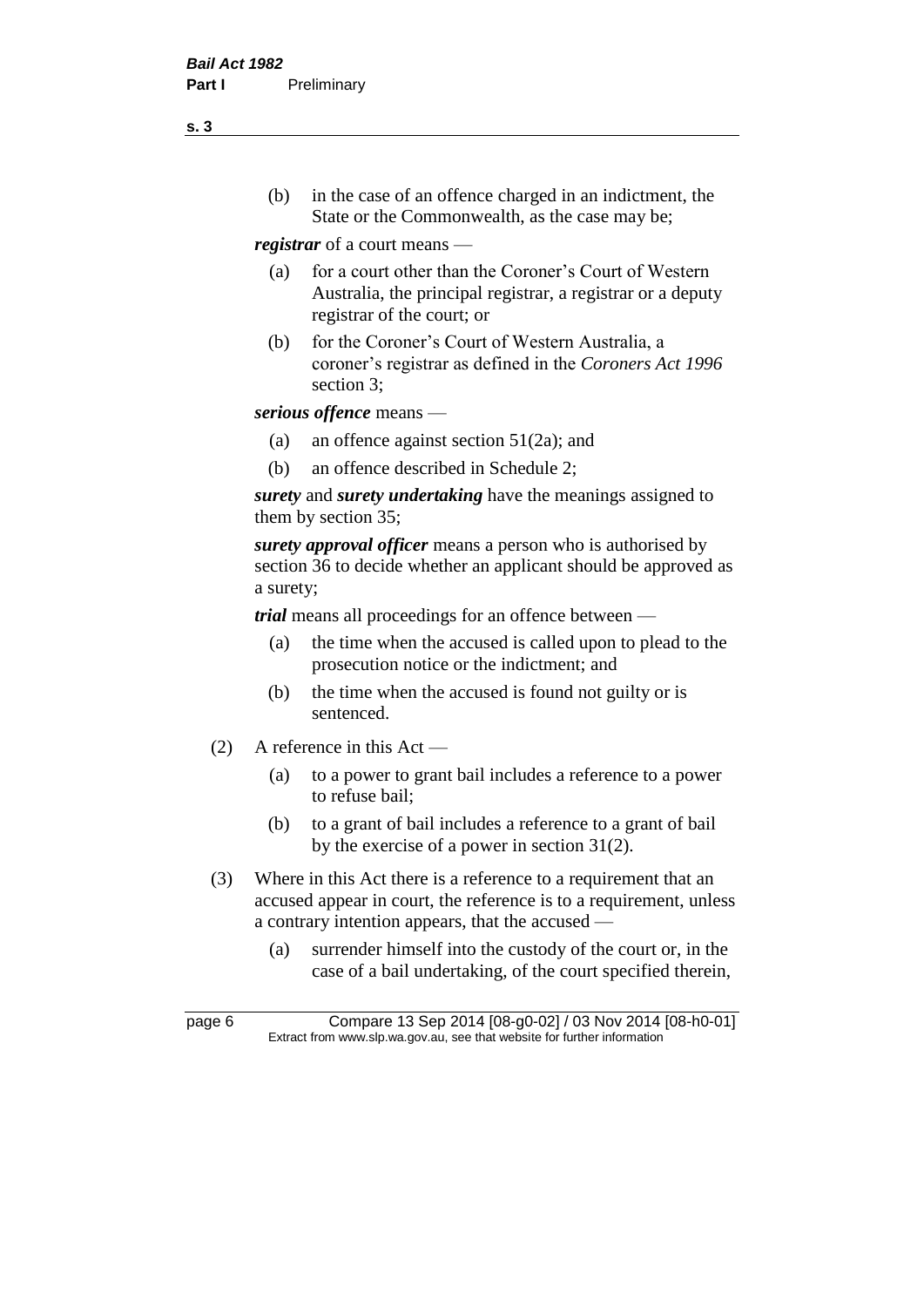or of such person as the court may direct, to be dealt with according to law; and

- (b) submit himself to a search of his person and any property then in his possession (which is hereby authorised) and allow to be taken from him, to be dealt with according to the relevant law and procedures, anything so found; and
- (c) remain in custody until authorised to be released therefrom.
- (4) If a person is arrested under a warrant issued
	- (a) under section 50, 79, 84E or 129 of the *Sentencing Act 1995* in connection with a possible breach of a conditional release order, a sentence of suspended imprisonment or conditional suspended imprisonment, or a community order imposed under that Act; or
	- (b) under section 43 of the *Young Offenders Act 1994* in respect of an alleged breach of a youth community based order, an intensive youth supervision order or a conditional release order made under that Act,
	- then
		- (c) the person is to be taken as having been arrested and to be in custody awaiting an appearance in court for the offence for which the sentence was imposed; and
		- (d) the first appearance in court after the arrest is to be taken, for the purposes of sections  $5(1)$  and  $8(1)$  and clause 1 of Part A and clause 7 of Part C of Schedule 1, to be the initial appearance for that offence; and
		- (e) the proceedings following the arrest are to be taken to be proceedings for that offence and to be a trial for the purpose of the definition in subsection (1) of *trial*.
- (5) The CEO (corrections) may by writing signed by him delegate to any officer of the department of which he is the chief

Compare 13 Sep 2014 [08-g0-02] / 03 Nov 2014 [08-h0-01] page 7 Extract from www.slp.wa.gov.au, see that website for further information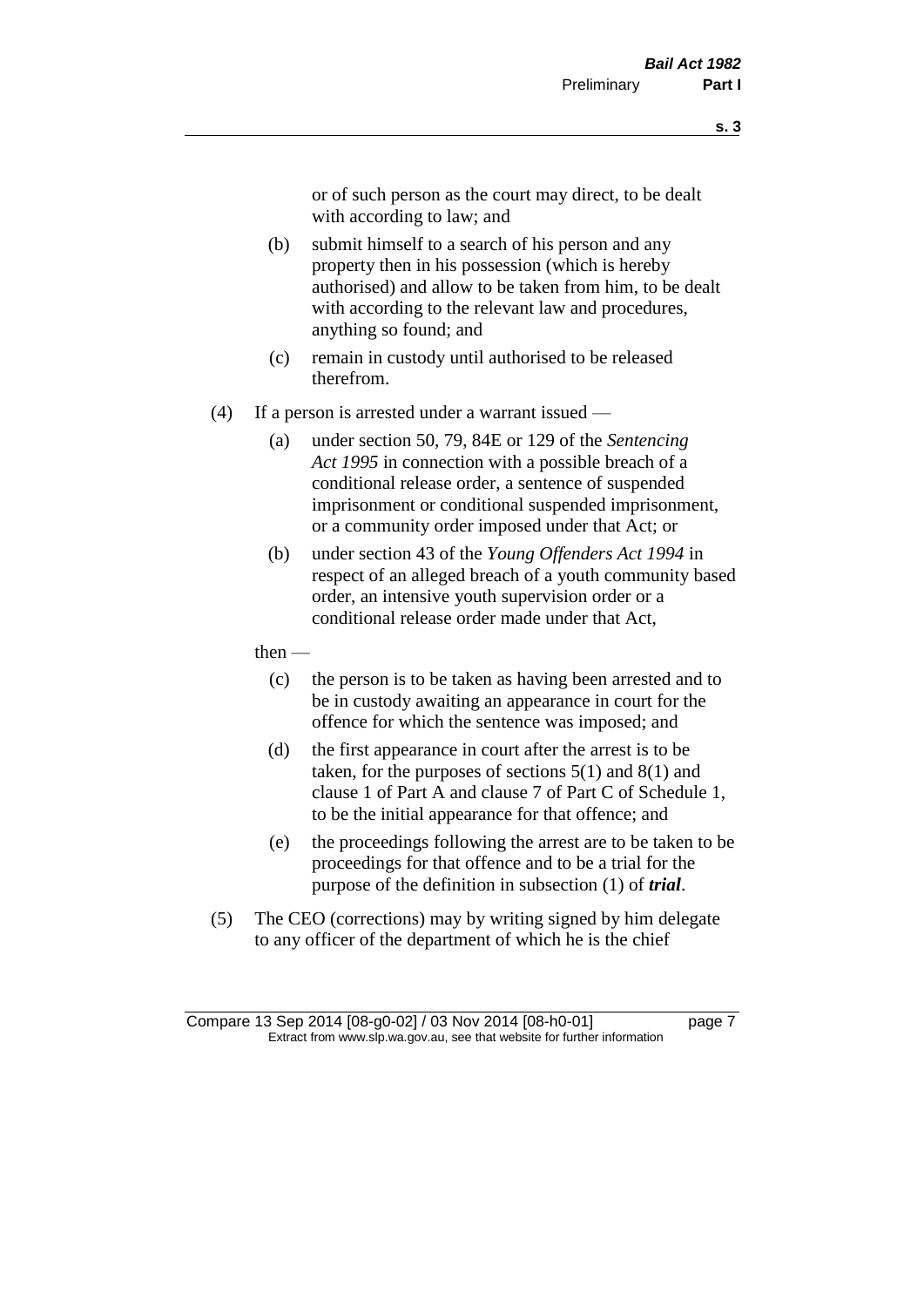executive officer any function he has under this Act as an authorised community services officer.

*[Section 3 amended by No. 74 of 1984 s. 3; No. 15 of 1988 s. 4; No. 49 of 1988 s. 78; No. 61 of 1990 s. 4; No. 31 of 1993 s. 6; No. 45 of 1993 s. 4 and 12; No. 78 of 1995 s. 7; No. 57 of 1997 s. 21(1); No. 54 of 1998 s. 4 and 14; No. 47 of 1999 s. 7; No. 50 of 2003 s. 29(3); No. 65 of 2003 s. 121(2); No. 27 of 2004 s. 13(2); No. 34 of 2004 Sch. 2 cl. 3(2); No. 45 of 2004 s. 28(4); No. 59 of 2004 s. 141; No. 84 of 2004 s. 11, 82 and 83(2); No. 65 of 2006 s. 51 and 53; No. 6 of 2008 s. 4 and 24(2); No. 46 of 2011 s. 25; No. 20 of 2013 s. 22.]* 

*[Section 3. Modifications to be applied in order to give effect to Cross-border Justice Act 2008: section altered 1 Nov 2009. See endnote 1M; amended by No. 42 of 2009 s. 12.]*

*[3A. Deleted by No. 20 of 2013 s. 23.]*

# **4. Application of this Act**

The operation of this Act extends to any appearance in a court for an offence —

- (a) except to the extent that in this Act, or in the law creating the offence or applicable thereto, express provision is made excluding or limiting the operation of this Act in respect of that appearance; and
- (b) whether or not that law contains a reference to the granting of bail; and
- (c) however any reference in that law to the granting of bail may be expressed; and
- (d) as if any reference therein to the taking of a recognizance were to a requirement that, except where bail is dispensed with under this Act, the accused enter into a bail undertaking.

*[Section 4 amended by No. 84 of 2004 s. 82.]*

page 8 Compare 13 Sep 2014 [08-g0-02] / 03 Nov 2014 [08-h0-01] Extract from www.slp.wa.gov.au, see that website for further information

**s. 4**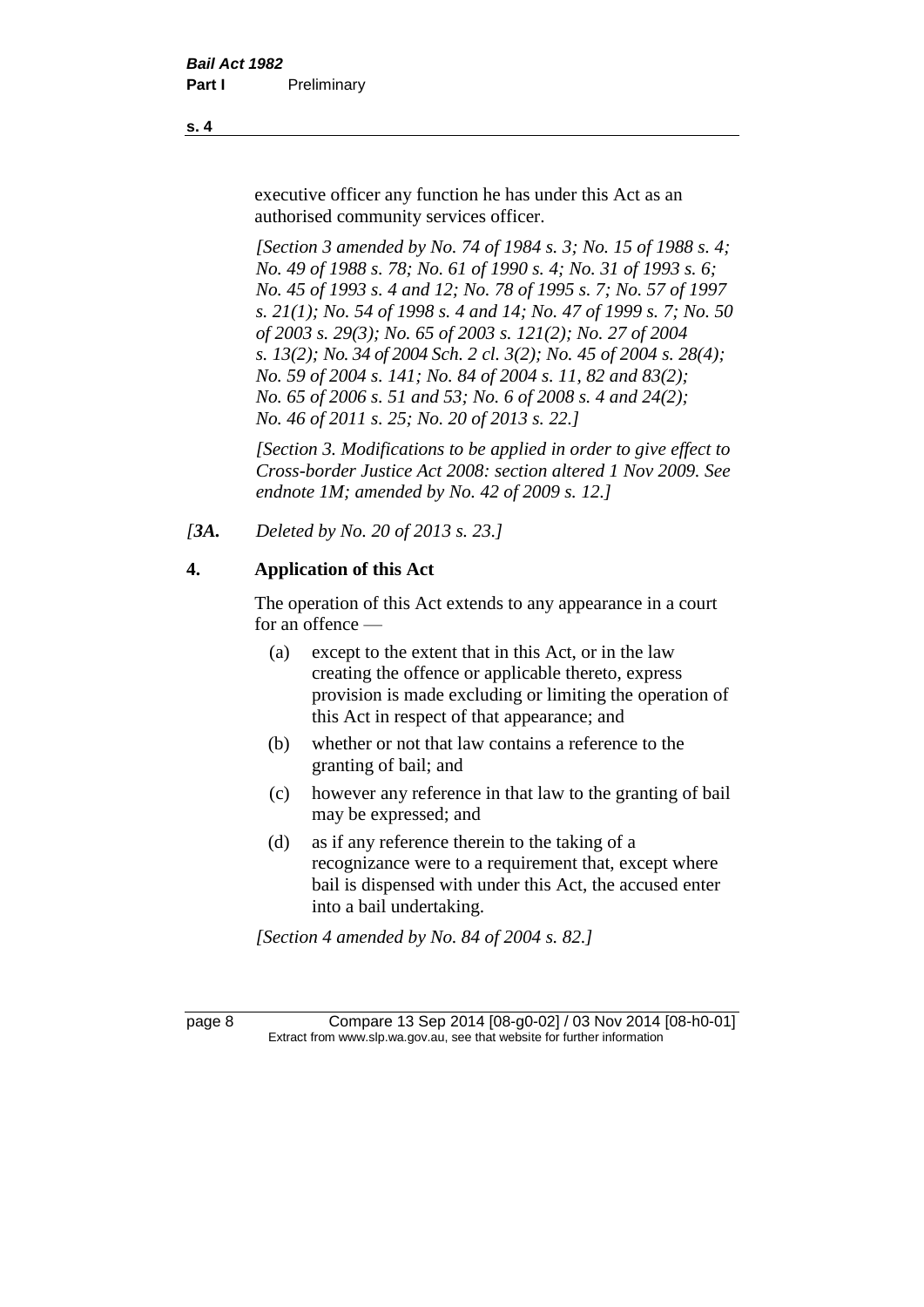*[4AA.* 1M *Modifications to be applied in order to give effect to Cross-border Justice Act 2008: section inserted 1 Nov 2009. See endnote 1M.]*

#### **4AB.** *Courts and Tribunals (Electronic Processes Facilitation) Act 2013* **Part 2 applies**

The *Courts and Tribunals (Electronic Processes Facilitation) Act 2013* Part 2 applies to this Act.

*[Section 4AB inserted by No. 20 of 2013 s. 24.]*

#### **4A. Accused appearing on summons or court hearing notice, detention and bail of**

- $(1)$  Where
	- (a) an accused has appeared in court for an offence pursuant to a summons or court hearing notice issued under the *Criminal Procedure Act 2004*; and
	- (b) a judicial officer adjourns the proceedings,

the accused is not to be detained in custody to further appear before the court for that offence unless the judicial officer so orders.

- (2) If an order is made under subsection (1), the duty described in section 7(1) applies.
- (3) On any appearance in court by the accused a judicial officer to whom section 7(1) applies may revoke an order made under subsection  $(1)$ .

*[Section 4A inserted by No. 6 of 2008 s. 6(1).]*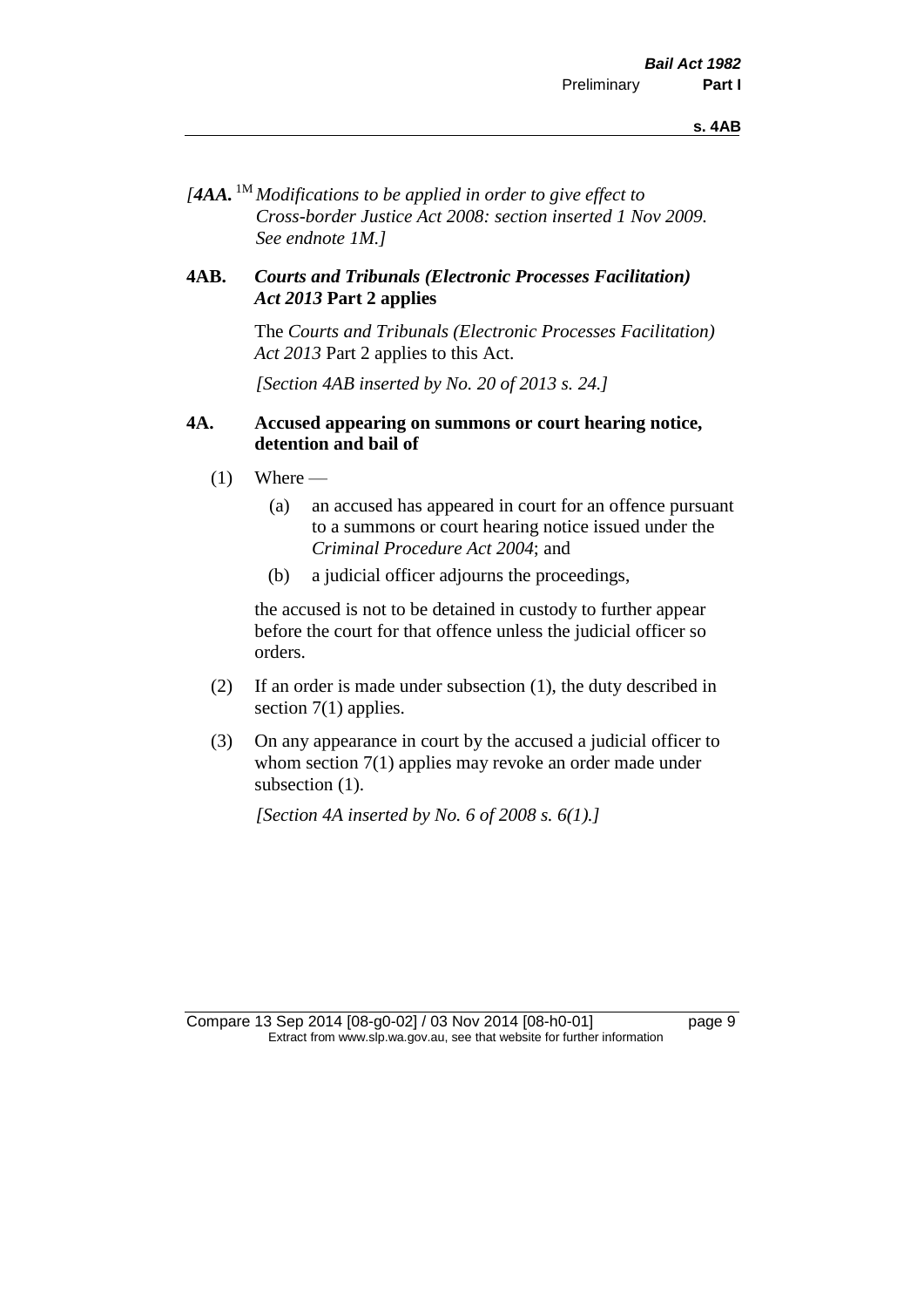**s. 5**

# **Part II — Rights of accused in relation to bail**

*[Heading amended by No. 84 of 2004 s. 82.]* 

# **5. Accused's rights to have bail considered etc.**

- (1) An accused who is in custody for an offence awaiting his initial appearance in court therefor is entitled —
	- (a) subject to sections 9, 10, 12 and 16(2), to have his case for bail for that appearance considered under and in accordance with this Act as soon as is practicable;
	- (b) if his case is not so considered, or if he is refused bail or is not released on bail, to be brought before a court as soon as is practicable.
- (2) An accused who is in custody awaiting any appearance in court for an offence, other than an initial appearance, is entitled, subject to sections 7B, 7C, 7E, 9 and 10, to have his case for bail for that appearance considered under and in accordance with this Act.

*[Section 5 amended by No. 74 of 1984 s. 4; No. 84 of 2004 s. 82; No. 6 of 2008 s. 7.]* 

#### **6. Arresting officers etc., duty to consider bail**

- (1) This section applies to a police officer or other person (the *arrester*) who —
	- (a) charges a person who is under arrest (the *accused*) with an offence; and
	- (b) does not release the accused unconditionally under section 142 of the *Criminal Investigation Act 2006*,

or who arrests a person under a warrant.

- (2) This section is subject to
	- (a) the exercise of the power conferred by section 9; and
	- (b) sections 10, 12 and 16 and clause 3A of Part C of Schedule 1.

page 10 Compare 13 Sep 2014 [08-g0-02] / 03 Nov 2014 [08-h0-01] Extract from www.slp.wa.gov.au, see that website for further information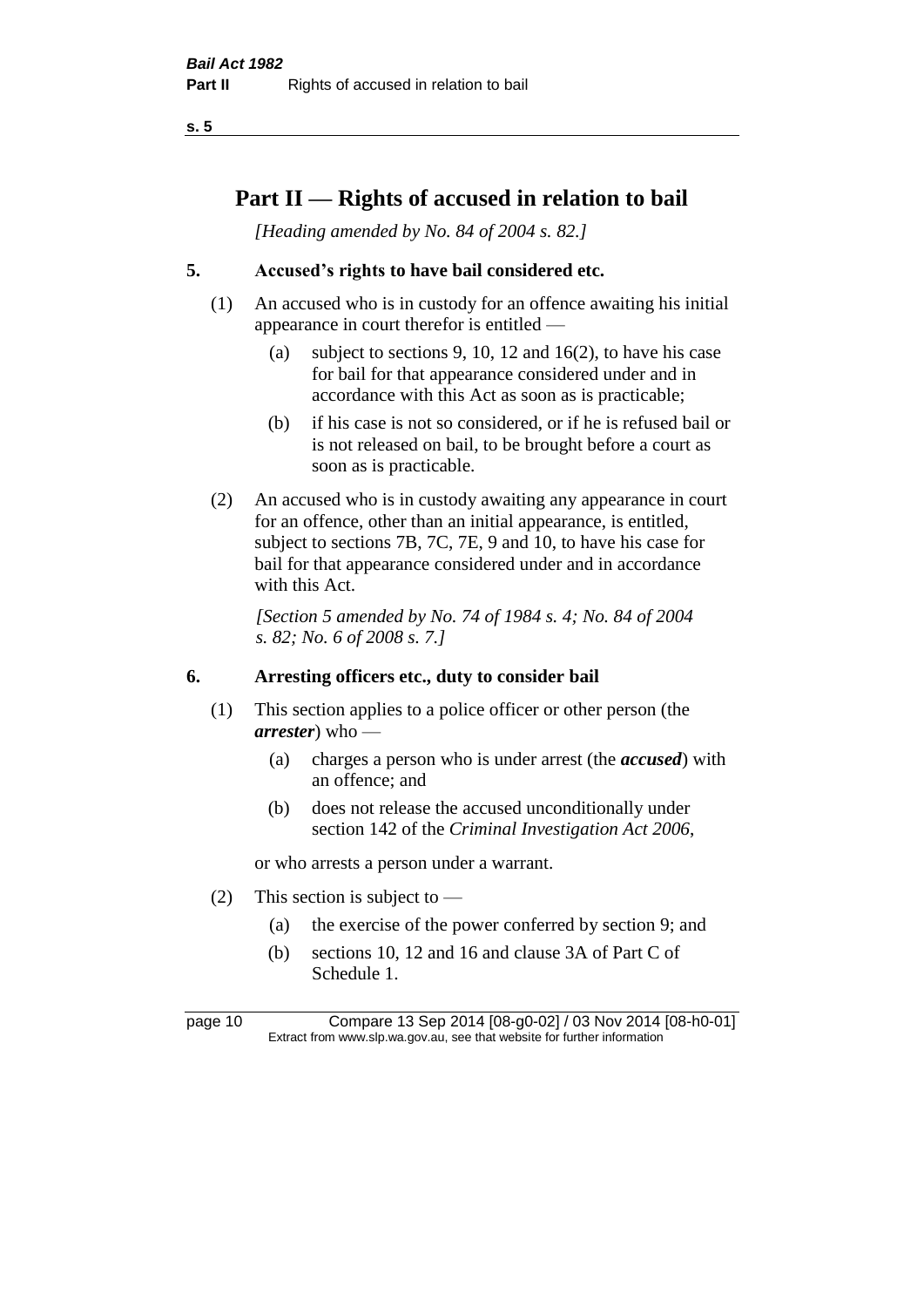- (3) The duties in this section shall be performed whether or not an application for bail is made by or on behalf of the accused.
- (4) As soon as is practicable after the accused is charged, or arrested under a warrant, as the case may be, the arrester shall either —
	- (a) bring the accused or cause the accused to be brought before a court; or
	- (b) perform the other duties of the arrester under this section.
- (5) If the arrester has power to grant the accused bail, the arrester shall consider the accused's case for bail.
- (6) If the arrester does not have power to grant the accused bail, the arrester shall, unless subsection (8), (9) or (10) applies, bring or cause the accused to be brought before an authorised police officer or a justice or, in the case of a child, any authorised officer or a justice, who shall consider the accused's case for bail as soon as is practicable.
- (7) Even if the arrester has power to grant the accused bail, the arrester may, instead of complying with subsection (5), comply with subsection  $(6)$  as if the arrester did not.
- (8) If under section 15 only a judge of the Supreme Court or a judge of the Children's Court has power to grant the accused bail, the arrester shall bring the accused or cause the accused to be brought before a judge of the Supreme Court or a judge of the Children's Court, as the case requires, who shall consider the accused's case for bail as soon as is practicable.
- (9) If under section 16 only a justice has power to grant the accused bail, the arrester shall bring the accused or cause the accused to be brought before a justice, who shall consider the accused's case for bail as soon as is practicable.
- (10) If section 16A applies, the arrester shall bring the accused or cause the accused to be brought before a court or judge referred

Compare 13 Sep 2014 [08-g0-02] / 03 Nov 2014 [08-h0-01] page 11 Extract from www.slp.wa.gov.au, see that website for further information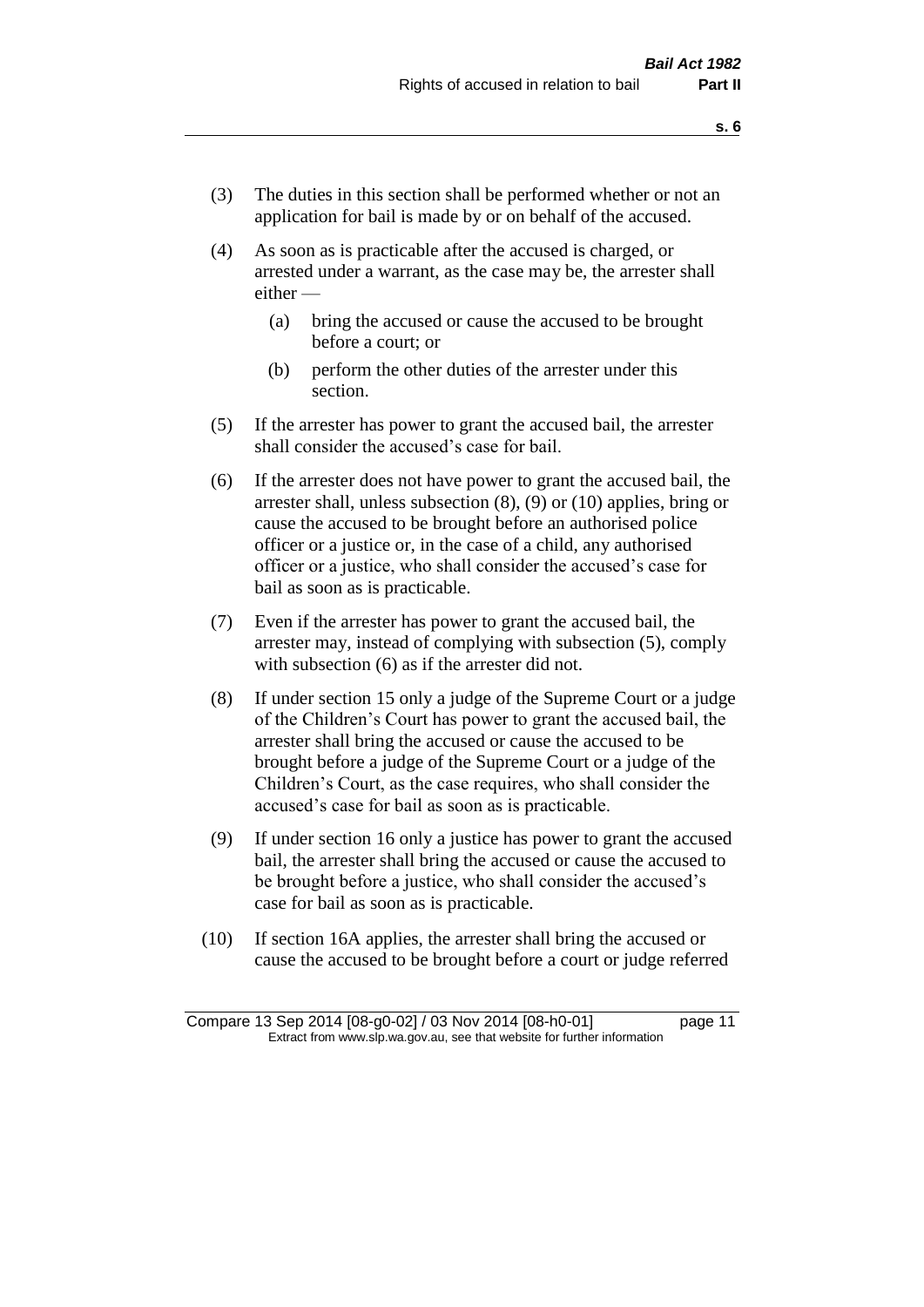**s. 6A**

to in section 16A(1), who shall consider the accused's case for bail as soon as is practicable.

*[Section 6 inserted by No. 59 of 2006 s. 4(1).]* 

#### **6A. Officials considering bail may order release without bail**

(1) In this section —

*accused* means an accused who is under arrest, other than pursuant to a warrant;

*released* means released from custody without being required to enter into, or without having entered into, a bail undertaking;

*serious offence* means an indictable offence the penalty specified by a written law for which is or includes imprisonment for 5 years or more or life;

*summary court* means the Magistrates Court or the Children's Court.

- (2) An authorised officer or justice who is considering an accused's case for bail for an initial appearance in a summary court on a charge of an indictable offence that is not a serious offence may order that the accused be served with a summons under the *Criminal Procedure Act 2004*, and released, in respect of the charge unless satisfied —
	- (a) that there are reasonable grounds to suspect the accused would not obey the summons if served with it; or
	- (b) that not releasing the accused is justified under subsection (4) or for any other reason.
- (3) An authorised officer or justice who is considering an accused's case for bail for an initial appearance in a summary court on a charge of a simple offence must order that the accused be served with a court hearing notice under the *Criminal Procedure Act 2004*, and released, in respect of the charge unless satisfied —
	- (a) that the presence of the accused when the charge is dealt with is likely to be necessary for any reason or for sentencing purposes; or

page 12 Compare 13 Sep 2014 [08-g0-02] / 03 Nov 2014 [08-h0-01] Extract from www.slp.wa.gov.au, see that website for further information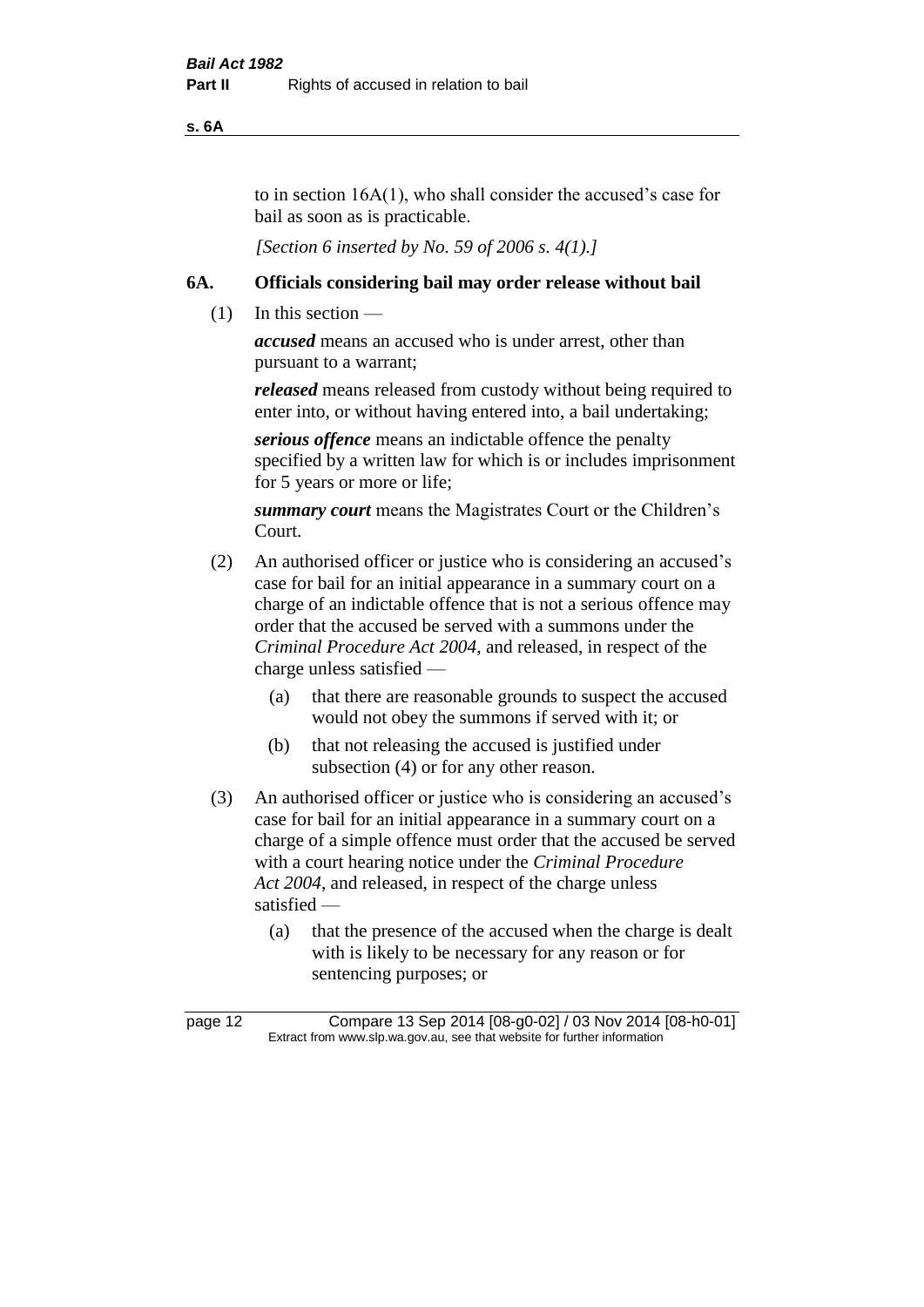- (b) that not releasing the accused is justified under subsection (4) or for any other reason.
- (4) Not releasing an accused is justified if there are reasonable grounds to suspect that if the accused were released —
	- (a) the accused
		- (i) would commit an offence; or
		- (ii) would continue or repeat an offence with which he or she is charged; or
		- (iii) would endanger another person's safety or property; or
		- (iv) would interfere with witnesses or otherwise obstruct the course of justice, whether in relation to the accused or any other person;

or

- (b) the accused's safety would be endangered.
- (5) This section does not affect the operation of section 28 or 30 of the *Criminal Procedure Act 2004*.

*[Section 6A inserted by No. 59 of 2006 s. 5.]* 

#### **7. Unconvicted accused, court to consider bail for**

(1) Upon and following an accused's initial appearance in court for an offence every judicial officer who may thereafter order his detention or continued detention in custody before conviction for the offence is under a duty, unless section 7B, 7C or 7E applies, to consider the accused's case for bail, whether or not an application for bail is made by the accused or on his behalf.

#### *[(2)-(4) deleted]*

(5) The operation of this section is subject to the exercise of the powers conferred by sections 7A and 9 and to the provisions of sections 10, 12 and 16(2) and clause 3A of Part C of Schedule 1. *[Section 7 amended by No. 74 of 1984 s. 5; No. 49 of 1988 s. 80; No. 45 of 1993 s. 6; No. 84 of 2004 s. 82; No. 59 of 2006 s. 4(2); No. 6 of 2008 s. 8.]* 

Compare 13 Sep 2014 [08-g0-02] / 03 Nov 2014 [08-h0-01] page 13 Extract from www.slp.wa.gov.au, see that website for further information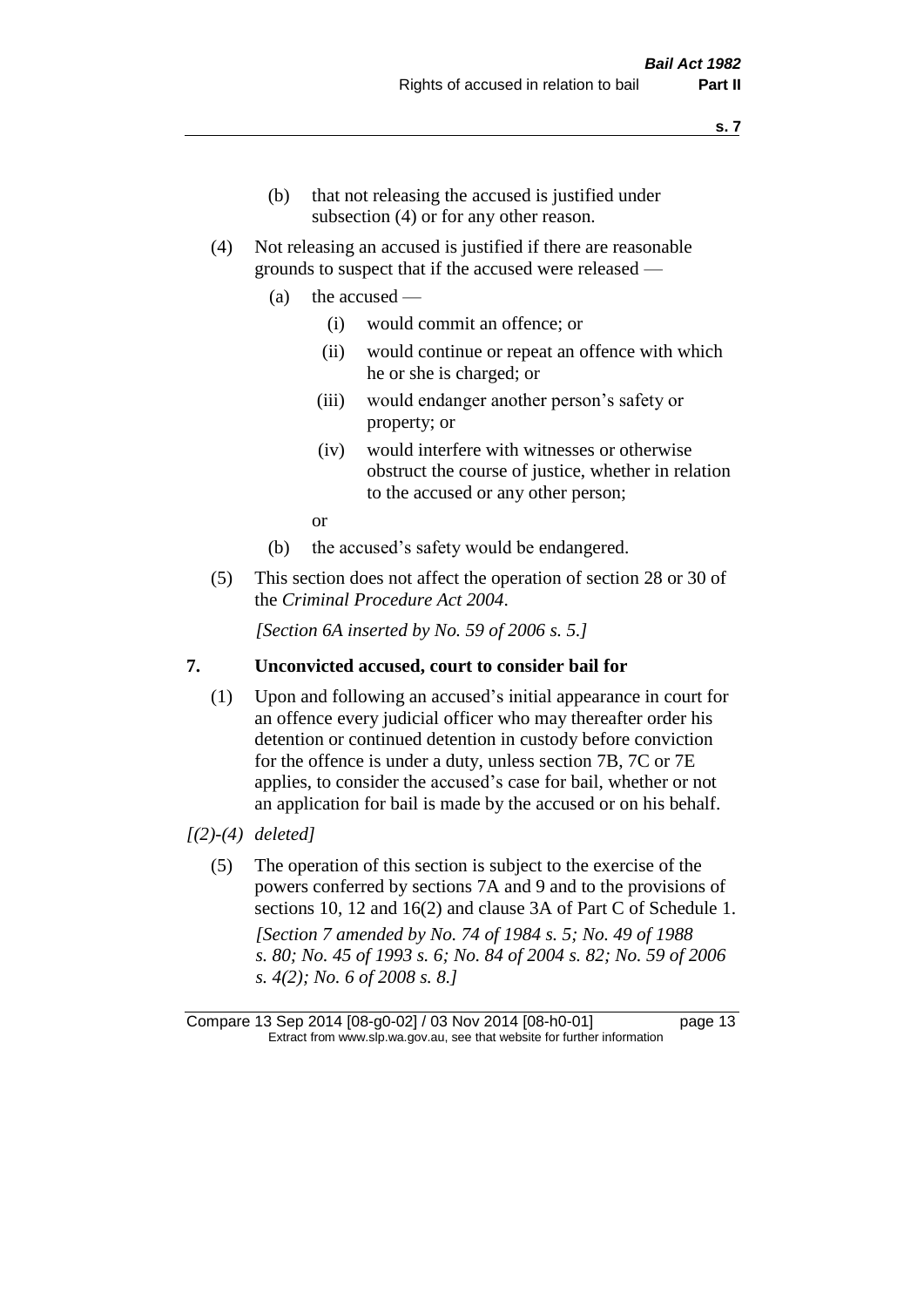**s. 7A**

#### **7A. Bail may be dispensed with by court**

- (1) A judicial officer referred to in section 7(1) may, instead of discharging the duty imposed by that subsection, dispense with the requirement for bail for an appearance in court for an offence by an accused if the judicial officer —
	- (a) has jurisdiction to do so under section 13A(1); and
	- (b) may properly do so under section 13A(2).
- (2) Where the requirement for bail is dispensed with under this section, the accused has a right to be at liberty until the accused is required to appear before a court for the offence, but subject  $to$ 
	- (a) section 59A; and
	- (b) any requirement that the accused be in custody for some other offence or reason.

*[Section 7A inserted by No. 6 of 2008 s. 9(1).]*

# **7B. Adult accused of murder, provisions for**

(1) In this section —

*judge* means a judge of the Supreme Court.

- (2) This section applies where
	- (a) an accused is in custody for an offence of murder so that under section 15 only a judge has power to grant bail; and
	- (b) the accused is not a child.
- (3) Where this section applies the accused, or a person on the accused's behalf, may make an application to a judge for bail at any time before conviction for the offence.
- (4) Upon an accused's initial appearance in court for an offence of murder, the judicial officer who may order the accused's detention in custody is under a duty to inform the accused of the right conferred by subsection (3).

page 14 Compare 13 Sep 2014 [08-g0-02] / 03 Nov 2014 [08-h0-01] Extract from www.slp.wa.gov.au, see that website for further information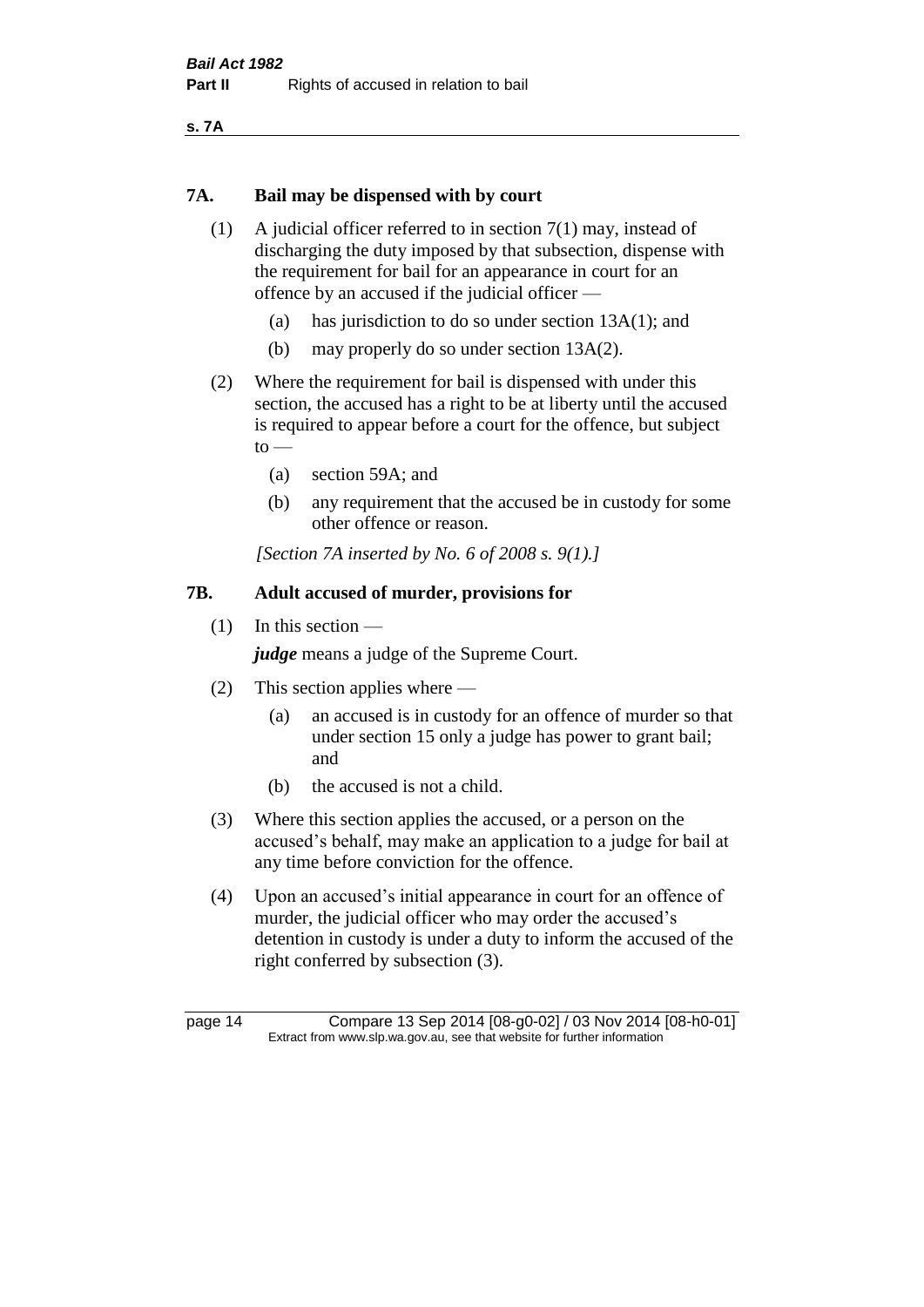- $(5)$  Where
	- (a) an accused's case for bail has been considered by a judge on an application under subsection (3); and
	- (b) bail has been refused,

the accused's case for bail shall not be considered on any subsequent occasion in the same case when the accused's continued detention may be ordered unless subsection (6) applies.

- (6) The accused's case for bail shall again be considered by a judge if the accused, or a person on the accused's behalf, applies to a judge and satisfies the judge that —
	- (a) new facts have been discovered, new circumstances have arisen or the circumstances have changed since bail was refused; or
	- (b) the accused failed to adequately present the accused's case for bail on the previous occasion.
- $(7)$  Where
	- (a) an accused's case for bail has been considered by a judge on an application under subsection (3); and
	- (b) bail has been granted,

on any subsequent appearance in the same case a judicial officer may order, notwithstanding section 15, that bail is to continue on the same terms and conditions.

(8) The accused is to be taken before a judge for the purposes of an application under this section only if the judge so orders.

*[Section 7B inserted by No. 6 of 2008 s. 9(1); amended by No. 29 of 2008 s. 24(2) and (3).]*

#### **7C. Child accused of murder, provisions for**

(1) This section applies where a child accused is in custody for an offence of murder so that under section 15 only a judge of the Children's Court has power to grant bail.

Compare 13 Sep 2014 [08-g0-02] / 03 Nov 2014 [08-h0-01] page 15 Extract from www.slp.wa.gov.au, see that website for further information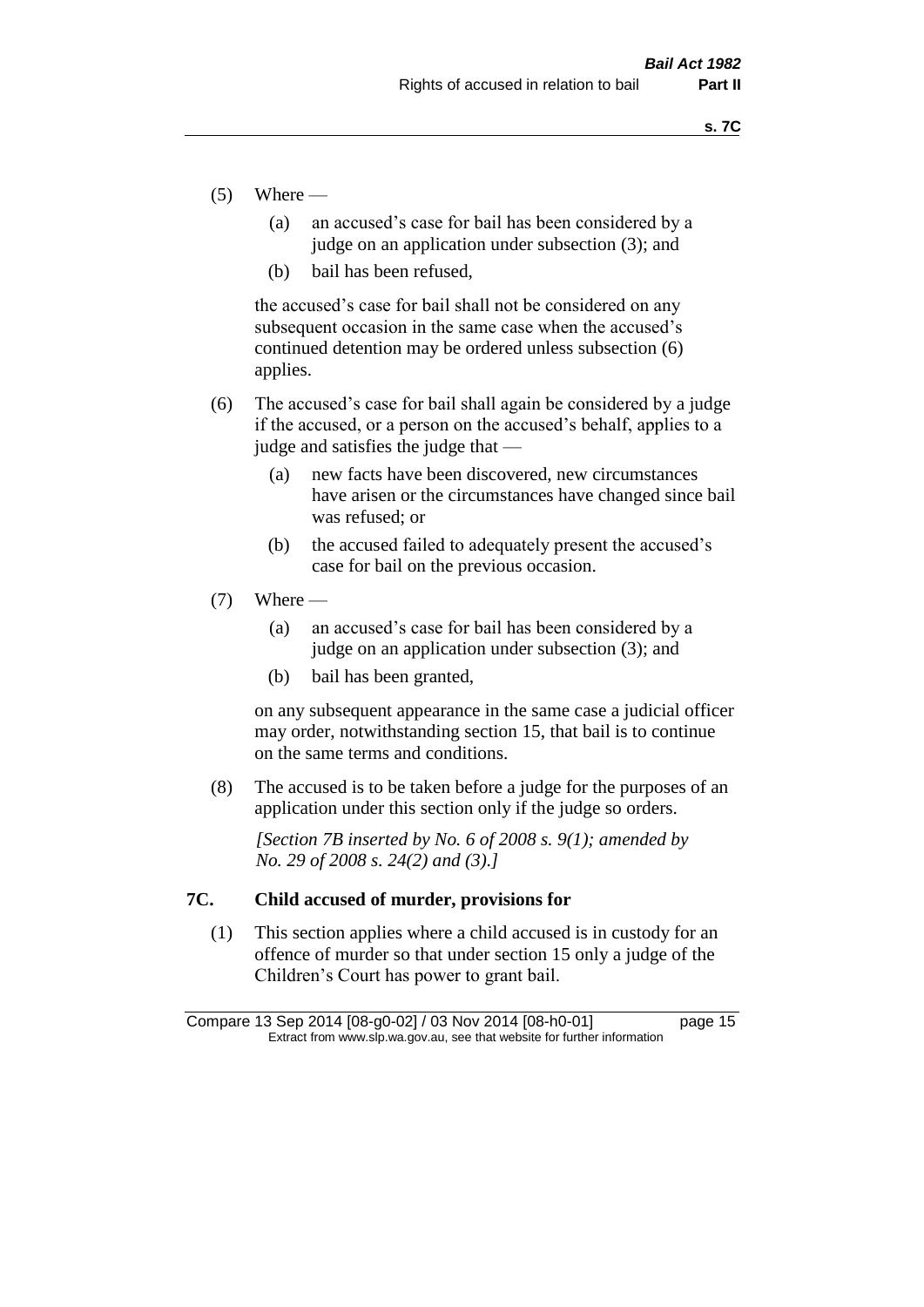**s. 7C**

- (2) Where this section applies, the judicial officer referred to in section 7(1) other than a judge of the Children's Court, shall, whether or not an application for bail is made by the accused or on the accused's behalf, cause the accused to be taken as soon as is practicable before a judge of the Children's Court for the purpose of having the accused's case for bail considered by the judge.
- (3) Notwithstanding subsection (2), where
	- (a) the duty described in that subsection has been discharged once in relation to a child accused's case for bail; and
	- (b) bail has on that occasion been refused by a judge of the Children's Court,

the accused's case for bail need not be considered on any subsequent occasion in the same case when the accused's continued detention may be ordered unless subsection (4) applies.

- (4) On a subsequent occasion the accused may apply to the judicial officer who may order the accused's continued detention for a reconsideration of the accused's case for bail on the ground  $that -$ 
	- (a) new facts have been discovered, new circumstances have arisen or the circumstances have changed since bail was refused on the occasion mentioned in subsection (3); or
	- (b) the accused failed to adequately present the accused's case for bail on that occasion.
- (5) If the judicial officer is satisfied as to one or more of those grounds the judicial officer shall cause the accused to be taken as soon as is practicable before a judge of the Children's Court for the purpose of having the accused's case for bail considered by the judge.

*[Section 7C inserted by No. 6 of 2008 s. 9(1); amended by No. 29 of 2008 s. 24(4).]*

page 16 Compare 13 Sep 2014 [08-g0-02] / 03 Nov 2014 [08-h0-01] Extract from www.slp.wa.gov.au, see that website for further information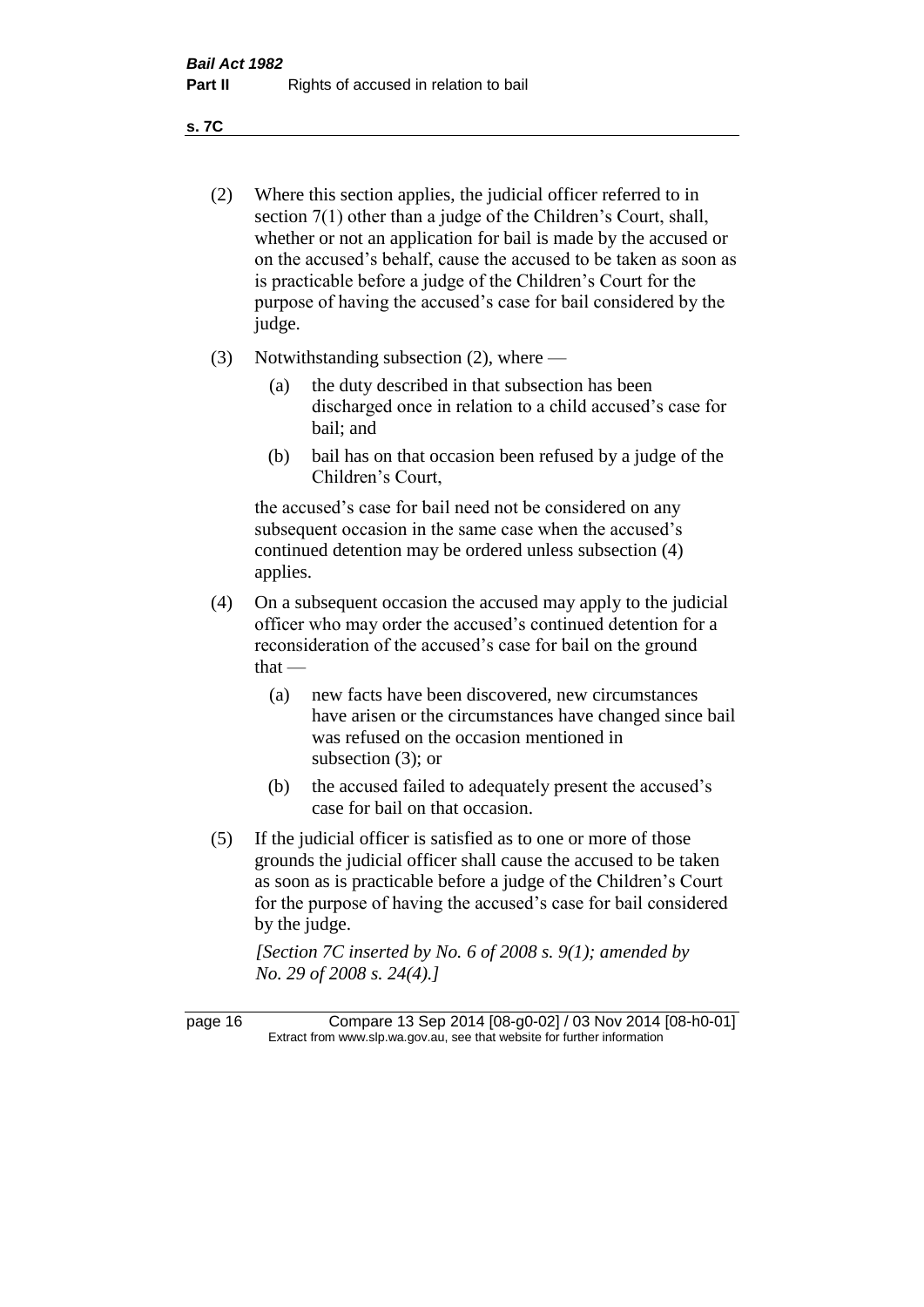## **7D. Bail after initial decision by court, court's duty as to**

- (1) Notwithstanding section 7(1), after
	- (a) the duty described in that subsection has been discharged once in relation to an accused's case for bail; or
	- (b) a judge of the Children's Court has considered the case under section 15,

it is sufficient on any subsequent consideration of bail in the same case for a judicial officer, including a judge of the Children's Court acting under section 15, to make inquiry of the accused in terms of subsection (2).

- (2) The inquiry to be so made is  $-$ 
	- (a) whether any new fact has been discovered or new circumstance has arisen, or whether the circumstances have changed, since bail was previously granted or refused; and
	- (b) whether the accused considers that the accused failed to adequately present the accused's case for bail on a previous occasion.
- (3) Unless the judicial officer is satisfied that there is any reason of the kind mentioned in subsection (2) for not doing so, the judicial officer may adopt the decision previously made in the case, but with power to make such variations of the terms and conditions of bail as the judicial officer thinks fit.

*[Section 7D inserted by No. 6 of 2008 s. 9(1).]*

#### **7E. Bail refused for trial, court's duty during trial**

- $(1)$  Where
	- (a) an accused has been refused bail for the accused's appearance for trial for an offence; and

Compare 13 Sep 2014 [08-g0-02] / 03 Nov 2014 [08-h0-01] page 17 Extract from www.slp.wa.gov.au, see that website for further information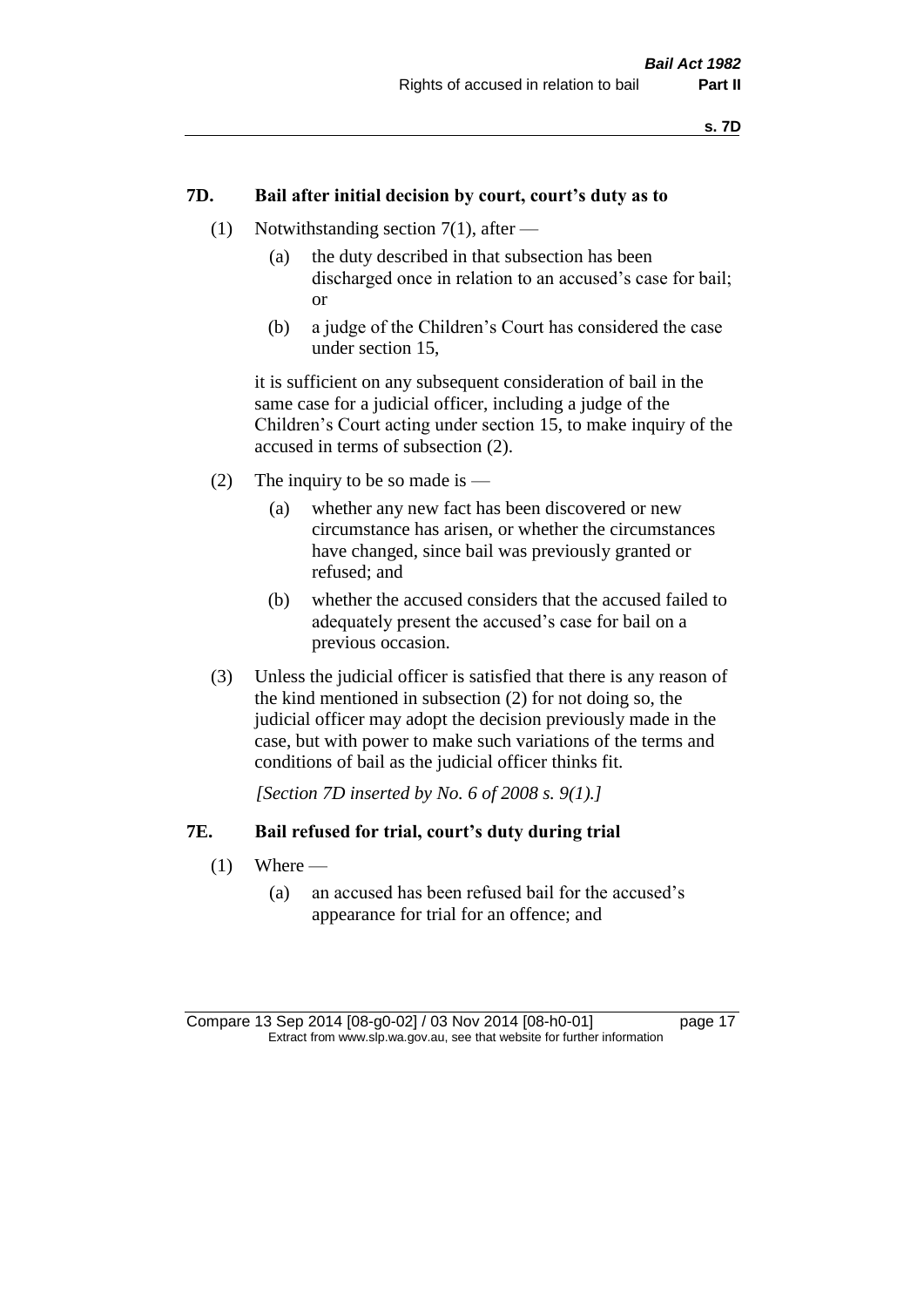**s. 7F**

(b) the trial extends beyond one day,

a judicial officer referred to in section 7(1) need not comply with that subsection unless the accused, or a person on the accused's behalf, applies for bail.

(2) In subsection  $(1)$  —

*trial* means that part of proceedings for an offence when evidence is being received by the court in respect of the offence and also extends to any time when —

- (a) legal argument is being heard; or
- (b) a judicial officer or a jury is deliberating.

*[Section 7E inserted by No. 6 of 2008 s. 9(1).]*

## **7F. Appeal from court of summary jurisdiction, bail in case of**

- (1) If a person is in custody and an appeal has been commenced under the *Criminal Appeals Act 2004* Part 2 in connection with the decision by virtue of which the person is in custody, the person may apply for bail —
	- (a) if the appeal is to be heard and determined by the Court of Appeal or if an application has been made to the Court of Appeal for leave to appeal to the Court of Appeal — to a judge of appeal; or
	- (b) in any other case to a judge of the Supreme Court.
- (2) Bail shall not be granted to an applicant for bail under subsection (1) unless —
	- (a) the applicant has given notice of the application for bail  $to -$ 
		- (i) the Director of Public Prosecutions; or
		- (ii) the State Solicitor,

as the case may require; and

page 18 Compare 13 Sep 2014 [08-g0-02] / 03 Nov 2014 [08-h0-01] Extract from www.slp.wa.gov.au, see that website for further information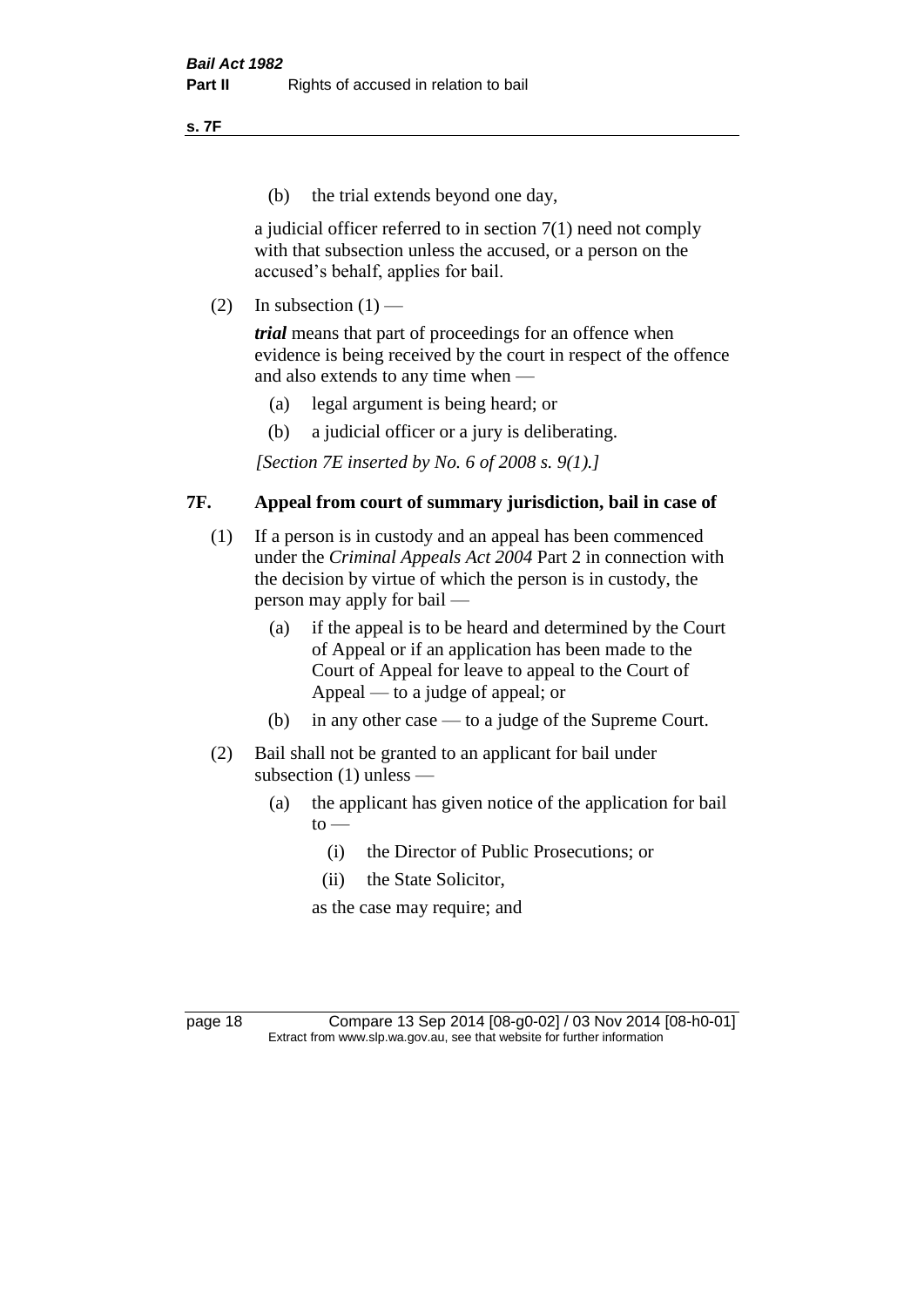- **s. 8**
- (b) that official has been given an opportunity to be heard on the application.

*[Section 7F inserted by No. 6 of 2008 s. 9(1).]*

# **8. Accused to be given information, approved forms etc.**

- (1) Subject to subsection (4), a judicial officer or authorised officer who is called upon to consider an accused's case for bail, on the first occasion when it arises in relation to an offence or group of offences for which an accused is required to appear, shall ensure that the accused is, or has been, given —
	- (a) such information in writing as to the effect of this Act as is prescribed for the purposes of this paragraph; and
	- (b) an approved form for completion, designed to disclose to the judicial officer or authorised officer all information relevant to the decision; and
	- (c) where the accused is unable or insufficiently able, to read, speak or write English, such assistance as he may reasonably require in order to have communicated to him the information mentioned in paragraph (a) and complete the form referred to in paragraph (b).
- (2) After an accused case for bail has been considered once, a judicial officer or authorised officer on any subsequent consideration of bail in the same case shall —
	- (a) comply with subsection  $(1)(a)$ ; and
	- (b) either comply with subsection (1)(b) or obtain the form previously completed for the purposes of that paragraph, if any, and ensure that —
		- (i) the form is revised in order to show any changes which he is informed have occurred since it was completed; and
		- (ii) any assistance, of the kind referred to in subsection  $(1)(c)$  is given to the accused for the purpose of completing or revising the form, as the case may be.

Compare 13 Sep 2014 [08-g0-02] / 03 Nov 2014 [08-h0-01] page 19 Extract from www.slp.wa.gov.au, see that website for further information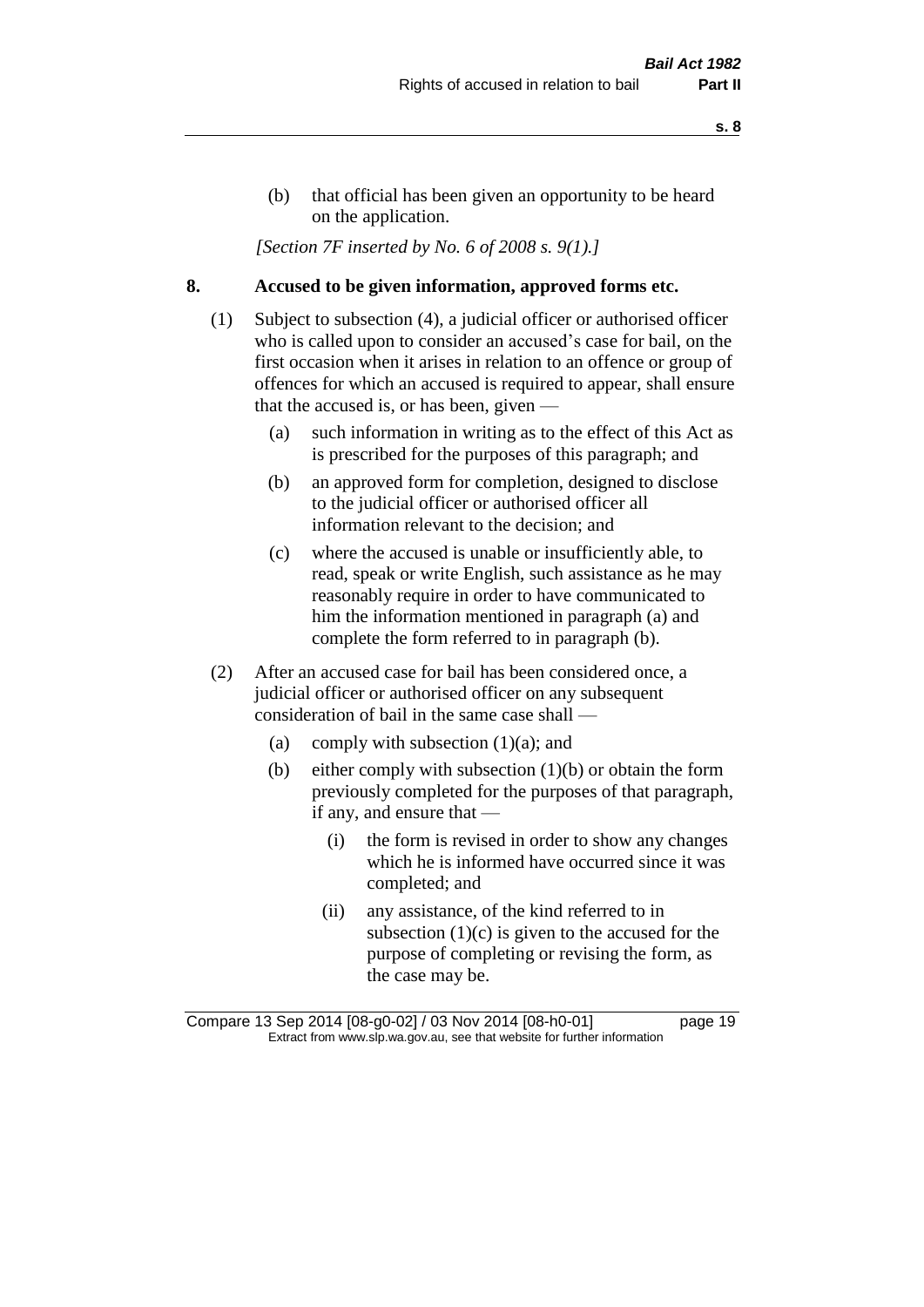(3) Nothing in this section shall be read as limiting section 23.

(3a) Notwithstanding subsection  $(1)(a)$  or  $(2)(a)$  a judicial officer or authorised officer need not comply with that paragraph if it appears to him that the accused's case for bail is such that bail is likely to be granted to him in accordance with this Act; but if it subsequently appears to him that bail will not be granted or that the accused is dissatisfied with any condition imposed on the grant of bail he shall then comply with that paragraph.

(4) Notwithstanding subsection (1)(b) or (2)(b), a judicial officer or an authorised officer may dispense with completion or revision of the form referred to in those paragraphs if it appears to him  $that -$ 

- (a) the accused's case for bail is such that bail is likely to be granted to him in accordance with this Act; and
- (b) the information in the possession of the judicial officer or authorised officer is sufficient for his consideration of the case.
- (5) Where a person has applied for bail for an appeal as mentioned in section 7F(1), this section applies as if the consideration of bail for the appeal were a first consideration of bail for an offence.

*[Section 8 amended by No. 74 of 1984 s. 6; No. 15 of 1988 s. 6; No. 33 of 1989 s. 18; No. 84 of 2004 s. 82; No. 6 of 2008 s. 9(2) and 43(1).]* 

# **9. Bail decision may be deferred until more information obtained etc.**

- (1) Subject to section 26(2) of the *Young Offenders Act 1994*, a judicial officer or authorised officer who is called upon to consider a case for bail may defer consideration of the case for a period not exceeding 30 days if he thinks it is necessary —
	- (a) to obtain more information for the purpose of making a decision in accordance with this Act; or

page 20 Compare 13 Sep 2014 [08-g0-02] / 03 Nov 2014 [08-h0-01] Extract from www.slp.wa.gov.au, see that website for further information

**s. 9**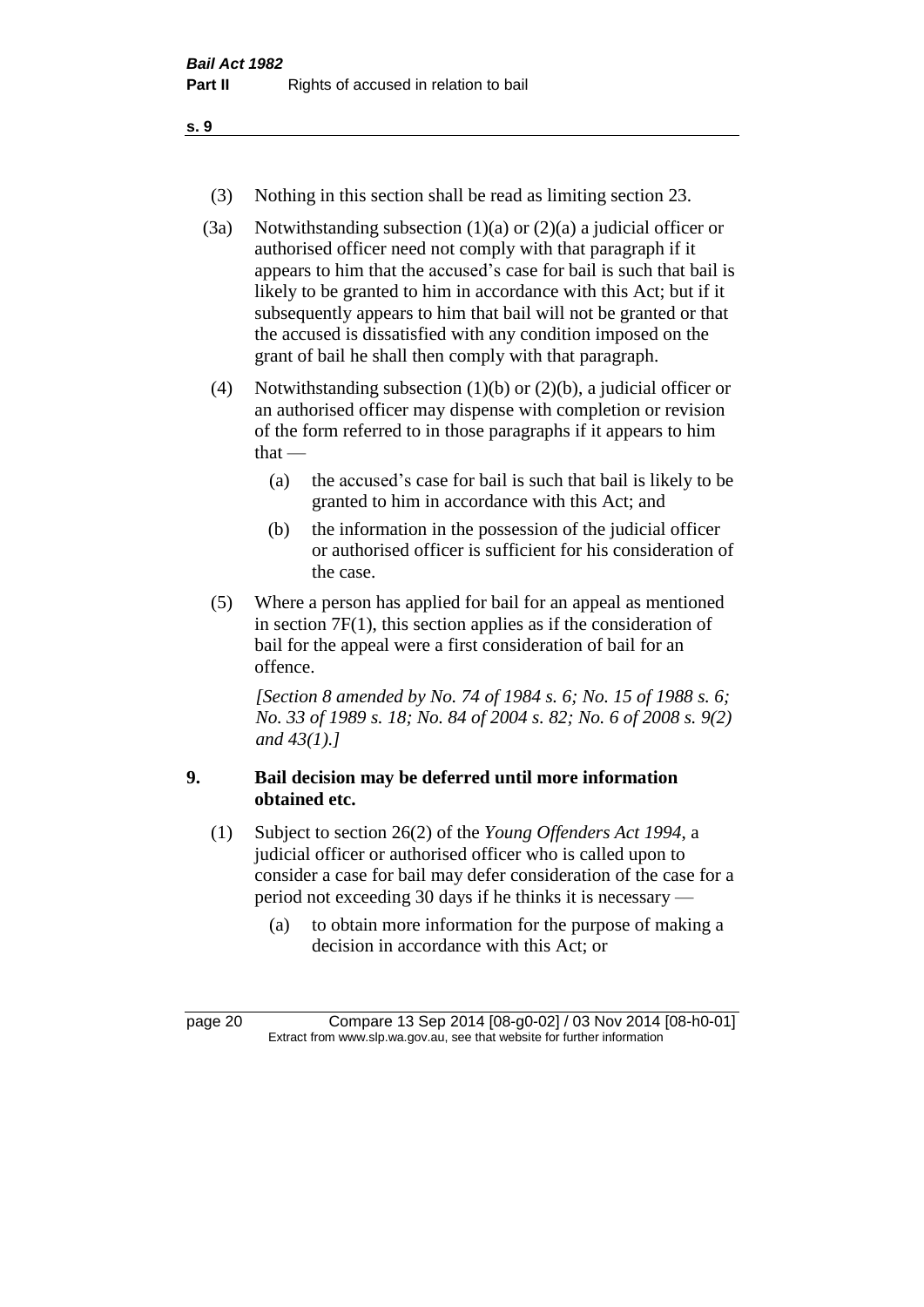- (b) to take any step authorised by section  $24(1)$  or  $24A(1)$ or (2).
- (2) Nothing in this section shall be taken to limit the right of an accused to be brought before a court as soon as is practicable if he is not released on bail.

*[Section 9 amended by No. 57 of 1997 s. 21(2); No. 84 of 2004 s. 82; No. 6 of 2008 s. 10(1).]*

# **10. Sections 5, 6 and 7 do not apply if accused imprisoned for other cause**

Notwithstanding sections 5, 6 and 7, the rights conferred on an accused and the duties imposed on police officers, authorised officers and judicial officers by those sections in respect of an appearance in court for an offence do not arise where —

- (a) the accused is in custody for some other offence or reason (including the non-payment of a sum of money); and
- (b) the police officer, authorised officer or judicial officer is satisfied that the accused is likely to remain in custody for that other offence or reason until or beyond the time for the appearance for the first-mentioned offence.

*[Section 10 amended by No. 84 of 2004 s. 82.]*

#### **11. Accused's rights following grant of bail**

- $(1)$  When
	- (a) bail has been granted to an accused for an appearance in court; and
	- (b) all conditions which are to be complied with before the release of the accused have been complied with; and

Compare 13 Sep 2014 [08-g0-02] / 03 Nov 2014 [08-h0-01] page 21 Extract from www.slp.wa.gov.au, see that website for further information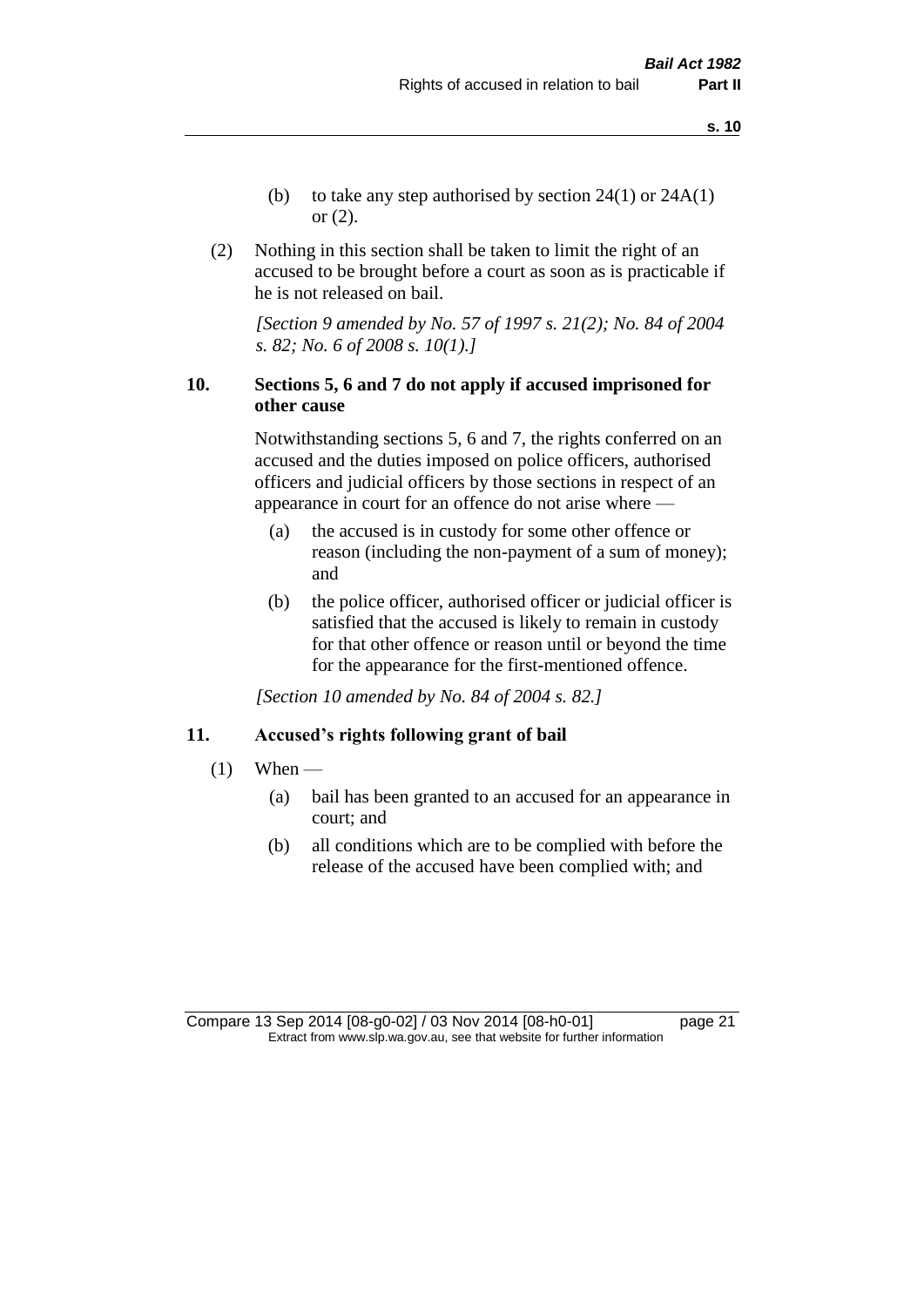(c) he has entered into a bail undertaking for that appearance or his bail undertaking is deemed to be amended under section 31(3),

the accused has a right to be at liberty until he is required to appear, or to next appear, before a court, but subject to —

- (d) any requirement that he be in custody for some other reason; and
- (e) the exercise of the powers in sections 14(3), 17A, 46, 50F, 54 and 55; and
- (f) the limitation mentioned in section 12.
- (2) Where the accused is in custody in a lock-up, court custody centre or prison, the right conferred by subsection (1) is also subject to the person in charge of the lock-up, court custody centre or prison either —
	- (a) signing a certificate under subsection (3); or
	- (b) receiving notice that a certificate has been signed by another person under that subsection.
- (3) After an accused becomes entitled to be at liberty as provided in subsection (1), a person referred to in section 29 may sign a certificate to that effect in the prescribed form.
- (4) The person in charge of a lock-up, court custody centre or prison in which the accused is in custody shall release the accused from custody as soon as is practicable after —
	- (a) the person in charge signs the certificate; or
	- (b) if the certificate is signed by a person other than the person in charge, the person in charge receives notice as described in subsection (2)(b).

*[Section 11 amended by No. 74 of 1984 s. 7; No. 15 of 1988 s. 7; No. 49 of 1988 s. 81; No. 45 of 1993 s. 7; No. 47 of 1999 s. 8; No. 59 of 2004 s. 141; No. 84 of 2004 s. 82; No. 6 of 2008 s. 11(1) and (2).]* 

page 22 Compare 13 Sep 2014 [08-g0-02] / 03 Nov 2014 [08-h0-01] Extract from www.slp.wa.gov.au, see that website for further information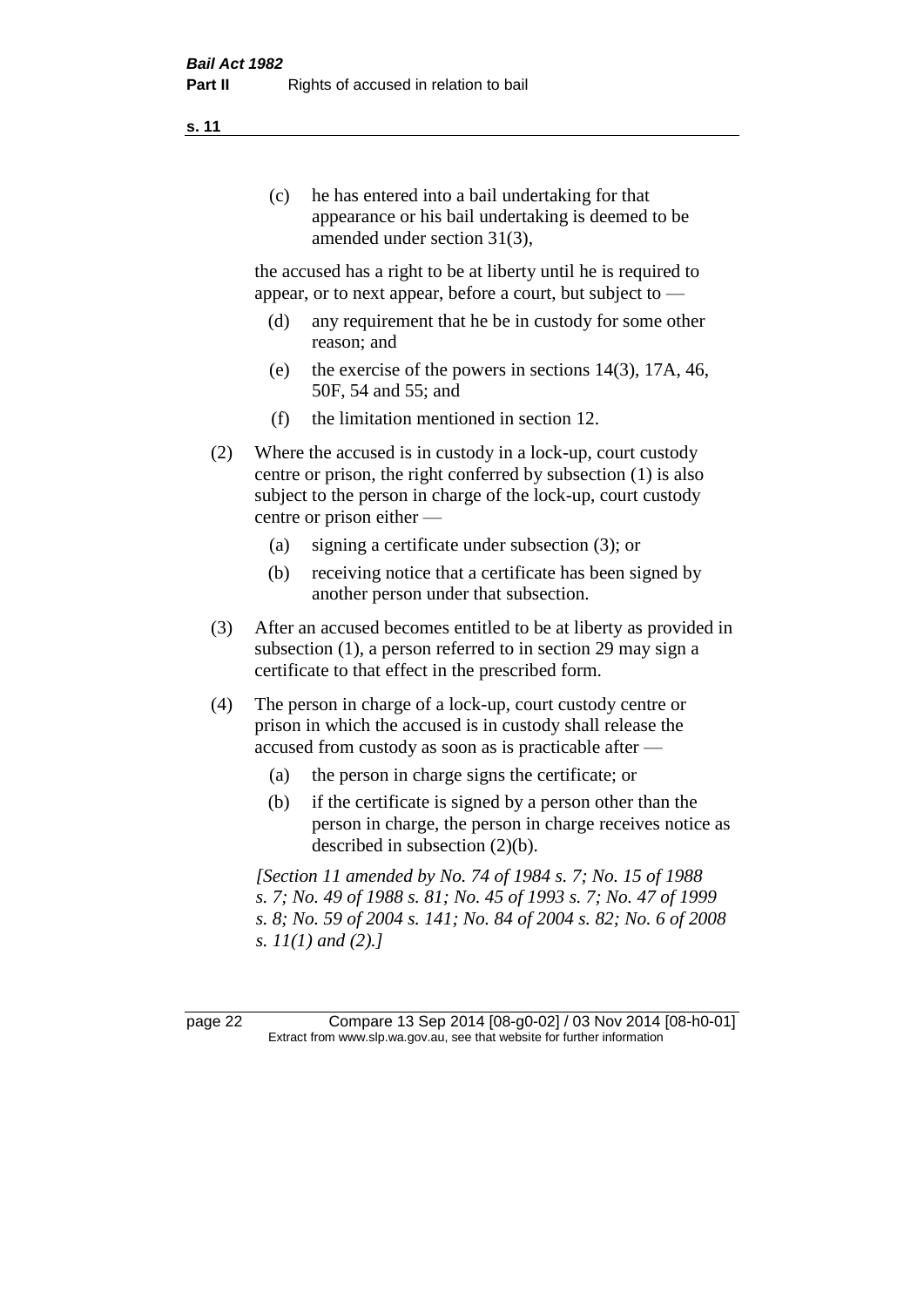# **12. Rights in s. 7A(2) and 11, limitations on**

The right of an accused to have his case for bail considered as soon as is practicable, his right to be at liberty as mentioned in sections 7A(2) and 11(1), and the corresponding duties created by this Part, are limited so far as is reasonably necessary for the exercise or performance by a person of any statutory power or function vested in him which requires or permits the continued custody of the accused, including the exercise of the powers set out in Part 12 of the *Criminal Investigation Act 2006* and Parts 6 and 7 of the *Criminal Investigation (Identifying People) Act 2002*.

*[Section 12 amended by No. 6 of 2002 Sch. 2 cl. 1; No. 84 of 2004 s. 82; No. 59 of 2006 s. 6; No. 6 of 2008 s. 12.]*

Compare 13 Sep 2014 [08-g0-02] / 03 Nov 2014 [08-h0-01] page 23 Extract from www.slp.wa.gov.au, see that website for further information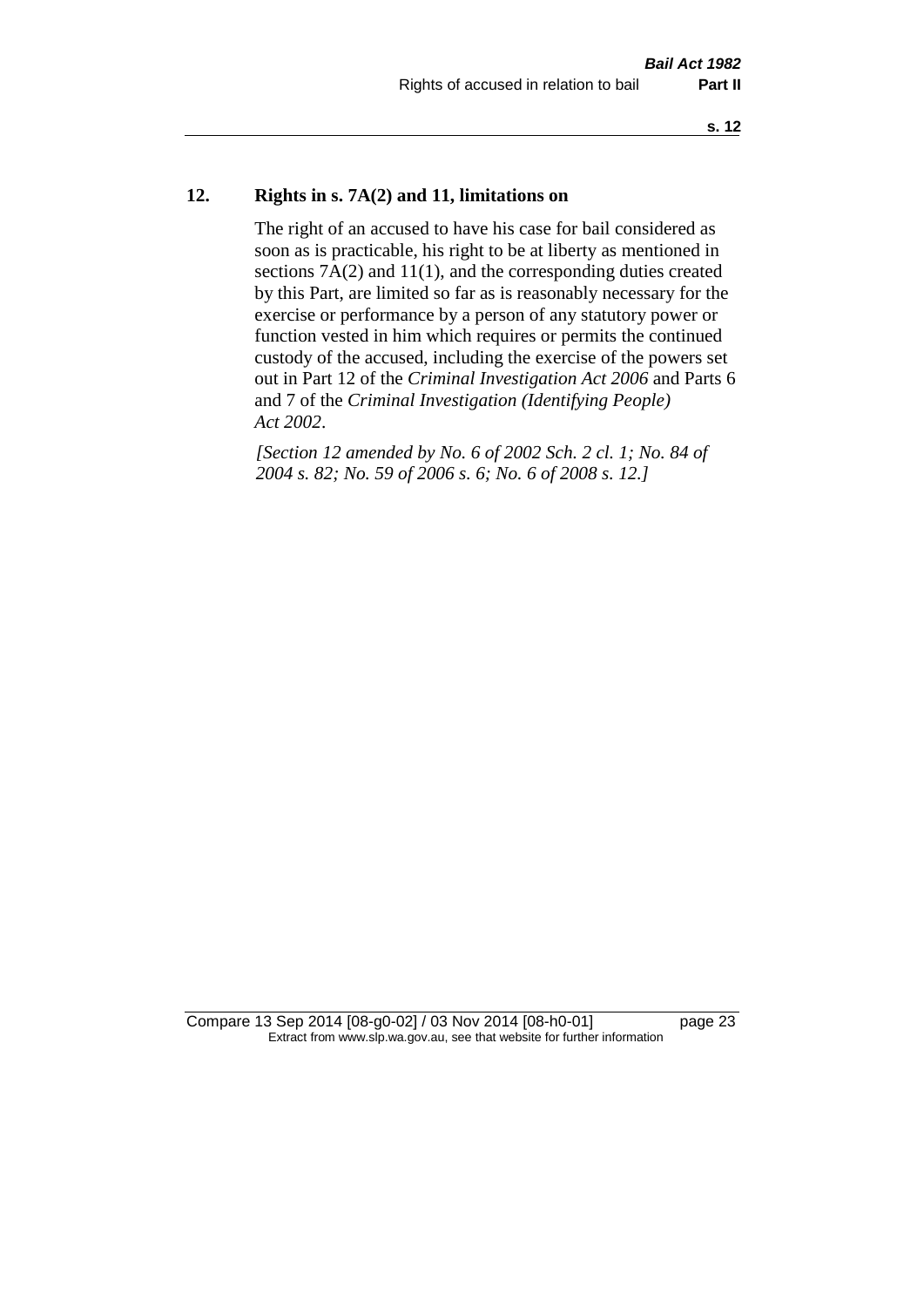**s. 13**

# **Part III — Jurisdiction relating to bail**

*[Heading inserted by No. 6 of 2008 s. 13.]*

# **13. Jurisdiction to grant bail, who has etc. (Sch. 1)**

- (1) Jurisdiction to grant bail for any appearance described in the first column of Part A of Schedule 1 is vested in the judicial officer or authorised officer specified in the second column of that Part opposite thereto and shall be exercised subject to and in accordance with this Part and the further provisions in Parts B, C and D of Schedule 1.
- (2) A home detention condition shall not be imposed as a condition of bail except by a judicial officer.

*[Section 13 amended by No. 61 of 1990 s. 5; No. 45 of 1993 s. 12.]* 

### **13A. Jurisdiction in s. 7A to dispense with bail, who has and exercise of**

- (1) Jurisdiction to dispense with the requirement for bail under section 7A for any appearance described in the first column of Schedule 1 Part A clause 2 or 3 is vested, subject to Schedule 1 Part B, in the judicial officer specified in the second column of that clause opposite that description, but Schedule 1 Part A clause 7 does not apply for the purposes of this subsection.
- (2) The jurisdiction referred to in subsection (1) is exercisable  $only$ —
	- (a) in respect of an appearance in court before conviction for an offence; and
	- (b) if it appears to the judicial officer that bail would be granted in accordance with Schedule 1 Part C clause 1 or 2 but that in the circumstances the completion of bail papers is an unnecessary imposition.
- (3) Where a judicial officer dispenses with the requirement for bail for an appearance by an accused the registrar of the court shall,

page 24 Compare 13 Sep 2014 [08-g0-02] / 03 Nov 2014 [08-h0-01] Extract from www.slp.wa.gov.au, see that website for further information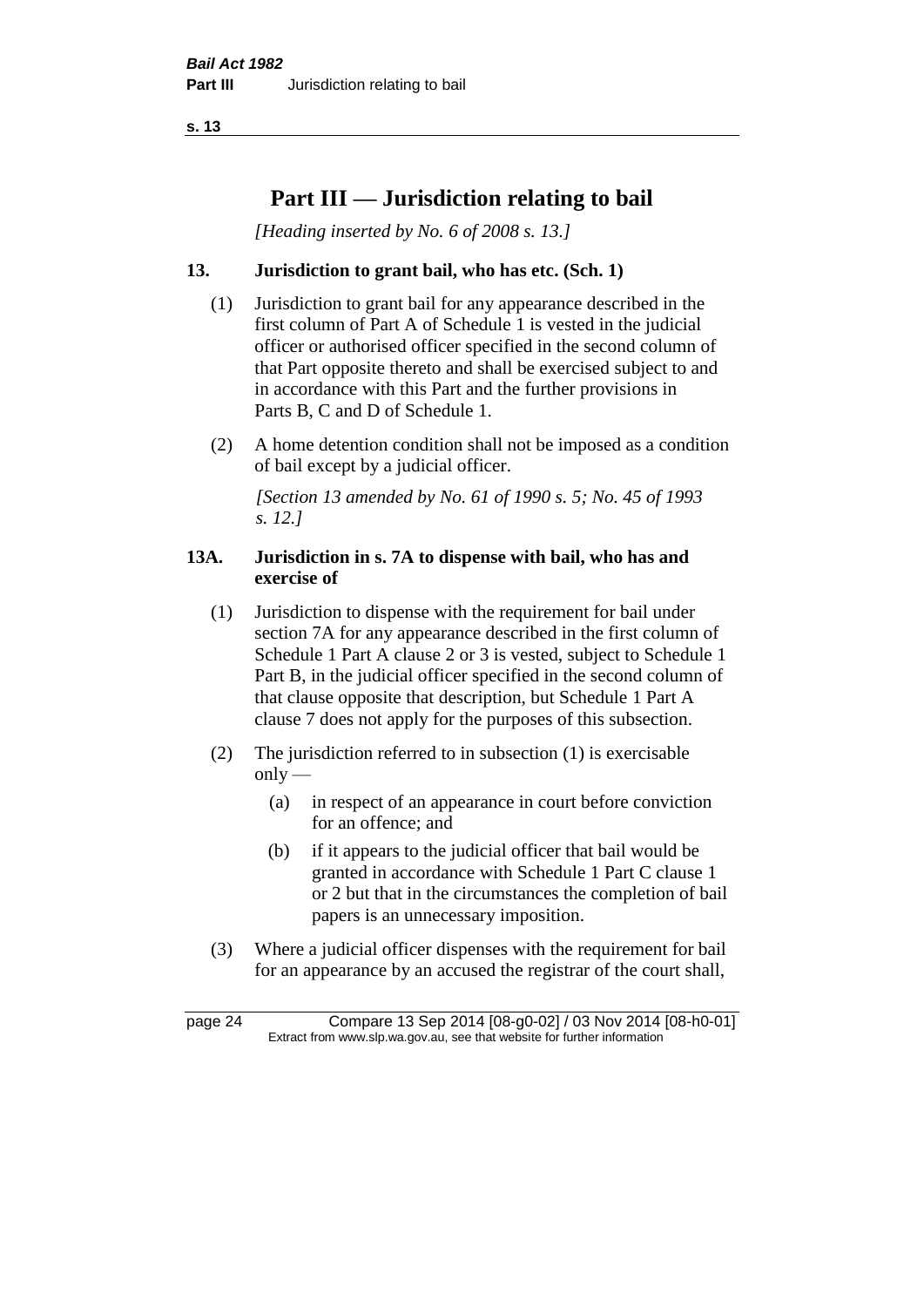in accordance with section 13B, give written notice to the accused of the time and place for the appearance.

*[Section 13A inserted by No. 6 of 2008 s. 14.]*

#### **13B. Notices under s. 13A(3), service and proof of**

- (1) A written notice to an accused under section 13A(3) shall be
	- (a) given to the accused personally; or
	- (b) sent to the accused by post to the accused's address appearing in the records of the court; or
	- (c) in urgent cases or with the accused's consent, provided to the accused by electronic means in accordance with the regulations.
- (2) A person who gives, sends or provides a notice in accordance with subsection (1) shall endorse on a file copy of the notice a certificate showing —
	- (a) that the person has done so; and
	- (b) the time of doing so.
- (3) If a notice is sent by post under subsection  $(1)(b)$ , the notice is to be presumed, unless the contrary is shown, to have been received at the time when, in the ordinary course of events, it would have been delivered.
- (4) In any proceedings
	- (a) a document purporting to be a copy of a notice referred to in subsection (1) is evidence of the terms of the notice; and
	- (b) an endorsement on a copy of a notice referred to in subsection (2) purporting to be a certificate referred to in that subsection is evidence of the matters appearing in the certificate without proof of the signature of the person who made the endorsement.

*[Section 13B inserted by No. 6 of 2008 s. 14; amended by No. 20 of 2013 s. 25.]*

Compare 13 Sep 2014 [08-g0-02] / 03 Nov 2014 [08-h0-01] page 25 Extract from www.slp.wa.gov.au, see that website for further information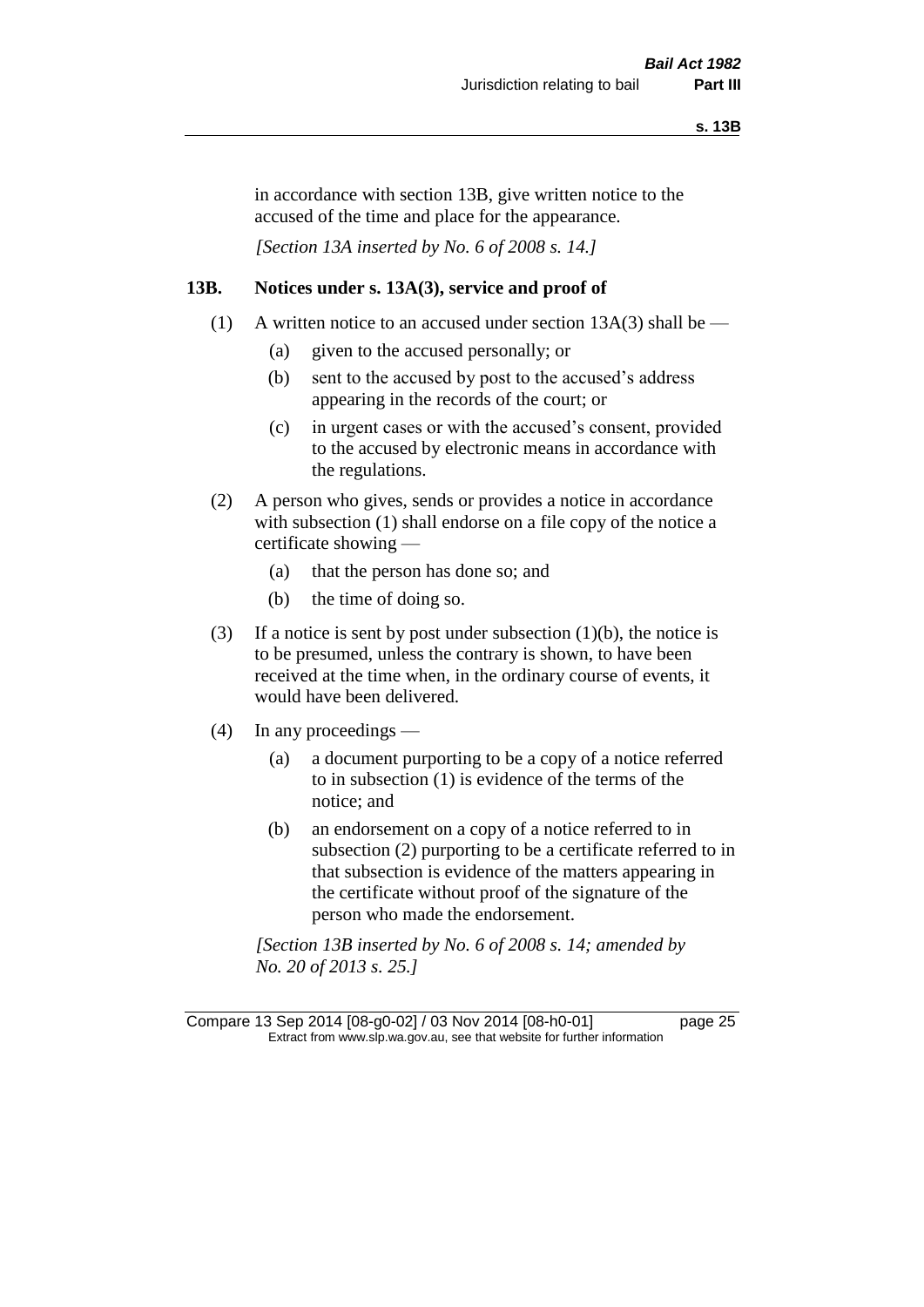**s. 14**

#### **14. Judges, jurisdiction of**

- (1) A judge may, in accordance with this Act
	- (a) exercise a power to grant bail which is conferred upon any other judicial officer or any authorised officer by this Act; and
	- (b) revoke or vary any bail previously granted by any other such officer; and
	- (c) under section 7A dispense with the requirement for bail or revoke an existing dispensation.
- (2) Subject to subsection (2a), the jurisdiction of a judge under subsection (1) in respect of an appearance by an accused may be invoked by application made by either the prosecutor or the accused, and whether or not any other judicial officer has —
	- (a) previously granted, refused or dispensed with bail; or
	- (b) exercised any power conferred on him by section 55,

in respect of that appearance.

- (2a) After the jurisdiction under subsection (1) has been invoked once by an accused in relation to an offence or group of offences for which he is required to appear, it may not be further invoked by that accused in relation to that offence or group of offences unless the accused satisfies a judge that —
	- (a) new facts have been discovered, new circumstances have arisen or the circumstances have changed since the occasion when the jurisdiction was invoked; or
	- (b) he failed to adequately present his case for bail on that occasion.
- (3) Where under subsection (1) a judge
	- (a) revokes the bail of an accused who is at liberty, he may order that the accused be returned to custody to await the appearance for which the bail was granted;

page 26 Compare 13 Sep 2014 [08-g0-02] / 03 Nov 2014 [08-h0-01] Extract from www.slp.wa.gov.au, see that website for further information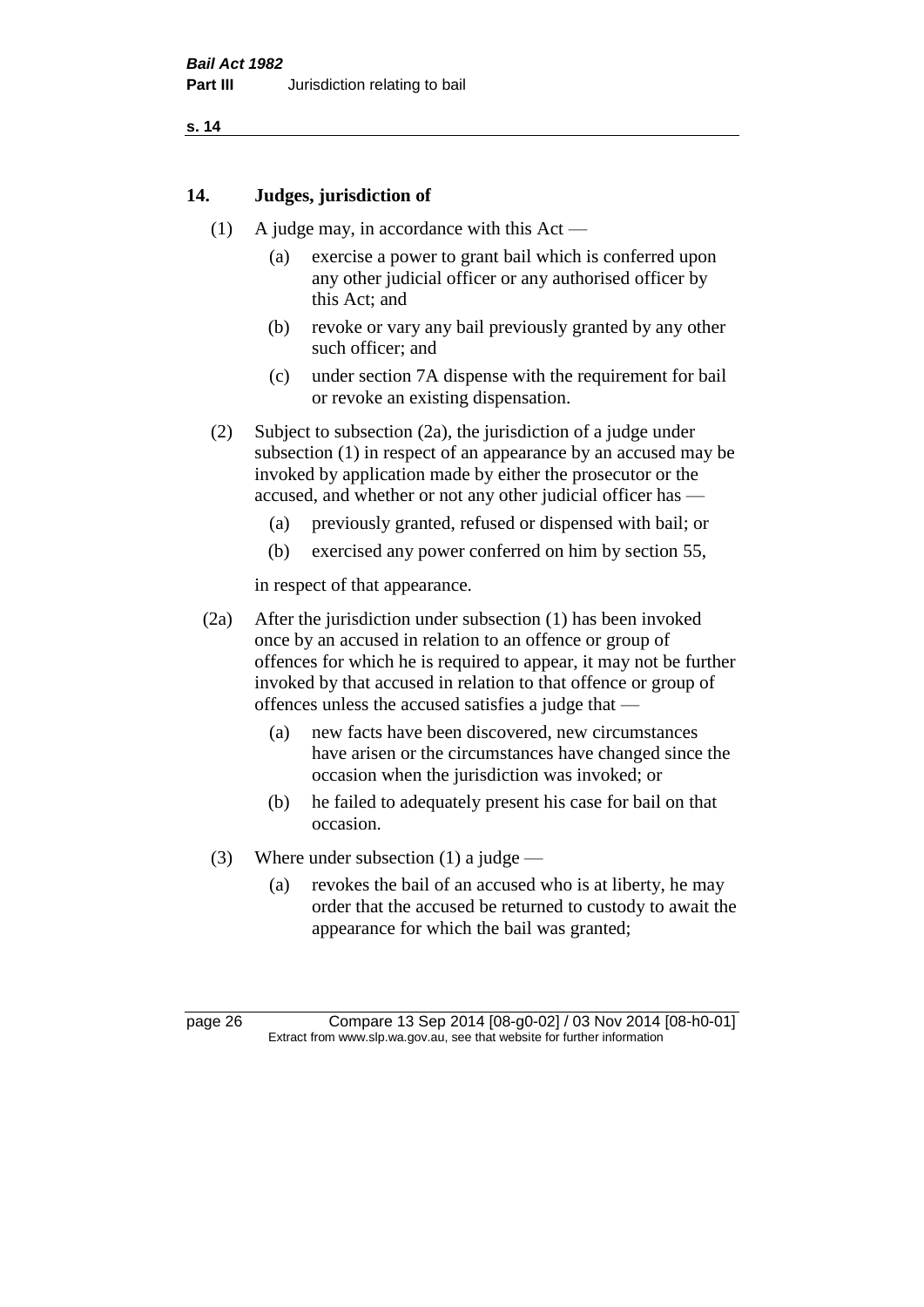(b) varies the bail of such an accused, he may order that the accused be returned to custody until he becomes entitled to be at liberty pursuant to section 11,

and the judge may issue any warrant which may be necessary to carry such an order into effect.

- (4) In this section
	- (a) references to a judge are references
		- (i) in the case of a child charged with an offence before the Children's Court, to a judge of that Court; and
		- (ii) in the case of an accused committed for trial or sentence to the District Court, to a judge of that Court; and
		- (iii) in any other case, to a judge of the Supreme Court;
		- and
	- (b) references to any other judicial officer
		- (i) in relation to the exercise of powers under this section by a judge, are references to any judicial officer whose jurisdiction is inferior to that of the judge; but
		- (ii) in relation to the exercise of powers under this section by a judge of the Supreme Court, do not include a judge of the Children's Court or a judge of the District Court.

*[Section 14 amended by No. 74 of 1984 s. 8; No. 49 of 1988 s. 82; No. 84 of 2004 s. 82; No. 6 of 2008 s. 15(1)-(4).]* 

# **15. Accused charged with murder, jurisdiction as to bail for**

(1) Where an accused is in custody for murder, the power to grant bail shall be exercised only by a judge of the Supreme Court, or in the case of an accused who is a child by a judge of the Children's Court, except —

Compare 13 Sep 2014 [08-g0-02] / 03 Nov 2014 [08-h0-01] page 27 Extract from www.slp.wa.gov.au, see that website for further information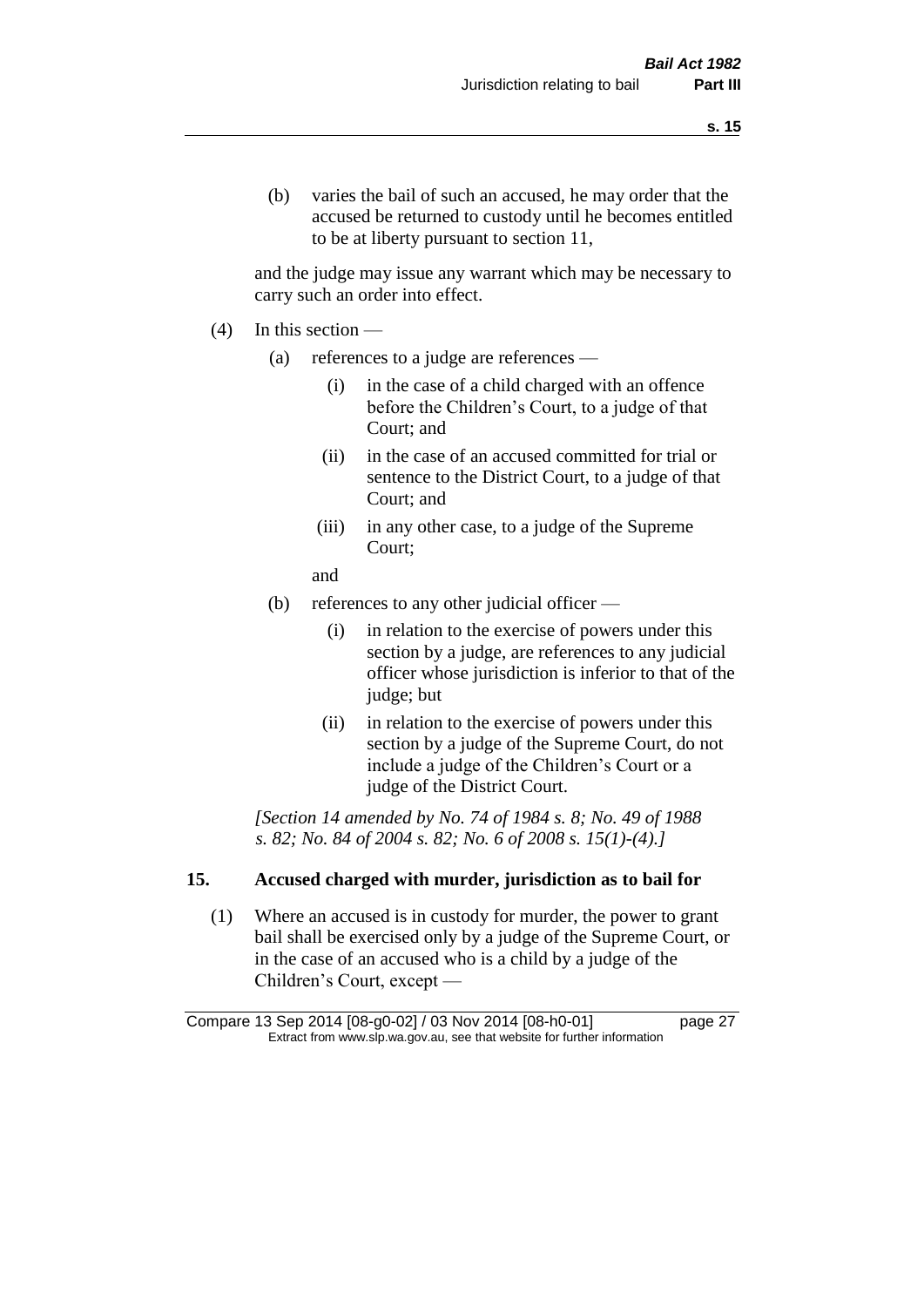**s. 15A**

- (a) where section  $31(2)(d)$  applies; or
- (b) to the extent that the Court of Appeal exercises its powers under Part A of Schedule 1.
- *[(2) deleted]*

*[Section 15 amended by No. 52 of 1984 s. 35; No. 74 of 1984 s. 9; No. 49 of 1988 s. 83; No. 70 of 1988 s. 45; No. 45 of 1993 s. 12; No. 45 of 2004 s. 28(4); No. 84 of 2004 s. 82; No. 29 of 2008 s. 24(5).]* 

# **15A. Appeal against judge's decision on bail, commencing etc.**

 $(1)$  In this section —

*bail decision* means a decision —

- (a) to grant or refuse bail; or
- (b) to vary or revoke bail; or
- (c) to dispense with the requirement for bail; or
- (d) to impose any condition on a grant of bail,

and includes a decision under section 55 or 59A(4).

- (2) The prosecutor or the accused may appeal to the Court of Appeal against a bail decision of —
	- (a) a judge of the Children's Court; or
	- (b) a judge of the District Court; or
	- (c) a judge of the Supreme Court.
- (3) The leave of the Court of Appeal is required for each ground of appeal in an appeal under this section.
- (4) The *Criminal Appeals Act 2004* section 27(2), (3) and (4) apply, with necessary modifications, as if an appeal under this section were an appeal under Part 3 of that Act.
- (5) An appeal under this section shall be commenced and conducted in accordance with this section, section 15B and rules of court made by the Supreme Court.

page 28 Compare 13 Sep 2014 [08-g0-02] / 03 Nov 2014 [08-h0-01] Extract from www.slp.wa.gov.au, see that website for further information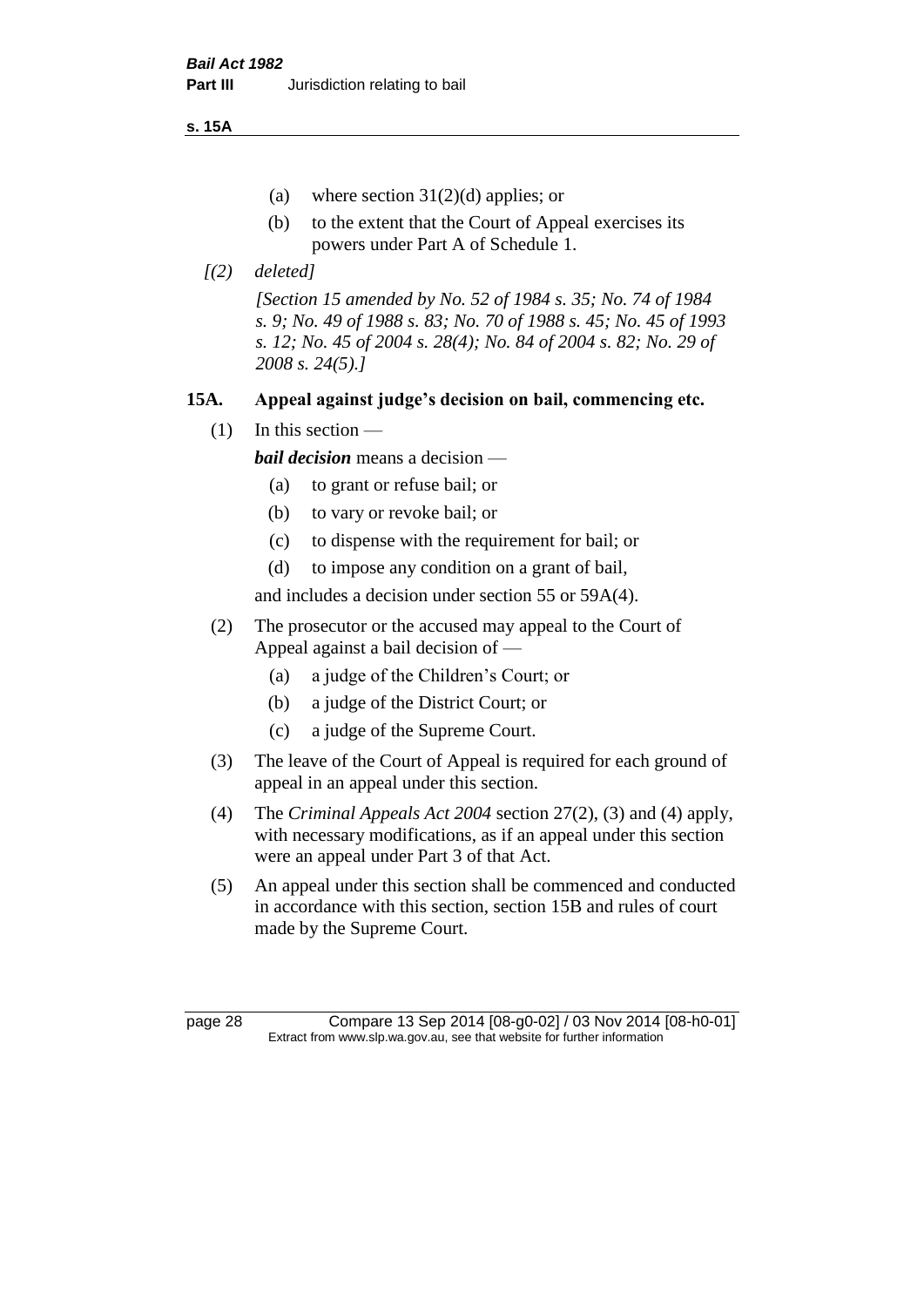- (6) An appeal under this section shall be commenced by lodging with the Court of Appeal an application for leave to appeal that sets out the grounds of the appeal.
- (7) An appeal under this section cannot be commenced later than 21 days after the date of the bail decision unless the Court of Appeal orders otherwise.
- (8) An accused who is a party to an appeal under this section and who is in custody is entitled to be present at the hearing of the appeal if the accused so requests, and any official responsible for that custody who is informed of such a request shall do what is necessary to give effect to it.
- (9) For the purposes of giving effect to a request referred to in subsection (8), arrangements may be made for the accused to appear before the Court of Appeal by means of a video link or an audio link in accordance with section 66B, unless the Court of Appeal has ordered that the accused appear before it in person.

*[Section 15A inserted by No. 6 of 2008 s. 16(1).]*

#### **15B. Appeal under s. 15A, determining etc.**

- (1) The Court of Appeal has jurisdiction to hear and determine an appeal under section 15A.
- (2) The Court of Appeal shall determine an appeal on the material and evidence that was before the judge whose decision is the subject of the appeal.
- (3) Any decision of the Court of Appeal in relation to bail shall be made in accordance with the relevant provisions of sections 13A and 17 and Schedule 1.
- (4) Where in determining an appeal the Court of Appeal revokes the bail of an accused who is at liberty, it may order that the accused be returned to custody to await the appearance for which the bail was granted.

Compare 13 Sep 2014 [08-g0-02] / 03 Nov 2014 [08-h0-01] page 29 Extract from www.slp.wa.gov.au, see that website for further information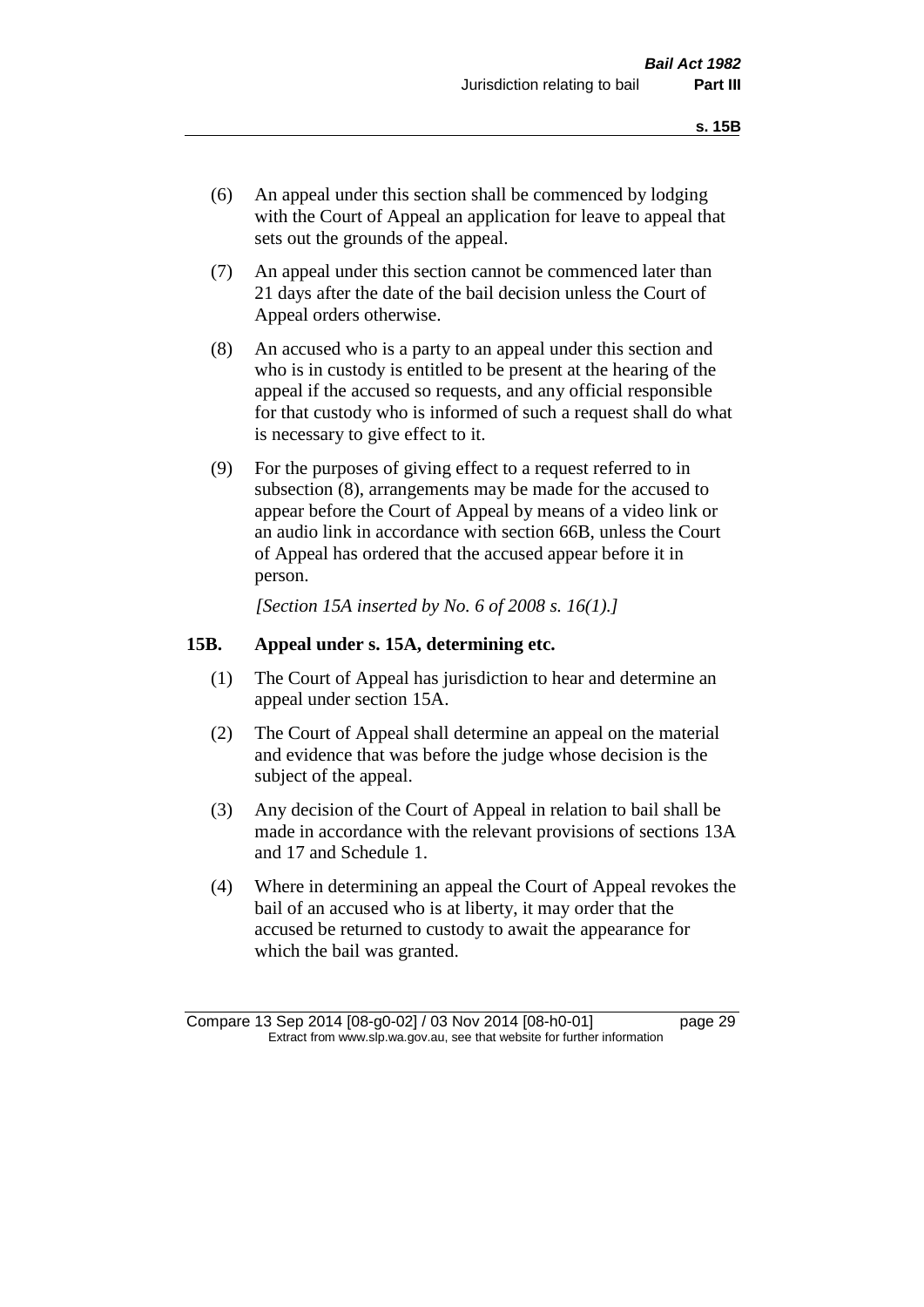**s. 16**

- (5) Where in determining an appeal the Court of Appeal varies the bail of an accused who is at liberty, it may order that the accused be returned to custody until the accused becomes entitled to be again at liberty pursuant to section 11.
- (6) A judge of appeal may issue any warrant that may be necessary to carry into effect an order under subsection (4) or (5).

*[Section 15B inserted by No. 6 of 2008 s. 16(1).]*

# **16. Person arrested on warrant, bail of**

- (1) Subject to sections 14 and 15 where the arrest of an accused for an offence is made pursuant to a warrant he shall not be granted bail before he is brought before a court or judicial officer as commanded by the warrant, except by a justice acting in terms of section 6(9).
- (2) Notwithstanding subsection (1) or any other provision of this Act, an accused who has been arrested pursuant to a warrant —
	- (a) issued under section 59B; or
	- (b) issued under the *Criminal Procedure Act 2004* for an offence against section 51(1) or (2),

shall not have a right to have his case for bail considered, and shall not be granted bail, before he is brought before the court as commanded by the warrant.

*[Section 16 amended by No. 59 of 2004 s. 141; No. 84 of 2004 s. 11 and 82; No. 59 of 2006 s. 4(3); No. 6 of 2008 s. 36(2).]*

#### **16A. Person arrested in urban area, restrictions on who can grant bail for in some cases**

- (1) Where this section applies to a person who has been arrested for an offence jurisdiction does not arise under section 13 until the person is brought before —
	- (a) a court constituted by or so as to include a magistrate; or

page 30 Compare 13 Sep 2014 [08-g0-02] / 03 Nov 2014 [08-h0-01] Extract from www.slp.wa.gov.au, see that website for further information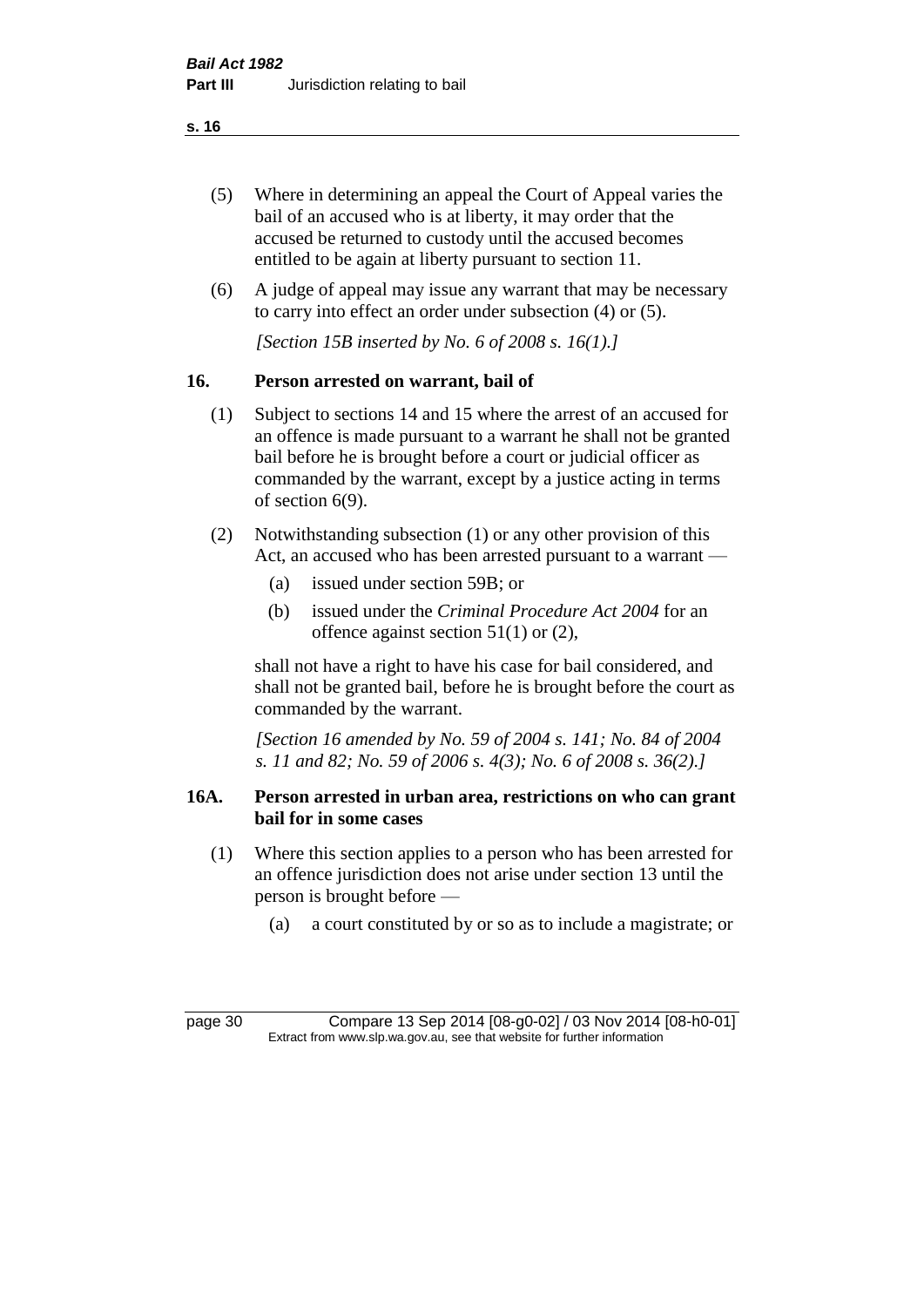- (b) where section 15 applies, a judge of the Supreme Court or a judge of the Children's Court as the case may require.
- (2) This section applies where
	- (a) a person has been arrested in an urban area for a serious offence; and
	- (b) the serious offence is alleged to have been committed while the accused was —
		- (i) on bail for; or
		- (ii) at liberty under an early release order made in respect of,

another serious offence.

- (3) This section also applies where a person has been arrested in an urban area for an offence against section 61(1) of the *Restraining Orders Act 1997* (which creates offences for breaches of violence restraining orders).
- $(4)$  In this section —

*urban area* means —

- (a) the metropolitan region as defined in the *Planning and Development Act 2005* and any prescribed area that adjoins that region; and
- (b) any other prescribed area of the State, being the whole or part of, or an area adjoining, a local government district under the *Local Government Act 1995* that is designated under that Act as a city or a town.

*[Section 16A inserted by No. 54 of 1998 s. 6(1); amended by No. 38 of 2004 s. 59; No. 84 of 2004 s. 82; No. 38 of 2005 s. 15.]*

# **17. Conditions on bail which may be imposed**

(1) A judicial officer or authorised officer may impose conditions on a grant of bail only to the extent that he is authorised to do so by clause 2(3)(c) of Part C and Part D of Schedule 1.

Compare 13 Sep 2014 [08-g0-02] / 03 Nov 2014 [08-h0-01] page 31 Extract from www.slp.wa.gov.au, see that website for further information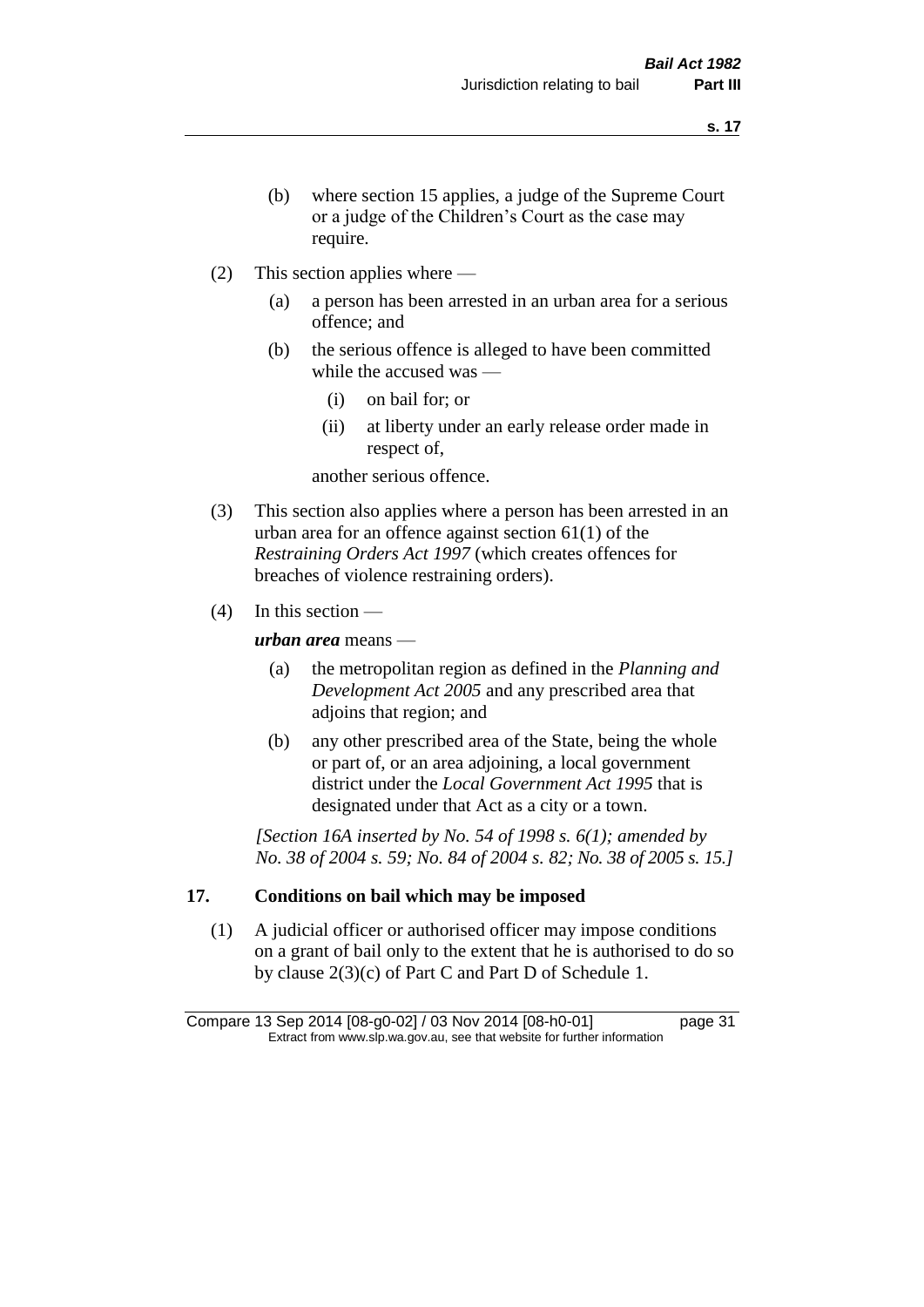**s. 17A**

(2) Conditions imposed on a grant of bail shall not be any more onerous on the accused than the judicial officer or authorised officer considers is required in the public interest having regard to the nature of the offence for which the accused is in custody and the circumstances of the accused.

*[Section 17 amended by No. 45 of 1993 s. 8 and 12; No. 84 of 2004 s. 82.]* 

# **17A. Child on bail, changing responsible person for (Sch. 1 Pt. C cl. 2)**

- (1) Where this section applies, an authorised police officer may
	- (a) cancel an undertaking of the kind described in clause 2(3)(c) of Part C of Schedule 1; and
	- (b) approve of another person as a responsible person within the meaning in that clause; and
	- (c) detain the accused or order his detention until the person so approved enters into an undertaking of the kind mentioned in paragraph (a).
- (2) Subsection (1) applies where
	- (a) a person has entered into an undertaking referred to in paragraph (a) of that subsection; and
	- (b) a judicial officer when granting bail ordered that the person may under this section be released from the undertaking by an authorised police officer; and
	- (c) the person wishes to be so released.
- (3) A police officer may, for the purpose of the exercise of the powers in subsection (1), take into custody a child accused who has been released on bail.
- (4) If the police officer is not an authorised police officer he shall, as soon as is practicable, bring the accused before an authorised police officer for the purpose referred to in subsection (3).

page 32 Compare 13 Sep 2014 [08-g0-02] / 03 Nov 2014 [08-h0-01] Extract from www.slp.wa.gov.au, see that website for further information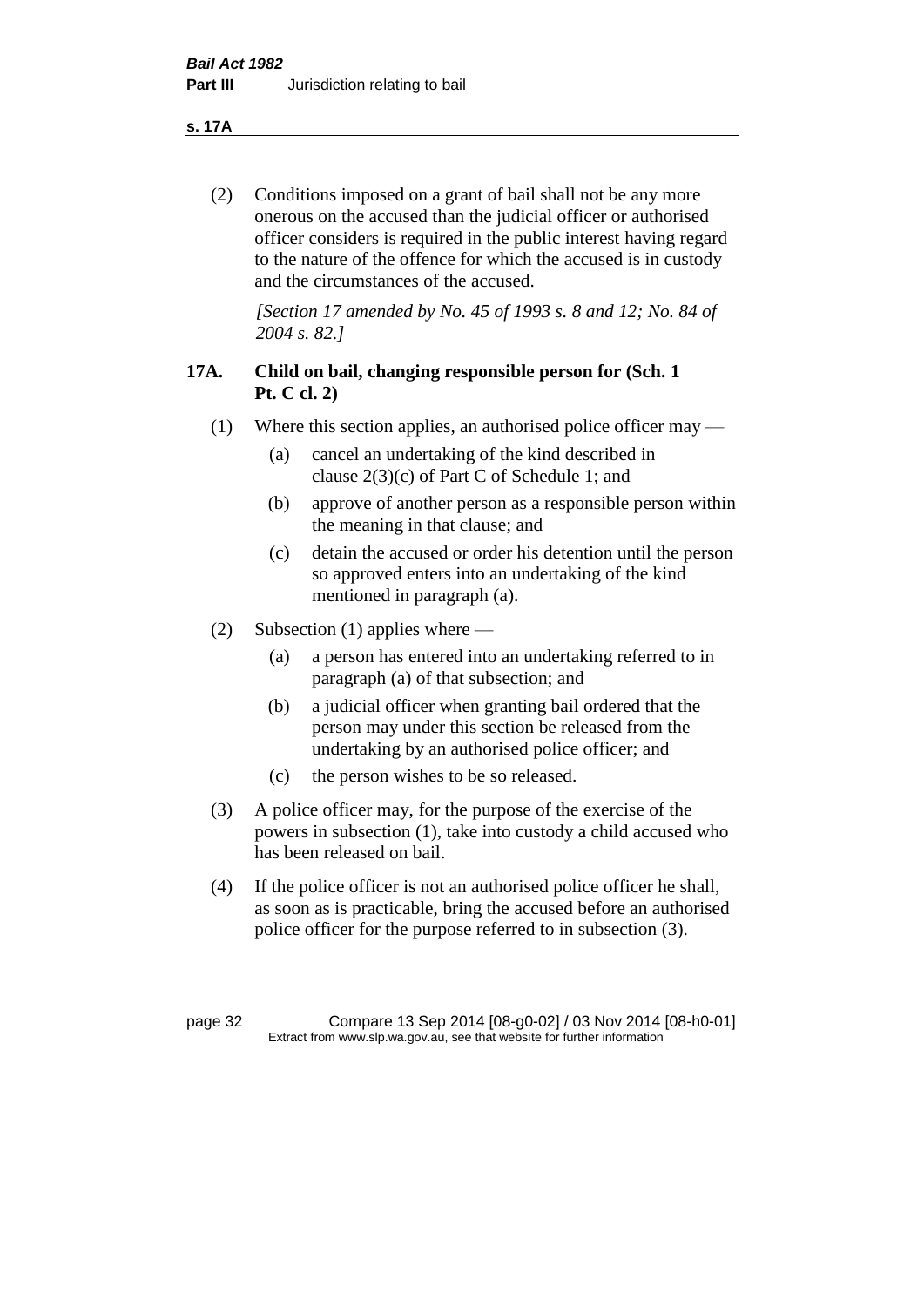(5) After an undertaking has been entered into as mentioned in subsection  $(1)(c)$ , the accused, subject to this Act, has a right to be at liberty until he is required to appear before a court.

*[Section 17A inserted by No. 45 of 1993 s. 9; amended by No. 84 of 2004 s. 82.]* 

*[18-19. Deleted by No. 59 of 2006 s. 7(1).]*

Compare 13 Sep 2014 [08-g0-02] / 03 Nov 2014 [08-h0-01] page 33 Extract from www.slp.wa.gov.au, see that website for further information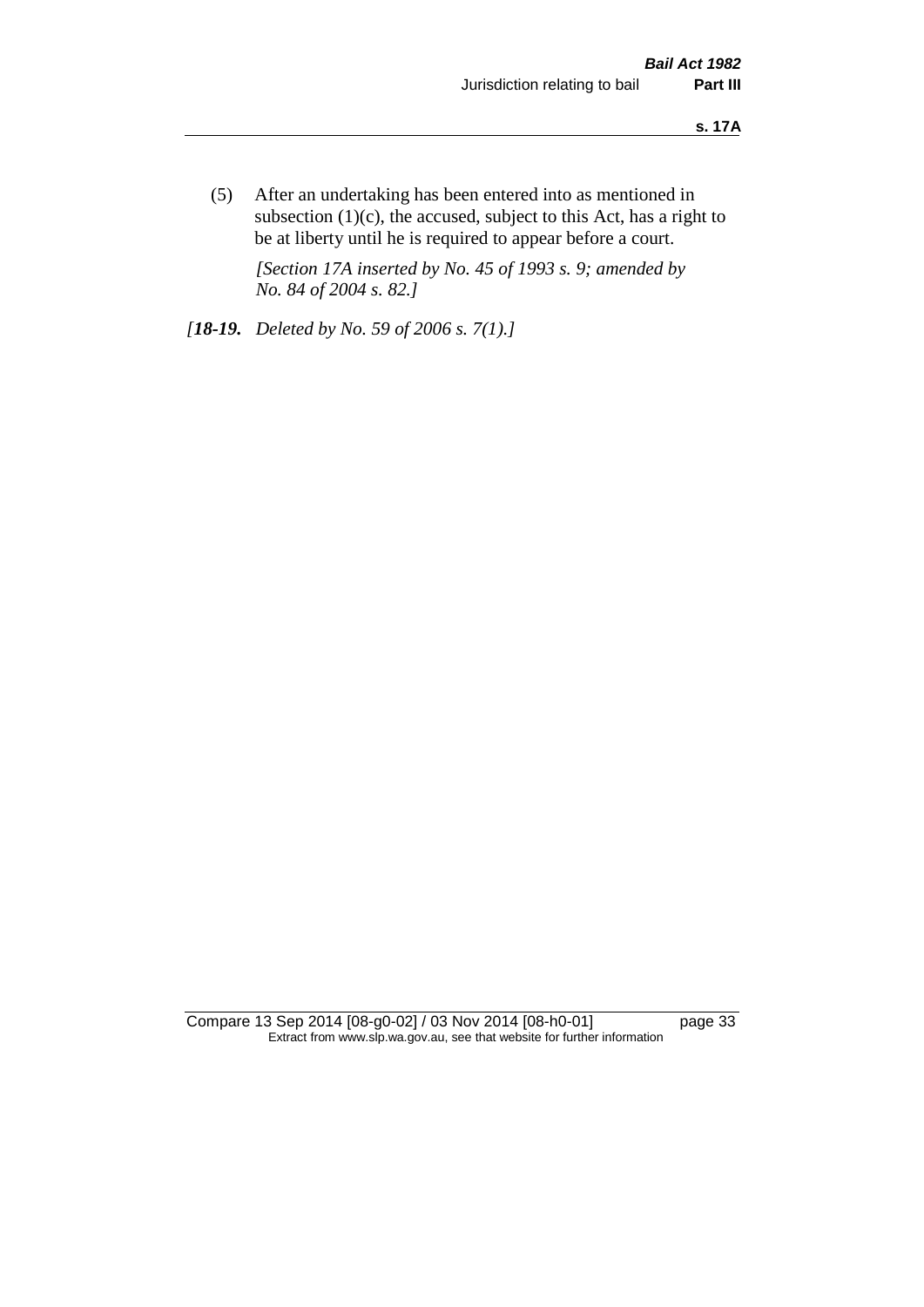**s. 20**

# **Part IV — Hearing of case for bail, parties, and evidence**

# **20. Bail hearing for indictable offence, court may hold in private etc.**

- (1) On the consideration by a judicial officer of a case for bail of an accused who is charged with an offence triable by jury, the judicial officer may, to avoid prejudice to either party, exercise the powers described in subsection (2), but shall only exercise the power in paragraph (b) thereof if he considers that the exercise of the power in paragraph (a) is not, on its own, likely to be sufficient to avoid prejudice.
- (2) The powers referred to in subsection (1) are to order
	- (a) that no report, or summary, of any statement, or of any specified statement, made or furnished at the hearing shall be published by any means;
	- (b) that the bail application be heard *in camera*.
- (3) Where an order is made under subsection (2)(a), no report, or summary, of any statement referred to in that paragraph shall be published by any means —
	- (a) if the offence is one that may be tried on indictment, before a court decides that it is to be tried on indictment; or
	- (b) if the accused is discharged from further proceedings upon the prosecution notice or indictment brought against him for the offence, before he is so discharged; or
	- (c) if the accused is tried on indictment for the offence, before the trial is ended.
- (4) A person who, except with lawful excuse, fails to comply with an order made under this section commits an offence.

Penalty: \$1 000.

*[Section 20 amended by No. 50 of 2003 s. 37(2); No. 4 of 2004 s. 58; No. 84 of 2004 s. 11 and 82.]*

page 34 Compare 13 Sep 2014 [08-g0-02] / 03 Nov 2014 [08-h0-01] Extract from www.slp.wa.gov.au, see that website for further information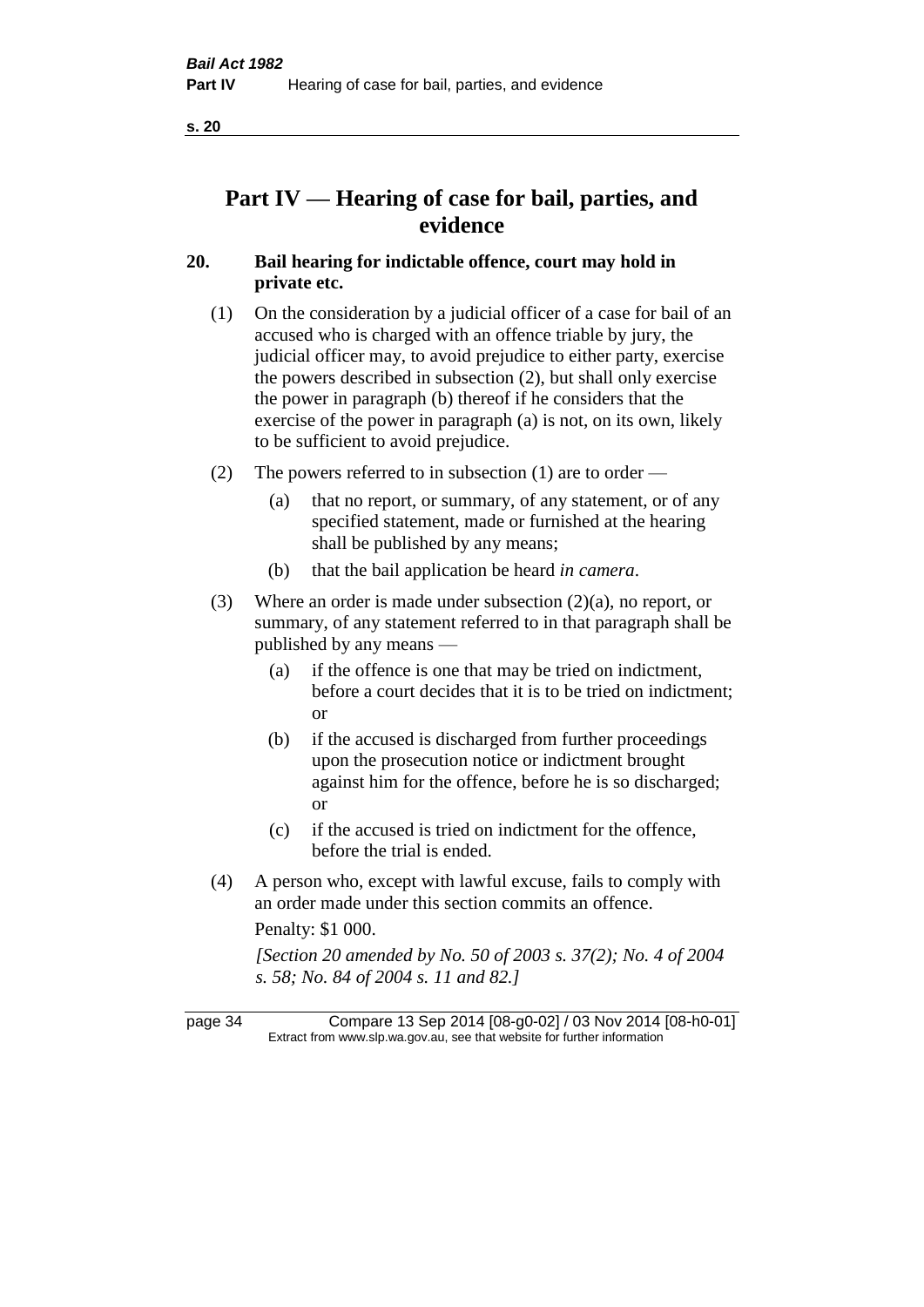### **21. Parties to bail proceedings, who are**

- (1) The parties to proceedings on a case for bail are the prosecutor and the accused and, subject to subsection (2), no other person shall be a party to, or be represented at, the proceedings.
- (2) Nothing in subsection (1) affects the right of
	- (a) the Attorney General to apply for leave, or be an appellant, under Part 2 of the *Criminal Appeals Act 2004*; or
	- (b) the Director of Public Prosecutions or the State Solicitor to receive notice and be heard under section 7F(2); or
	- (c) an officer referred to in section 33 of the *Children's Court of Western Australia Act 1988* to be present at and participate in proceedings concerning a child under that section.

*[Section 21 amended by No. 15 of 1988 s. 9; No. 49 of 1988 s. 84; No. 33 of 1989 s. 18; No. 31 of 1993 s. 7; No. 65 of 2003 s. 88(3); No. 59 of 2004 s. 141; No. 84 of 2004 s. 11 and 82; No. 6 of 2008 s. 9(3).]* 

### **22. Evidence at bail hearings**

A judicial officer or authorised person may in considering any case for bail receive and take into account such information as he thinks fit whether or not the same would normally be admissible in a court of law.

#### **23. Accused not bound to supply information**

An accused is not obliged to complete, or furnish information for, the form referred to in section  $8(1)(b)$ , or for any revision thereof, or to furnish any information, whether on oath or otherwise, for the purpose of having his case for bail considered.

*[Section 23 amended by No. 84 of 2004 s. 82; No. 6 of 2008 s. 43(2).]* 

Compare 13 Sep 2014 [08-g0-02] / 03 Nov 2014 [08-h0-01] page 35 Extract from www.slp.wa.gov.au, see that website for further information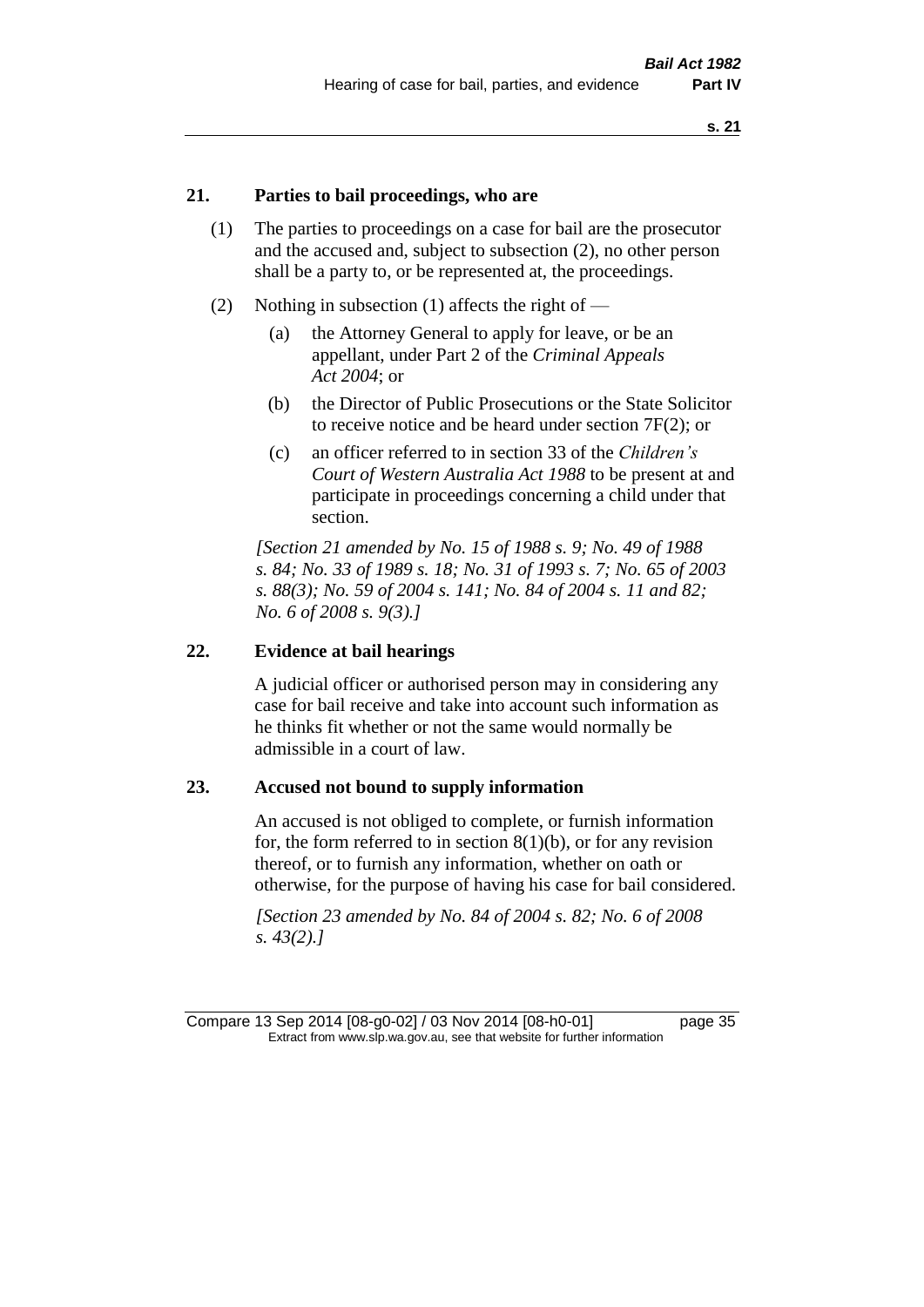# **24. Court etc. may ask police to verify etc. accused's information**

- (1) A judicial officer or authorised officer who is called upon to consider a case for bail may —
	- (a) request that any information placed before the judicial officer or authorised officer by the accused for the purposes of the case be verified by a police officer, and to that end may refer to a police officer the form mentioned in section 8(1)(b), after it has been completed or revised;
	- (b) request that a report on any matter mentioned in Part C of Schedule 1, so far as it applies to an accused whose case is being or to be considered, be made by a police officer.
- (2) Where a reference or request is made under subsection (1) a police officer shall, as soon as is practicable —
	- (a) make a report to the judicial officer or the authorised officer accordingly; and
	- (b) furnish a copy of the report to the accused or his solicitor or counsel.

*[Section 24 inserted by No. 61 of 1990 s. 6; amended by No. 45 of 1993 s. 12; No. 84 of 2004 s. 82; No. 6 of 2008 s. 43(2).]* 

# **24A. Court may ask community corrections officer to verify etc. accused's information etc.**

- (1) A judicial officer who is called upon to consider a case for bail may refer to a community corrections officer any matter referred to in section 24(1) and may request a community corrections officer to do any matter referred to in that section.
- (2) A judicial officer who is called upon to consider a case for bail and who desires to impose a home detention condition as a condition on a grant of bail, shall request that a report be made by a community corrections officer about the suitability of the accused to be subject to a home detention condition.

| page 36 | Compare 13 Sep 2014 [08-g0-02] / 03 Nov 2014 [08-h0-01]                  |
|---------|--------------------------------------------------------------------------|
|         | Extract from www.slp.wa.gov.au, see that website for further information |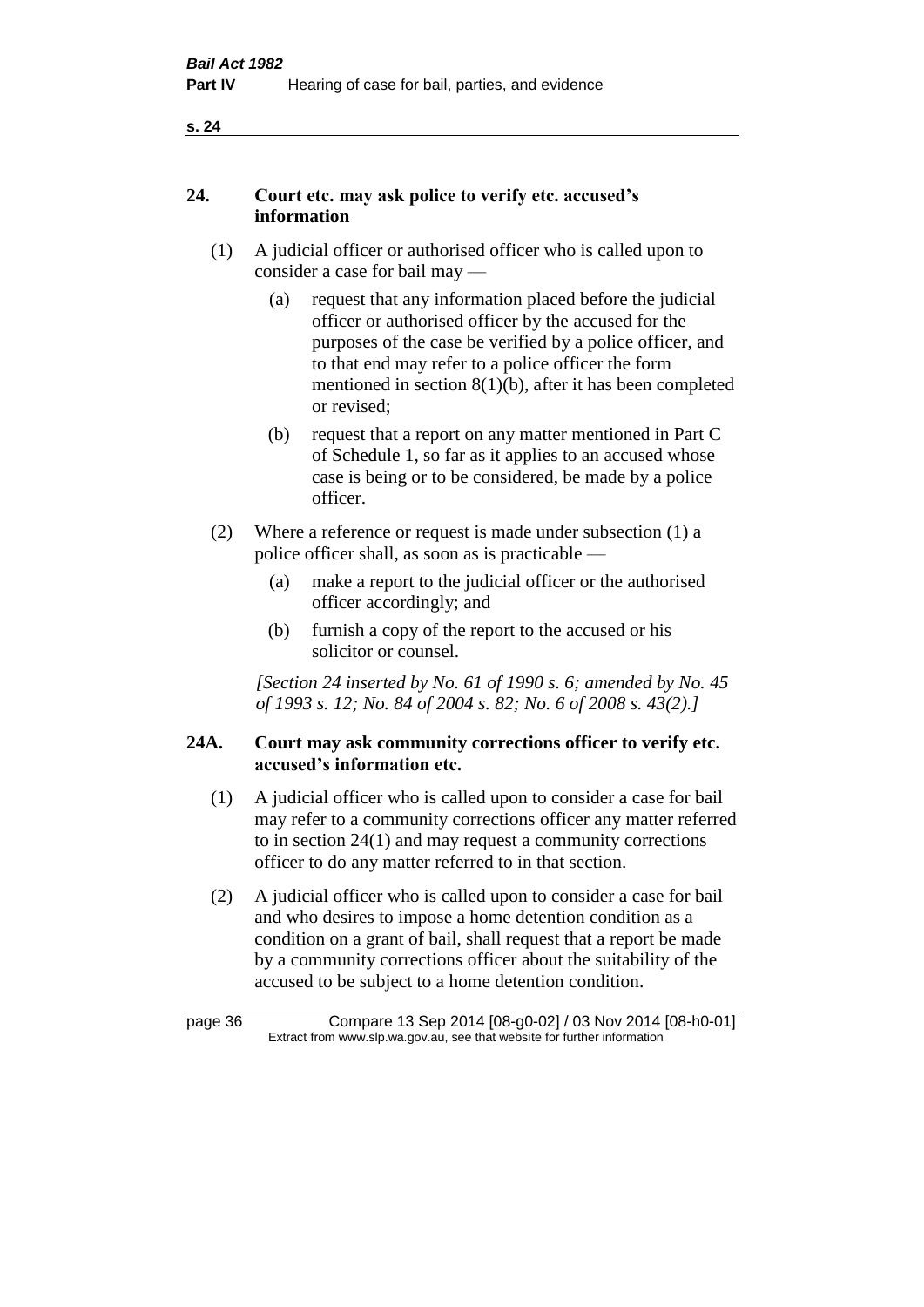- (3) Where a reference or a request is made under subsection (1) or a report is requested under subsection (2) a community corrections officer shall, as soon as is practicable, make a report to the judicial officer and, at the discretion of the judicial officer, copies may be made available to the prosecution or to the accused or his solicitor or counsel.
- (4) Where a community corrections officer makes a report that an accused is suitable to be subject to a home detention condition, the officer shall annex to the report and provide to the accused or his solicitor or counsel, a list of those conditions in rules made under section 50L that may be applied to the accused by the CEO (corrections) while the accused is subject to the home detention condition.

*[Section 24A inserted by No. 61 of 1990 s. 7; amended by No. 31 of 1993 s. 9; No. 84 of 2004 s. 82; No. 65 of 2006 s. 53.]* 

## **25. Information given by accused for bail purposes not admissible at trial**

A statement made by an accused to a judicial officer or authorised officer for the purpose of a decision whether bail should be granted to him for any appearance in court for an offence shall not be admissible in evidence against him at his trial for that offence.

*[Section 25 amended by No. 84 of 2004 s. 82.]* 

### **26. Record of bail decision and reasons**

- (1) A bail record form shall be completed by an authorised officer or a justice if he —
	- (a) refuses to grant bail to an accused; or
	- (b) grants bail to an accused in the circumstances referred to in clause 3 of Part B of Schedule 1; or
	- (ba) grants bail to an accused for a serious offence to which Schedule 1 Part C clause 3A applies; or

Compare 13 Sep 2014 [08-g0-02] / 03 Nov 2014 [08-h0-01] page 37 Extract from www.slp.wa.gov.au, see that website for further information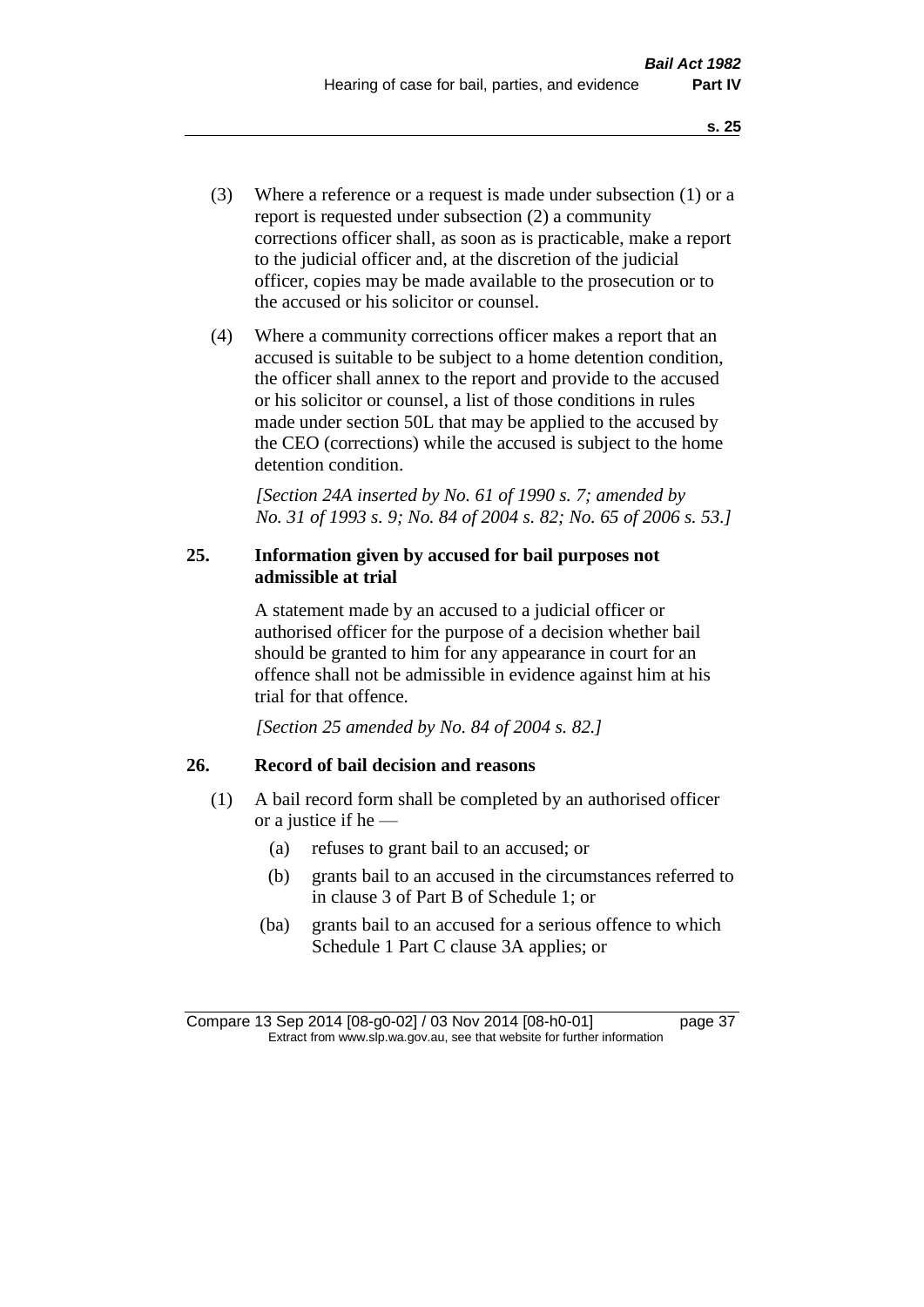- (c) imposes any condition on a grant of bail and it appears to him that the accused is dissatisfied with the condition.
- (2) Where a judicial officer, other than a justice
	- (a) refuses to grant bail to an accused; or
	- (aa) grants bail to an accused for a serious offence to which Schedule 1 Part C clause 3A applies; or
	- (b) imposes any condition on a grant of bail and it appears to him that the accused is dissatisfied with the condition,

a record of the decision and of the reasons therefor shall be made.

- (3) The accused, the prosecutor or an intending prosecutor shall be entitled, upon request, to be furnished with a copy of the bail record form or, where subsection (2) applies, of the record made.
- (4) For the purposes of this section
	- (a) references to a justice do not include a magistrate or a judge of the District Court or the Supreme Court or the Children's Court who is a justice; and
	- (b) a bail record form is an approved form designed to contain a summary of the matters relevant to the decision as to the bail of an accused, including those matters set out in Part C of Schedule 1, the decision made, and the reasons for the decision.

*[Section 26 inserted by No. 15 of 1988 s. 10; amended by No. 49 of 1988 s. 85; No. 45 of 1993 s. 12; No. 59 of 2004 s. 141; No. 84 of 2004 s. 82; No. 6 of 2008 s. 17 and 43(1).]* 

# **27. Relevant papers to be made available to court where accused to appear**

(1) An authorised officer and a judicial officer who consider an accused's case for bail for an appearance for an offence and a person before whom a bail undertaking or a surety undertaking is entered into shall ensure that the relevant papers are made

page 38 Compare 13 Sep 2014 [08-g0-02] / 03 Nov 2014 [08-h0-01] Extract from www.slp.wa.gov.au, see that website for further information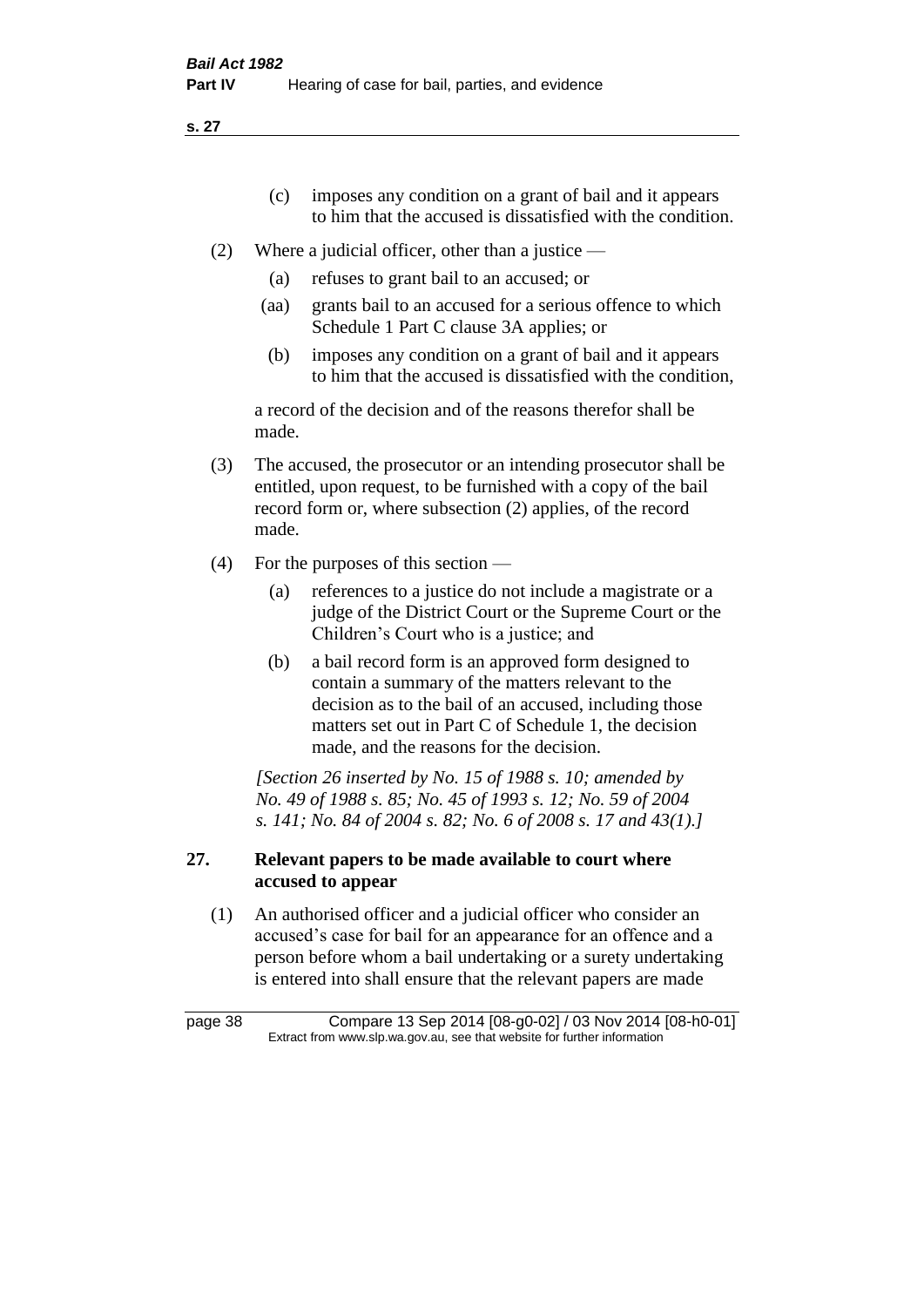available as soon as is practicable, to the court before which the accused is required to appear.

(2) In subsection (1) the *relevant papers* in relation to any particular officer or person means such papers as are prescribed to be made available by that officer or person.

*[Section 27 amended by No. 84 of 2004 s. 82; No. 59 of 2006 s. 7(2); No. 20 of 2013 s. 26.]* 

# **27A. Bail with home detention, papers to be sent to CEO (corrections)**

A judicial officer who grants bail subject to a home detention condition shall ensure that a copy of the bail record form and of the bail undertaking are sent as soon as is practicable to the CEO (corrections).

*[Section 27A inserted by No. 61 of 1990 s. 8; amended by No. 31 of 1993 s. 9; No. 65 of 2006 s. 53.]* 

Compare 13 Sep 2014 [08-g0-02] / 03 Nov 2014 [08-h0-01] page 39 Extract from www.slp.wa.gov.au, see that website for further information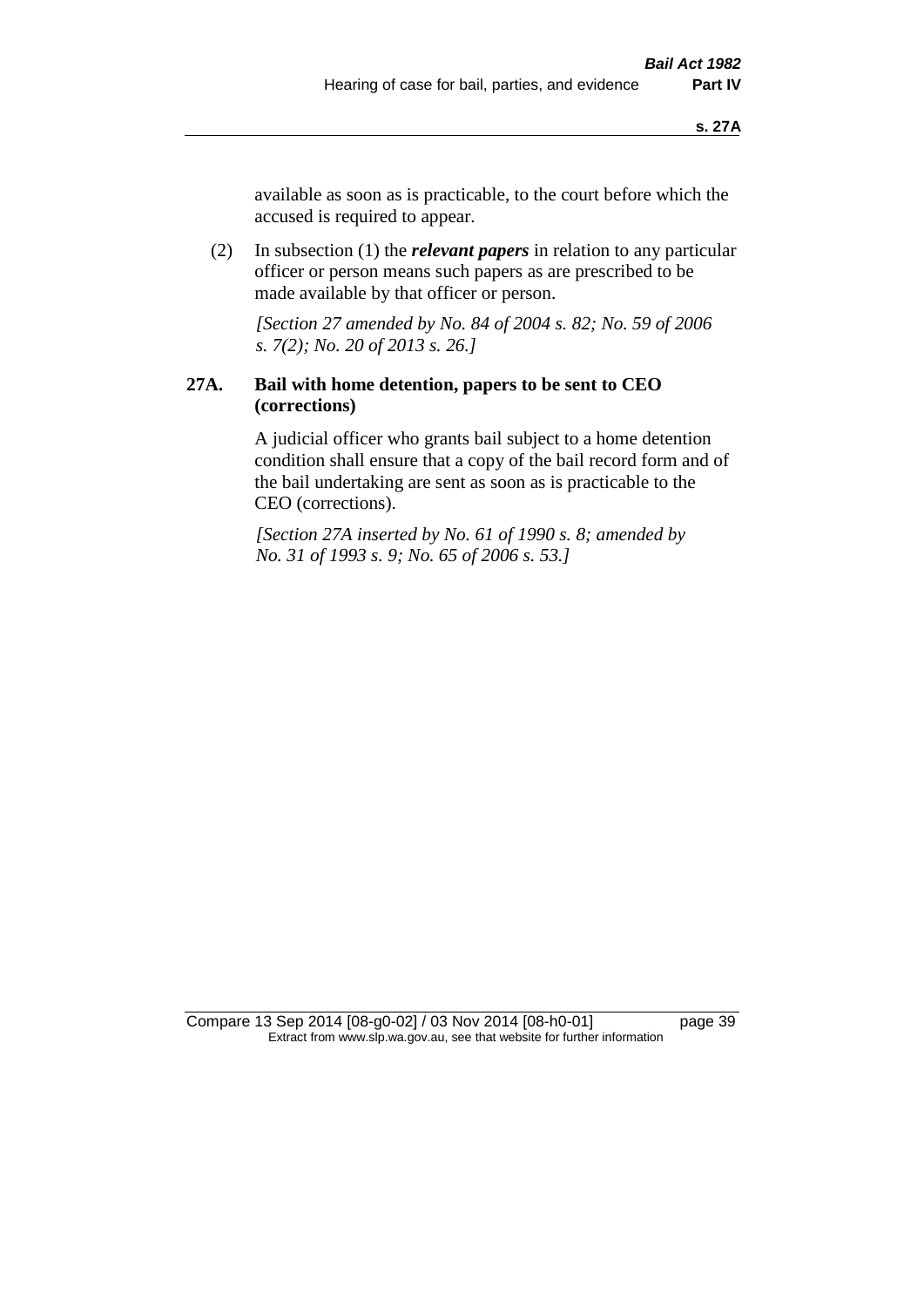# **Part V — Bail undertakings**

### **28. Bail undertaking, when required and nature of**

- (1) A person shall not be released on bail for an appearance in court unless he has entered into a bail undertaking for that appearance or is deemed to have done so under section 31(3).
- (2) A bail undertaking is an undertaking in writing by an accused in the prescribed form —
	- (a) that he will appear at a time and place specified, or deemed by section 31(3) to be specified, in the undertaking; and
	- (b) that if the accused fails to appear at that time and place the accused will, as soon as is practicable, appear at the court at which the accused was required to appear, when that court is sitting; and
	- (c) that he will comply with such conditions as may be imposed on him under clause 2 of Part D of Schedule 1; and
	- (d) that he will comply with any home detention condition which may be imposed as a condition on a grant of bail to him pursuant to clause 3 of Part D of Schedule 1,

and containing any agreement as to forfeiture of money by the accused which may be required pursuant to clause 1 of that Part.

- (3) A bail undertaking for any appearance may be entered into in respect of more than one offence.
- (4) The undertakings mentioned in subsection (2)(a) and (b) are, subject to section 34, enforceable under sections 51, 57 and 58.

*[Section 28 amended by No. 61 of 1990 s. 9; No. 45 of 1993 s. 12; No. 59 of 2004 s. 141; No. 84 of 2004 s. 82; No. 6 of 2008 s. 18(1).]* 

page 40 Compare 13 Sep 2014 [08-g0-02] / 03 Nov 2014 [08-h0-01] Extract from www.slp.wa.gov.au, see that website for further information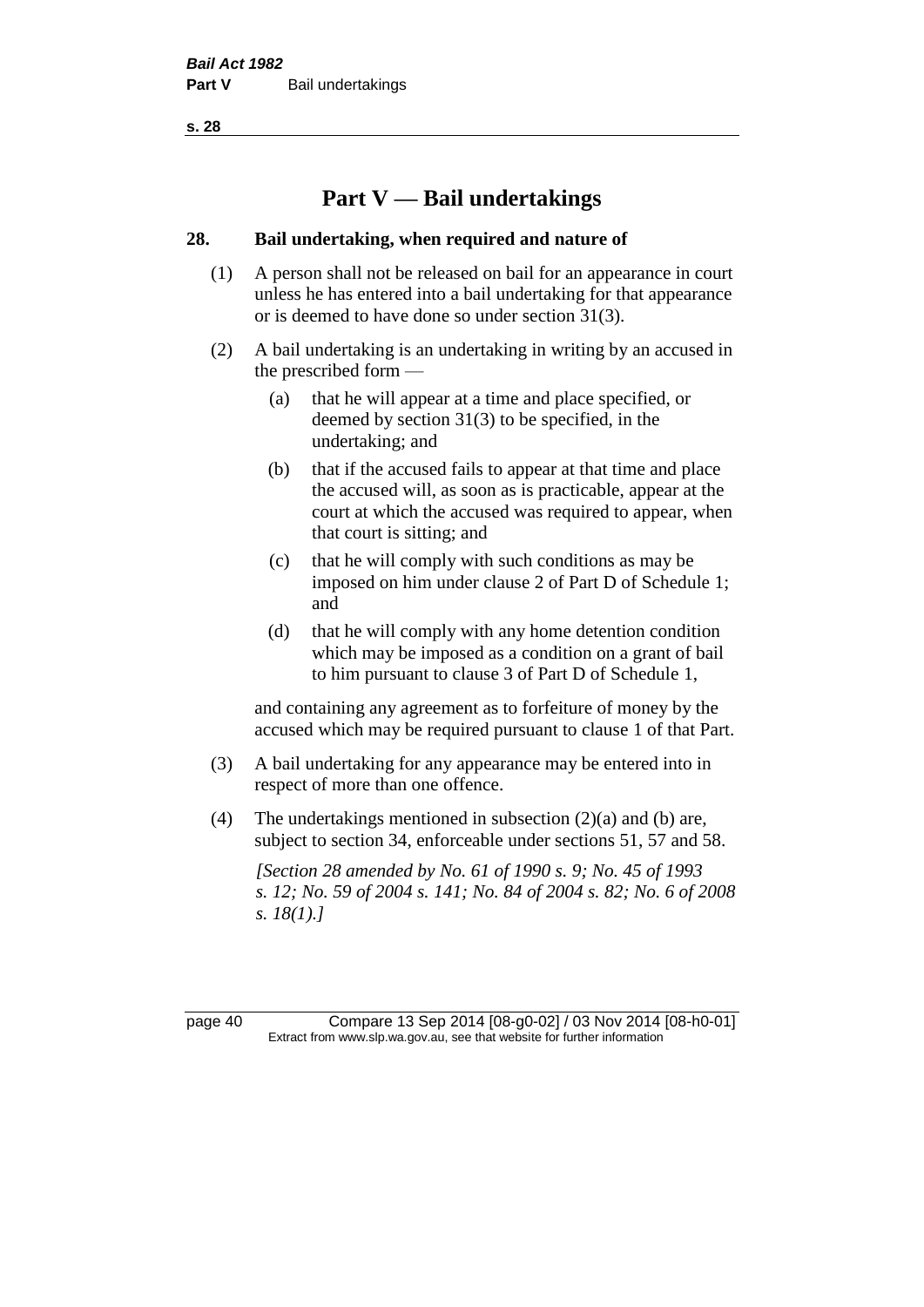### **29. Before whom bail undertaking may be entered into**

A bail undertaking need not be entered into before the judicial officer or authorised officer who granted bail but may be entered into before any of the following persons —

- (a) a judicial officer;
- (b) a registrar of a court, other than a deputy registrar of the Magistrates Court or the Children's Court;
- (c) an authorised police officer;
- (d) an associate of a judge of the Supreme Court, the District Court or the Children's Court;
- (e) where the accused is in a lock-up or prison, any person for the time being in charge of the lock-up or prison;
- (f) where the accused is in a court custody centre, any person for the time being in charge of the centre who is approved for the purposes of this paragraph by the chief executive officer of the department of the Public Service principally assisting in the administration of the *Court Security and Custodial Services Act 1999*;
- (g) where the accused is a child, any authorised community services officer.

*[Section 29 amended by No. 15 of 1988 s. 11; No. 49 of 1988 s. 86; No. 2 of 1996 s. 61; No. 59 of 2004 s. 141; No. 84 of 2004 s. 82; No. 6 of 2008 s. 19.]* 

#### **30. Duties of person before whom bail undertaking is entered into**

- (1) The person before whom a bail undertaking is to be entered into by an accused shall before it is entered into —
	- $(a)$  either
		- (i) read it to the accused; or
		- (ii) be informed by the accused that the accused has read it; or
		- (iii) if necessary, have it translated to the accused; and

Compare 13 Sep 2014 [08-g0-02] / 03 Nov 2014 [08-h0-01] page 41 Extract from www.slp.wa.gov.au, see that website for further information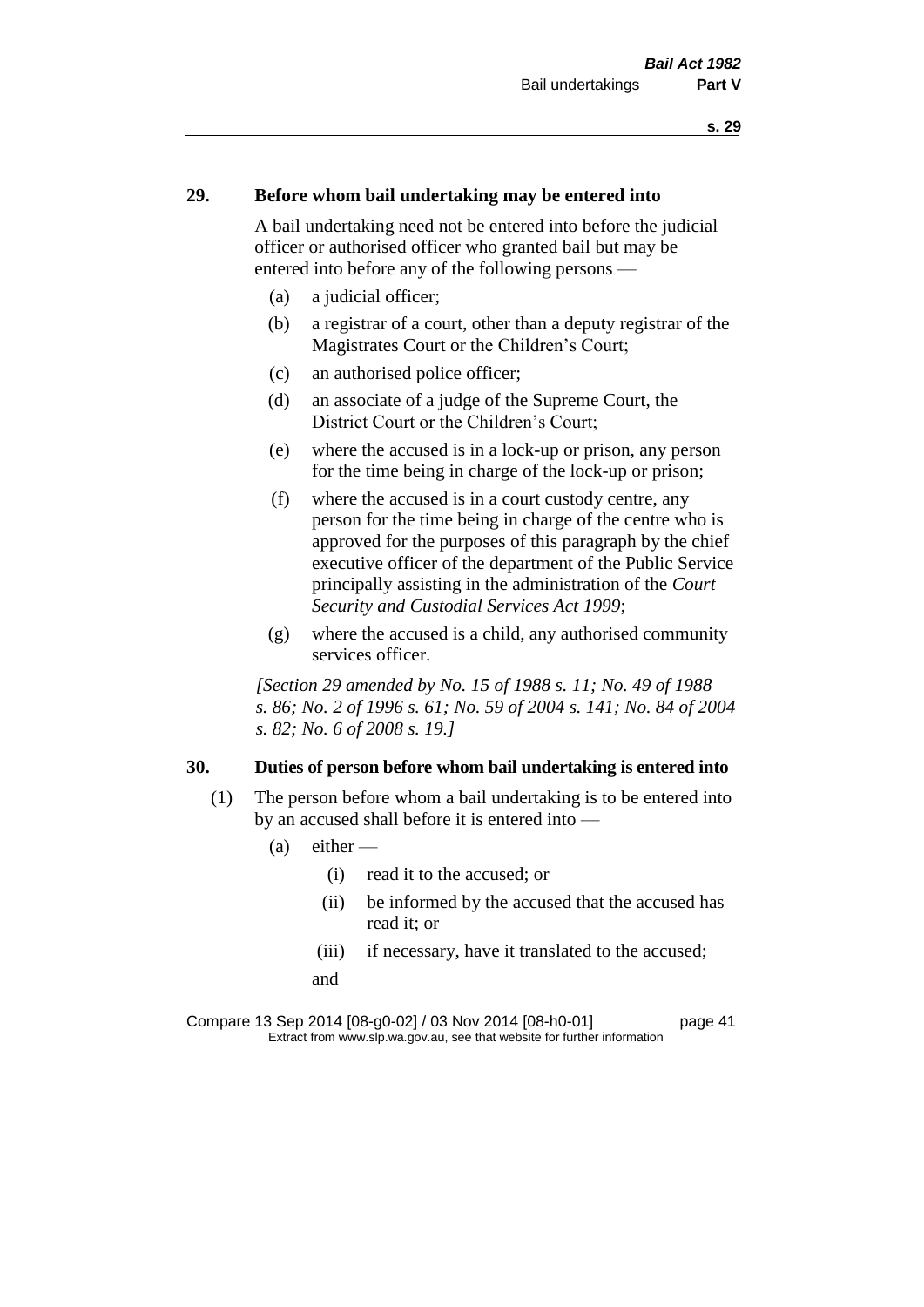(b) ensure that all conditions which are to be complied with before the release of the accused have been complied with.

- (2) The person before whom a bail undertaking is entered into by an accused shall give to him, or cause to be given to him —
	- (a) a copy of the bail undertaking as duly completed; and
	- (b) a notice in writing in the approved form showing
		- (i) his obligations pursuant to the undertaking; and
		- (ii) the consequences of his failure to comply with them.
- (3) The person before whom a bail undertaking is entered into by an accused shall enquire of the accused whether he requires the notice referred to in subsection (2)(b) to be read or translated to him and shall take such steps as are necessary to comply with any such requirement of the accused.

*[Section 30 inserted by No. 15 of 1988 s. 12; amended by No. 84 of 2004 s. 82; No. 6 of 2008 s. 20 and 43(3).]* 

### **31. Different time and place for appearance, substituting**

- (1) A different time or a different time and place may be substituted in accordance with this section for the time and place for appearance specified, or deemed by this section to be specified, in a bail undertaking.
- (2) A different time, or a different time and place, for the appearance by the accused may be substituted as mentioned in subsection  $(1)$  —
	- (a) upon an adjournment of proceedings at which the accused is present, by the judicial officer, if he has power to grant bail for that appearance, fixing a time and place for the resumed proceedings and notifying the accused orally thereof;
	- (b) upon an adjournment of proceedings from which the accused is absent for reasonable cause, by the judicial

page 42 Compare 13 Sep 2014 [08-g0-02] / 03 Nov 2014 [08-h0-01] Extract from www.slp.wa.gov.au, see that website for further information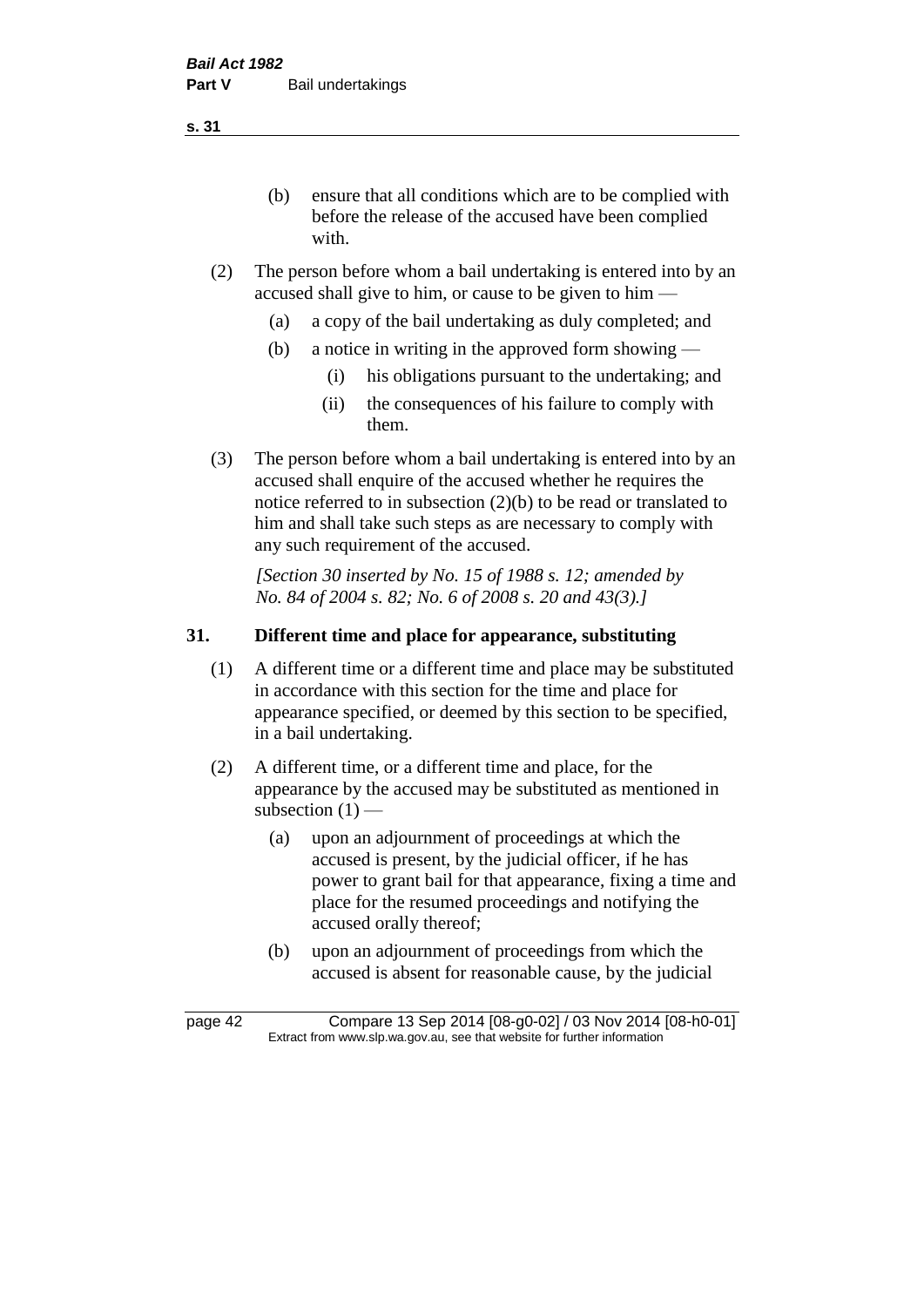officer, if he has power to grant bail for that appearance, fixing a time and place for the resumed proceedings and directing the registrar of the court to cause written notice of the time and place to be given to the accused;

- $(c)$  where
	- (i) a judge of the Supreme Court or a judge of the Children's Court has granted bail to an accused under section 15; and
	- (ii) a judicial officer, other than such a judge, has committed the accused to the Supreme Court,

by a judge of the Supreme Court or a judge of the Children's Court, as the case may require, notifying the accused orally, or directing the registrar of the court to cause written notice to be given to the accused of the time or time and place for the proceedings;

- $(d)$  where
	- (i) a judge of the Supreme Court or a judge of the Children's Court has granted bail to an accused under section 15;
	- *[(ii) deleted]*
	- (iii) the judicial officer is satisfied that there has been no material change in the facts or circumstances which applied on the grant of bail,

by the judicial officer notifying the accused orally, or directing the registrar of the court to cause written notice to be given to the accused, of the time or time and place for the resumed proceedings;

(e) upon a committal to the Supreme Court or District Court, by a judicial officer, if he has power to grant bail for that appearance, fixing a specified day in a specified sitting or session of that court and directing the registrar of the court to cause written notice of the day to be given to the accused;

Compare 13 Sep 2014 [08-g0-02] / 03 Nov 2014 [08-h0-01] page 43 Extract from www.slp.wa.gov.au, see that website for further information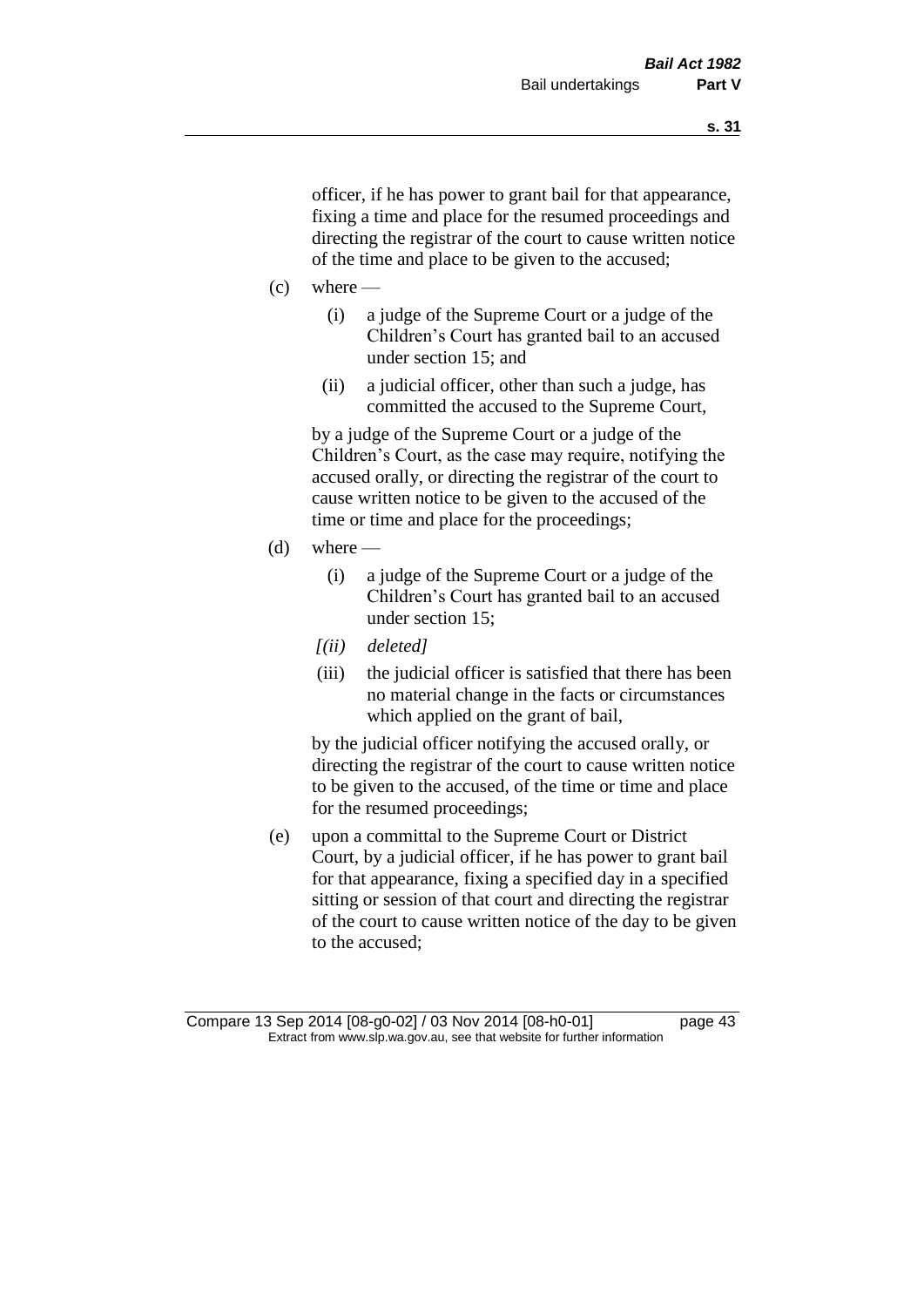(f) where an accused has been committed for trial in the Supreme Court or the District Court in a specified sitting or session thereof or on a specified day in a specified sitting or session thereof, by an officer of the court, or a person authorised under subsection (5), fixing a time for the trial in that sitting or session and causing written notice of the time to be given to the accused;

- (g) if the parties agree to a different time or a different time and place for the proceedings, by an officer of the court giving written notice thereof to the accused.
- (3) Where a different time or a different time and place is notified to an accused pursuant to subsection (2) the bail undertaking shall be deemed to be amended to specify that time or that time and place for appearance, and the terms and conditions thereof shall continue to apply as so amended as if the accused had entered into the bail undertaking in that form.
- (4) Where the power in subsection (2)(b) is exercised upon an adjournment of proceedings the right of the accused to be at liberty under section 11(1) does not lapse by reason only that there is an interval between the adjournment of the proceedings and the time when he is notified of the time and place for the resumed proceedings.
- (5) The Chief Justice, in respect of committals to the Supreme Court, and the Chief Judge, in respect of committals to the District Court, may authorise a person or persons, by name or office, to perform the functions referred to in subsection (2)(f).

*[Section 31 amended by No. 15 of 1988 s. 13; No. 49 of 1988 s. 87; No. 27 of 2002 s. 21; No. 59 of 2004 s. 141; No. 84 of 2004 s. 82; No. 6 of 2008 s. 21(1) and (2).]* 

### **31A. Conditions on bail, amending during trial**

 $(1)$  In this section —

*amendment* means an addition, variation or cancellation under subsection (2);

page 44 Compare 13 Sep 2014 [08-g0-02] / 03 Nov 2014 [08-h0-01] Extract from www.slp.wa.gov.au, see that website for further information

**s. 31A**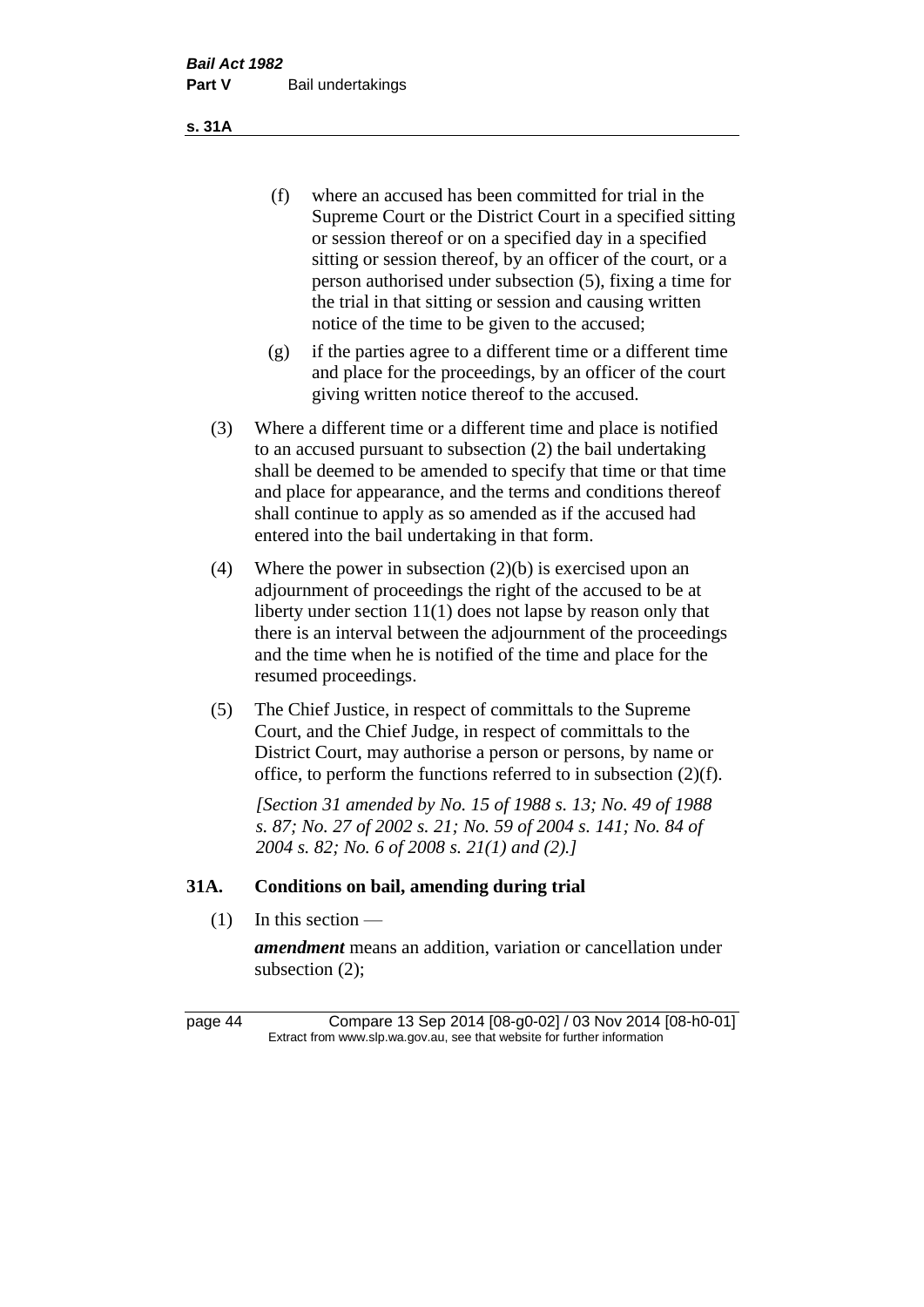*trial* means that part of proceedings for an offence when evidence is being received by the court in respect of the offence and also extends to any time when —

- (a) legal argument is being heard; or
- (b) a judicial officer or a jury is deliberating.

#### $(2)$  Where —

- (a) an accused has been granted bail for the accused's appearance for trial for an offence; and
- (b) the trial extends beyond one day,

a judicial officer who grants bail for the next appearance by exercising the power in section  $31(2)(a)$  may also do one or more of the following —

- (c) add any condition to the extent that is authorised by clause 2 or 3 of Part D of Schedule 1;
- (d) vary a condition to that extent;
- (e) cancel a condition.
- (3) A judicial officer who adds, varies or cancels a condition under subsection (2) shall cause an officer of the court —
	- (a) to endorse the amendment on the accused's copy of the bail undertaking or, if that copy is not available for endorsement, to give written notice of the amendment to the accused; and
	- (b) to endorse on a file copy of the undertaking a certificate as to the amendment and the action taken under paragraph (a).
- (4) If the judicial officer considers that the amendment is of a minor nature, the judicial officer may, for the purposes of section 44(4), cause the officer of the court to include a statement to that effect in the endorsement or notice under subsection (3)(a) and the certificate under subsection (3)(b).

Compare 13 Sep 2014 [08-g0-02] / 03 Nov 2014 [08-h0-01] page 45 Extract from www.slp.wa.gov.au, see that website for further information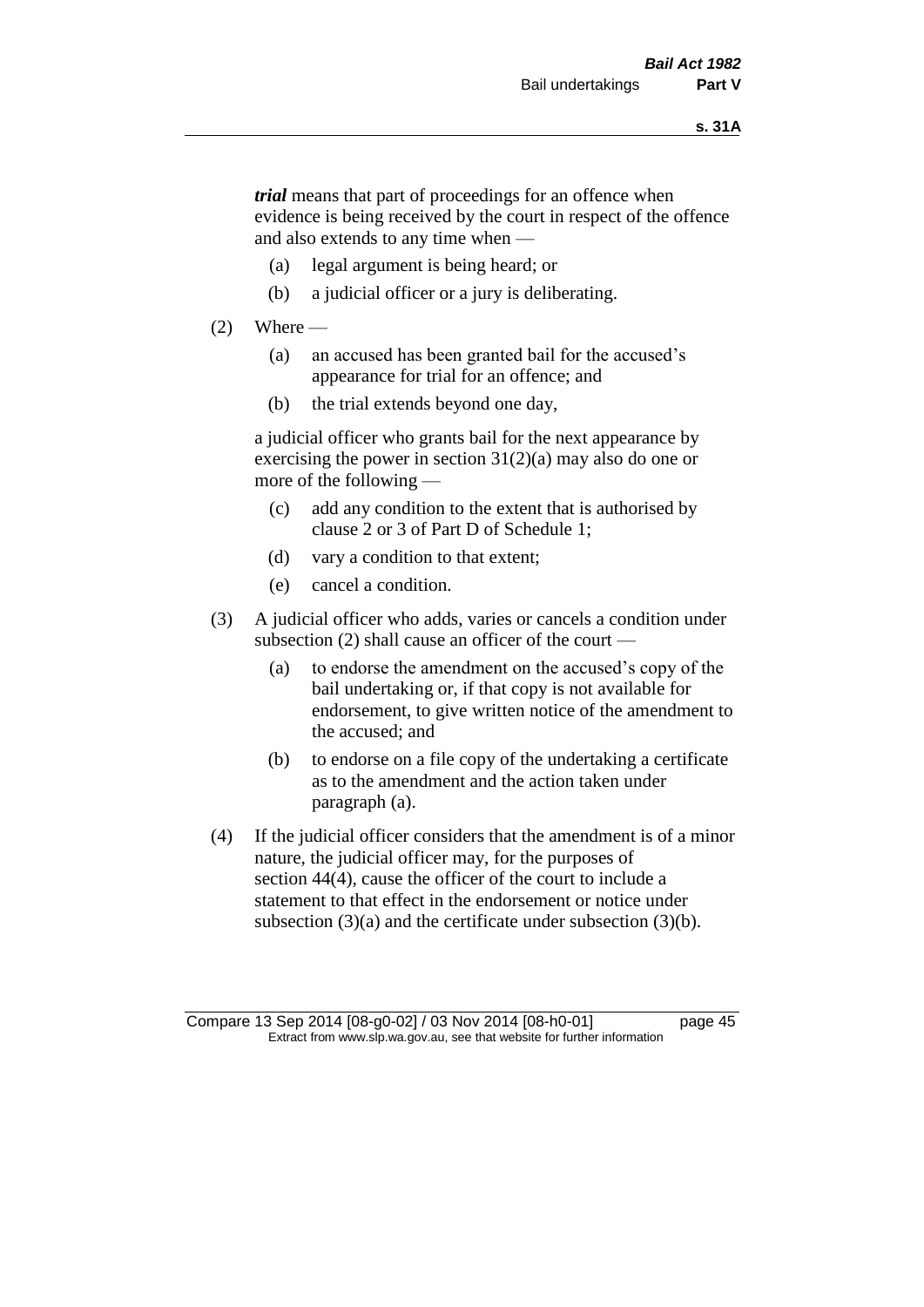- (5) When action is taken under subsection  $(3)(a)$ 
	- (a) the bail undertaking is to be regarded as having been amended as provided in the endorsement or notice, as the case requires; and
	- (b) the terms and conditions of the bail undertaking continue to apply as so amended as if the accused had entered into the bail undertaking in that form.
- (6) In any proceedings an endorsement on a copy of a bail undertaking referred to in subsection (3)(b) purporting to be a certificate referred to in that paragraph is evidence of the matters appearing in it without proof of the signature of the person who made the endorsement.

*[Section 31A inserted by No. 6 of 2008 s. 22(1).]*

## **32. Notices under s. 31, service and proof of**

- (1) A written notice to an accused under section  $31(2)$ 
	- (a) shall be given to the accused personally; or
	- (b) shall be sent to the accused by post to the accused's address appearing in the records of the court; or
	- (c) in urgent cases or with the accused's consent, shall be provided to the accused by electronic means in accordance with the regulations.
- (2) A person who gives, sends or provides a notice in accordance with subsection (1) shall endorse on a file copy of the notice a certificate showing —
	- (a) that the person has done so; and
	- (b) the time of doing so.
- (3) If a notice is sent by post under subsection  $(1)(b)$ , the notice is to be presumed, unless the contrary is shown, to have been received at the time when, in the ordinary course of events, it would have been delivered.

page 46 Compare 13 Sep 2014 [08-g0-02] / 03 Nov 2014 [08-h0-01] Extract from www.slp.wa.gov.au, see that website for further information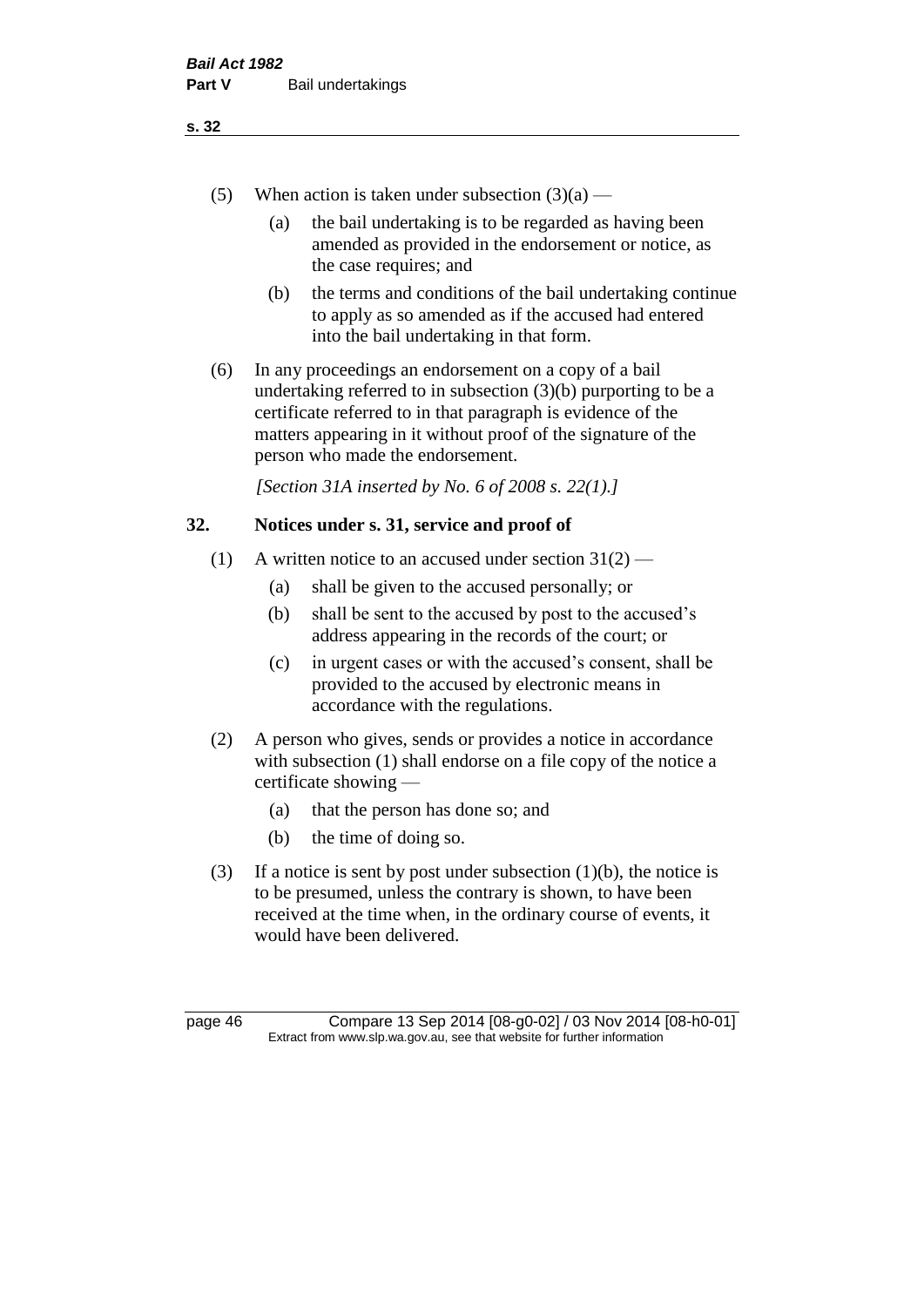- (4) The judicial officer who under section  $31(2)(a)$  notifies an accused of the time and place for resumed proceedings shall cause to be endorsed on the accused's bail undertaking a certificate showing details of such time and place and that the accused has been notified of them.
- (5) In any proceedings
	- (a) a document purporting to be a copy of a notice referred to in subsection (1) shall be evidence of the terms of the notice; and
	- (b) an endorsement
		- (i) on a copy of a notice referred to in subsection (2); or
		- (ii) on a bail undertaking,

purporting to be a certificate referred to in subsection (2) or (4) is evidence of the matters appearing in it without proof of the signature of the person who made the endorsement.

*[Section 32 amended by No. 74 of 1984 s. 12; No. 84 of 2004 s. 82; No. 6 of 2008 s. 23(1)-(3); No. 20 of 2013 s. 27.]* 

# **33. Judicial officer may order accused to enter into bail undertaking**

- (1) Where bail is granted to an accused by a judicial officer, whether with or without any condition being attached thereto, and the accused fails or refuses to enter into a bail undertaking in terms of the grant, the judicial officer who granted bail may, subject to subsection (3), order that the accused enter into the bail undertaking within such time as he may specify.
- (2) If an accused does not comply with an order under subsection (1), the judicial officer may, subject to subsection (3), further order that a bail undertaking, in such form as the judicial officer may approve, shall be deemed to have been entered into by the accused on the date of such further order, and thereupon that undertaking shall be treated as

Compare 13 Sep 2014 [08-g0-02] / 03 Nov 2014 [08-h0-01] page 47 Extract from www.slp.wa.gov.au, see that website for further information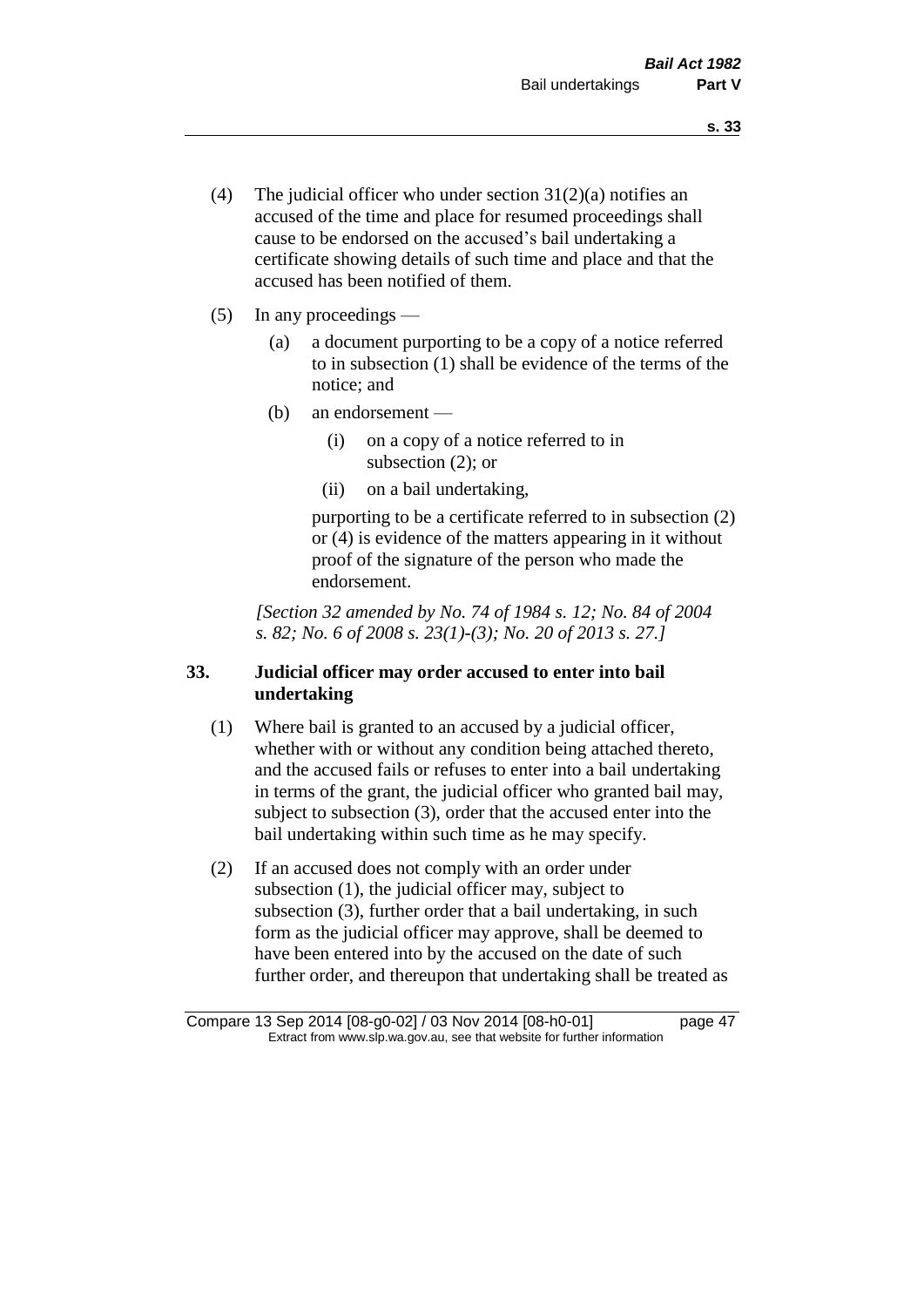if it had been duly entered into by the accused for the purposes of this Act.

- (3) A judicial officer shall not
	- (a) make an order under subsection (2) unless he has personally informed the accused of the terms and effect of the order made under subsection (1);
	- (b) exercise any of the powers conferred on him by this section unless he is satisfied that the accused has the capacity to enter into and comply with the undertaking.

*[Section 33 amended by No. 84 of 2004 s. 82.]* 

### **34. When bail undertaking ceases to have effect**

A bail undertaking ceases to have effect —

- (a) upon the revocation of bail under section 55;
- (b) upon the death of the accused, but only if no order has been made under section 57;
- (c) subject to section 31, upon the appearance in court by the accused as required by his bail undertaking;
- (d) upon the discharge of the accused according to law from any further proceedings for the offence, or all of the offences, to which the bail undertaking relates;
- (e) during any period before the time at which the accused is required to appear in court when he is in custody for any other offence or reason.

*[Section 34 amended by No. 84 of 2004 s. 82.]* 

page 48 Compare 13 Sep 2014 [08-g0-02] / 03 Nov 2014 [08-h0-01] Extract from www.slp.wa.gov.au, see that website for further information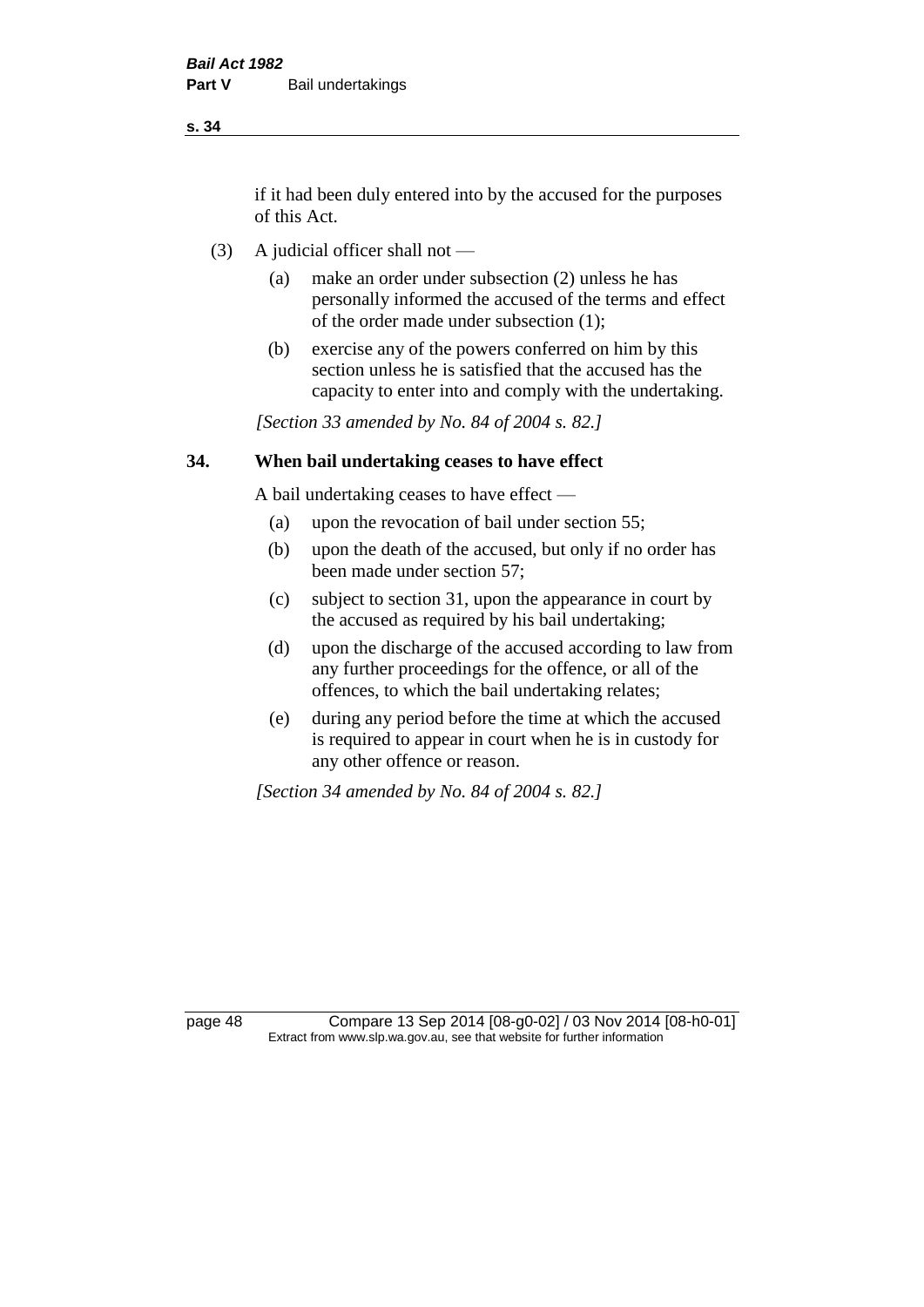# **Part VI — Sureties and surety undertakings**

### **35. Surety and surety undertaking, nature of etc.**

- (1) A surety is a person who, as a condition of the grant of bail to an accused, enters into a surety undertaking, that is to say, undertakes in writing that he will, subject to this Act, forfeit a specified amount of money if the accused fails to comply with any requirement of his bail undertaking mentioned in section  $28(2)(a)$  and (b).
- (2) A surety is required to be approved under section 40.
- (3) A forfeiture of money by a surety as mentioned in subsection (1) is enforceable as provided in section 49 but not otherwise.

*[Section 35 amended by No. 84 of 2004 s. 82; No. 6 of 2008 s. 18(3).]* 

### **36. Sureties, who may approve**

- (1) The decision whether an applicant should be approved as a surety in any case is to be made —
	- (a) by a person referred to in section 29(a) to (d); or
	- (b) where the accused to whom bail has been granted is in prison, by a person for the time being in charge of the prison; or
	- (c) where the accused to whom bail has been granted is a child, by an authorised community services officer.
- (2) A judicial officer when granting bail to an accused subject to a requirement for a surety or sureties may make an order as to -
	- (a) the giving of notice to the prosecutor of an application for approval of any surety; or
	- (b) the person or persons who are to, or may, approve any surety,

and subsection (1) has effect subject to any such order. *[Section 36 inserted by No. 6 of 2008 s. 24(1).]*

Compare 13 Sep 2014 [08-g0-02] / 03 Nov 2014 [08-h0-01] page 49 Extract from www.slp.wa.gov.au, see that website for further information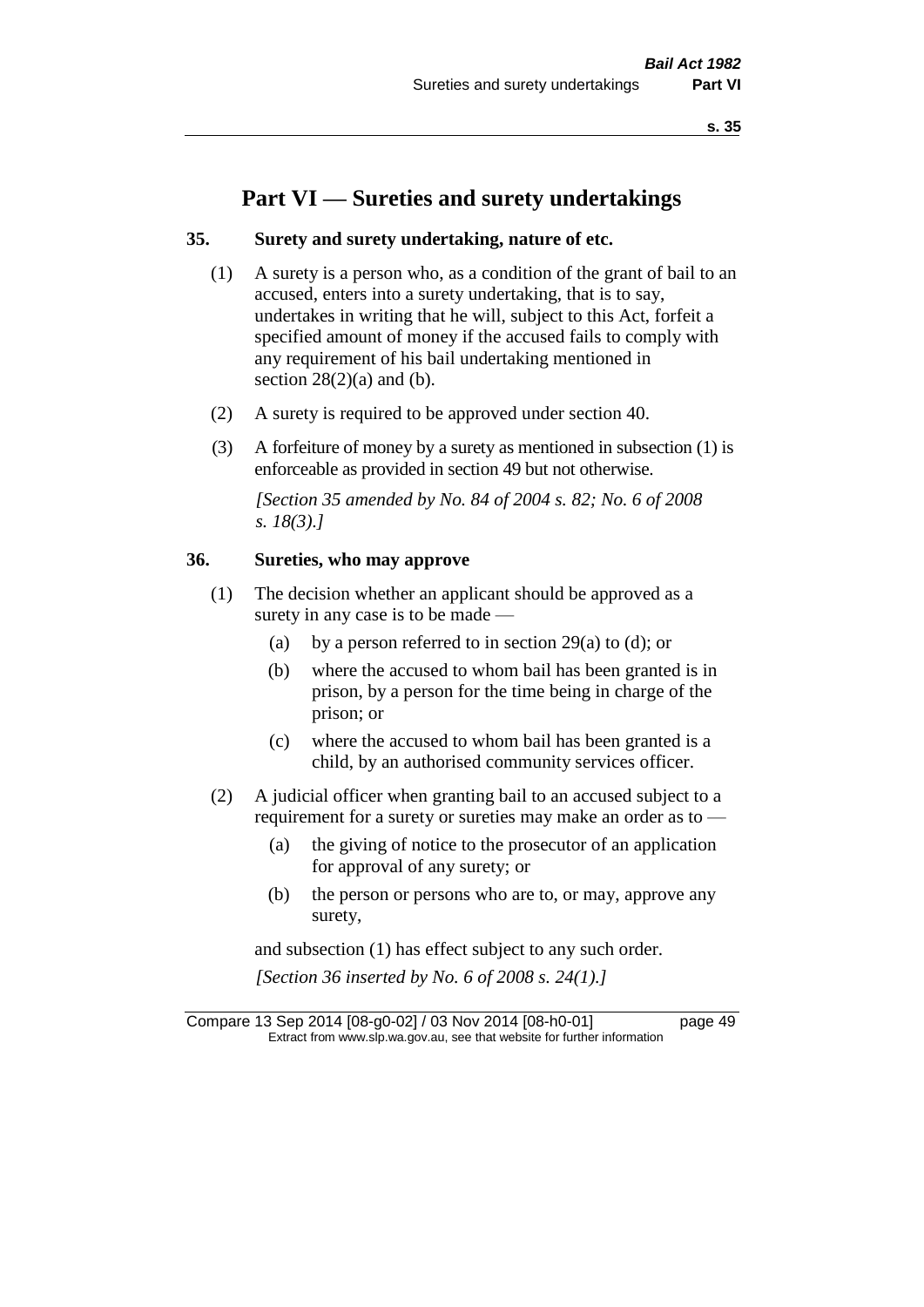### **37. Proposed surety to receive certain information and form**

- (1) Whenever a surety approval officer is called upon to decide whether an applicant should be approved as a surety, he shall ensure that the applicant is, or has been, given —
	- (a) a duly completed notice in the prescribed form showing details of the terms and conditions on which bail has been granted to the accused in whose case the surety is required; and
	- (b) such information in writing as to the effect of this Act in relation to the rights, obligations and liabilities of sureties as is prescribed for the purposes of this paragraph; and
	- (c) a prescribed form of declaration for completion designed to disclose to the surety approval officer all information relevant to the decision.
- (2) Before he makes his decision, the surety approval officer shall ensure that the applicant furnishes to him the declaration referred to in subsection (1)(c) duly completed.
- *[(3) deleted]*

*[Section 37 amended by No. 84 of 2004 s. 82; No. 6 of 2008 s. 24(4), (5) and 25; No. 20 of 2013 s. 28.]* 

## **38. Persons disqualified from being sureties**

- (1) A person is not qualified to be approved as a surety if  $-$ 
	- (a) he is under 18 years of age; or
	- (b) subject to subsection (2), the value of his assets, after provision is made for his debts and liabilities, is less than the amount which he might become liable to forfeit under his proposed surety undertaking; or
	- (c) there are reasonable grounds for believing that he has been, or will be, indemnified by any person against any forfeiture referred to in paragraph (b).

page 50 Compare 13 Sep 2014 [08-g0-02] / 03 Nov 2014 [08-h0-01] Extract from www.slp.wa.gov.au, see that website for further information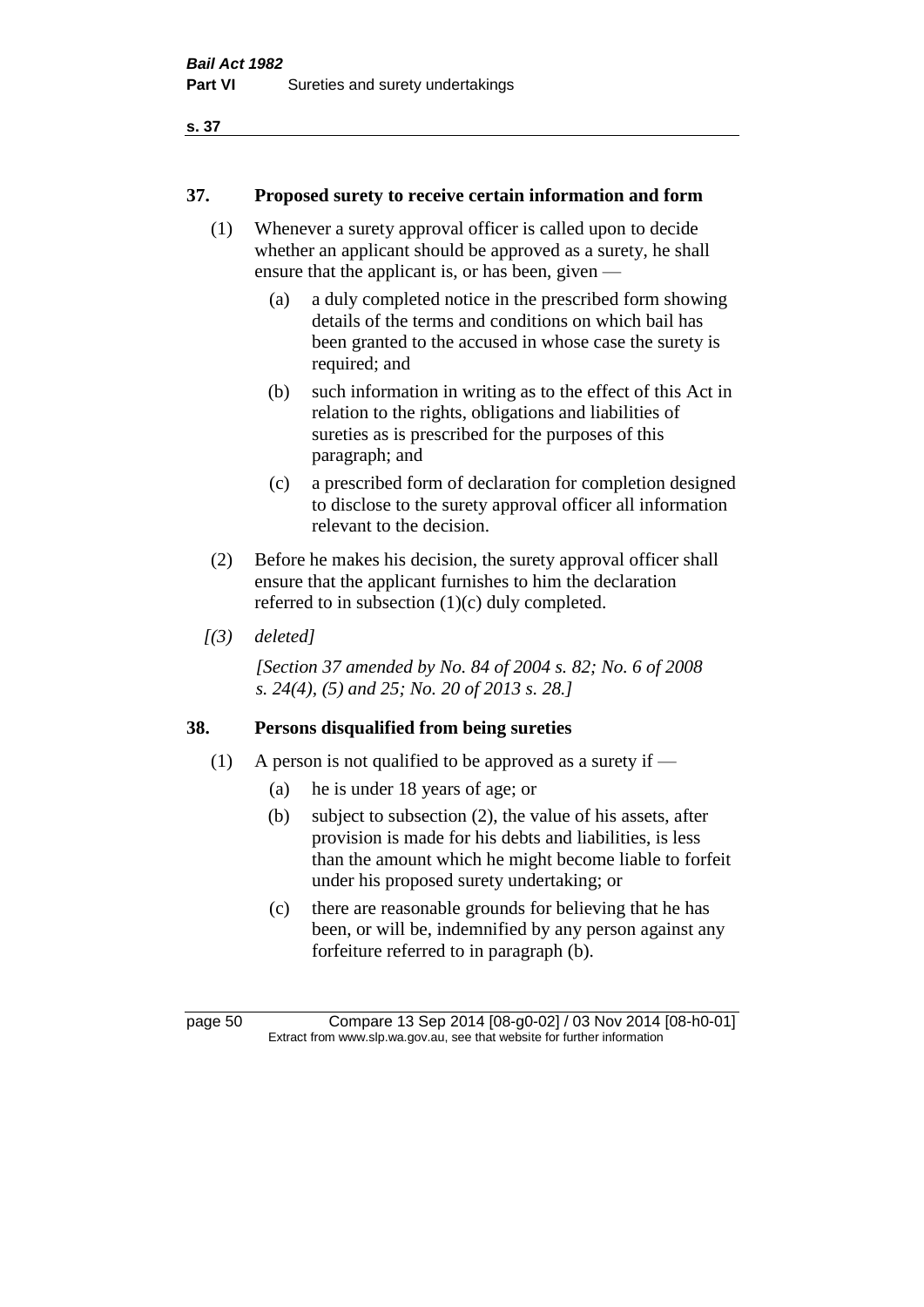(2) Subsection (1)(b) does not apply where the applicant for approval is required to give security sufficient to cover the amount which he might become liable to forfeit.

### **39. Matters to be regarded when approving sureties**

In determining whether an applicant is suitable to be a surety a surety approval officer shall have regard to all matters which appear to him to be relevant including, as well as any others, the following —

- (a) the character and antecedents of the applicant; and
- (b) his proximity to or connection with the accused, whether by kinship, place of residence or otherwise; and
- (c) his ability to pay, or give security for, the amount which he might become liable to forfeit under his proposed surety undertaking, without excessive hardship to himself or his dependants.

*[Section 39 amended by No. 84 of 2004 s. 82; No. 6 of 2008 s. 24(4).]* 

### **40. Decision on application by proposed surety**

- (1) Upon receipt of the duly completed declaration referred to in section  $37(1)(c)$ , the surety approval officer shall, after making any enquiries which he thinks desirable, make a decision, as soon as is practicable, either to approve or not to approve of the applicant as a surety in that case.
- (2) If the surety approval officer does not approve of the applicant as a surety he shall record the reasons for his doing so and inform the applicant and the accused thereof, or cause them to be so informed.

*[Section 40 amended by No. 15 of 1988 s. 15; No. 84 of 2004 s. 82; No. 6 of 2008 s. 24(5).]* 

Compare 13 Sep 2014 [08-g0-02] / 03 Nov 2014 [08-h0-01] page 51 Extract from www.slp.wa.gov.au, see that website for further information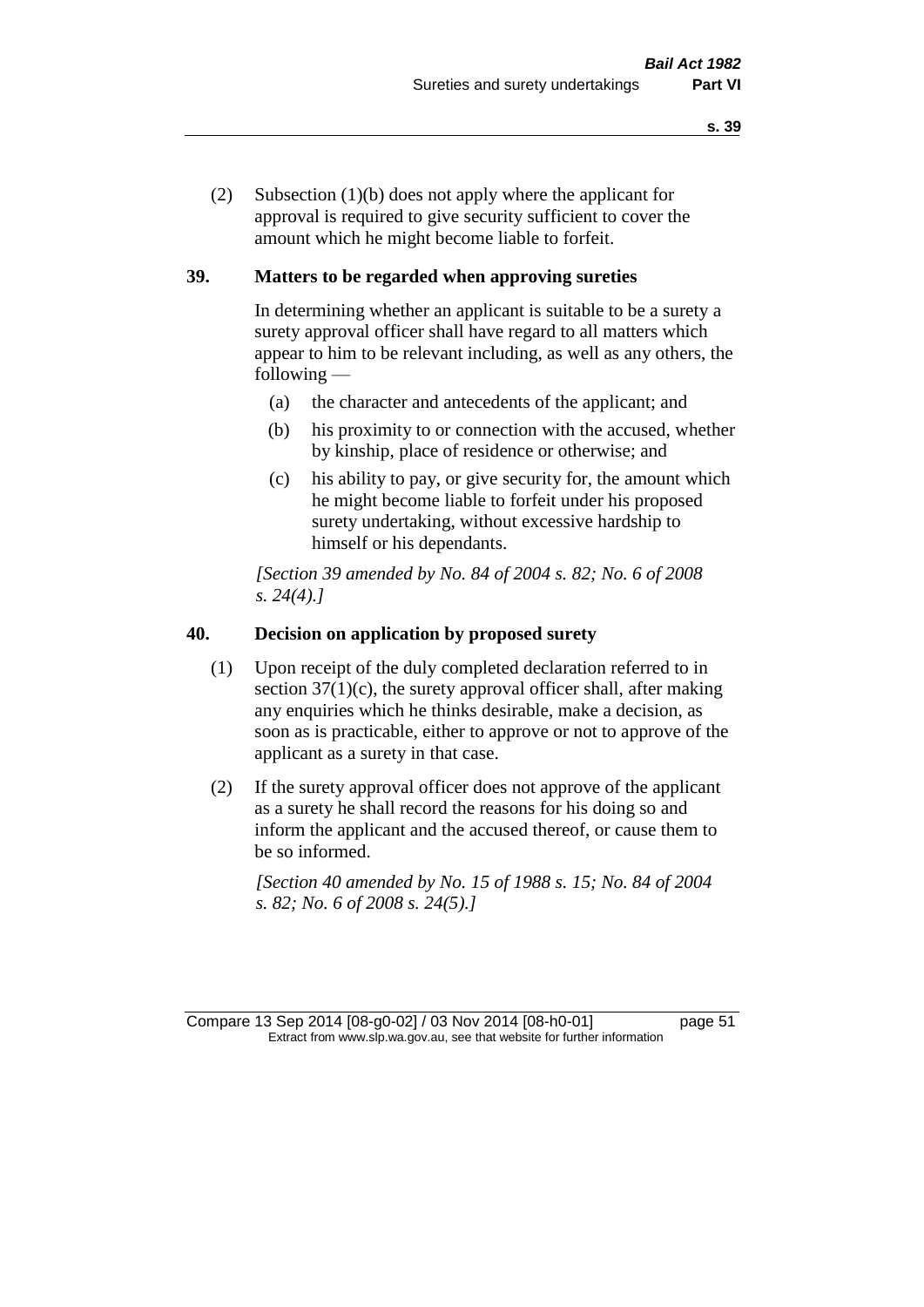### **41. Finality of decision to refuse approval of surety**

- (1) A decision by a surety approval officer not to approve of the applicant as a surety is final unless the applicant becomes entitled to re-apply under subsection (2).
- (2) An applicant who is refused approval as a surety may re-apply for approval to the surety approval officer who made that decision, or if that officer is absent or unavailable to another surety approval officer, on the ground that —
	- (a) new facts have been discovered, new circumstances have arisen or the circumstances have changed since he was refused approval; or
	- (b) he failed to adequately present his case for approval on his previous application,

and the provisions of this Act, except section 37, shall, with necessary modifications, apply to any such further application and the decision thereon.

*[Section 41 amended by No. 6 of 2008 s. 24(3) and (4).]*

## **42. Before whom surety undertaking may be entered into**

A surety undertaking need not be entered into before the surety approval officer who approved the surety but may be entered into before any person before whom the accused for whose appearance the surety is approved might enter into his bail undertaking under section 29.

*[Section 42 amended by No. 84 of 2004 s. 82; No. 6 of 2008 s. 24(5).]* 

### **43. Duties of person before whom surety undertaking is entered into**

A person before whom a surety undertaking is to be entered into —

- $(a)$  shall
	- (i) read to the surety; or

page 52 Compare 13 Sep 2014 [08-g0-02] / 03 Nov 2014 [08-h0-01] Extract from www.slp.wa.gov.au, see that website for further information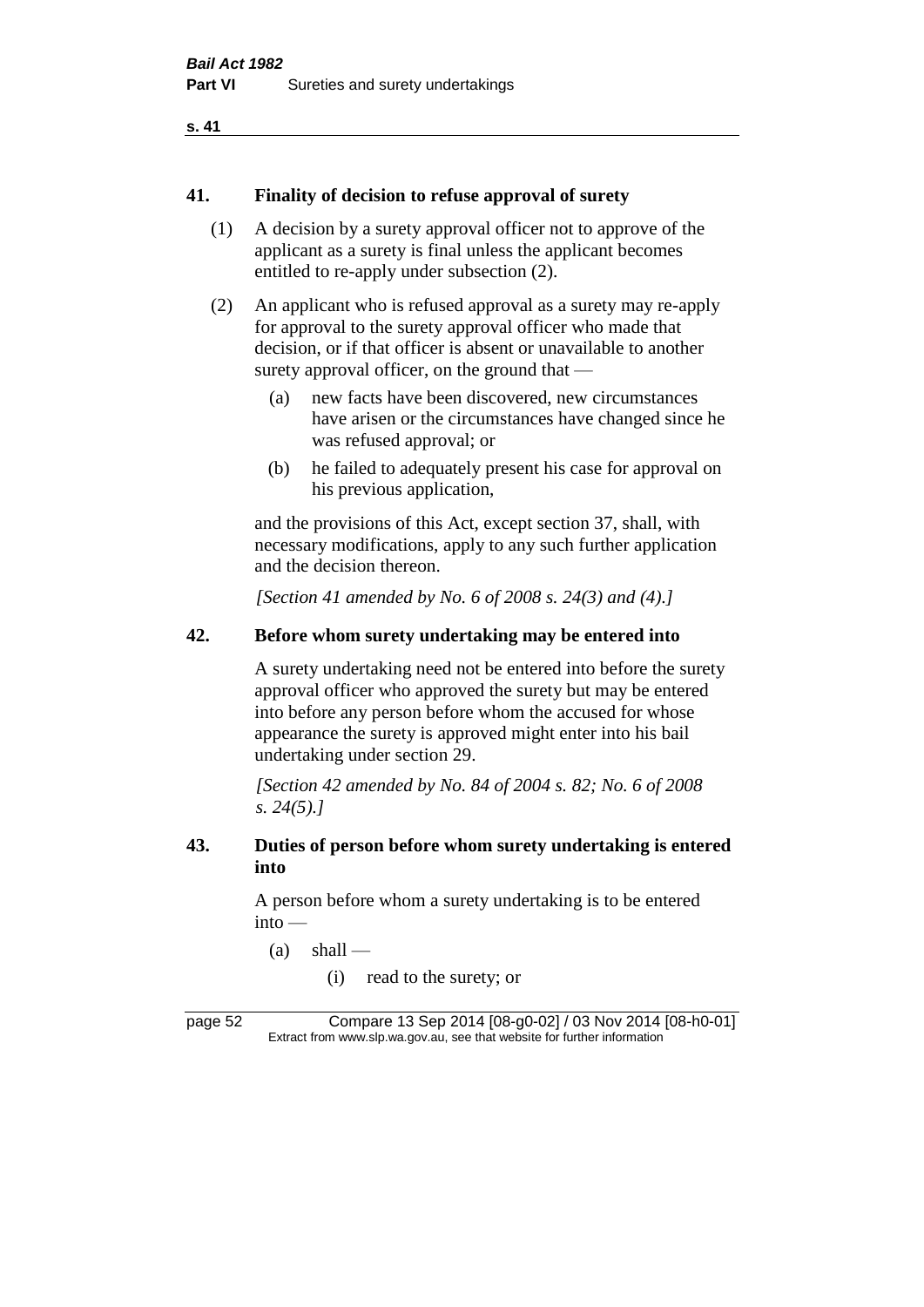- (ii) be informed by the surety that he has read; or
- (iii) if necessary, have translated to the surety,

the documents described in section  $37(1)(a)$  and (b), and the surety undertaking, before the surety enters into the undertaking; and

- (b) shall ensure that all conditions which are to be complied with by the surety have been complied with before the surety enters into his undertaking; and
- (c) shall give to the surety a copy of his surety undertaking as duly completed.

*[Section 43 amended by No. 74 of 1984 s. 13.]* 

### **43A. Entering into surety undertaking where proposed surety interstate**

 $(1)$  In this section —

*proposed surety* means a person who is to enter into a surety undertaking;

*relevant official* means the person before whom the surety undertaking is to be entered into or was entered into, as the case requires;

*video link* means facilities (including closed circuit television) that enable, at the same time —

- (a) the relevant official to see and hear the proposed surety; and
- (b) the proposed surety to see and hear the relevant official.
- (2) This section applies if a proposed surety is in another State or a Territory.
- (3) The relevant official may comply with section 43(a) and (b) by means of a video link.
- (4) The relevant official may provide the surety undertaking to the proposed surety for completion by providing it by electronic means in accordance with the regulations.

Compare 13 Sep 2014 [08-g0-02] / 03 Nov 2014 [08-h0-01] page 53 Extract from www.slp.wa.gov.au, see that website for further information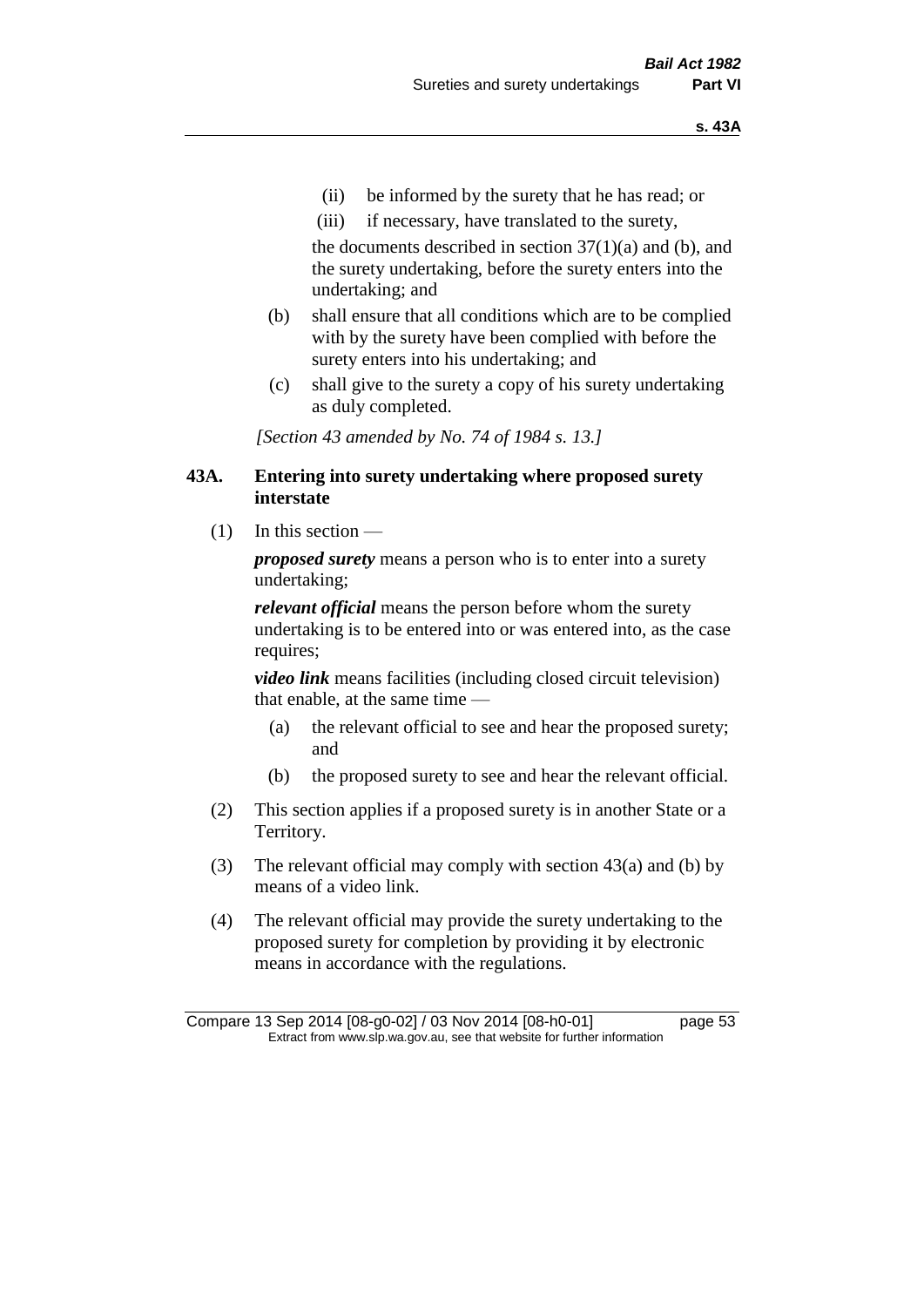- (5) The proposed surety may enter into the surety undertaking by providing the completed surety undertaking to the relevant official by electronic means in accordance with the regulations.
- (6) If the surety undertaking is provided by electronic means under subsection (4) or (5), any requirement for the proposed surety or the relevant official to sign it is to be taken to have been complied with if the full name of the proposed surety or the relevant official, as the case requires, appears in the appropriate place in the undertaking.
- (7) The relevant official may comply with section 43(c) by providing a copy of the surety undertaking (as duly completed) to the surety by electronic means in accordance with the regulations.
- (8) A surety undertaking that is entered into in accordance with this section is to be taken to have been entered into before the relevant official.
- (9) In any proceedings a document purporting to be a copy of a surety undertaking and purporting to be certified by the relevant official to be a copy of a surety undertaking entered into in accordance with this section is evidence of the surety undertaking without proof of the signature of the relevant official.
- *[(10) deleted]*

*[Section 43A inserted by No. 6 of 2008 s. 26; amended by No. 20 of 2013 s. 29.]*

# **44. When surety undertaking extends to different time or different time and place substituted under s. 31**

- (1) A surety undertaking does not extend to the failure by the accused to appear at a different time or a different time and place substituted pursuant to section 31 unless —
	- (a) the surety undertaking contains a provision stating that it does so extend and, where applicable under

page 54 Compare 13 Sep 2014 [08-g0-02] / 03 Nov 2014 [08-h0-01] Extract from www.slp.wa.gov.au, see that website for further information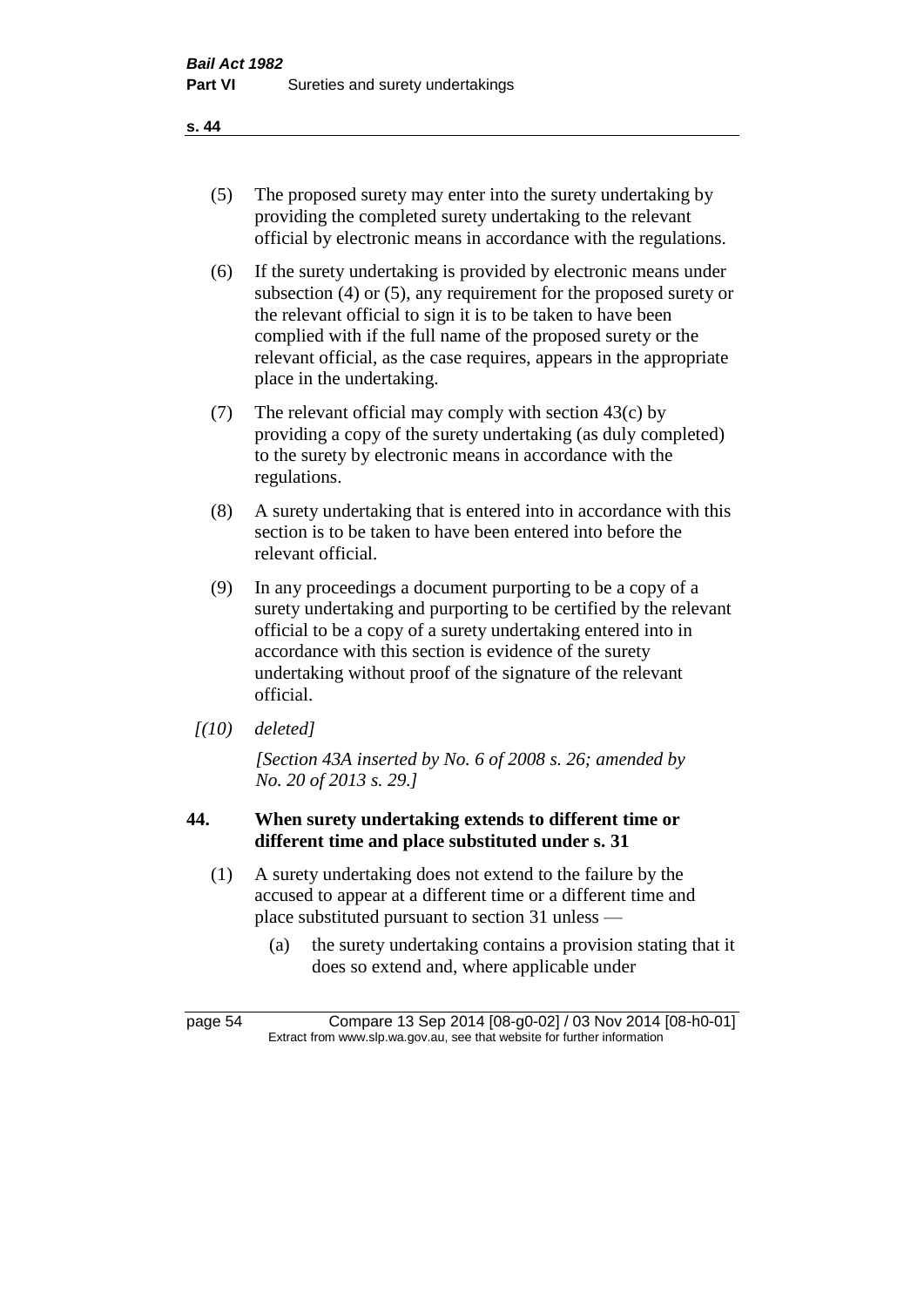subsection (5), the surety has received notice as mentioned in that subsection; or

- (b) subsection (2) applies.
- (2) A surety undertaking extends to the failure by the accused to appear at a different time substituted pursuant to section 31 during a trial if, at the option of the surety, the undertaking contains a provision stating —
	- (a) that it does so extend; and
	- (b) the effect of subsection (4).
- (3) In subsection  $(2)$  —

*trial* means that part of proceedings for an offence when evidence is being received by the court in respect of the offence and also extends to any time when —

- (a) legal argument is being heard; or
- (b) a judicial officer or a jury is deliberating.
- (4) Subsection (2) applies despite any amendment as defined in section 31A(1) if the endorsement or notice under section 31A(3)(a) in respect of the amendment includes a statement referred to in section 31A(4).
- (5) A surety undertaking may, at the option of the surety, also contain a provision stating that where —
	- (a) a different time or a different time and place for the accused's appearance is substituted pursuant to section 31; and
	- (b) subsection (2) does not apply,

the surety's liability only arises if the surety is given notice, as soon as is practicable, of the different time or the different time and place.

(6) Where, by operation of this section, a surety undertaking would extend to the failure by the accused to appear at a different time or a different time and place substituted pursuant to section 31,

Compare 13 Sep 2014 [08-g0-02] / 03 Nov 2014 [08-h0-01] page 55 Extract from www.slp.wa.gov.au, see that website for further information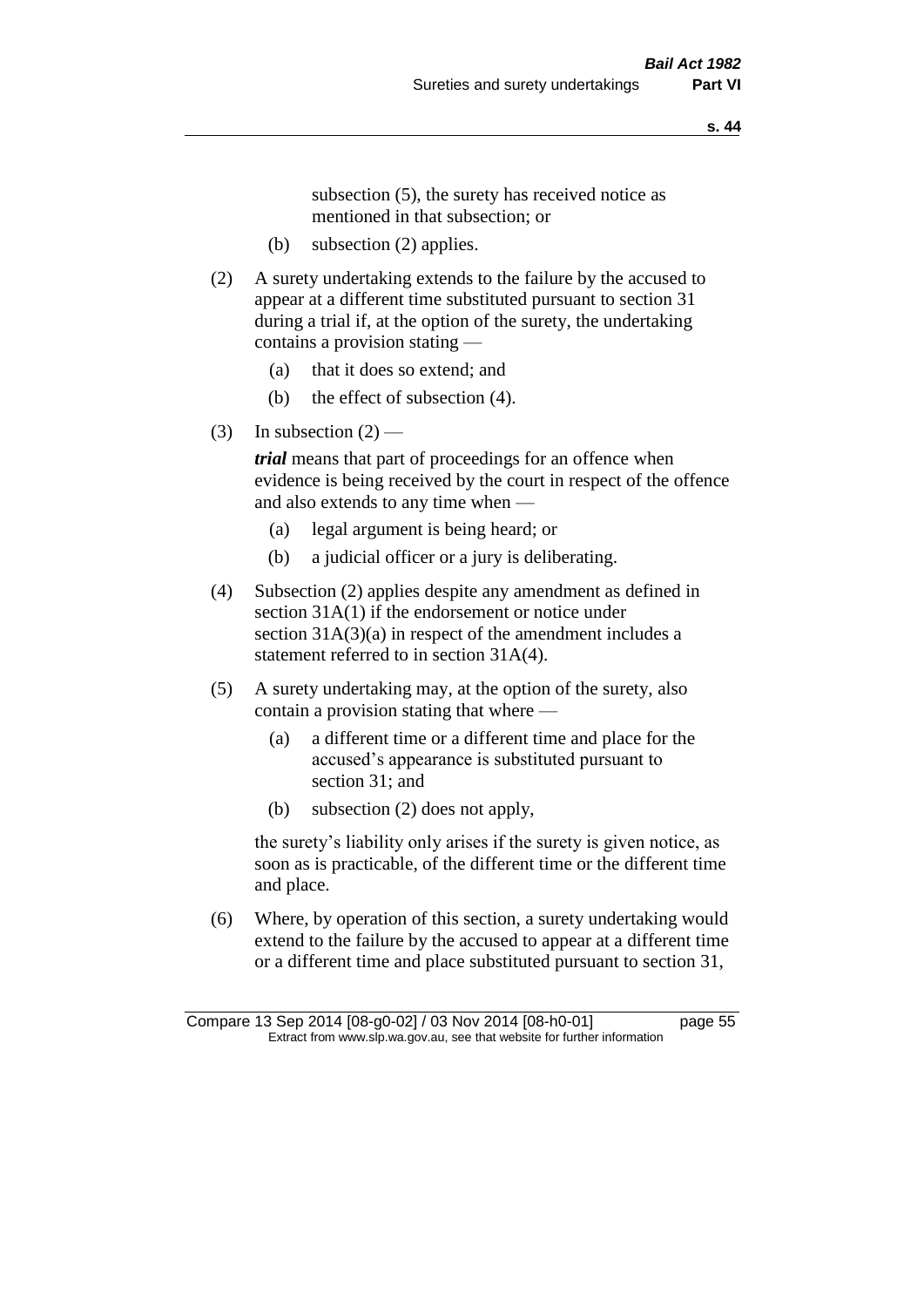that extension is not affected by a reduction in the number of offences to which the accused's bail undertaking relates.

*[Section 44 inserted by No. 6 of 2008 s. 27(1).]*

# **45. Notices under s. 44, service and proof of**

- (1) For the purposes of section 44(5) notice to a surety may be  $given -$ 
	- (a) orally to the surety by the judicial officer when he fixes a time and place for the proceedings or the resumed proceedings; or
	- (b) in the approved form to the surety personally; or
	- (c) by a person authorised under subsection  $(5)$ 
		- (i) sending or causing to be sent the approved form to the surety by post to the surety's address appearing in the records of the court; or
		- (ii) in urgent cases or with the surety's consent, providing or causing to be provided the approved form to the surety by electronic means in accordance with the regulations.
- (2) A person who gives a notice in accordance with subsection  $(1)(b)$  or  $(c)$  shall endorse on a file copy of the notice a certificate showing —
	- (a) that the person has done so; and
	- (b) the time of doing so.
- (2a) If a notice is sent by post under subsection  $(1)(c)$ , the notice is to be presumed, unless the contrary is shown, to have been received at the time when, in the ordinary course of events, it would have been delivered.
- (3) A judicial officer who, under subsection  $(1)(a)$ , notifies a surety of the time and place for the proceedings or the resumed proceedings shall cause to be endorsed on a file copy of the surety's undertaking a certificate showing details of such time and place and that the surety has been notified of them.

page 56 Compare 13 Sep 2014 [08-g0-02] / 03 Nov 2014 [08-h0-01] Extract from www.slp.wa.gov.au, see that website for further information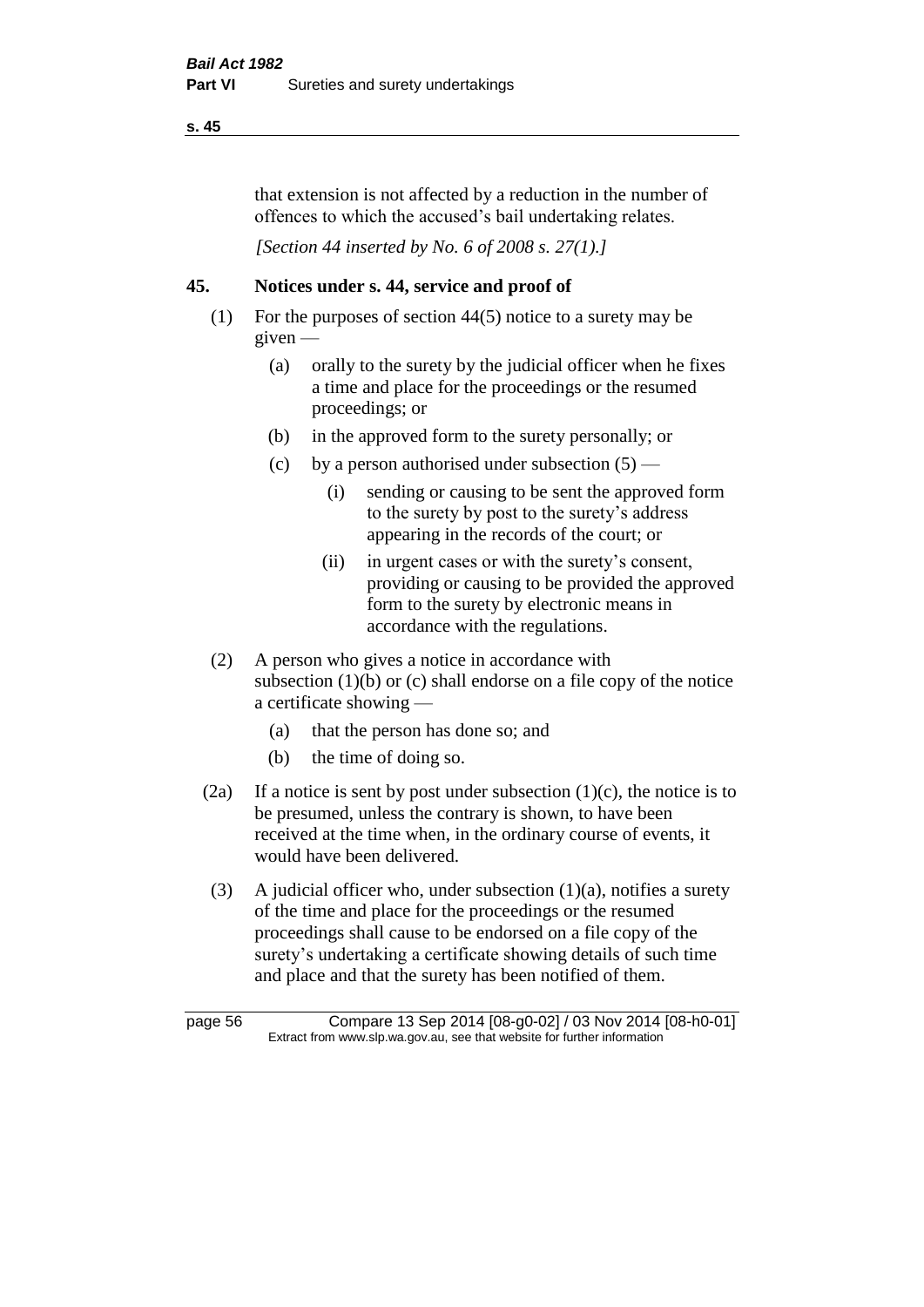- (4) In any proceedings
	- (a) a document purporting to be a copy of a notice referred to in section 44(5) shall be evidence of the terms of the notice; and
	- (b) an endorsement
		- (i) on a file copy of a notice given under subsection  $(1)(b)$  or  $(c)$  purporting to be a certificate referred to in subsection (2); or
		- (ii) on a file copy of a surety undertaking purporting to be a certificate referred to in subsection (3),

is evidence of the matters appearing in the certificate without proof of the signature of the person who made the endorsement.

- (5) A registrar of the court, other than a deputy registrar of the Magistrates Court or the Children's Court, is an authorised person for the purposes of subsection  $(1)(c)$  and in addition —
	- (a) in respect of committals to the Supreme Court, the Chief Justice; and
	- (b) in respect of committals to the District Court, the Chief Judge,

may authorise a person or persons, by name or office, to perform the function referred to in subsection  $(1)(c)$ .

*[Section 45 amended by No. 74 of 1984 s. 15; No. 59 of 2004 s. 141; No. 6 of 2008 s. 28(1)-(5); No. 20 of 2013 s. 30.]* 

#### **46. Surety's power to arrest accused**

- (1) A surety may arrest an accused for whose appearance in court he has entered into a surety undertaking if the surety has reasonable grounds to believe that —
	- (a) the accused
		- (i) is not likely to comply with the requirements of his bail undertaking mentioned in section  $28(2)(a)$  or (b); or

Compare 13 Sep 2014 [08-g0-02] / 03 Nov 2014 [08-h0-01] page 57 Extract from www.slp.wa.gov.au, see that website for further information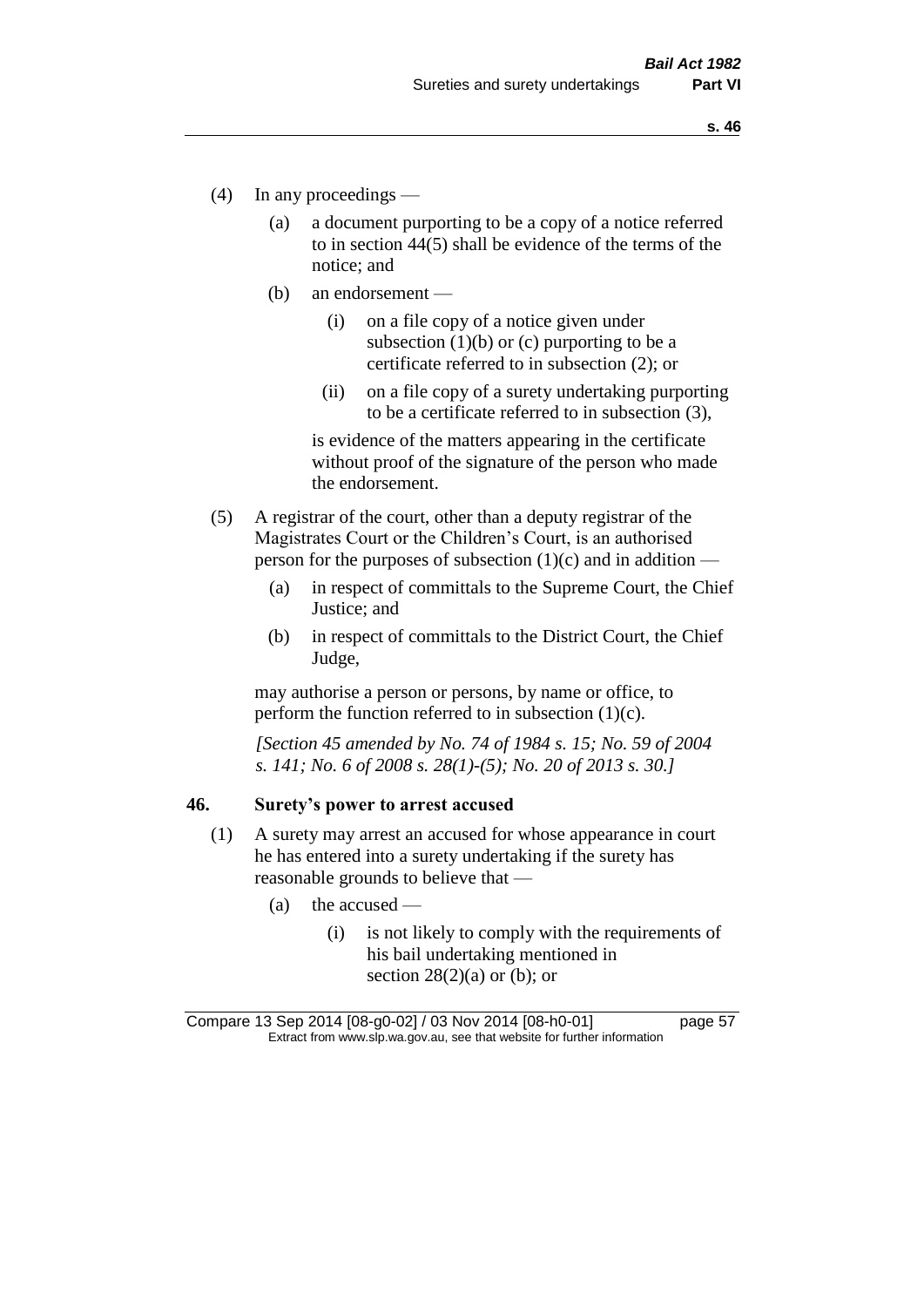- (ii) is, or has been, in breach of any condition of his bail undertaking mentioned in section 28(2)(c); or
- (iii) is, or has been, in breach of a home detention condition mentioned in section 28(2)(d);

and

- (b) it is not expedient to invoke the assistance of the relevant officer under section 54(1) because the delay occasioned by doing so would defeat the purpose of that section.
- (2) A surety who arrests an accused under subsection (1) shall, as soon as is practicable, deliver him into the custody of a police officer and thereafter he shall be dealt with under section 54(4) and section 55, and those provisions shall apply, as if he had been arrested by a police officer under section 54(2).

*[Section 46 amended by No. 74 of 1984 s. 16; No. 61 of 1990 s. 10; No. 84 of 2004 s. 82; No. 6 of 2008 s. 33(5).]* 

# **47. When surety undertaking ceases to have effect**

A surety undertaking ceases to have effect —

- (a) upon the revocation of bail under section 55(1); or
- (b) upon the release of an accused under section 55(2) if the surety does not consent to the continuance in force of his surety undertaking; or
- (c) upon its being cancelled under section 48(4) (and as from the time fixed therefor) by an appropriate judicial officer; or
- (d) upon the death of the surety, but only if no order under section 49(1) has been made before then; or
- (e) subject to sections 31 and 44, upon the appearance in court by the accused as required by his bail undertaking; or

page 58 Compare 13 Sep 2014 [08-g0-02] / 03 Nov 2014 [08-h0-01] Extract from www.slp.wa.gov.au, see that website for further information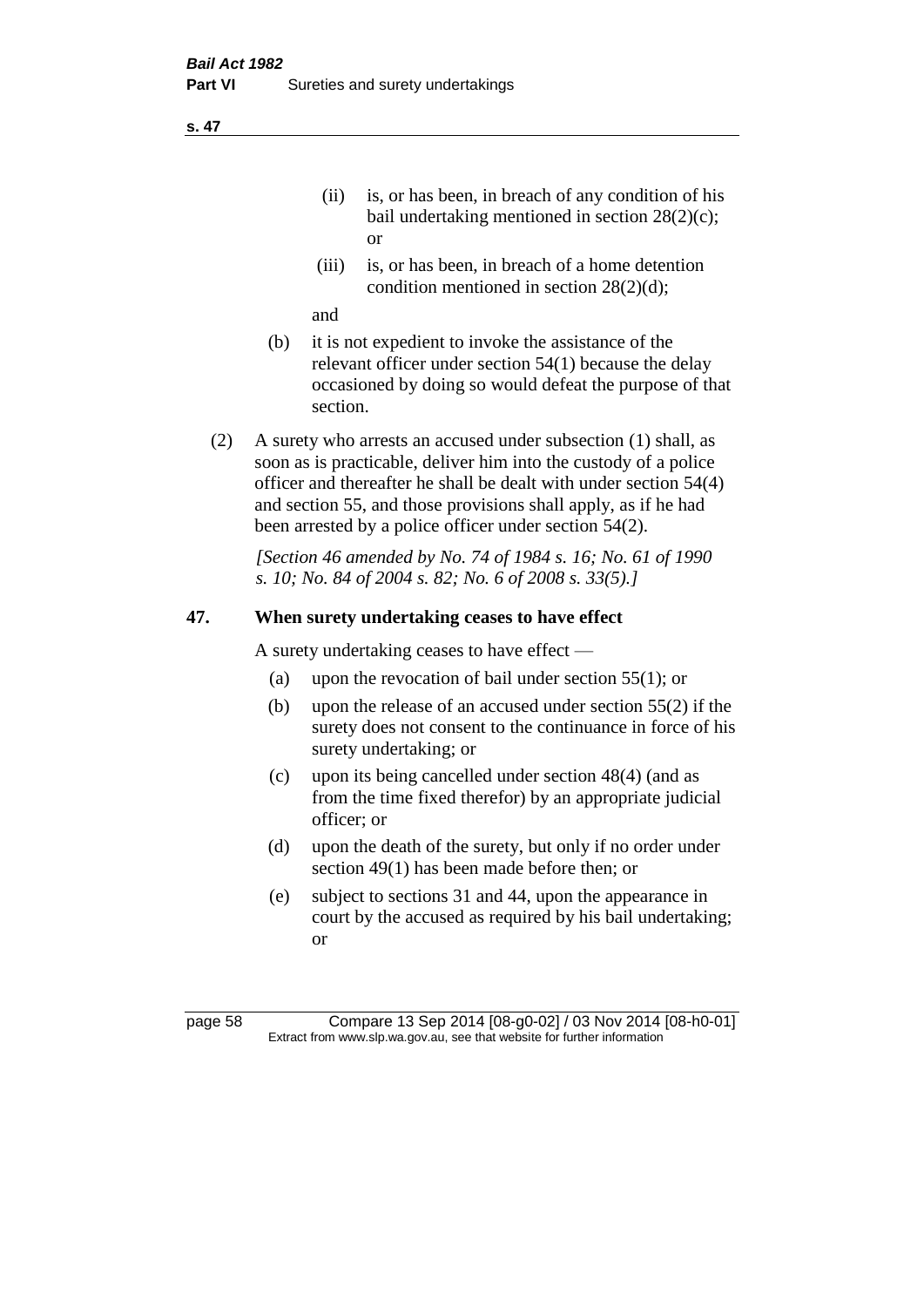- (f) upon the discharge of the accused according to law from any further proceedings for the offence, or all of the offences, to which the surety undertaking relates; or
- (g) during any period before the time at which the accused is required to appear in court when he is in custody for any other offence or reason.

*[Section 47 amended by No. 84 of 2004 s. 82.]* 

### **48. Surety may apply for cancellation of his undertaking**

- (1) A surety may apply to an appropriate judicial officer for cancellation of his undertaking.
- (2) An application under subsection (1) may be made at any time before that specified, or deemed by section 31(3) to be specified, in the accused's bail undertaking for his appearance in court.
- (3) Upon an application being made under subsection (1) an appropriate judicial officer shall cause the accused to appear before him or another such officer and may issue a warrant or summons for that purpose.
- (4) Upon the appearance of the accused before the time mentioned in subsection (2) an appropriate judicial officer shall —
	- (a) cancel the surety undertaking; and
	- (b) exercise one of the powers set out in section  $55(1)(d)$ or (e).
- (5) An application under subsection (1) must be made, and proceedings on it are to be conducted —
	- (a) in a court of summary jurisdiction in accordance with the regulations;
	- (b) in the Supreme Court or the District Court  $-\text{in}$ accordance with rules of court.

*[Section 48 amended by No. 59 of 2004 s. 141; No. 84 of 2004 s. 7 and 82; No. 6 of 2008 s. 29.]* 

Compare 13 Sep 2014 [08-g0-02] / 03 Nov 2014 [08-h0-01] page 59 Extract from www.slp.wa.gov.au, see that website for further information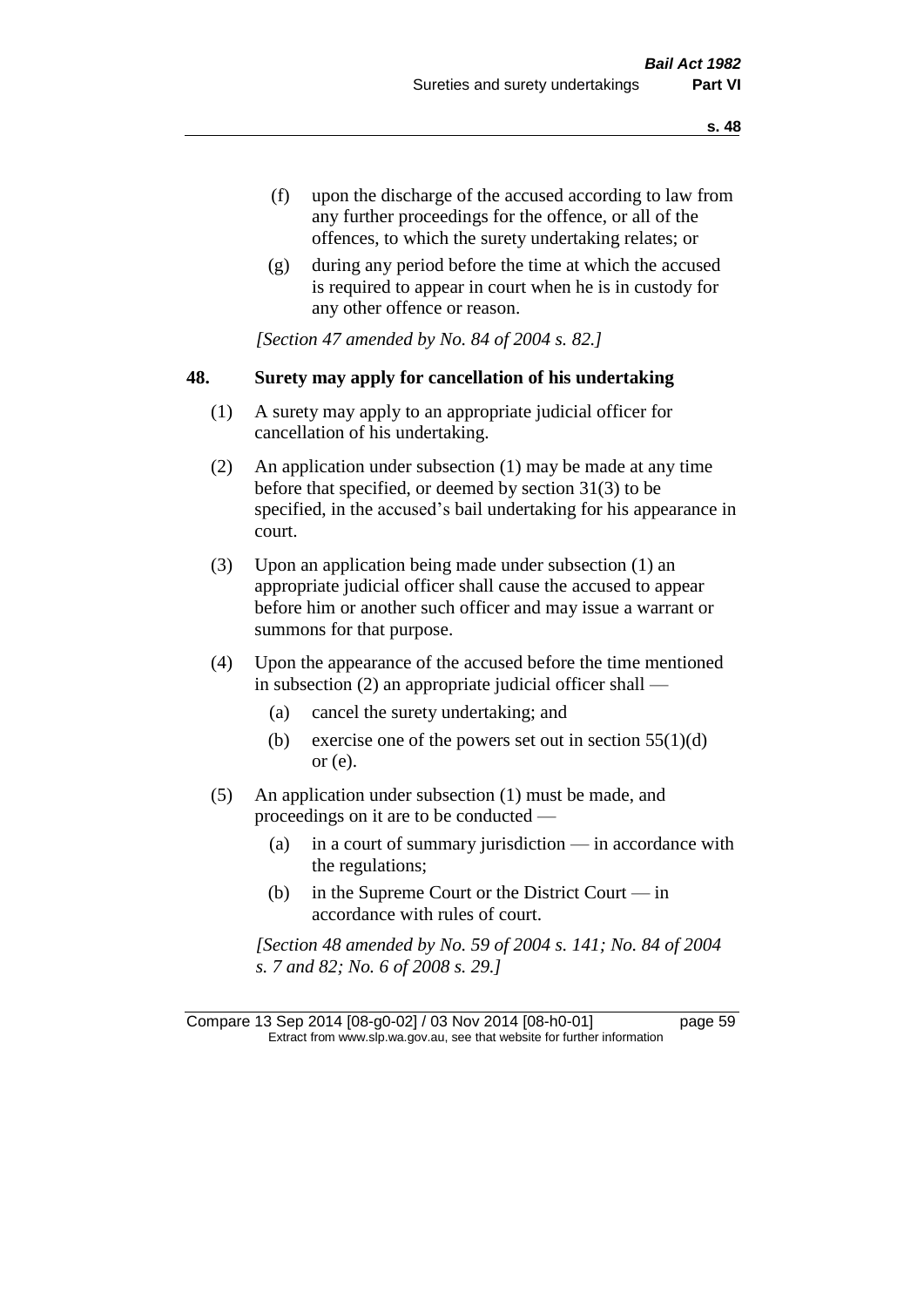### **49. Surety's undertaking to pay money, enforcing**

- (1) Where an accused has failed to comply with any requirement of his bail undertaking mentioned in section 28(2)(a) or (b) the following provisions of this section apply for the purpose of enforcing payment to the State of any sum thereupon payable by a surety in terms of his surety undertaking —
	- (a) an application for an order that the sum be paid may be made to an appropriate judicial officer —
		- (i) by the Director of Public Prosecutions where the court before which the accused failed to appear was —
			- (I) the District Court, the Supreme Court or the Court of Appeal; or
			- (II) another court, if the Director of Public Prosecutions is the prosecutor in that court of the case against the accused;
			- or
		- (ii) in other cases, by the State Solicitor or the registrar of the court before which the accused failed to appear;
	- *[(b) deleted]*
		- (c) on the hearing of the application and upon proof of the surety's liability in terms of his undertaking, the judicial officer shall order forfeiture of the full amount specified in the undertaking unless the surety attends at the hearing and shows to the satisfaction of the judicial officer that there was reasonable cause for the failure of the accused to comply with the requirement to which the application relates;
		- (d) notwithstanding paragraph (c), the judicial officer may decline to make an order under that paragraph or may order forfeiture in part only where the surety attends and shows to the satisfaction of the judicial officer —

page 60 Compare 13 Sep 2014 [08-g0-02] / 03 Nov 2014 [08-h0-01] Extract from www.slp.wa.gov.au, see that website for further information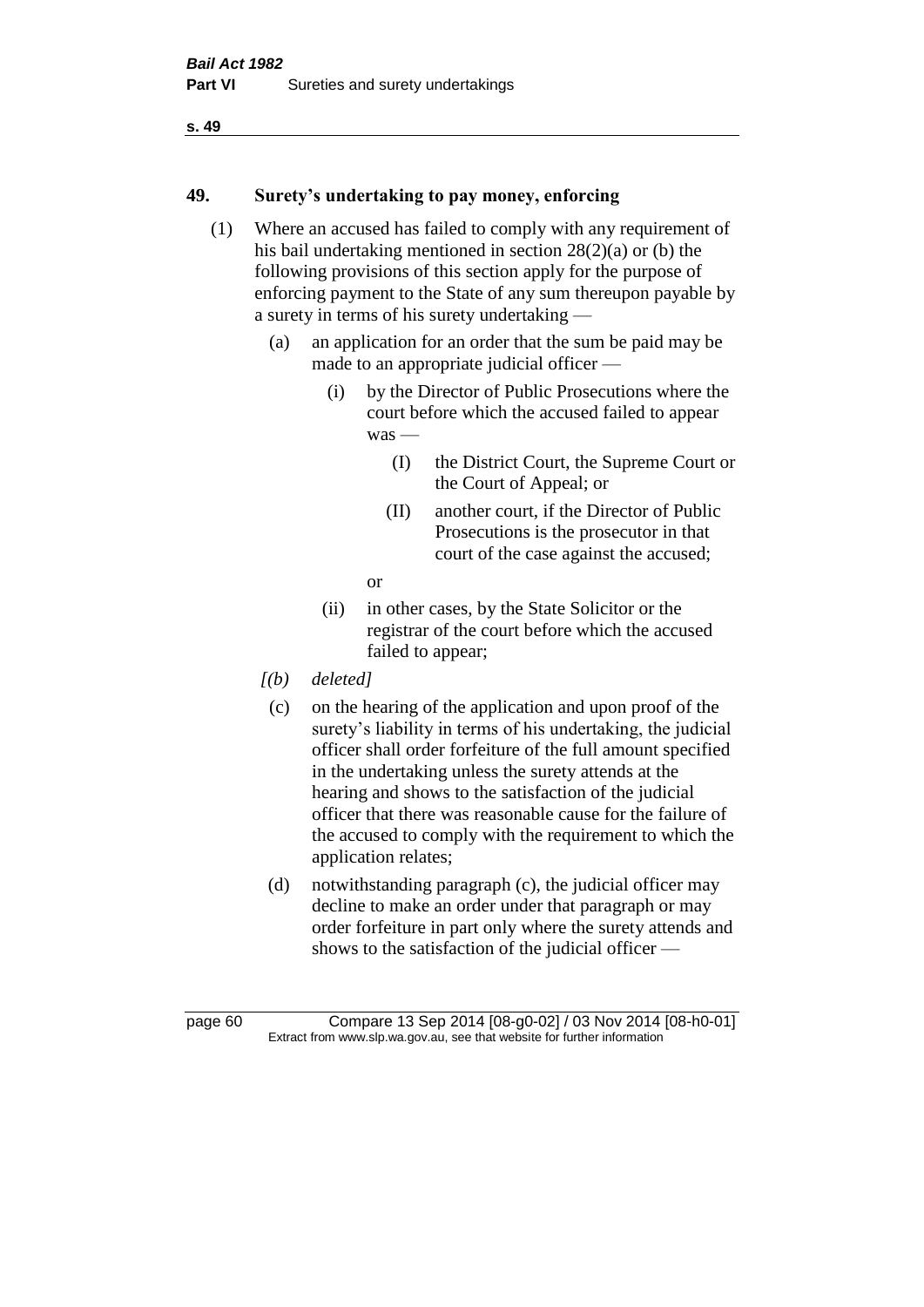- (i) that, by reason of a change of circumstances since the undertaking was entered into, an order for forfeiture, or for forfeiture in full (as the case may be), would cause excessive hardship to the surety or his dependants; and
- (ii) that such hardship would not be relieved by the exercise of one or more of the powers conferred by section 59;
- (e) an order may be made under this section whether or not the accused has been convicted of an offence against section 51(1) or (2) but if, after an order has been made, the surety satisfies the Governor that new facts have been discovered or new circumstances have arisen which show that there was reasonable cause for the failure of the accused as mentioned in paragraph (c), the Governor may exercise the power in section 139 of the *Sentencing Act 1995* as if the forfeiture were one to which that section applied.
- (2) An application under subsection (1) must be made, and proceedings on it are to be conducted —
	- (a) in a court of summary jurisdiction in accordance with the regulations;
	- (b) in the Supreme Court or the District Court in accordance with rules of court.
- (3) Without prejudice to the recovery of such an amount as a civil debt due to the State, any amount to be paid under an order made under this section is to be paid, and its payment may be enforced under Part 5 of the *Fines, Penalties and Infringement Notices Enforcement Act 1994*, unless an order has been made under subsection (4).
- (4) If under this section the Supreme Court or the District Court makes an order requiring the payment of money, the court may make an order under section 59 of the *Sentencing Act 1995* in respect of the amount payable and for that purpose that section,

Compare 13 Sep 2014 [08-g0-02] / 03 Nov 2014 [08-h0-01] page 61 Extract from www.slp.wa.gov.au, see that website for further information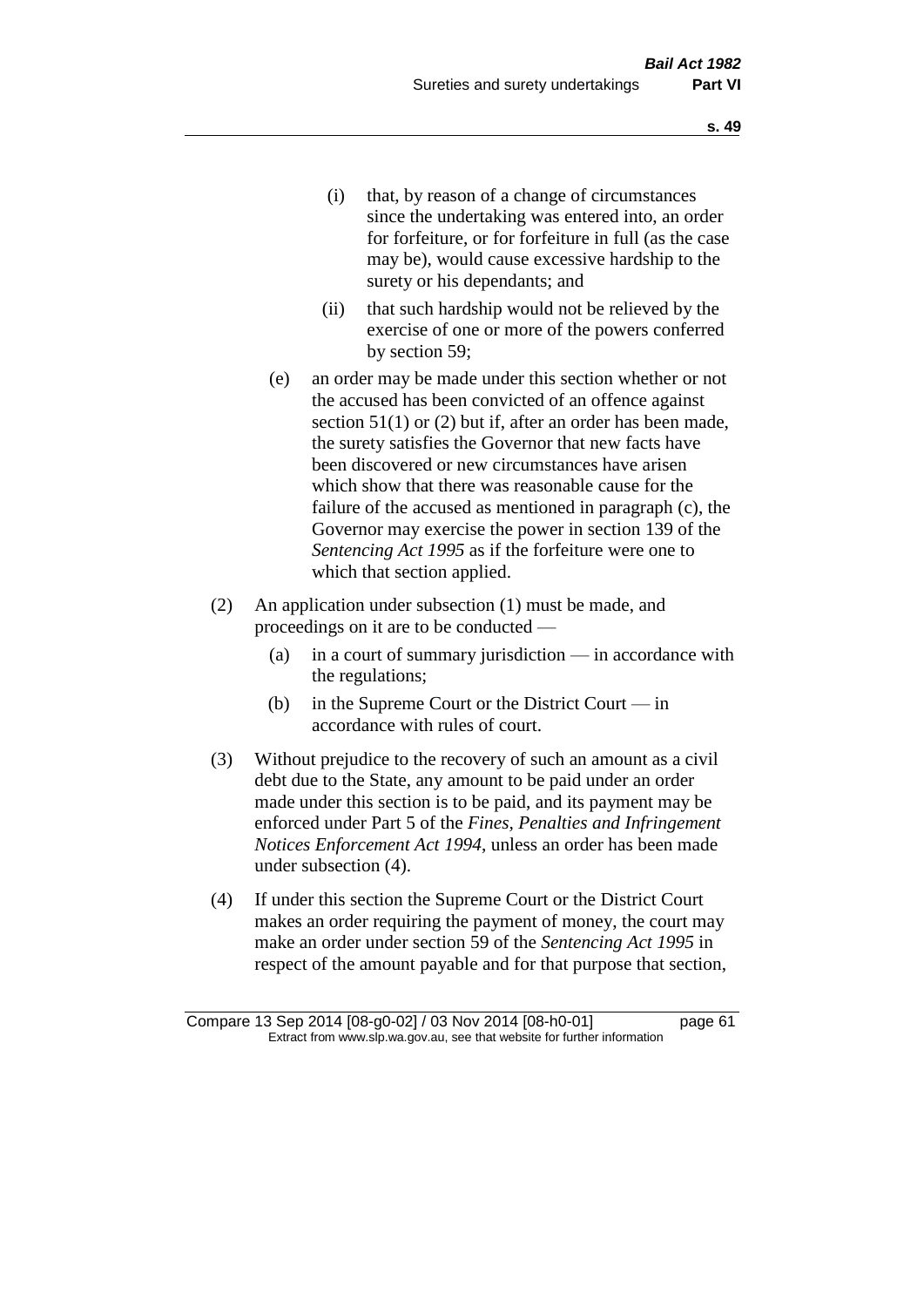with any necessary changes, applies as if the amount were a fine imposed on the surety.

*[Section 49 amended by No. 74 of 1984 s. 17; No. 92 of 1994 s. 5; No. 78 of 1995 s. 8; No. 65 of 2003 s. 121(3); No. 74 of 2003 s. 29; No. 59 of 2004 s. 141; No. 84 of 2004 s. 8, 11 and 82; No. 6 of 2008 s. 18(2) and 30(1) and (2).]* 

# **50. Indemnifying etc. surety, offence**

(1) If a person indemnifies, or agrees to indemnify, a surety or proposed surety against any liability which the surety or proposed surety may incur under this Act (including this section) he and the surety or proposed surety and any person with whom he agrees as aforesaid each commits an offence.

Penalty: \$1 000 or imprisonment for 12 months or both.

- (2) An offence is committed under subsection  $(1)$ 
	- (a) whether the agreement is made before or after the surety undertaking is entered into and whether or not a proposed surety actually becomes a surety; and
	- (b) whether the compensation is to be in money or in money's worth.
- (3) An offence is not committed under subsection (1) by a surety or proposed surety if he shows —
	- (a) that he had no knowledge of an agreement within the meaning of subsection (1) proposed to be entered into between 2 other persons; or
	- (b) that having such knowledge he took all steps reasonably available to him to prevent the agreement being entered into.

*[Section 50 amended by No. 74 of 1984 s. 18.]* 

page 62 Compare 13 Sep 2014 [08-g0-02] / 03 Nov 2014 [08-h0-01] Extract from www.slp.wa.gov.au, see that website for further information

**s. 50**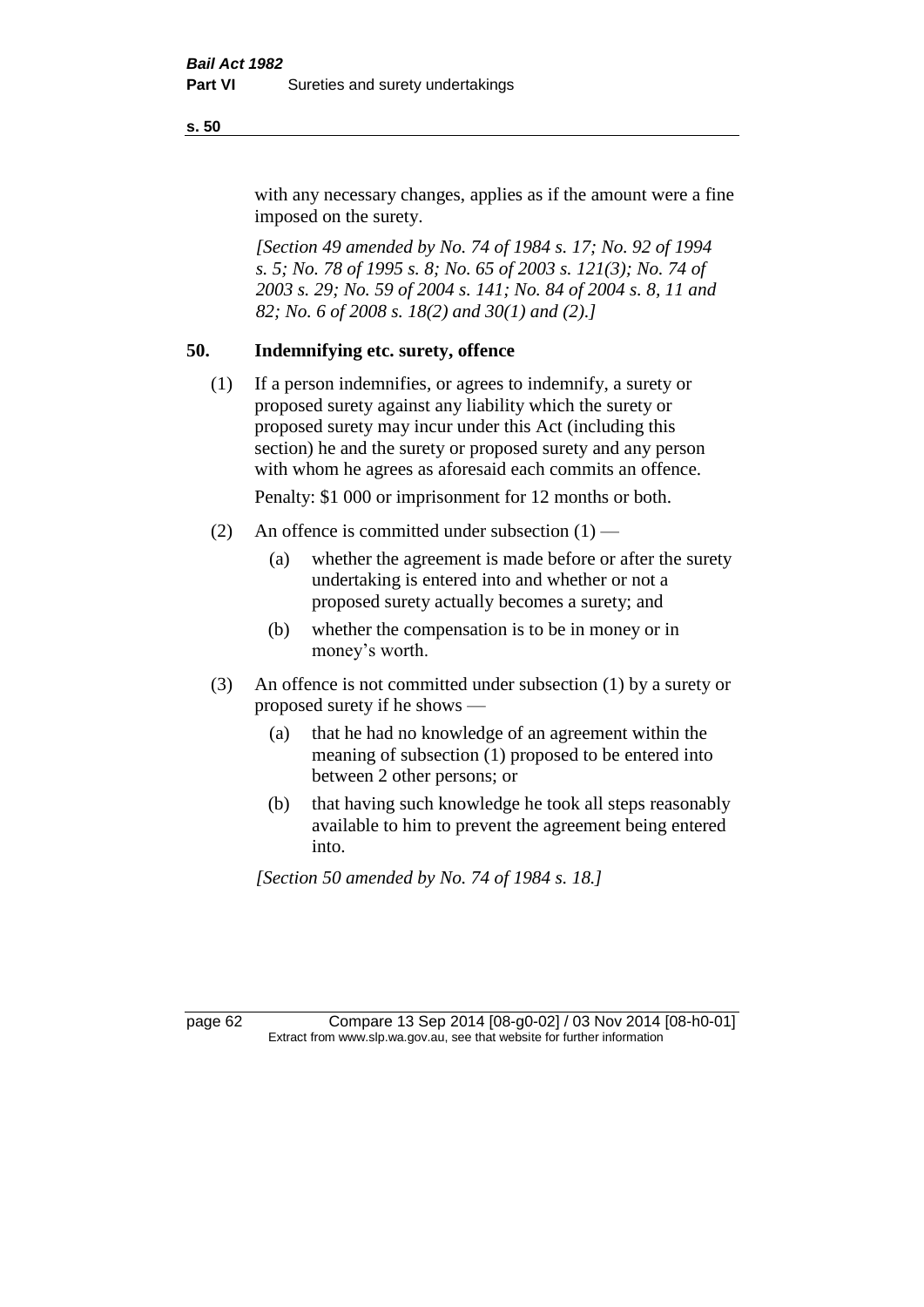**s. 50A**

# **Part VIA — Administration of home detention conditions**

*[Heading inserted by No. 61 of 1990 s. 11.]* 

### **50A. Powers of CEO (corrections)**

The CEO (corrections) has all of the powers conferred under this Act on a community corrections officer and may review, vary, or rescind a direction given by a community corrections officer.

*[Section 50A inserted by No. 61 of 1990 s. 11; amended by No. 31 of 1993 s. 9; No. 65 of 2006 s. 53.]* 

*[50B. Deleted by No. 78 of 1995 s. 8.]* 

### **50C. Powers and duties of community corrections officers**

- (1) A community corrections officer may give such reasonable directions to an accused subject to a home detention condition as are necessary for the proper administration of the condition and any other condition imposed on the grant of bail to the accused including, without limiting the generality of the foregoing, directions as to —
	- (a) when the accused may leave the place where he is required by the home detention condition to remain; and
	- (b) the period of any authorised absence from the place where he is required by the home detention condition to remain; and
	- (c) when the accused shall return to the place where he is required by the home detention condition to remain; and
	- (d) the method of travel to be used by the accused during any absence from the place where he is required by the home detention condition to remain; and
	- (e) the manner in which the accused shall report his whereabouts.

Compare 13 Sep 2014 [08-g0-02] / 03 Nov 2014 [08-h0-01] page 63 Extract from www.slp.wa.gov.au, see that website for further information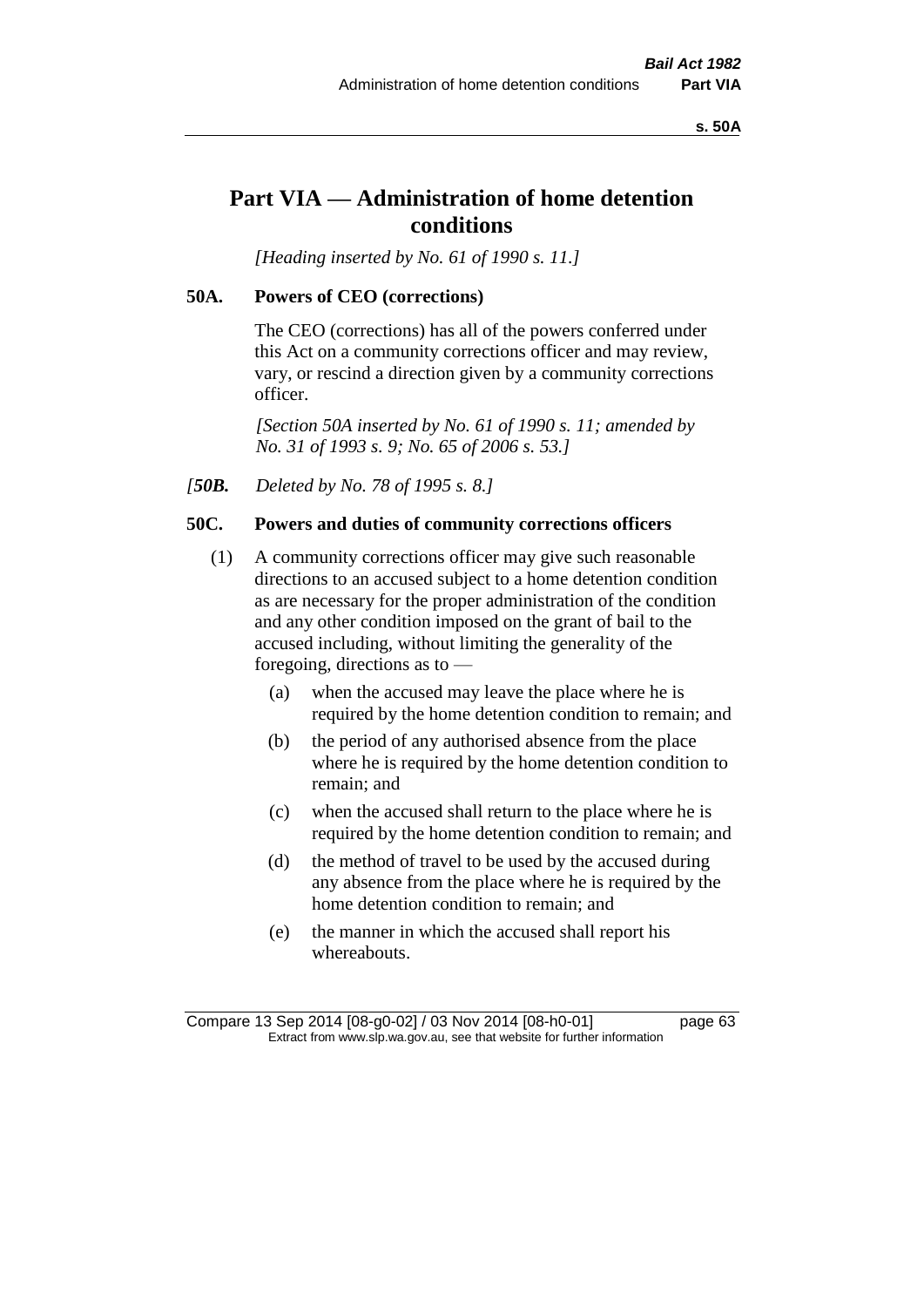**s. 50C**

| (2)     | For the purpose of ascertaining whether or not an accused is<br>complying with a home detention condition or any direction<br>given pursuant to subsection (1), a community corrections<br>officer may, at any time - |                                                                                                                                                                                              |  |
|---------|-----------------------------------------------------------------------------------------------------------------------------------------------------------------------------------------------------------------------|----------------------------------------------------------------------------------------------------------------------------------------------------------------------------------------------|--|
|         | (a)                                                                                                                                                                                                                   | enter or telephone the place where the accused is<br>required by a home detention condition to remain; or                                                                                    |  |
|         | (b)                                                                                                                                                                                                                   | enter or telephone the accused's place of employment or<br>any other place where the accused is permitted or<br>required to attend; or                                                       |  |
|         | (c)                                                                                                                                                                                                                   | question any person at any place referred to in<br>paragraph $(a)$ or $(b)$ .                                                                                                                |  |
| (3)     | A person who $-$                                                                                                                                                                                                      |                                                                                                                                                                                              |  |
|         | (a)                                                                                                                                                                                                                   | hinders a person exercising powers under subsection (2);<br><sub>or</sub>                                                                                                                    |  |
|         | (b)                                                                                                                                                                                                                   | fails to answer a question put pursuant to<br>subsection $(2)(c)$ or gives an answer that the person<br>knows is false or misleading in a material particular,                               |  |
|         | commits an offence.                                                                                                                                                                                                   |                                                                                                                                                                                              |  |
|         |                                                                                                                                                                                                                       | Penalty: \$2 000 and imprisonment for 12 months.                                                                                                                                             |  |
| (4)     | A community corrections officer -                                                                                                                                                                                     |                                                                                                                                                                                              |  |
|         | (a)                                                                                                                                                                                                                   | shall keep such records and make such returns and<br>reports in relation to accused persons subject to home<br>detention conditions as the CEO (corrections) directs;<br>and                 |  |
|         | (b)                                                                                                                                                                                                                   | shall make any records relating to an accused subject to<br>a home detention condition available on the request of<br>the CEO (corrections) to him.                                          |  |
|         |                                                                                                                                                                                                                       | [Section 50C inserted by No. 61 of 1990 s. 11; amended by<br>No. 31 of 1993 s. 9; No. 50 of 2003 s. 37(3); No. 84 of 2004<br>s. 82 and 83(3); No. 65 of 2006 s. 53; No. 2 of 2008 s. 56(2).] |  |
|         |                                                                                                                                                                                                                       |                                                                                                                                                                                              |  |
| page 64 |                                                                                                                                                                                                                       | Compare 13 Sep 2014 [08-g0-02] / 03 Nov 2014 [08-h0-01]<br>Extract from www.slp.wa.gov.au, see that website for further information                                                          |  |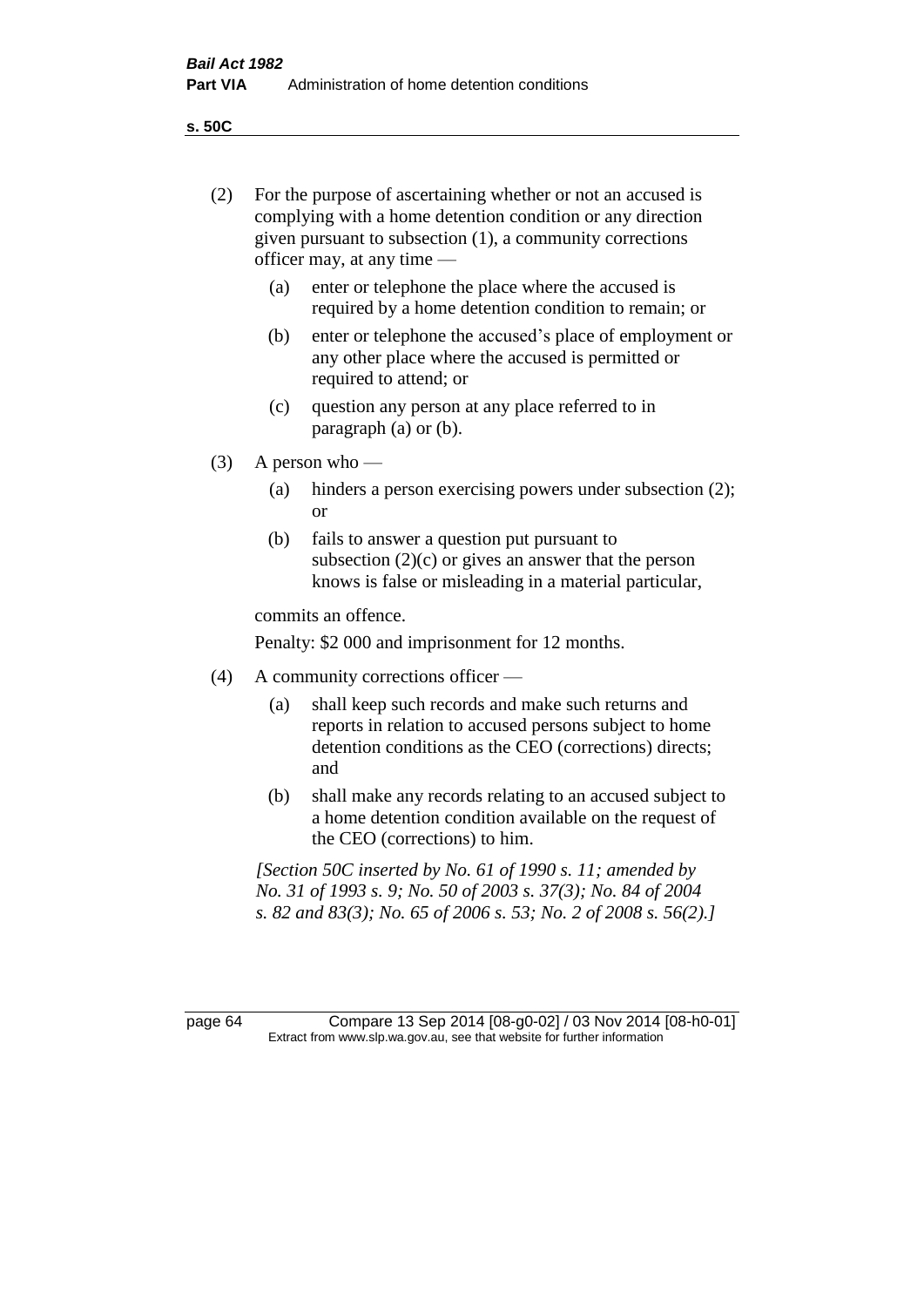### **50D. Powers of members of Police Force**

- (1) For the purpose of ascertaining whether or not an accused is complying with a home detention condition, a member of the Police Force may —
	- (a) require the accused to produce a copy of his bail undertaking and any notice by the CEO (corrections) under section 50E(a) for inspection; and
	- (b) require the accused to explain why he is absent from the place where he is required by the home detention condition to remain.
- (2) An accused who fails to comply with subsection  $(1)(a)$  or who fails to explain when required to do so under subsection (1)(b) or who gives an explanation that the accused knows is false or misleading in a material particular, commits an offence.

Penalty: \$2 000.

*[Section 50D inserted by No. 61 of 1990 s. 11; amended by No. 31 of 1993 s. 9; No. 50 of 2003 s. 37(4); No. 84 of 2004 s. 82; No. 65 of 2006 s. 53.]* 

### **50E. CEO (corrections) may substitute different place of detention and apply conditions**

The CEO (corrections) may, at any time, by notice in writing given to an accused granted bail subject to a home detention condition —

- (a) substitute a different place for the place where an accused is required by a home detention condition to remain;
- (b) require the accused to comply with such of the conditions specified in the list provided to the accused under section 24A(4) as are specified in the notice.

*[Section 50E inserted by No. 61 of 1990 s. 11; amended by No. 31 of 1993 s. 9; No. 84 of 2004 s. 82; No. 65 of 2006 s. 53.]* 

Compare 13 Sep 2014 [08-g0-02] / 03 Nov 2014 [08-h0-01] page 65 Extract from www.slp.wa.gov.au, see that website for further information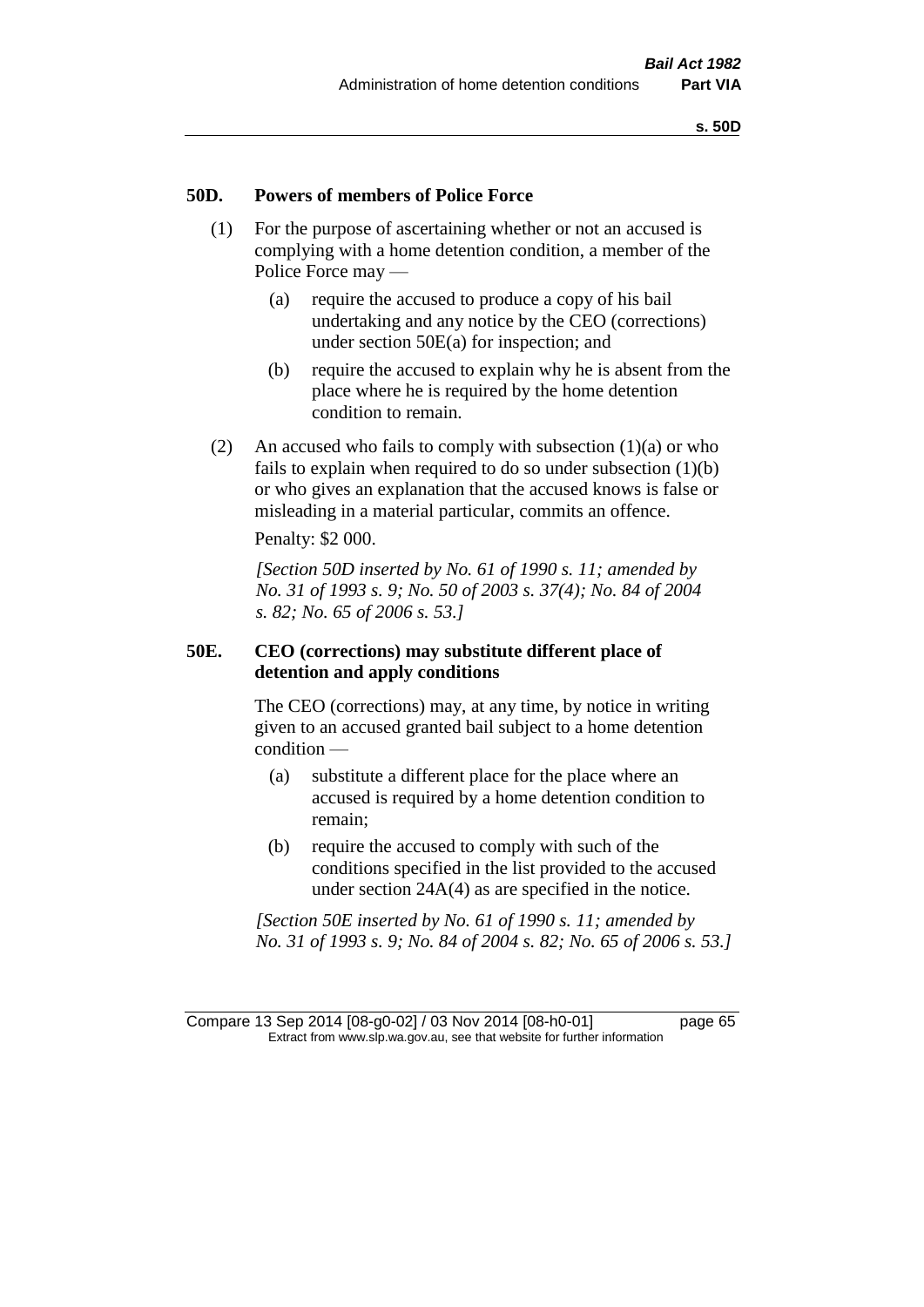```
s. 50F
```
### **50F. CEO (corrections) may revoke bail**

- (1) Where a home detention condition has been imposed as a condition on a grant of bail to an accused the CEO (corrections) may, in his absolute discretion, by instrument signed by him and if practicable, given to the accused, revoke the bail.
- (2) Without limiting the generality of subsection (1), the power to revoke bail may be exercised where the accused —
	- (a) is not likely to comply with any requirement of his bail undertaking mentioned in section  $28(2)(a)$  or (b); or
	- (b) is, or has been, or is likely to be in breach of any condition of his bail undertaking mentioned in section  $28(2)(c)$ .
- (3) Subject to subsection (4), where the CEO (corrections) revokes bail he shall include a statement of his reasons for the cancellation in the instrument cancelling the bail.
- (4) Where the CEO (corrections) is of the opinion that it would be in the interest of the accused or any other person, or the public, to withhold from the accused any or all of the reasons referred to in subsection (3), the CEO (corrections) may so withhold the reason or reasons.
- (5) Where the CEO (corrections) revokes bail, he may, whenever necessary, issue a warrant directed to all members of the Police Force to have the accused arrested and brought before an appropriate judicial officer.

*[Section 50F inserted by No. 61 of 1990 s. 11; amended by No. 31 of 1993 s. 9; No. 84 of 2004 s. 82; No. 65 of 2006 s. 53.]* 

### **50G. Procedure on arrest after revocation under s. 50F**

(1) An accused arrested pursuant to a warrant issued under section 50F shall be taken as soon as is practicable before an appropriate judicial officer unless he is arrested less than 24 hours before the time at which he is due to appear in

page 66 Compare 13 Sep 2014 [08-g0-02] / 03 Nov 2014 [08-h0-01] Extract from www.slp.wa.gov.au, see that website for further information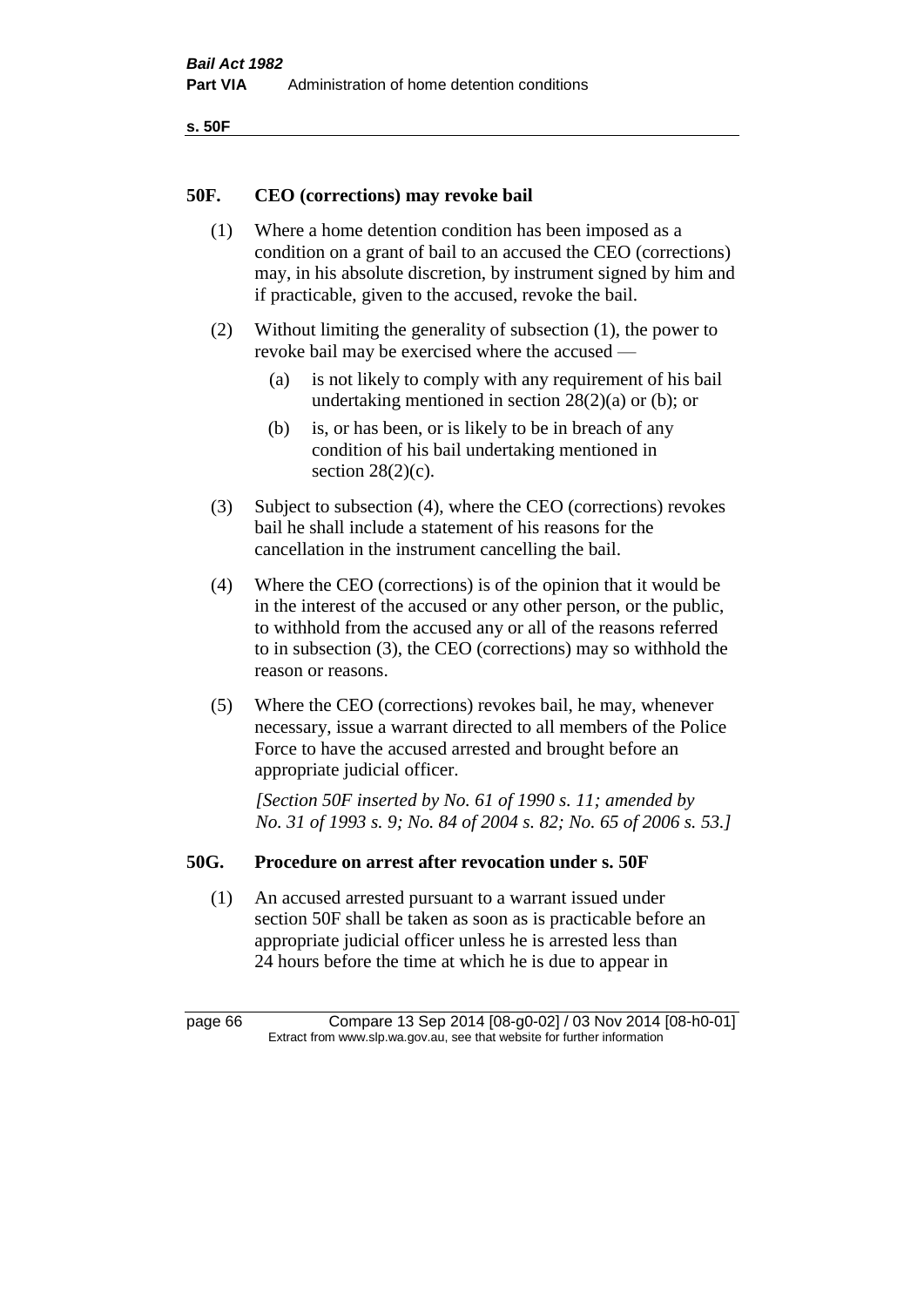accordance with his bail undertaking, in which case he shall be held in custody and brought before an appropriate judicial officer at that time.

- (2) The judicial officer before whom an accused appears under this section may —
	- (a) remand the accused in custody to appear at the time and place specified, or deemed by section 31(3) to be specified, in his bail undertaking; or
	- (b) grant fresh bail to the accused in accordance with this Act, other than clause 2 of Part B of Schedule 1.

*[Section 50G inserted by No. 61 of 1990 s. 11; amended by No. 45 of 1993 s. 12; No. 84 of 2004 s. 82.]* 

# **50H. Rules of natural justice excluded**

The rules known as the rules of natural justice (including any duty of procedural fairness) do not apply to or in relation to the doing or omission of any act, matter or thing under this Part by the CEO (corrections).

*[Section 50H inserted by No. 61 of 1990 s. 11; amended by No. 31 of 1993 s. 9; No. 65 of 2006 s. 53.]* 

### **50J. Delegation by CEO (corrections)**

The CEO (corrections) may, either generally or as otherwise provided by the instrument of delegation, by writing signed by him, delegate to any person any power or duty under this Part, other than this power of delegation.

*[Section 50J inserted by No. 61 of 1990 s. 11; amended by No. 31 of 1993 s. 9; No. 65 of 2006 s. 53.]* 

## **50K. Monitoring equipment, retrieving**

If under rules made under section 50L any device or equipment has been installed at the place where an accused is required by a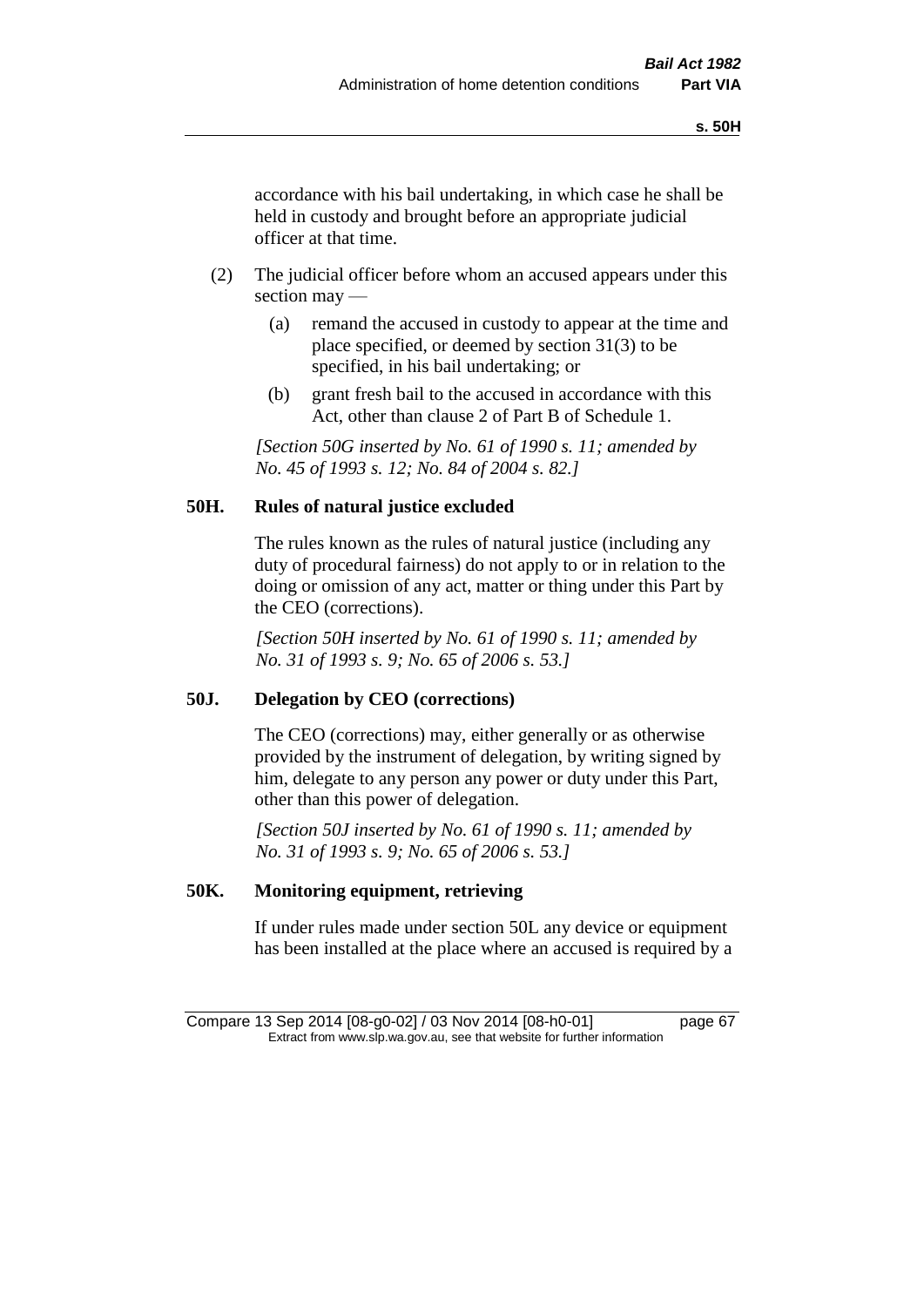#### **s. 50L**

home detention condition to remain, section 118 of the *Sentence Administration Act 2003* applies.

*[Section 50K inserted by No. 78 of 1995 s. 8; amended by No. 50 of 2003 s. 29(3); No. 84 of 2004 s. 82.]* 

# **50L. Rules for this Part**

- (1) The CEO (corrections) may, with the approval of the Minister, make rules for the purposes of this Part which may provide for the manner of ensuring that accused persons are complying with home detention conditions and for conditions to be applied to accused persons granted bail subject to home detention conditions including conditions —
	- (a) requiring an accused to wear any device;
	- (b) requiring an accused to permit the CEO (corrections) to install any device or equipment at the place where the accused is required by a home detention condition to remain.
- (2) Rules made under this section may confer a discretionary authority on any person or class of persons.
- (3) Sections 41 and 42 of the *Interpretation Act 1984* do not apply to rules made under this section.

*[Section 50L inserted by No. 61 of 1990 s. 11; amended by No. 31 of 1993 s. 9; No. 84 of 2004 s. 82 and 83(3); No. 65 of 2006 s. 53; No. 2 of 2008 s. 56(3) and (4).]* 

page 68 Compare 13 Sep 2014 [08-g0-02] / 03 Nov 2014 [08-h0-01] Extract from www.slp.wa.gov.au, see that website for further information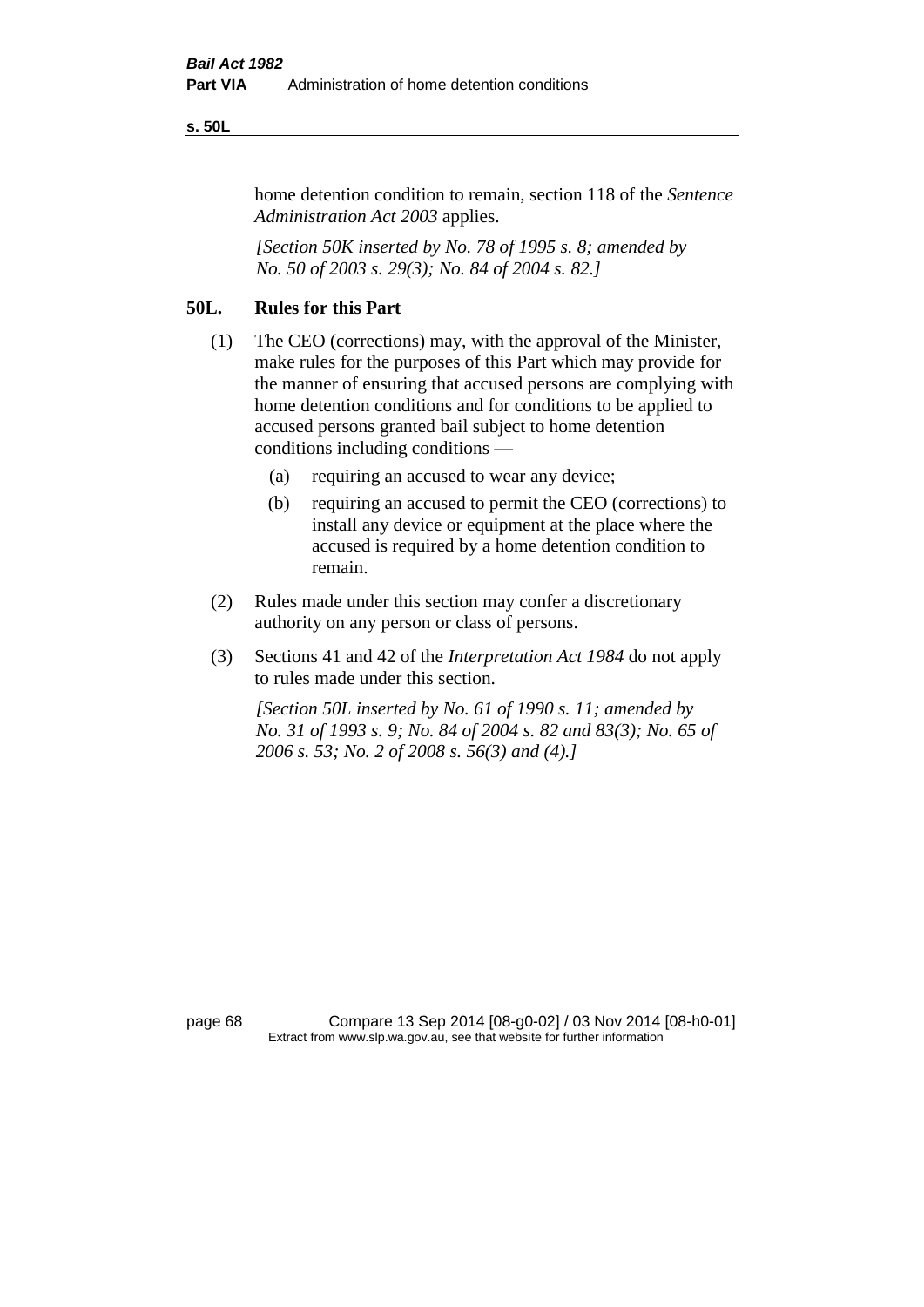# **Part VII — Enforcement of bail undertakings**

### **51. Failing to comply with bail undertaking, offence**

- (1) An accused who, without reasonable cause, fails to comply with the requirement of his bail undertaking mentioned in section 28(2)(a) commits an offence.
- (2) An accused who fails to comply with the requirement of his bail undertaking mentioned in section 28(2)(b) commits an offence.
- (2a) An accused
	- (a) whose bail undertaking includes any condition imposed for a purpose mentioned in clause  $2(2)(c)$  or (d) of Part D of Schedule 1; and
	- (b) who fails to comply with the condition,

commits an offence.

- (3) An accused shall not be convicted in his absence of an offence against this section.
- (4) An accused who is charged with an offence against subsection (1) or (2) may be convicted of the other of those offences if that other offence is proved by the evidence.
- (5) A prosecution for an offence against subsection (1), (2) or (2a) may be brought at any time.
- (6) A person who is convicted of an offence against subsection (1), (2) or (2a) is liable to a fine not exceeding \$10 000 or imprisonment for a term not exceeding 3 years, or both.
- (7) A court which convicts an accused of an offence against this section may, in addition to any penalty which it may impose, order that the accused pay such sum as it may fix in or towards defraying the costs and expenses of and consequent upon his apprehension following the failure to comply with his bail undertaking for which he was convicted.

Compare 13 Sep 2014 [08-g0-02] / 03 Nov 2014 [08-h0-01] page 69 Extract from www.slp.wa.gov.au, see that website for further information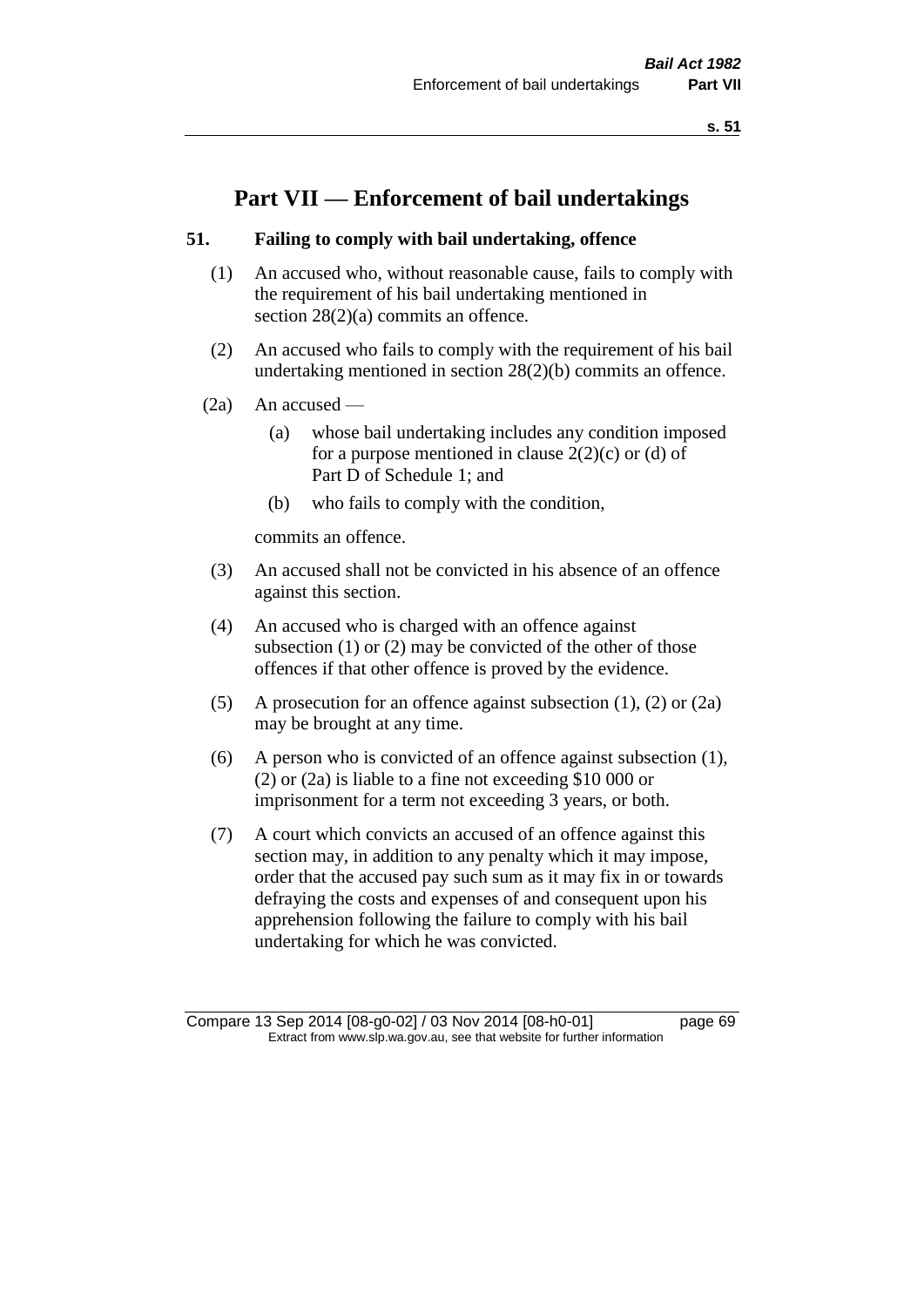#### **s. 51A**

- (8) An order made under subsection (7)
	- (a) shall specify to whom and in what manner the sum shall be paid; and
	- (b) may be enforced as though the sum were a penalty imposed under this section.

*[Section 51 amended by No. 54 of 1998 s. 9; No. 59 of 2004 s. 141; No. 84 of 2004 s. 11 and 82; No. 6 of 2008 s. 18(3).]*

### **51A. Prosecuting s. 51 offence for non-appearance etc. in court of summary jurisdiction**

- (1) This section applies for the purpose of prosecuting an offence against section  $51(1)$ , (2) or (2a) where the court before which the accused is bound to appear at the time when the accused fails to comply with the accused's bail undertaking is a court of summary jurisdiction.
- (2) Where this section applies, the prosecution shall be commenced and conducted by the person who was conducting the proceedings in which the accused failed to comply with the accused's bail undertaking or by a police officer.
- (3) Where this section applies, the registrar of the court before which the accused was bound to appear shall cause to be issued to the Commissioner of Police a certificate under section 64 as to the accused's failure to appear.

*[Section 51A inserted by No. 6 of 2008 s. 31(1).]*

### **52. Prosecuting s. 51 offence for non-appearance etc. in superior court**

(1) This section applies, notwithstanding any other Act, for the purpose of prosecuting an offence against section 51(1), (2) or (2a) where the court before which the accused is bound to appear at the time when he fails to comply with his bail undertaking is the Supreme Court or the District Court.

page 70 Compare 13 Sep 2014 [08-g0-02] / 03 Nov 2014 [08-h0-01] Extract from www.slp.wa.gov.au, see that website for further information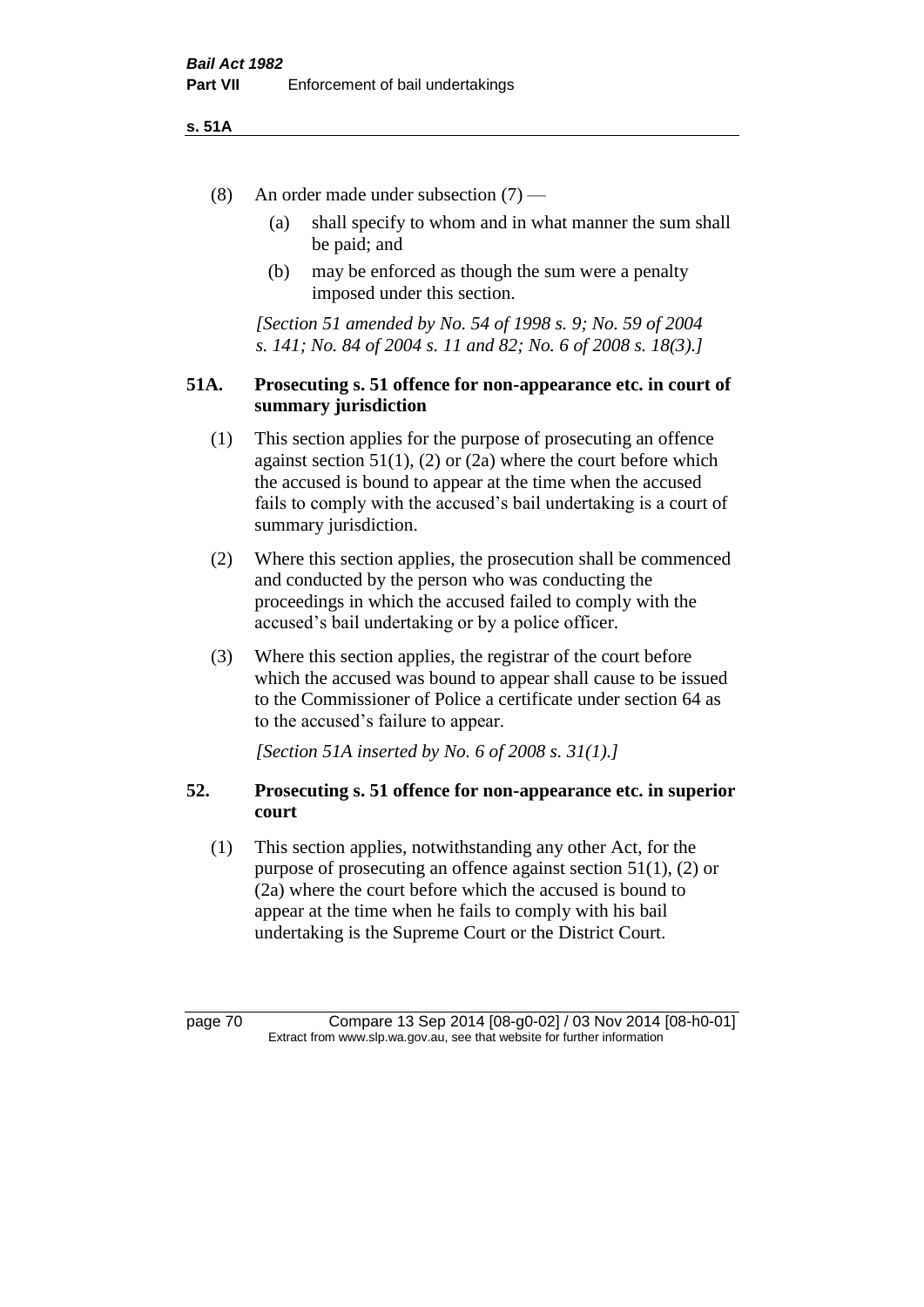- (2) Where this section applies, the accused shall be dealt with summarily for the offence and shall be so dealt with —
	- (a) by a judge of the Supreme Court in any case where the accused was bound to appear before the General Division of the Supreme Court;
	- (ab) by a judge of appeal in any case where the accused was bound to appear before the Court of Appeal;
	- (b) by a judge of the District Court in any case where the accused was bound to appear before that Court.
- (3) A prosecution for an offence which is to be dealt with under this section shall be commenced by the authorised officer (as defined in section 80 of the *Criminal Procedure Act 2004*) who was conducting the proceedings in which the accused failed to comply with his bail undertaking or by a police officer —
	- (a) where subsection  $(2)(a)$  or (ab) applies, in the Supreme Court; and
	- (b) where subsection (2)(b) applies, in the District Court.
- (3a) Where this section applies, a person authorised under subsection (3b) shall cause to be issued to the Commissioner of Police a certificate under section 64 as to the accused's failure to appear.
- (3b) The Chief Justice, in respect of cases where the court before which the accused was bound to appear is the Supreme Court, and the Chief Judge, in respect of cases where the court before which the accused was bound to appear is the District Court, may authorise a person or persons, by name or office, to perform the function referred to in subsection (3a).
- (3c) A prosecution that has been commenced under subsection (3) by a police officer shall be conducted by the Director of Public Prosecutions.
- (4) Subject to section 51(3) and (5), a prosecution for an offence which is to be dealt with under this section is to be commenced

Compare 13 Sep 2014 [08-g0-02] / 03 Nov 2014 [08-h0-01] page 71 Extract from www.slp.wa.gov.au, see that website for further information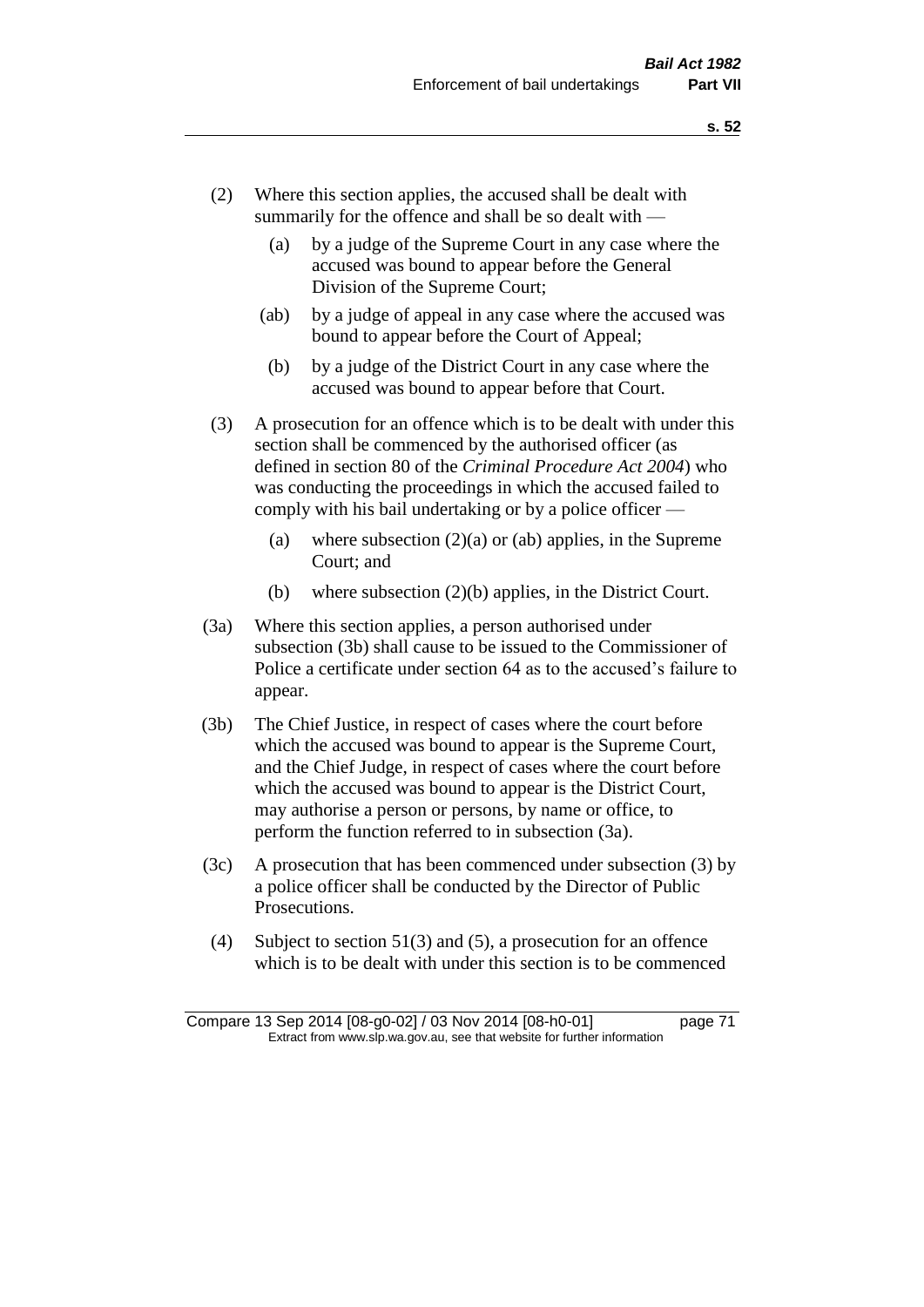and conducted under the *Criminal Procedure Act 2004* as if it were a prosecution of a simple offence in a court of summary jurisdiction, but —

- (a) no fees shall be charged by the Supreme Court or District Court for or in respect of any act or proceeding that relates to the prosecution; and
- (b) the Supreme Court or District Court cannot order a party to the prosecution to pay another party's costs of or relating to the prosecution, except under section 166(2) of the *Criminal Procedure Act 2004*.
- (5) If under section 51(6) or (7) the Supreme Court or the District Court imposes a pecuniary penalty the court may make an order under section 59 of the *Sentencing Act 1995* in respect of the amount payable.

*[Section 52 amended by No. 92 of 1994 s. 6; No. 78 of 1995 s. 8; No. 54 of 1998 s. 10; No. 45 of 2004 s. 28(2) and (4); No. 59 of 2004 s. 141; No. 84 of 2004 s. 11 and 82; No. 2 of 2008 s. 56(5); No. 6 of 2008 s. 32(1) and (2).]* 

# **53. Appeal against decision made under s. 52**

- (1) A person who is dissatisfied with a decision (as defined in section 6 of the *Criminal Appeals Act 2004*) made under section 52 may, with the leave of the Court of Appeal, appeal against it.
- (2) For the purposes of subsection (1), Part 2 of the *Criminal Appeals Act 2004*, with any necessary changes, applies as if —
	- (a) the decision referred to in subsection (1) were a decision of a court of summary jurisdiction; and
	- (b) a reference in that Part to a court of summary jurisdiction were a reference to the court that made the decision referred to in subsection (1); and
	- (c) a reference in that Part to commencing an appeal were a reference to applying for leave to appeal.

**s. 53**

page 72 Compare 13 Sep 2014 [08-g0-02] / 03 Nov 2014 [08-h0-01] Extract from www.slp.wa.gov.au, see that website for further information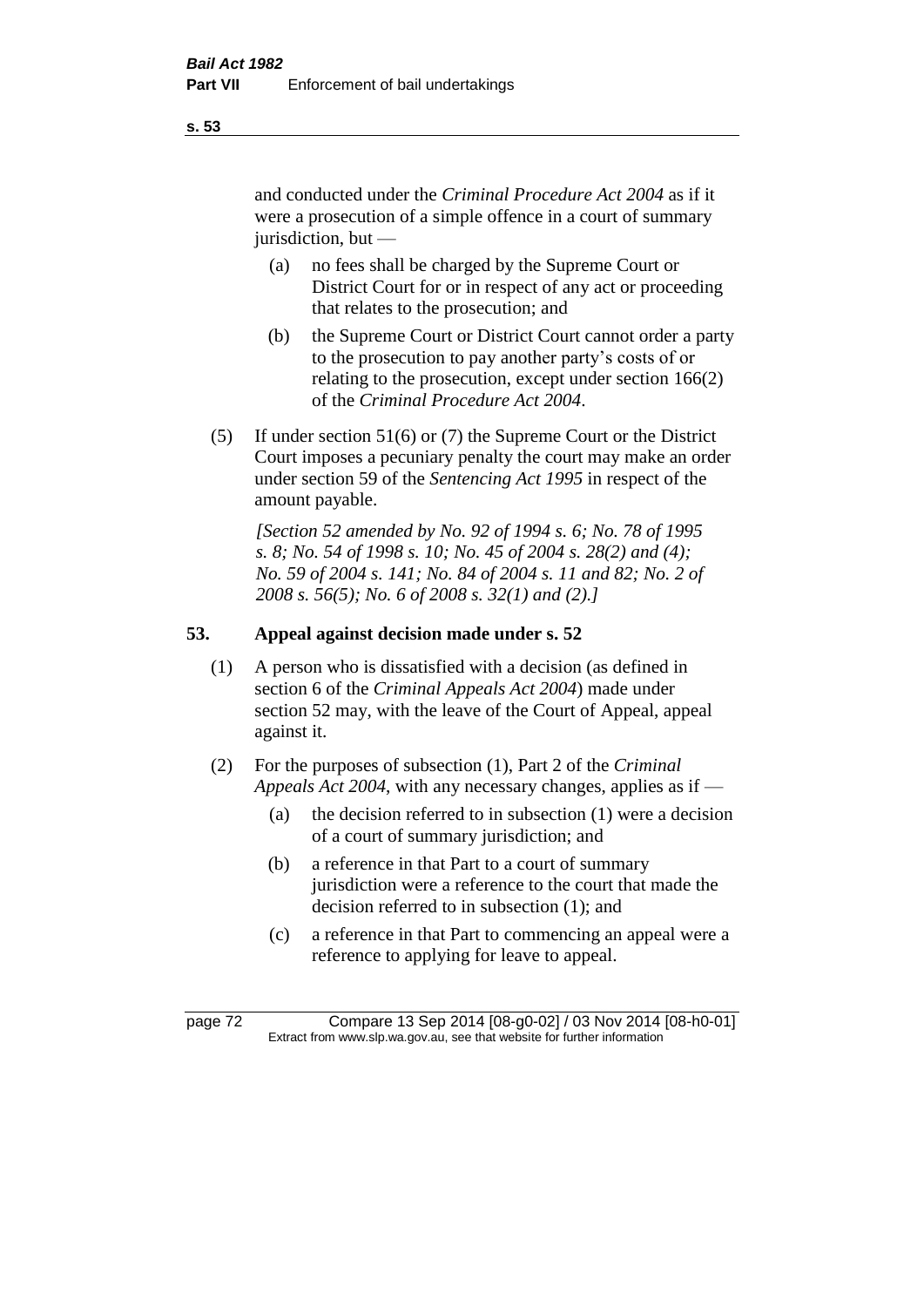(3) Despite section 13(1) of the *Criminal Appeals Act 2004*, the appeal is to be dealt with by the Court of Appeal.

*[Section 53 inserted by No. 45 of 2004 s. 28(3); amended by No. 84 of 2004 s. 11 and 82.]*

# **54. Bailed accused, prosecutor etc. may take before court to show cause against variation or revocation of bail**

 $(1a)$  In this section —

*relevant officer* means —

- (a) if the court before which the accused is required to appear is the District Court, the Supreme Court or the Court of Appeal — the prosecutor; or
- (b) in any other case the prosecutor or a police officer.
- (1) Where an accused has been released on bail the relevant officer may cause the accused to appear before an appropriate judicial officer to show cause why the accused's bail should not be varied or revoked if the relevant officer —
	- (a) has reasonable grounds to believe, or is notified in writing by a surety for the accused that the surety has reasonable grounds to believe, that the accused —
		- (i) is not likely to comply with any requirement of his bail undertaking mentioned in section  $28(2)(a)$  or (b); or
		- (ii) is, or has been, or is likely to be in breach of any condition of his bail undertaking mentioned in section  $28(2)(c)$ ; or
		- (iii) is, or has been, in breach of a home detention condition mentioned in section 28(2)(d);
	- (b) has reasonable grounds to believe that
		- (i) any surety for the accused's appearance is no longer suitable under section 39 to be a surety, or is dead; or

Compare 13 Sep 2014 [08-g0-02] / 03 Nov 2014 [08-h0-01] page 73 Extract from www.slp.wa.gov.au, see that website for further information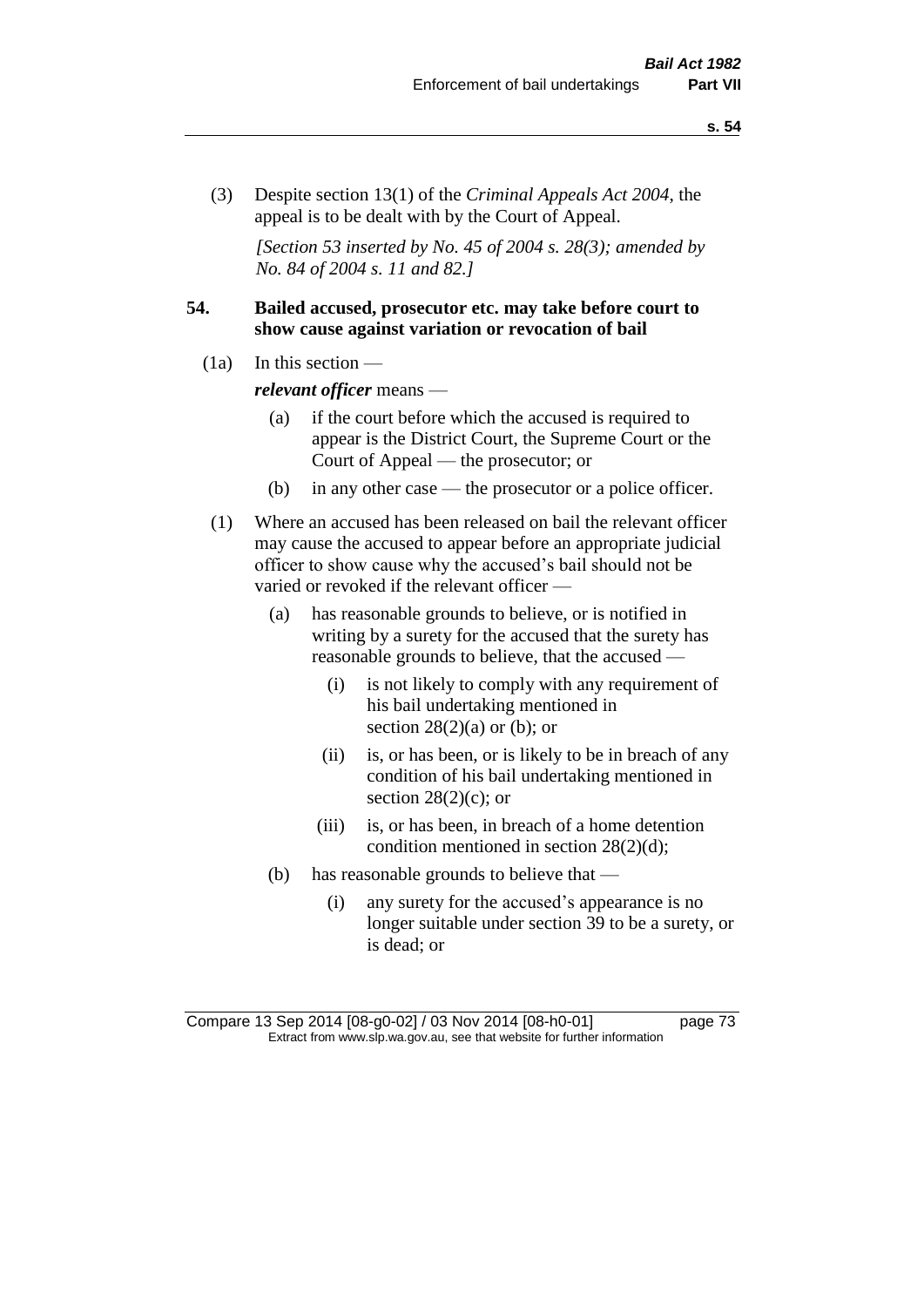(ii) for any reason any security required under Part D of Schedule 1 is no longer sufficient; or

- (iii) in a case where the accused has been granted bail for the purposes of an appeal, the accused has discontinued the appeal or has not prosecuted it with all due diligence.
- (2) For the purposes of causing an accused to appear before an appropriate judicial officer as provided in subsection (1) —
	- (a) a police officer may arrest the accused without warrant and bring the accused before an appropriate judicial officer; or
	- (b) the relevant officer may apply to an appropriate judicial officer for a summons or warrant on any ground specified in subsection (1).
- (2a) A police officer shall not exercise the power conferred by subsection (2)(a) unless the police officer is the relevant officer or is requested in writing to do so by the relevant officer.
- (3) An application under subsection (2)(b) must be made, and proceedings on it are to be conducted —
	- (a) in a court of summary jurisdiction in accordance with regulations made under the *Criminal Procedure Act 2004*;
	- (b) in the Supreme Court or the District Court  $-\text{in}$ accordance with rules of court made under the *Criminal Procedure Act 2004*.
- (4) An accused arrested under this section shall be taken as soon as is practicable before an appropriate judicial officer unless he is arrested less than 24 hours before the time at which he is due to appear in accordance with his bail undertaking, in which case he shall be held in custody and brought before an appropriate judicial officer at that time.

page 74 Compare 13 Sep 2014 [08-g0-02] / 03 Nov 2014 [08-h0-01] Extract from www.slp.wa.gov.au, see that website for further information

**s. 54**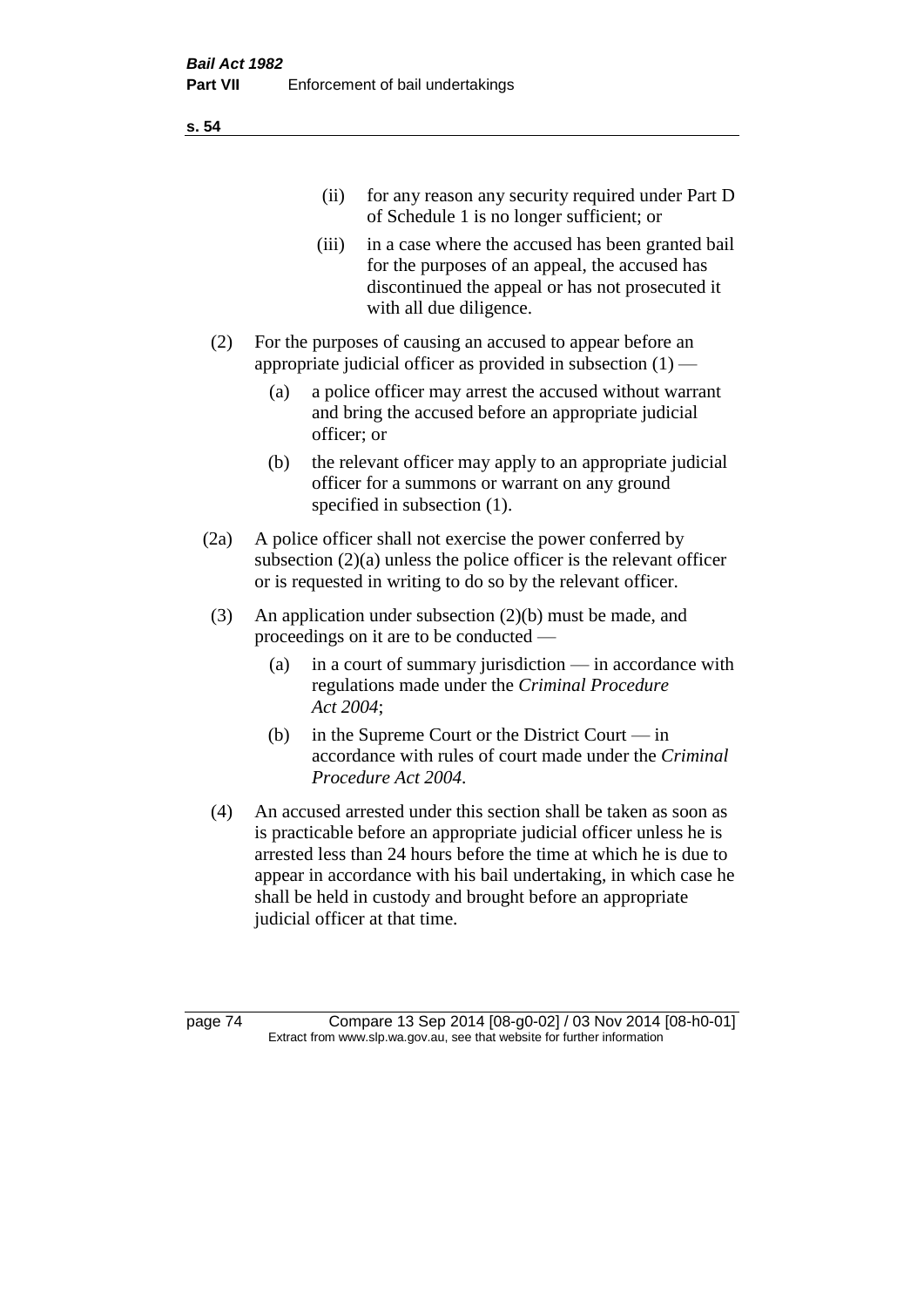- $(5)$  If
	- (a) the court before which the accused is required to appear is the District Court, the Supreme Court or the Court of Appeal; and
	- (b) a police officer is satisfied that because of the urgency of the case it is not practicable for the prosecutor to exercise the power conferred by subsection (1),

the police officer may exercise that power.

(6) If a police officer, acting under subsection (5), exercises the power conferred by subsection (1), the police officer is to be regarded as the relevant officer for the purposes of this section.

*[Section 54 amended by No. 33 of 1989 s. 18; No. 61 of 1990 s. 12; No. 45 of 1993 s. 12; No. 59 of 2004 s. 141; No. 84 of 2004 s. 9, 11 and 82; No. 6 of 2008 s. 33(1)-(4).]* 

# **54A. Accused on committal may be taken for purposes of s. 54 before court by which committed**

- (1) This section applies to an accused
	- (a) who has been released on bail following the accused's committal to the District Court or the Supreme Court to be tried (otherwise than for murder) or sentenced or otherwise dealt with; and
	- (b) who has not made an appearance in that court on the committal; and
	- (c) who, in the opinion of the relevant officer under section 54, should be made to show cause in terms of subsection (1) of that section.
- (2) The relevant officer may, under section 54, cause an accused to whom this section applies to appear before a judicial officer who is empowered to exercise jurisdiction in the court in which the committal order was made, instead of before an appropriate judicial officer.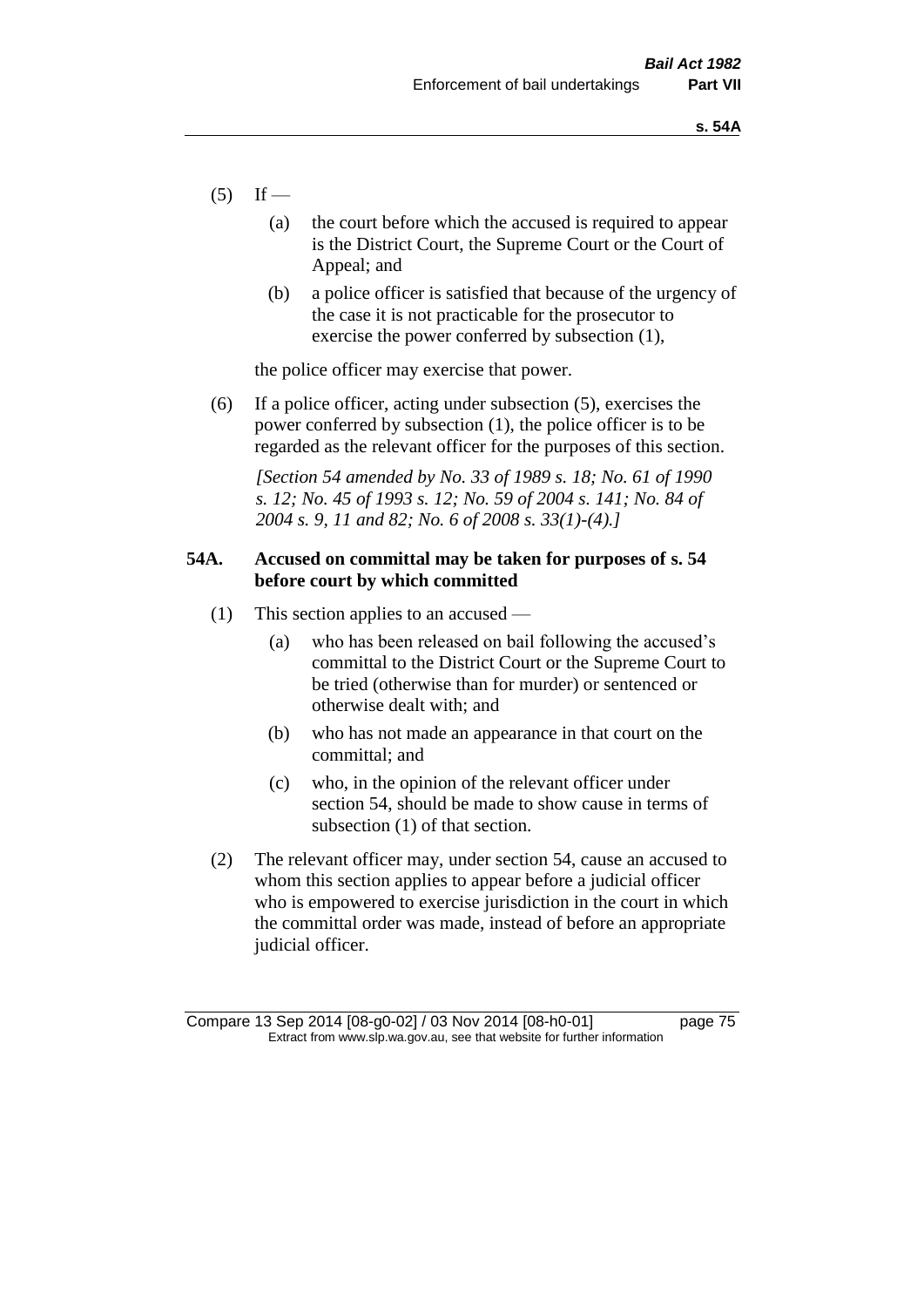(3) A judicial officer before whom an accused so appears is to be regarded as an appropriate judicial officer for the purposes of section 54(2).

- (4) A judicial officer before whom an accused so appears is not obliged to exercise any power conferred by section 55 but may refuse to do so and direct the relevant officer to cause the accused to appear before an appropriate judicial officer.
- (5) A relevant officer shall comply with a direction given to that officer under subsection (4).

*[Section 54A inserted by No. 6 of 2008 s. 34; amended by No. 29 of 2008 s. 24(6).]*

# **55. Accused before court under s. 54, judicial officer may revoke bail of etc.**

- (1) If the judicial officer before whom an accused appears under section 54 is satisfied that —
	- (a) the accused is not likely to comply with any requirement of his bail undertaking mentioned in section 28(2)(a) or  $(b)$ ; or
	- (b) he is, or has been, or is likely to be, in breach of any condition of his bail undertaking mentioned in section  $28(2)(c)$ ; or
	- (ba) he is, or has been, in breach of a home detention condition mentioned in section 28(2)(d); or
	- (c) any of the grounds set out in section  $54(1)(b)$  has been established,

he may —

- (d) revoke the bail and remand the accused in custody to appear at the time and place specified, or deemed by section 31(3) to be specified, in his bail undertaking; or
- (e) revoke the bail and grant fresh bail to the accused in accordance with this Act, other than clause 2 of Part B of Schedule 1.

page 76 Compare 13 Sep 2014 [08-g0-02] / 03 Nov 2014 [08-h0-01] Extract from www.slp.wa.gov.au, see that website for further information

**s. 55**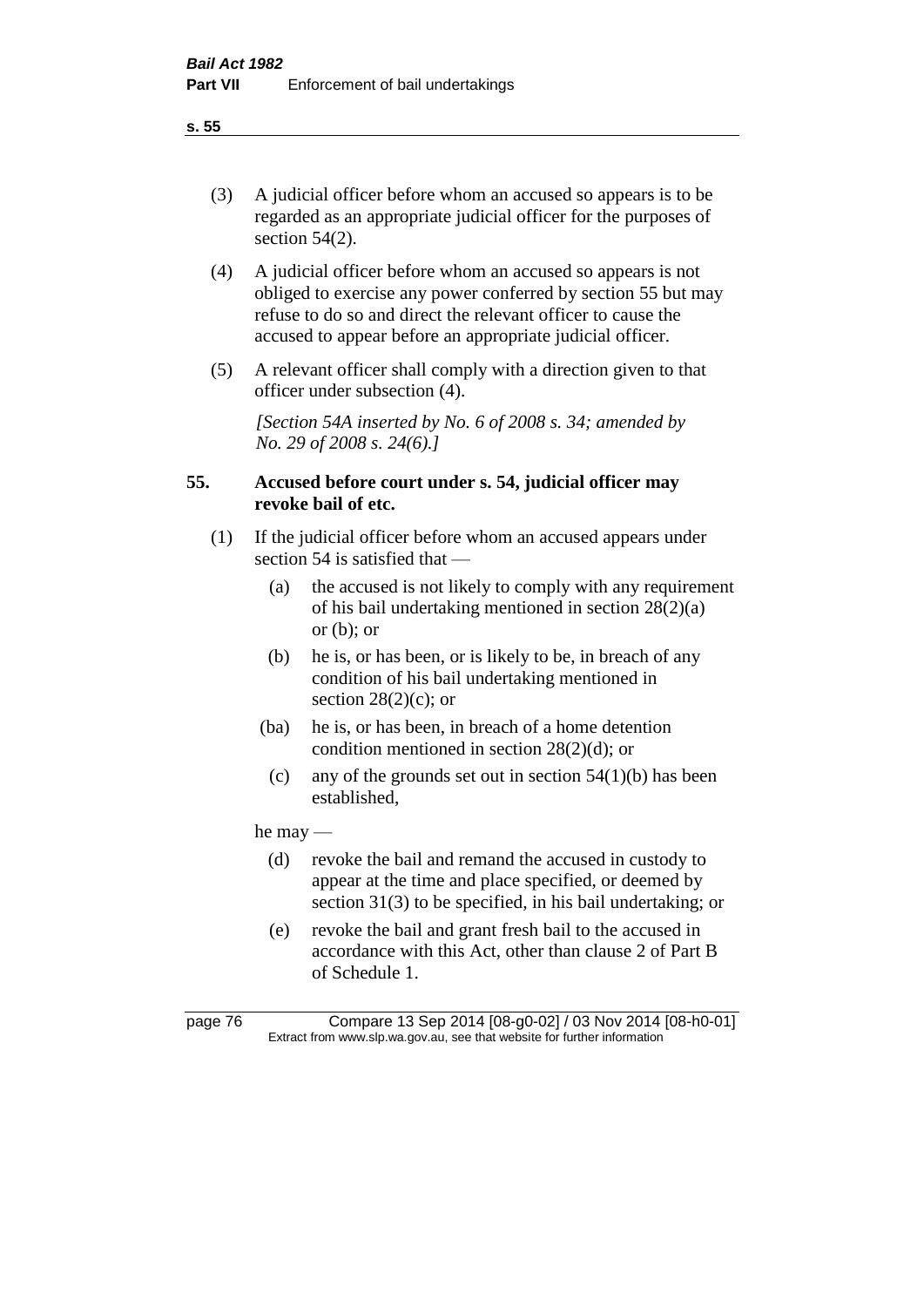(2) If the judicial officer before whom the accused so appears is not satisfied as to any of the matters mentioned in subsection (1)(a), (b), or (c) he shall release the accused on his existing bail undertaking and, with the consent in writing of the surety, on any existing surety undertaking.

*[Section 55 amended by No. 61 of 1990 s. 13; No. 45 of 1993 s. 12; No. 84 of 2004 s. 82.]* 

#### *[56. Deleted by No. 6 of 2008 s. 35.]*

### **57. Offence under s. 51, court to order forfeiture of money under bail undertaking**

- (1) Where an accused is convicted of an offence against section  $51(1)$ ,  $(2)$  or  $(2a)$ , the court by which he is convicted shall, whether or not an application is made therefor by the prosecutor, order that the full amount agreed to be forfeited, in the accused's bail undertaking, be forfeited to the State.
- (2) Notwithstanding subsection (1), the court may decline to make an order thereunder or may order forfeiture in part only where the accused shows to the satisfaction of the judicial officer —
	- (a) that, by reason of a change of circumstances since the bail undertaking was entered into, an order for forfeiture, or for forfeiture in full (as the case may be), would cause excessive hardship to the accused or his dependants; and
	- (b) that such hardship would not be relieved by the exercise of one of the powers conferred by section 59.
- (3) Without prejudice to the recovery of such an amount as a civil debt due to the State, any amount to be paid under an order made under this section is to be paid, and its payment may be enforced under Part 5 of the *Fines, Penalties and Infringement Notices Enforcement Act 1994*, unless an order has been made under subsection (4).
- (4) If under this section the Supreme Court or the District Court makes an order requiring the payment of money, the court may

Compare 13 Sep 2014 [08-g0-02] / 03 Nov 2014 [08-h0-01] page 77 Extract from www.slp.wa.gov.au, see that website for further information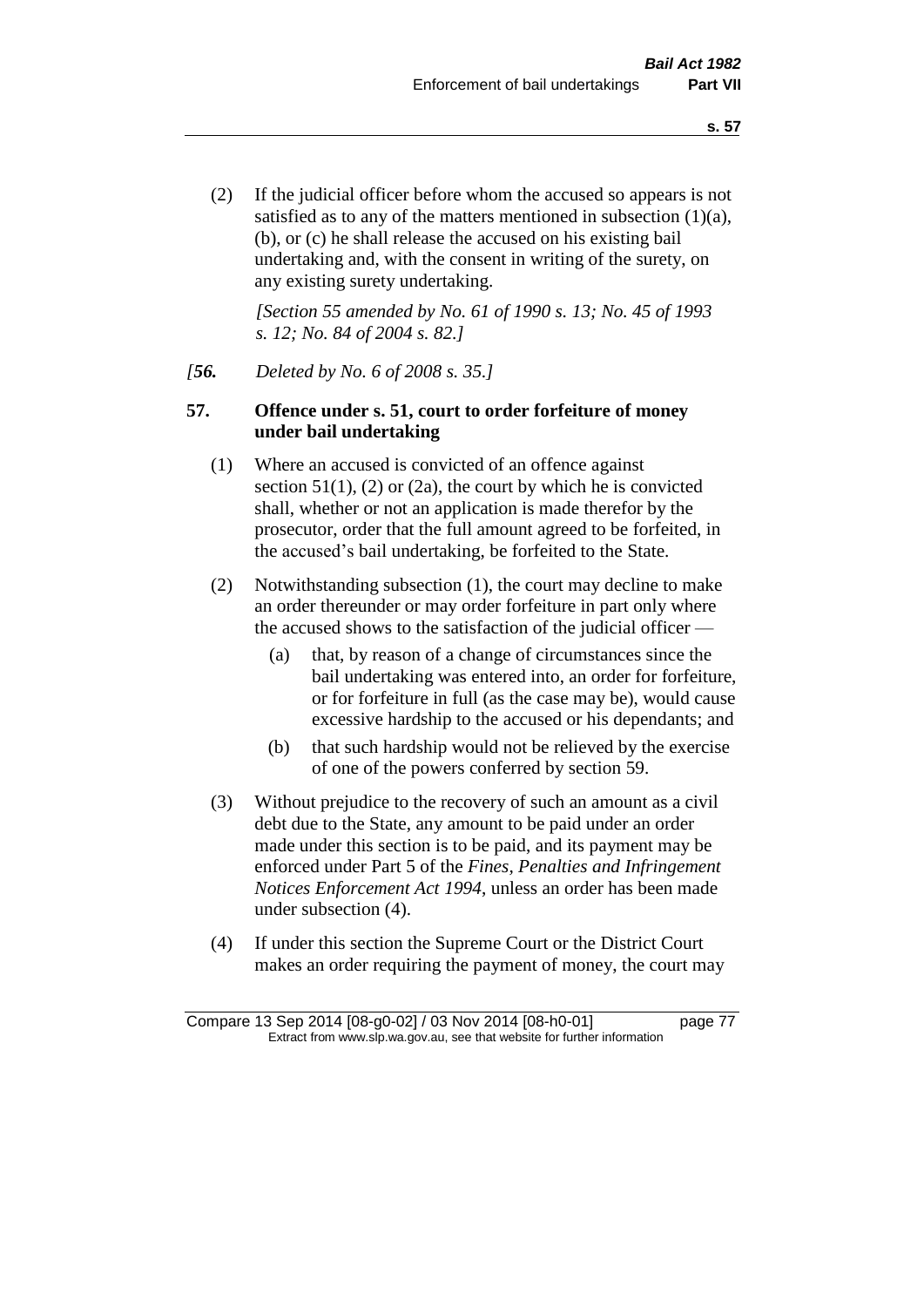make an order under section 59 of the *Sentencing Act 1995* in respect of the amount payable and for that purpose that section, with any necessary changes, applies as if the amount were a fine imposed on the accused.

*[Section 57 amended by No. 74 of 1984 s. 19; No. 92 of 1994 s. 7; No. 78 of 1995 s. 8; No. 54 of 1998 s. 11; No. 65 of 2003 s. 121(3); No. 84 of 2004 s. 82.]* 

# **58. Automatic forfeiture of money on expiration of one year after absconding**

- (1) If after the expiration of one year from the day on which the accused is required to appear in court in accordance with the requirement of his bail undertaking mentioned in section  $28(2)(a)$  he has not —
	- (a) been arrested under section 59B; or
	- (b) appeared in court in accordance with the requirement of his bail undertaking mentioned in section 28(2)(b); or
	- (c) otherwise surrendered himself or been taken into custody to be dealt with on the charge or charges for which the bail undertaking was entered into,

the full amount specified in the bail undertaking shall, on the expiration of the said period, be forfeited to the State by virtue of this section without any order of the court or other formality.

(2) Upon the occurrence of a forfeiture under subsection (1) any security given by the accused may be resorted to by the State as if an order of forfeiture had been made under section 57(1).

*[Section 58 amended by No. 65 of 2003 s. 121(3); No. 84 of 2004 s. 82; No. 6 of 2008 s. 18(3) and 36(2).]*

page 78 Compare 13 Sep 2014 [08-g0-02] / 03 Nov 2014 [08-h0-01] Extract from www.slp.wa.gov.au, see that website for further information

**s. 58**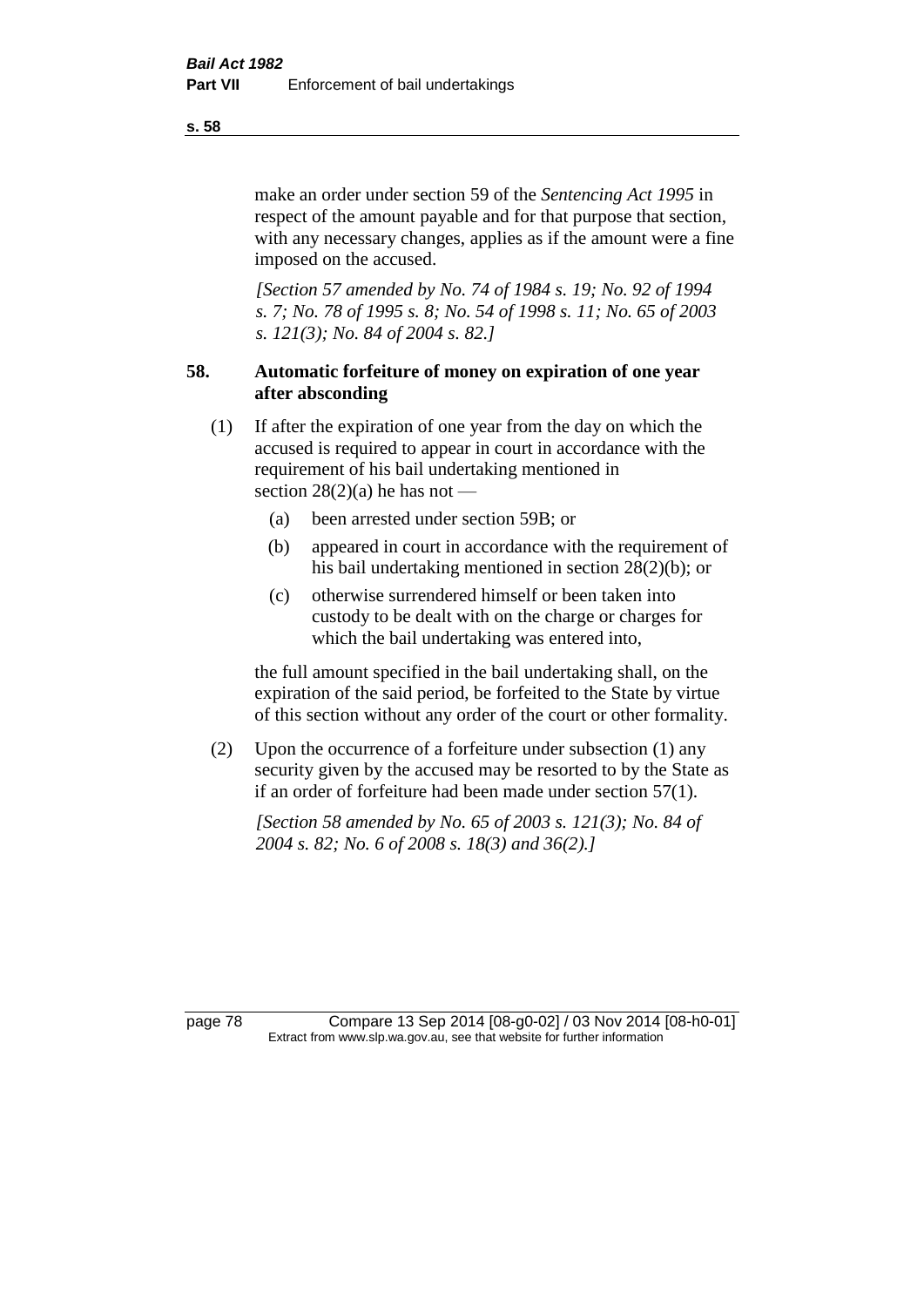**s. 59**

# **Part VIII — Miscellaneous**

# **59. Order for forfeiture, court's additional powers as to**

A court or an appropriate judicial officer who makes an order for forfeiture under section 49 or 57 may, when doing so, or at any time thereafter, further order —

- (a) that payment of any sum be made by specified instalments or be postponed to a specified date; or
- (b) that any security given be applied in or towards payment of the sum forfeited; or
- (c) that the accused or the surety, as the case may be, do all such things and execute all such documents as may be necessary, or as may be specified in the order, for the purpose of vesting any security in the State or enabling the State to realize the same or to resort thereto to recover the sum forfeited,

and the court or an appropriate judicial officer may at any time vary or revoke an order made under paragraph (a), (b), or (c).

*[Section 59 amended by No. 65 of 2003 s. 121(3); No. 84 of 2004 s. 82.]*

# **59A. If bail dispensed with, accused may be taken before judicial officer for reconsideration of matter**

(1) In this section —

*relevant officer* has the meaning given in section 54(1a).

(2) Where the requirement for bail has been dispensed with for an accused under section 7A, the relevant officer may cause the accused to appear before an appropriate judicial officer for reconsideration of the matter, if the relevant officer has reasonable grounds to believe that the accused is not likely to appear at the time and place specified in a notice under section 13A(3).

Compare 13 Sep 2014 [08-g0-02] / 03 Nov 2014 [08-h0-01] page 79 Extract from www.slp.wa.gov.au, see that website for further information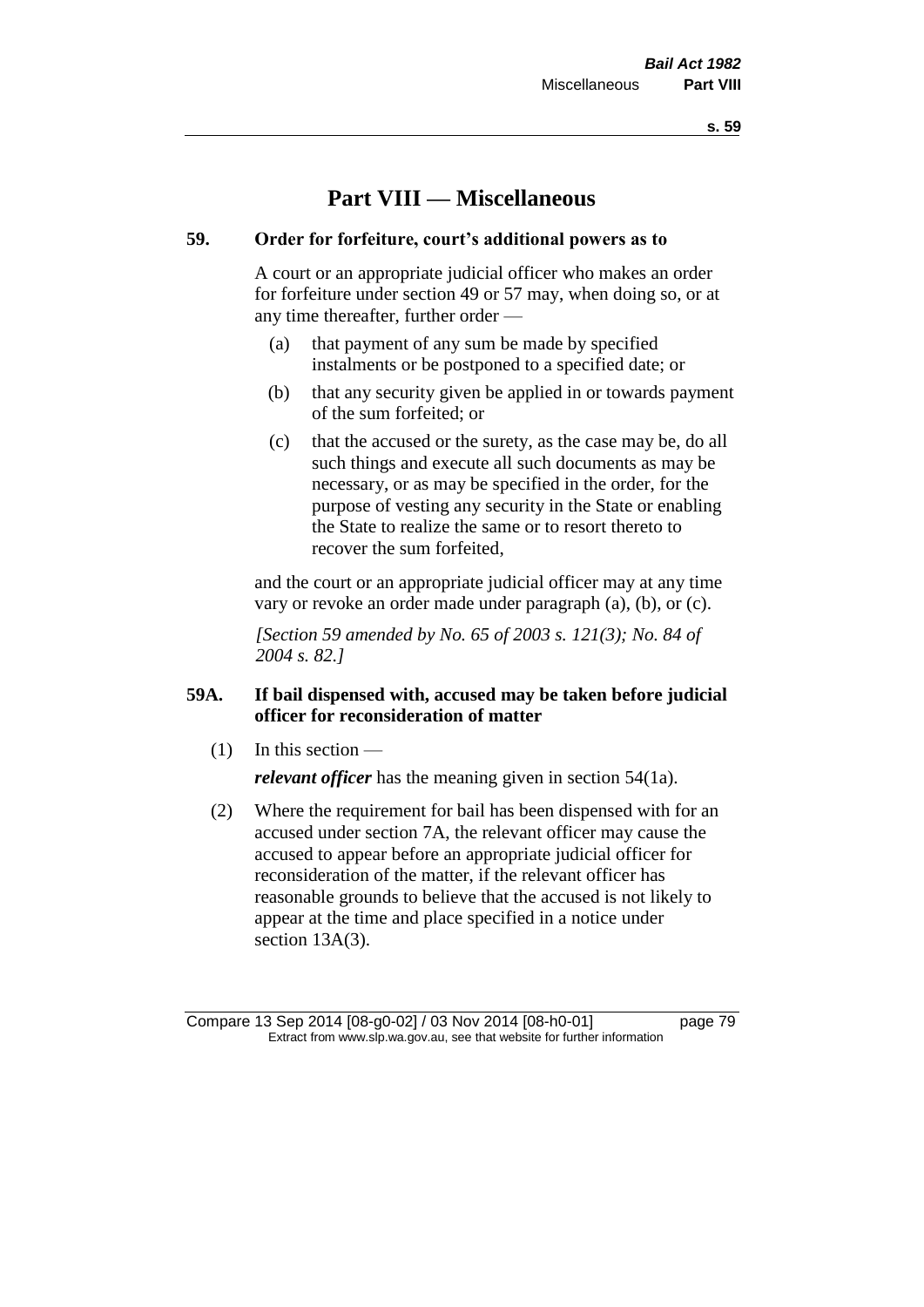- (3) Section 54(2), (2a), (3) and (4) apply, with necessary modifications, for the purposes of subsection (2).
- (4) The judicial officer before whom an accused appears under subsection (2) shall reconsider the accused's case and may, notwithstanding section 13 —
	- (a) again dispense with the requirement for bail; or
	- (b) grant bail; or
	- (c) refuse to grant bail,

in accordance with this Act, for the accused's appearance in court.

- $(5)$  If
	- (a) the court before which the accused is required to appear is the District Court, the Supreme Court or the Court of Appeal; and
	- (b) a police officer is satisfied that because of the urgency of the case it is not practicable for the prosecutor to exercise the power conferred by subsection (2),

the police officer may exercise that power.

(6) If a police officer, acting under subsection (5), exercises the power conferred by subsection (2), the police officer is to be regarded as the relevant officer for the purposes of this section.

*[Section 59A inserted by No. 6 of 2008 s. 36(1).]*

### **59B. Absconding accused, warrant for arrest of**

Where —

(a) at any time after that specified in an accused's bail undertaking for an accused's appearance the accused has failed to comply with the requirements of the accused's bail undertaking mentioned in section  $28(2)(a)$  or (b); or

page 80 Compare 13 Sep 2014 [08-g0-02] / 03 Nov 2014 [08-h0-01] Extract from www.slp.wa.gov.au, see that website for further information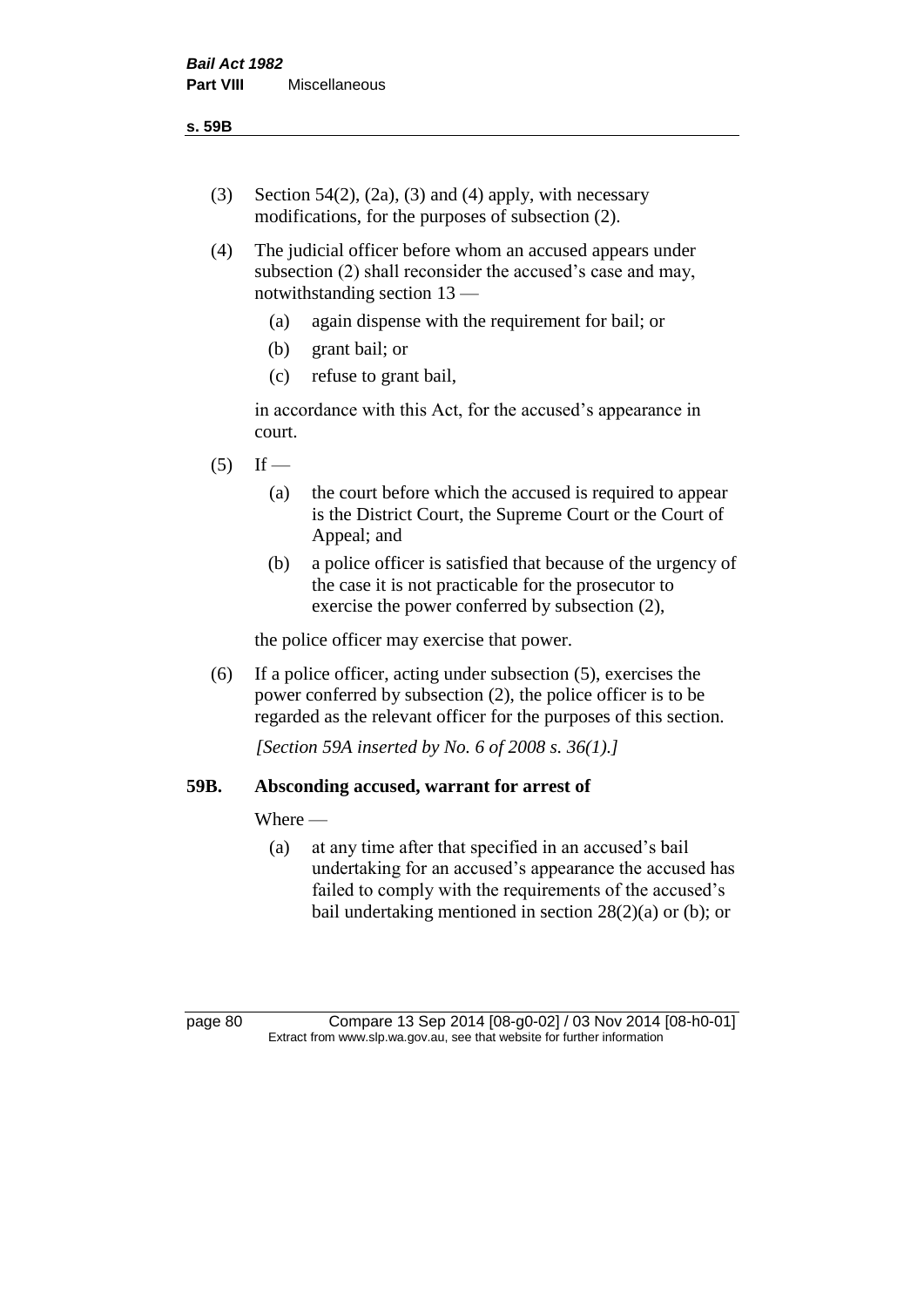(b) an accused has failed to appear at the time and place specified in a notice under section 13A(3),

the court before which the accused was required to appear may issue a warrant to arrest the accused and bring the accused before that court or a court of like jurisdiction.

*[Section 59B inserted by No. 6 of 2008 s. 36(1).]*

### **60. Change of address, accused and surety to notify**

Where the residential address of —

- (a) an accused who has been released on bail or for whom the requirement for bail has been dispensed with; or
- (b) a surety,

changes from that appearing on his bail undertaking, surety undertaking or notice under section 13A(3), as the case may be, he shall forthwith, in writing, notify details of the change to the registrar of the court before which, at the time when the change occurs, the accused is required to appear, and if without reasonable cause he fails to do so he commits an offence.

Penalty: \$1 000.

*[Section 60 amended by No. 50 of 2003 s. 37(5); No. 59 of 2004 s. 141; No. 84 of 2004 s. 82; No. 6 of 2008 s. 37.]*

# **61. Failing to bring arrested person before court or person able to grant bail, offence**

- (1) A person to whom this section applies commits an offence if, having arrested another for an offence, he wilfully and without reasonable excuse fails to take that other person, or cause him to be taken, as soon as is practicable —
	- (a) before an authorised officer or judicial officer empowered by this Act to grant bail for that offence; or
	- (b) before a court.

Penalty: \$1 000 or imprisonment for 12 months or both.

Compare 13 Sep 2014 [08-g0-02] / 03 Nov 2014 [08-h0-01] page 81 Extract from www.slp.wa.gov.au, see that website for further information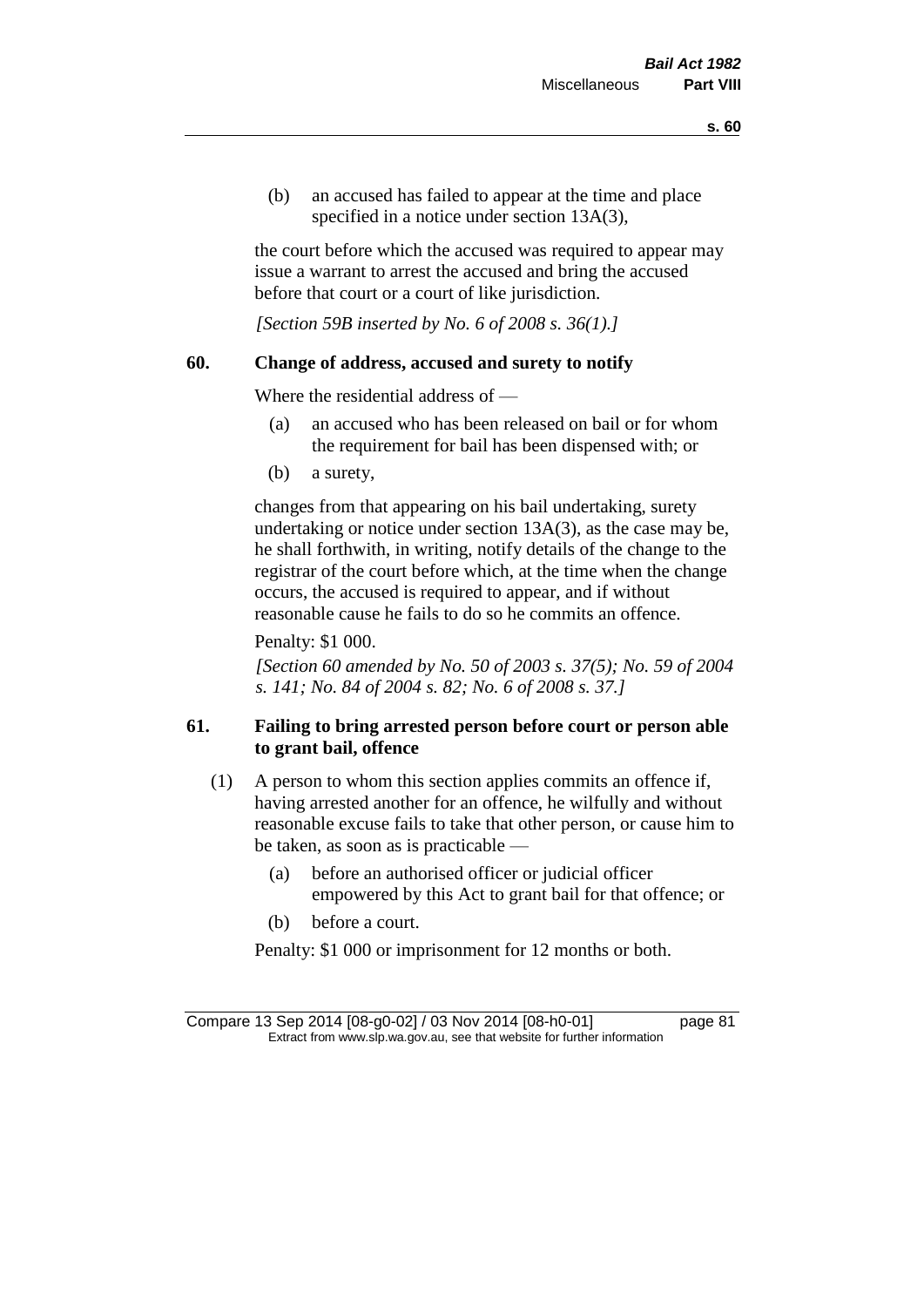#### **s. 62**

- (2) This section applies to a person who
	- (a) is not empowered by this Act to grant bail for the offence; or
	- (b) being so empowered, elects to act under section 6(7).

*[Section 61 amended by No. 15 of 1988 s. 17; No. 59 of 2006 s. 4(4); No. 6 of 2008 s. 38.]* 

# **62. Giving false information for bail purposes, offence**

A person who for the purpose of obtaining —

- (a) a grant of bail for himself or a variation of the terms and conditions thereof; or
- (b) approval of himself as a surety,

makes any statement which he knows is false in a material particular, or recklessly makes any statement which is false in a material particular, commits an offence.

Penalty: \$1 000 or imprisonment for 12 months or both.

#### **63. Protection from personal liability**

A person shall not be liable in civil proceedings on account of anything done, or omitted to be done, by him in good faith in the course of carrying out any provision of this Act, or purporting to be so done or omitted; but the liability (if any) of any other person (including the State or the Commonwealth) as his employer is not affected by this section and shall be determined as if it had not been passed.

*[Section 63 amended by No. 65 of 2003 s. 121(4).]*

# **64. Non-appearance etc. by an accused, proving**

Where it is required for the purposes of this Act to prove —

(a) that an accused did not appear before a particular court, at a particular place, on a particular day, at a particular time or during a particular period; or

page 82 Compare 13 Sep 2014 [08-g0-02] / 03 Nov 2014 [08-h0-01] Extract from www.slp.wa.gov.au, see that website for further information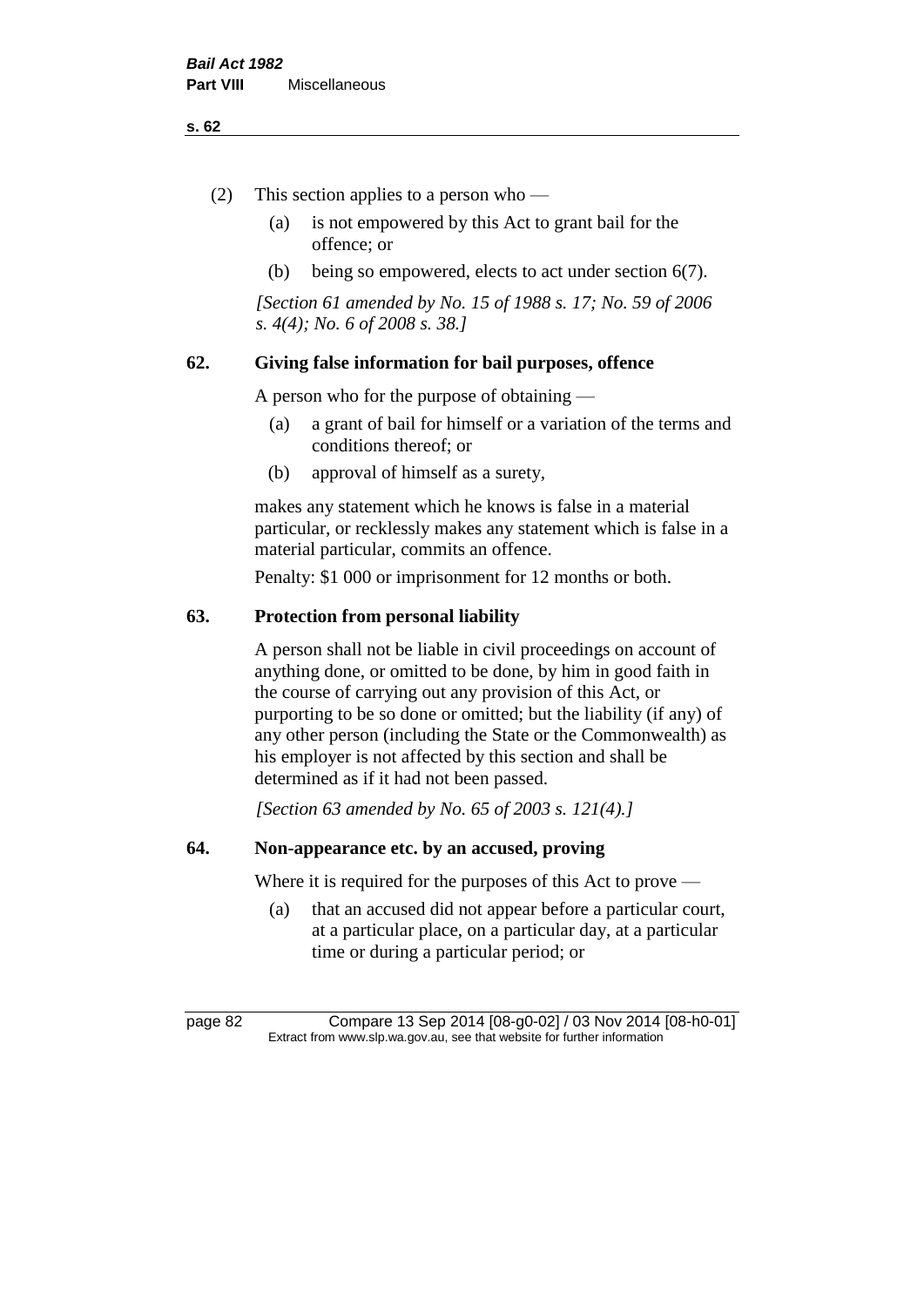(b) the day, time or period when or during which an accused did appear before a particular court at a particular place,

a certificate as to any such matter, purporting to be signed by a judicial officer or registrar of the court before which the accused was required to appear, shall be evidence of the matter so certified.

*[Section 64 amended by No. 59 of 2004 s. 141; No. 84 of 2004 s. 82.]* 

# **65. Bail undertakings by child, effect of**

A bail undertaking entered into by a person who is under the age of 18 years shall bind him as if he were of full age.

# **66. Other powers etc. to grant bail abolished**

- (1) Any power or duty that, at the commencement of this Act, exists apart from statute to grant bail to an accused awaiting an appearance in court for an offence, is abolished.
- (2) Subsection (1) has effect notwithstanding anything in section 16 of the *Supreme Court Act 1935*.
- (3) In subsection (1) *statute* means an Act of the Parliament of Western Australia, other than the *Supreme Court Act 1935*.

*[Section 66 amended by No. 84 of 2004 s. 82.]*

# **66A. Delegation by registrar of court**

- (1) The registrar of a court may, either generally or as otherwise provided by the instrument of delegation, by instrument signed by him, delegate to an officer of that court any function conferred on him by or under this Act other than —
	- (a) this power of delegation; or
	- (aa) a function conferred by section  $11(3)$  or  $36(1)(a)$ ; or
	- (b) any function that a judicial officer has required him to perform personally.

Compare 13 Sep 2014 [08-g0-02] / 03 Nov 2014 [08-h0-01] page 83 Extract from www.slp.wa.gov.au, see that website for further information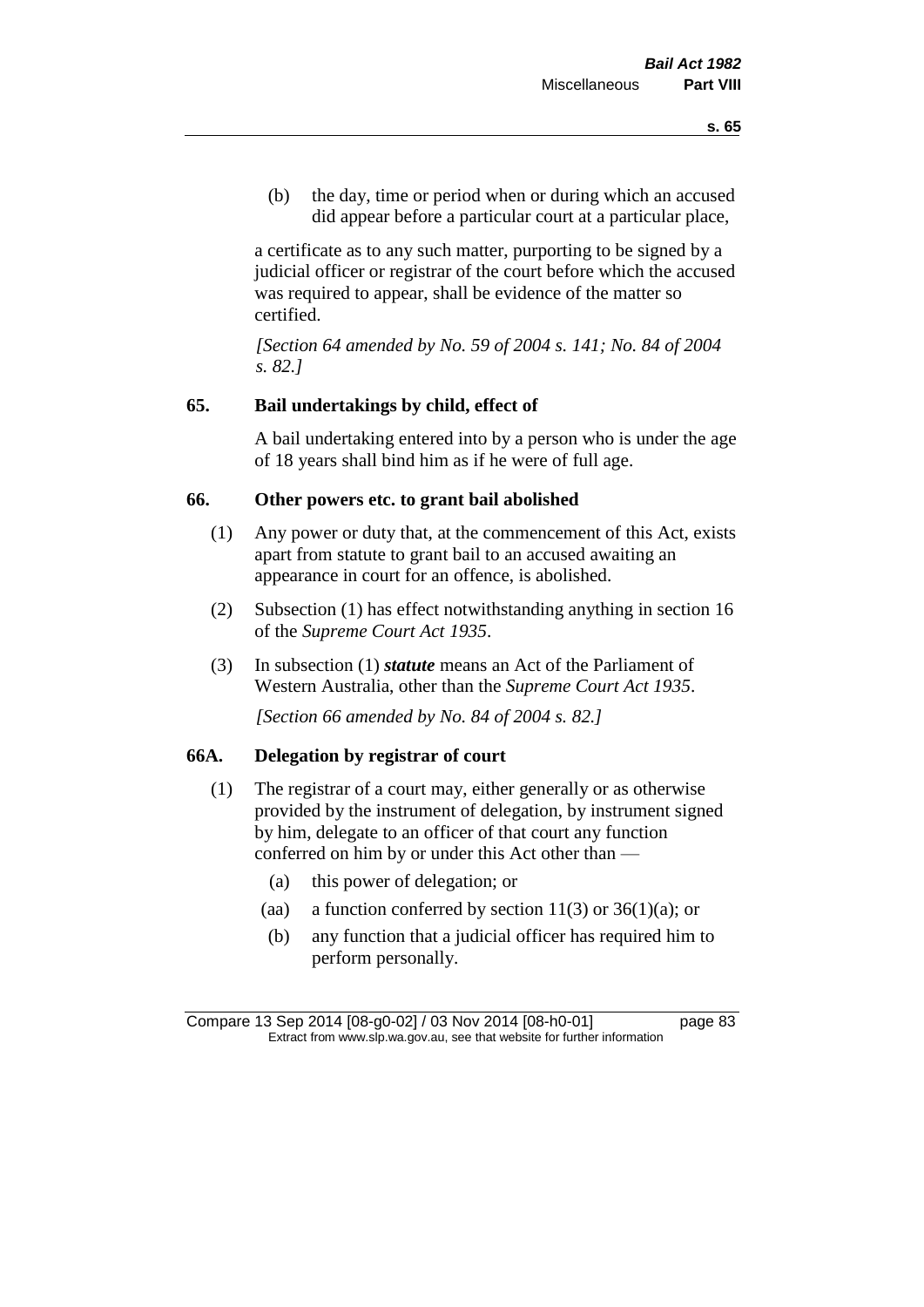**s. 66B**

(2) The superintendent of a detention centre under the *Young Offenders Act 1994* may, either generally or as otherwise provided by the instrument of delegation, by instrument signed by him, delegate to an officer of the Public Sector agency principally assisting the Minister administering that Act in its administration any function conferred on him by or under this Act, other than this power of delegation.

*[Section 66A inserted by No. 15 of 1988 s. 18; amended by No. 49 of 1988 s. 89; No. 31 of 1993 s. 8; No. 59 of 2004 s. 141; No. 65 of 2006 s. 52; No. 6 of 2008 s. 39.]* 

# **66B. Video link or audio link, use of in bail proceedings**

 $(1)$  In this section —

*audio link* means facilities (including telephone) that enable, at the same time, a judicial officer or authorised officer at one place to hear the accused at another place and vice versa;

*bail proceedings* means any proceedings under this Act including —

- (a) proceedings on a case for bail;
- (b) proceedings relating to the variation or revocation of bail;
- (c) proceedings on an application under section 48 or 49;
- (d) proceedings on an appeal under section 15A or 53;

*video link* means facilities (including closed circuit television) that enable, at the same time, a judicial officer or authorised officer at one place to see and hear the accused at another place and vice versa.

- (2) Bail proceedings may be conducted by means of a video link or an audio link.
- (3) Without limiting subsection (2), if a provision of this Act requires or authorises an accused to be brought before, or appear before, a court, judicial officer or authorised officer, the accused

page 84 Compare 13 Sep 2014 [08-g0-02] / 03 Nov 2014 [08-h0-01] Extract from www.slp.wa.gov.au, see that website for further information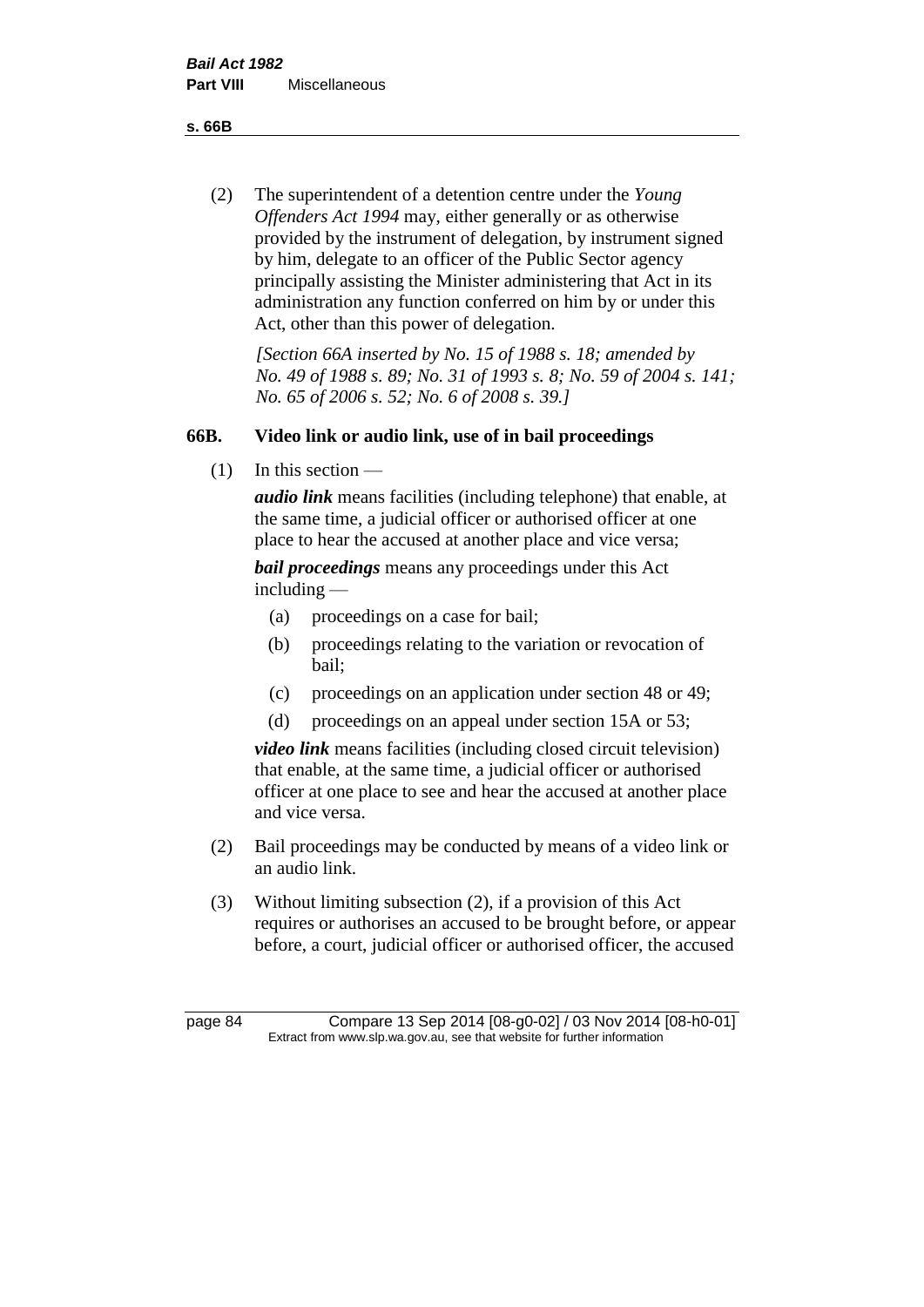may be brought before, or appear before, the court or officer by means of a video link or an audio link.

- (4) An audio link is not to be used under this section unless a video link is not available and cannot reasonably be made available.
- (5) Nothing in this section prevents a court, judicial officer or authorised officer from requiring that an accused be brought before, or appear before, the court or officer in person for the purposes of bail proceedings.

*[Section 66B inserted by No. 6 of 2008 s. 40(1).]*

# **67. Regulations**

- (1) The Governor may make regulations, not inconsistent with this Act, prescribing such things as are required or permitted by this Act to be prescribed or as it is necessary or expedient to prescribe for the purposes thereof.
- (2) Without limiting the generality of subsection (1) regulations  $\text{max}$  —
	- (a) make provision for or with respect to the making of applications —
		- (i) for or in relation to bail;
		- (ii) for the approval of sureties;
		- (iii) for the approval of security to be given by accused persons and sureties;
		- (iv) for the cancellation of a surety undertaking;
		- (v) for an order under section 49,

and for the manner in which such applications are to be made and the procedure to be followed on such applications;

(ba) in any case where the regulations provide that any information, document or record, or a copy of any document or record, is to be or can be provided to a person in electronic form, determine when information

Compare 13 Sep 2014 [08-g0-02] / 03 Nov 2014 [08-h0-01] page 85 Extract from www.slp.wa.gov.au, see that website for further information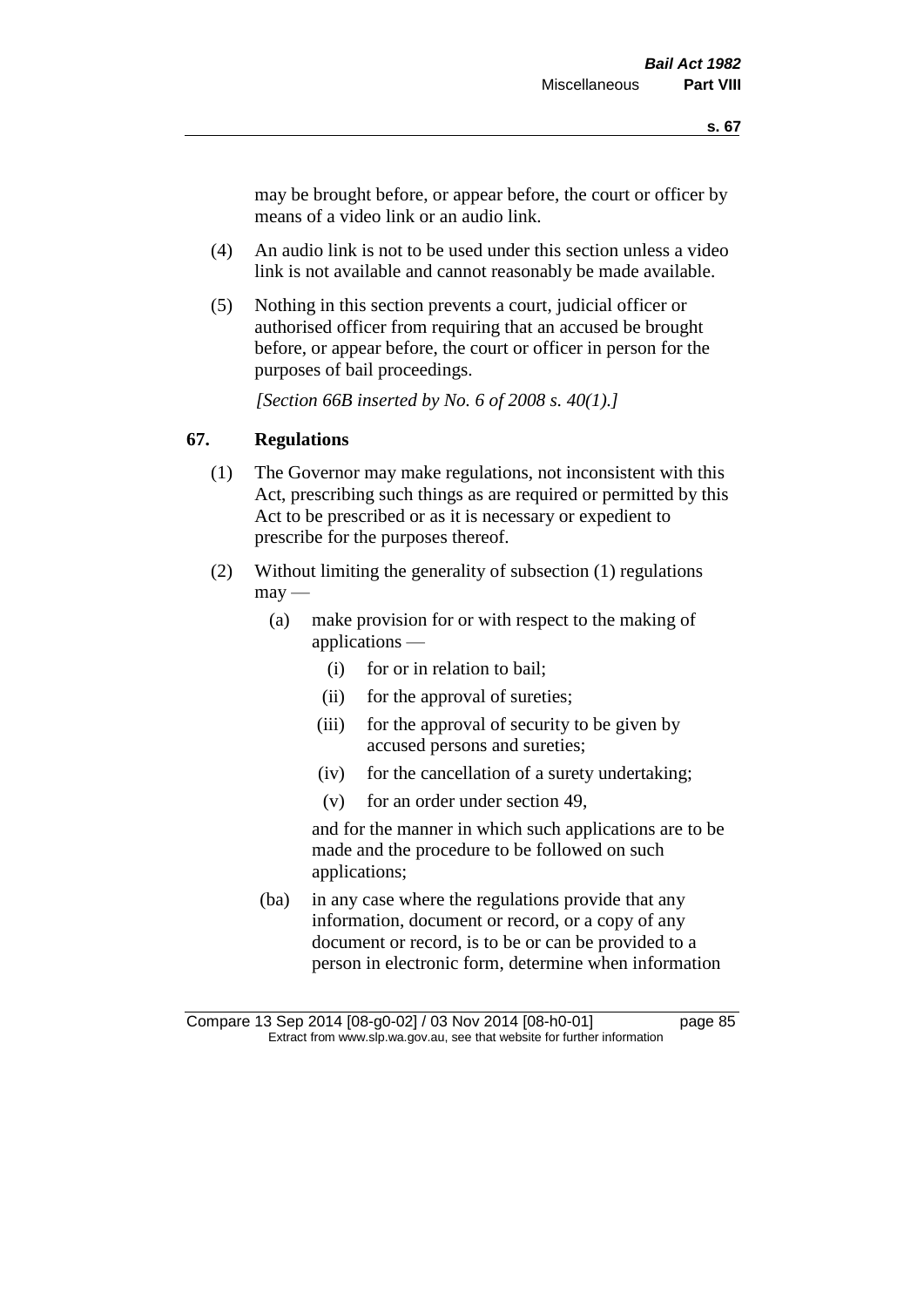or a document, record or copy provided to a person in that form is to be taken to be, or to be presumed to be, received by, or brought to the attention of, the person;

- (b) for the purposes of clause 5 of Part A of Schedule 1, prescribe the officer or officers who may grant bail for any prescribed appearance or class of appearance in court by an accused who is in custody;
- (c) make provision for, or with respect to the management, control, supervision and good order of premises established for the accommodation of persons to whom bail has been granted.
- (3) Regulations made under this section may provide that a contravention or failure to comply with a regulation constitutes an offence and may provide for penalties not exceeding a fine of \$500 for offences against the regulations.

*[Section 67 amended by No. 45 of 1993 s. 12; No. 84 of 2004 s. 83(3); No. 2 of 2008 s. 56(6); No. 6 of 2008 s. 30(3); No. 20 of 2013 s. 31.]* 

*[68. Omitted under the Reprints Act 1984 s. 7(4)(g).]*

page 86 Compare 13 Sep 2014 [08-g0-02] / 03 Nov 2014 [08-h0-01] Extract from www.slp.wa.gov.au, see that website for further information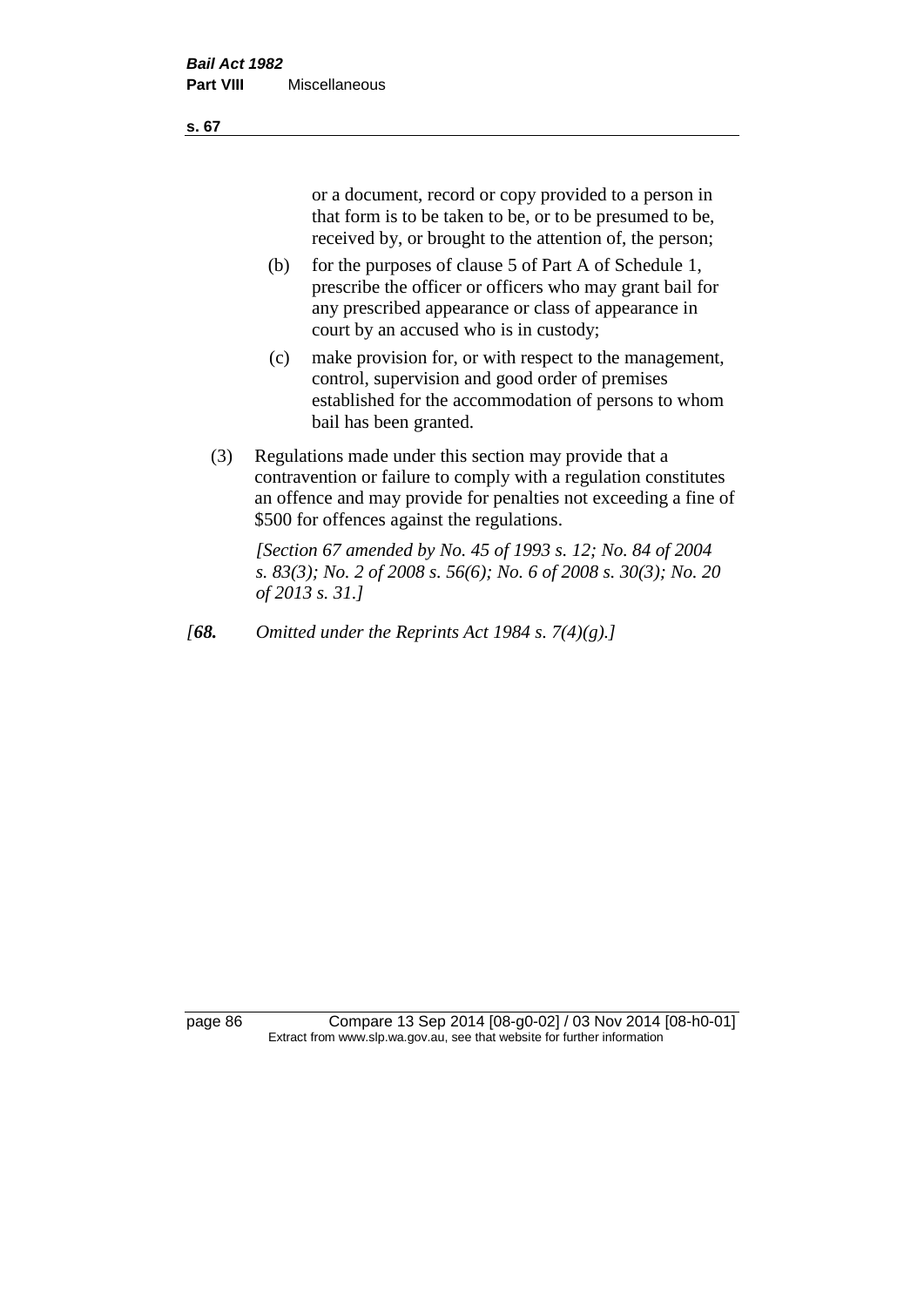# **Schedule 1 — Jurisdiction as to bail and related matters**

[s. 13, 17]

*[Heading inserted by No. 6 of 2008 s. 41(1).]*

# **Part A** — **Jurisdiction relating to bail**

*[Heading inserted by No. 6 of 2008 s. 41(2)(a).]*

#### **First Column**

#### **Second Column**

*Appearances in court*

*By whom bail may be granted or (where applicable) dispensed with*

*[Heading amended by No. 6 of 2008 s. 41(2)(b) and (c).]*

# **1. Initial appearance**

(1) The initial appearance in a court of summary jurisdiction or the Children's Court by an accused in, or in connection with, proceedings for an offence.

In any case —

- (a) a justice; or
- (b) an authorised police officer; and

in addition, in the case of a child, an authorised community services officer.

(2) The initial appearance in the District Court or the Supreme Court, not being the initial appearance to which clause 3 applies.

A judge of the District Court or a judge of the Supreme Court, as the case requires.

*[Clause 1 amended by No. 15 of 1988 s. 19; No. 49 of 1988 s. 90(a)(i); No. 59 of 2004 s. 141; No. 84 of 2004 s. 10(1) and 82.]*

Compare 13 Sep 2014 [08-g0-02] / 03 Nov 2014 [08-h0-01] page 87 Extract from www.slp.wa.gov.au, see that website for further information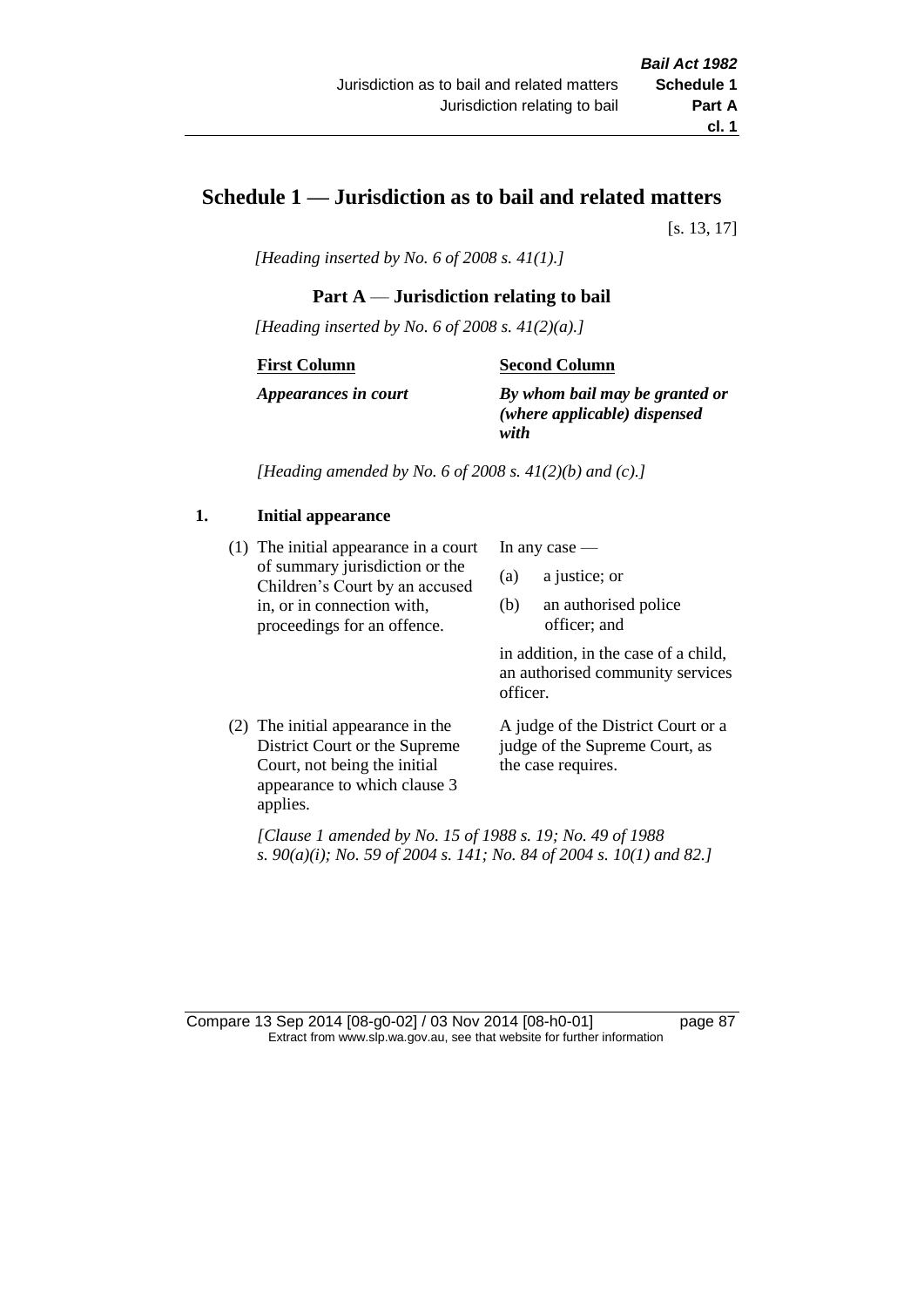| <b>Second Column</b>                                                   |
|------------------------------------------------------------------------|
| By whom bail may be granted or<br>(where applicable) dispensed<br>with |
|                                                                        |

### **2. Appearance after adjournment**

Appearance in any court or before The judicial officer who orders a judicial officer by an accused after any adjournment of proceedings for an offence, not being a committal under clause 3.

the adjournment.

*[Clause 2 amended by No. 84 of 2004 s. 82.]*

### **3**. **Appearance on committal to Supreme Court or District Court**

The initial appearance by an accused in the Supreme Court or District Court after he has been committed thereto under any Act to be tried or sentenced or otherwise dealt with. The judicial officer who orders the committal.

*[Clause 3 amended by No. 84 of 2004 s. 82.]*

#### **4. Appearance in connection with appeal etc.**

| (1) Appearance in connection with an If the appeal is being determined<br>application or appeal made under<br>the <i>Criminal Appeals Act 2004</i> or<br>with any order made in<br>determining the application or<br>appeal. | by a single judge of the Supreme<br>Court, a single judge of the<br>Supreme Court;<br>If the appeal is being determined<br>by the Court of Appeal, the Court<br>of Appeal or a single judge of<br>appeal. |
|------------------------------------------------------------------------------------------------------------------------------------------------------------------------------------------------------------------------------|-----------------------------------------------------------------------------------------------------------------------------------------------------------------------------------------------------------|
| (2) Appearance in connection with a<br>rehearing of proceedings ordered<br>under section 28 of the<br>Children's Court of Western<br>Australia Act 1988.                                                                     | The Children's Court.                                                                                                                                                                                     |
| Appearance in connection with<br>(3)                                                                                                                                                                                         | The Children's Court constituted                                                                                                                                                                          |

page 88 Compare 13 Sep 2014 [08-g0-02] / 03 Nov 2014 [08-h0-01] Extract from www.slp.wa.gov.au, see that website for further information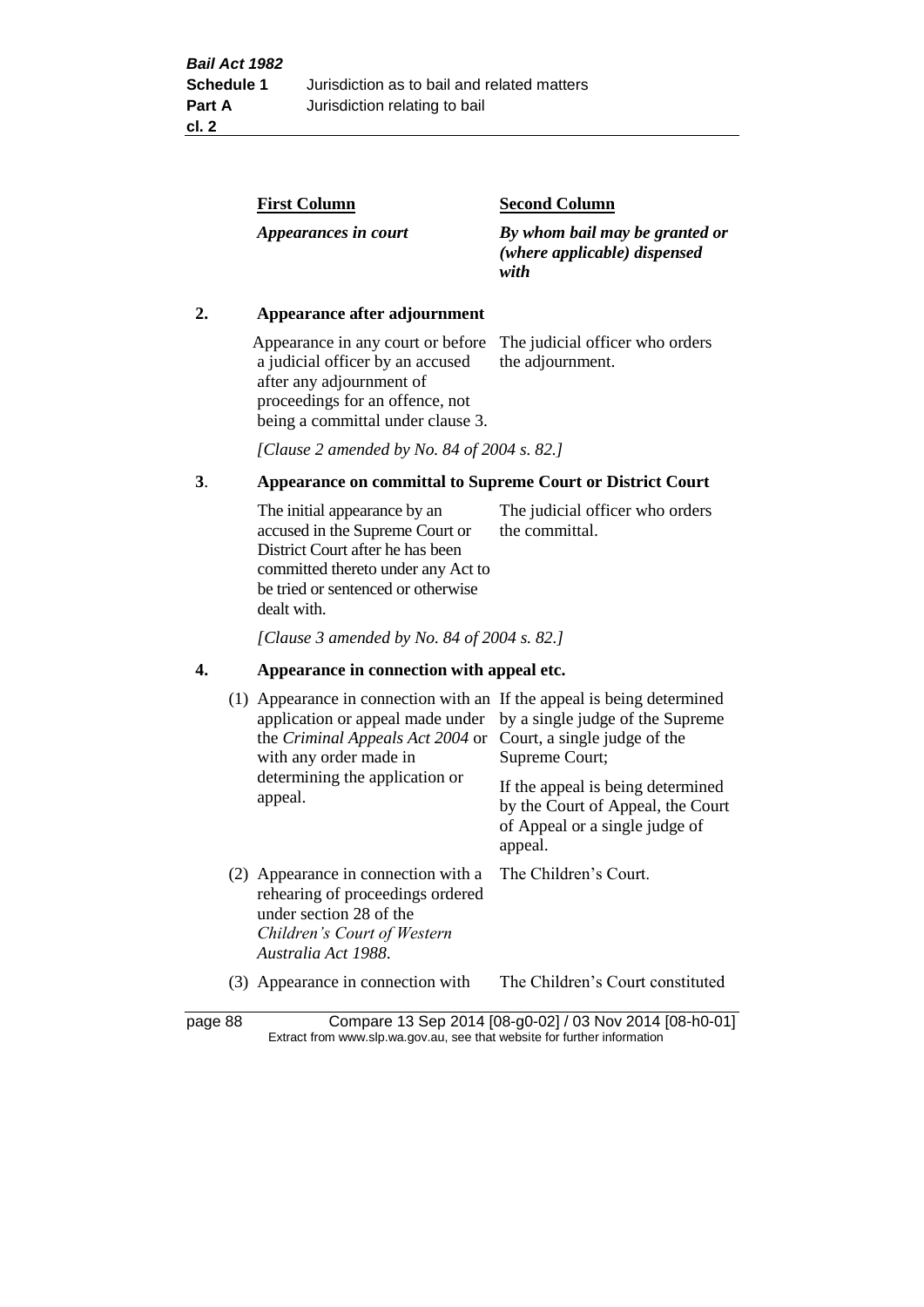| First Column                                               | <b>Second Column</b>                                                   |
|------------------------------------------------------------|------------------------------------------------------------------------|
| Appearances in court                                       | By whom bail may be granted or<br>(where applicable) dispensed<br>with |
| the reconsideration of an order<br>under section 40 of the | by the President.                                                      |

*[Clause 4 inserted by No. 84 of 2004 s. 10(2).]*

#### **5. Appearance prescribed by regulation**

*Children's Court of Western* 

*Australia Act 1988*.

Appearance in a court for any other purpose or following any other occurrence prescribed by regulations under this Act. The judicial or other officer prescribed by such regulations.

#### **6. Appearances not otherwise provided for**

Any appearance in a court not otherwise provided for in this Part or by regulations under this Act.

The judicial officer who, or court which, orders the appearance.

#### **7. Term used: proceedings for an offence**

In this Part, unless the contrary intention appears —

*proceedings for an offence* in clause 2 (but not in clause 1) includes any of the following proceedings relating to that offence —

- (a) appeal proceedings; and
- (b) proceedings on a writ of *habeas corpus*; and
- (c) proceedings on the re-appearance of an offender under section 50 of the *Sentencing Act 1995*.

*[Clause 7 inserted by No. 84 of 2004 s. 10(3).]*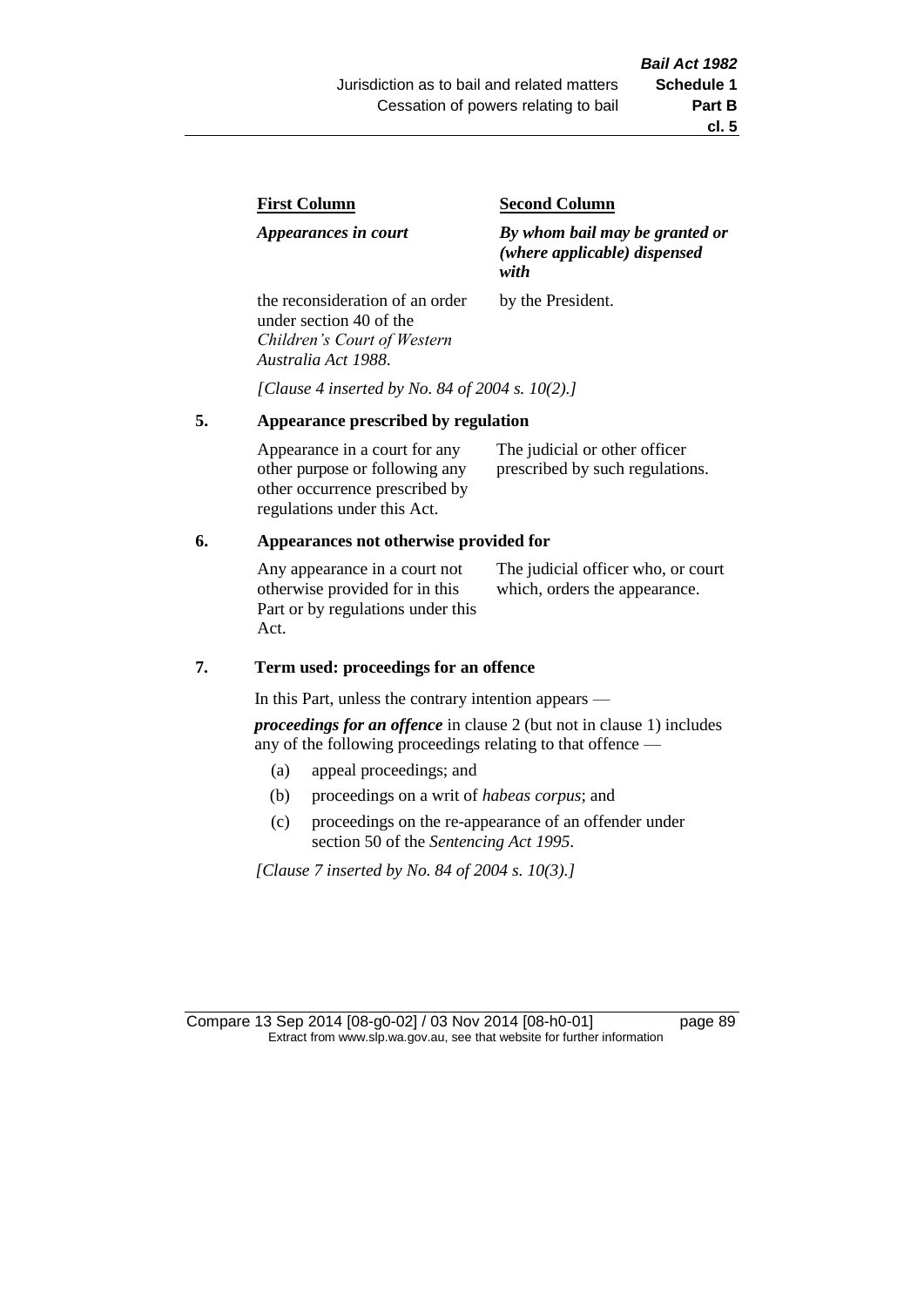### **Part B** — **Cessation of powers relating to bail**

*[Heading inserted by No. 6 of 2008 s. 41(3)(a).]*

#### **1. Upon decision by judge, power of other officers ceases**

(1) In this clause —

*judge* means a judge of the Supreme Court, the Children's Court or the District Court.

- (2) After a judge has granted or refused bail for an appearance by an accused the power to grant bail for that appearance ceases to be vested  $in -$ 
	- (a) any judicial officer whose jurisdiction is inferior to that of the judge; or
	- (b) any authorised officer.
- (3) After a judge has dispensed with the requirement for bail for an appearance by an accused the power to grant or refuse bail for that appearance ceases to be vested in any officer referred to in subclause  $(2)(a)$  or  $(b)$ .

*[Clause 1 inserted by No. 6 of 2008 s. 41(3)(b).]*

### **1A. Upon decision by Court of Appeal, other powers cease**

After the Court of Appeal on an appeal under section 15A —

- (a) has granted or refused bail for an appearance by an accused, the power to grant or refuse bail for that appearance; or
- (b) has dispensed with the requirement for bail for an appearance by an accused, the power to grant or refuse bail for that appearance,

ceases to be vested in any judicial officer or in any authorised officer.

*[Clause 1A inserted by No. 6 of 2008 s. 41(3)(b).]*

### **2. Upon decision by judicial officer, his power and that of his peers ceases**

Except where clause 4 applies, the power to grant, refuse or dispense with bail for an appearance by an accused ceases to be vested in any judicial officer (including a judge of the Supreme Court) after he, or

page 90 Compare 13 Sep 2014 [08-g0-02] / 03 Nov 2014 [08-h0-01] Extract from www.slp.wa.gov.au, see that website for further information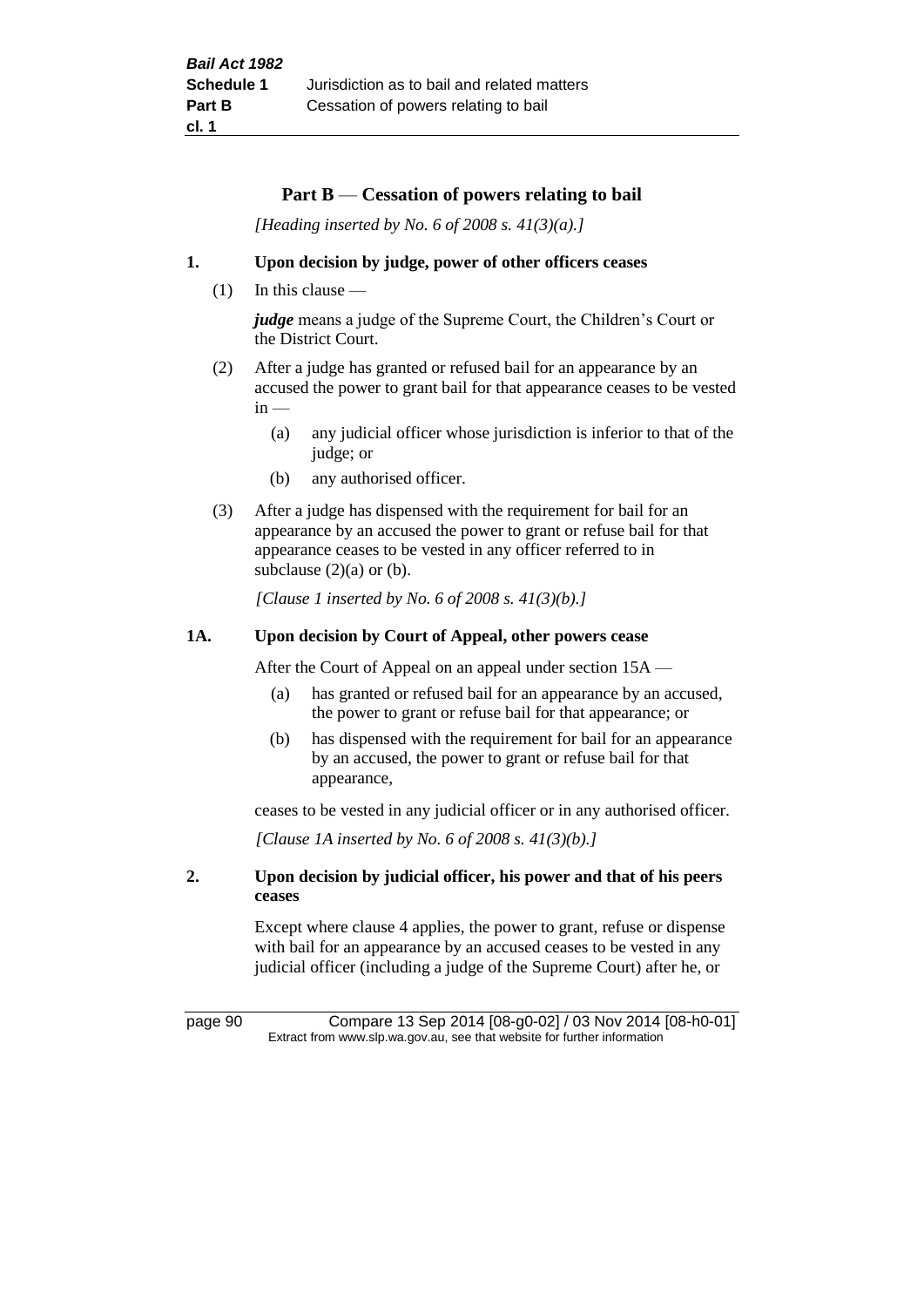another judicial officer whose jurisdiction is co-extensive with his, has granted, refused or dispensed with bail for that appearance.

*[Clause 2 amended by No. 84 of 2004 s. 82; No. 6 of 2008 s. 41(3)(c) and (d).]*

#### **3. Upon refusal of bail for initial appearance, certain powers cease**

- (1) After an authorised officer has refused bail for an initial appearance by an accused, the power to grant bail for that appearance ceases to be vested in another authorised officer, but a justice may nevertheless grant bail for that appearance.
- (2) After a justice has refused bail for an initial appearance by an accused, the power to grant bail for that appearance ceases to be vested in an authorised officer or another justice.

*[Clause 3 inserted by No. 6 of 2008 s. 41(3)(e).]*

#### **4. Judicial officer's powers if accused proves new facts or changed circumstances**

Notwithstanding clause 2, where an accused has been refused bail for an appearance or has been granted bail therefor on terms or conditions with which he is unable or unwilling to comply, the judicial officer who granted or refused bail or another judicial officer whose jurisdiction is co-extensive with his has power to grant bail for that appearance or to vary the terms or conditions of bail previously granted therefor if the accused makes application and satisfies him that —

- (a) new facts have been discovered, new circumstances have arisen or the circumstances have changed since bail was previously granted or refused for that appearance; or
- (b) he failed to adequately present his case for bail on the previous occasion when it was considered; or
- (c) where bail was granted subject to a home detention condition, he has, since the previous occasion when his case for bail was considered, complied with the home detention condition for a period of one month or more.

*[Clause 4 amended by No. 61 of 1990 s. 14; No. 84 of 2004 s. 82.]*

Compare 13 Sep 2014 [08-g0-02] / 03 Nov 2014 [08-h0-01] page 91 Extract from www.slp.wa.gov.au, see that website for further information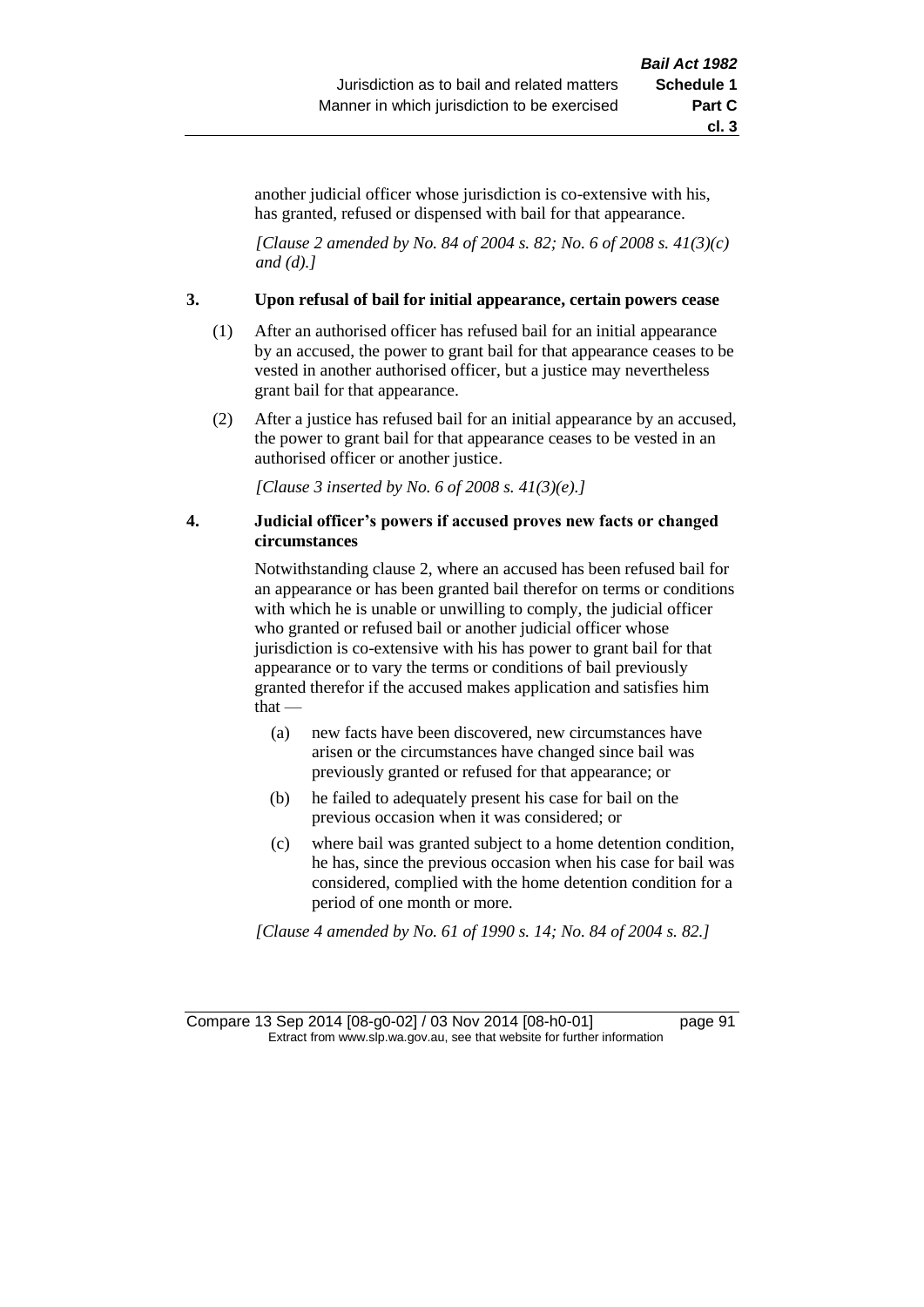# **Part C — Manner in which jurisdiction to be exercised**

*[Heading deleted by No. 6 of 2008 s. 41(4)(a).]*

#### **1. Bail before conviction at discretion of court etc., except for child**

Subject to clauses 3A and 3C, the grant or refusal of bail to an accused, other than a child, who is in custody awaiting an appearance in court before conviction for an offence shall be at the discretion of the judicial officer or authorised officer in whom jurisdiction is vested, and that discretion shall be exercised having regard to the following questions as well as to any others which he considers relevant —

- (a) whether, if the accused is not kept in custody, he may
	- (i) fail to appear in court in accordance with his bail undertaking; or
	- (ii) commit an offence; or
	- (iii) endanger the safety, welfare, or property of any person; or
	- (iv) interfere with witnesses or otherwise obstruct the course of justice, whether in relation to himself or any other person;
- (b) whether the accused needs to be held in custody for his own protection;
- (c) whether the prosecutor has put forward grounds for opposing the grant of bail;
- (d) whether, as regards the period when the accused is on trial, there are grounds for believing that, if he is not kept in custody, the proper conduct of the trial may be prejudiced;
- (e) whether there is any condition which could reasonably be imposed under Part D which would —
	- (i) sufficiently remove the possibility referred to in paragraphs (a) and (d); or
	- (ii) obviate the need referred to in paragraph (b); or
	- (iii) remove the grounds for opposition referred to in paragraph (c);
- (f) where the accused is charged with an offence that is alleged to have been committed in respect of a child, whether a

page 92 Compare 13 Sep 2014 [08-g0-02] / 03 Nov 2014 [08-h0-01] Extract from www.slp.wa.gov.au, see that website for further information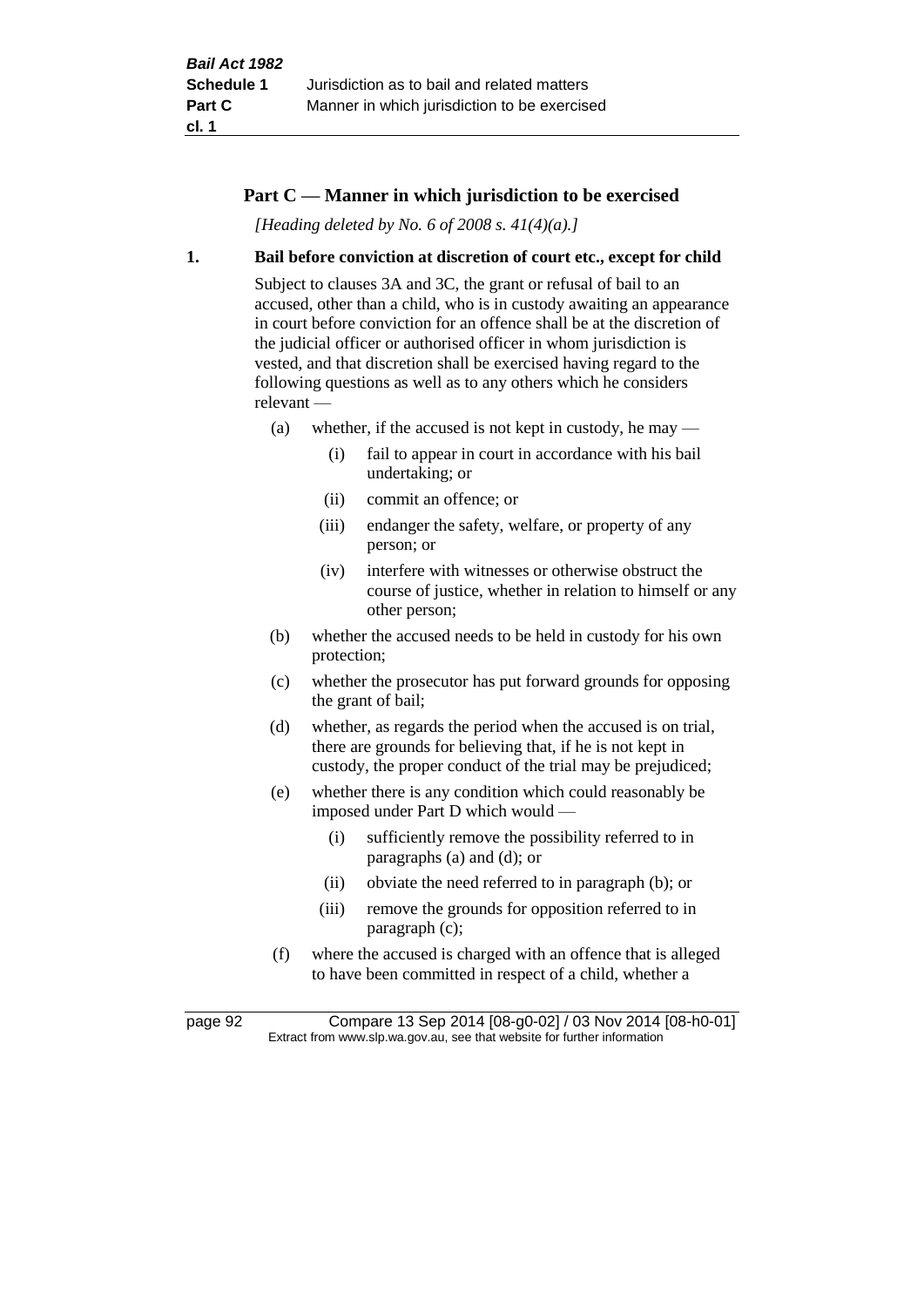**cl. 2**

condition should be imposed under Part D requiring the accused to reside at a place other than the place where the child resides;

(g) whether the alleged circumstances of the offence or offences amount to wrongdoing of such a serious nature as to make a grant of bail inappropriate.

*[Clause 1 amended by No. 14 of 1992 s. 11; No. 45 of 1993 s. 10(2)(a); No. 54 of 1998 s. 8(a) and (b); No. 84 of 2004 s. 82; No. 6 of 2008 s. 41(4)(b).]*

### **2. Child to have qualified right to bail**

(1) In this clause —

*responsible person* means a parent, relative, employer or other person who, in the opinion of the judicial officer or authorised officer, is in a position to both influence the conduct of the child and provide the child with support and direction.

- (2) Subject to subclause (3), a child accused who is in custody awaiting an appearance in court before conviction for an offence has a right to be granted bail unless —
	- (a) in the opinion of the judicial officer or authorised officer in whom jurisdiction is vested —
		- (i) one or more of the questions set out in clause  $1(a)$ , (b), (d) and (g) must be answered in the affirmative; and
		- (ii) there is no condition which he could reasonably impose under Part D which would satisfy the relevant provision of clause 1(e);

or

(b) there is no responsible person willing to enter into an undertaking of the kind described in subclause  $(3)(c)$ ,

and if the child is refused bail he shall be dealt with in accordance with section 19(2) of the *Young Offenders Act 1994*.

- (3) The right of a child accused under subclause (2) is subject to  $-$ 
	- (a) clauses 3A and 3C; and
	- *[(b) deleted]*

Compare 13 Sep 2014 [08-g0-02] / 03 Nov 2014 [08-h0-01] page 93 Extract from www.slp.wa.gov.au, see that website for further information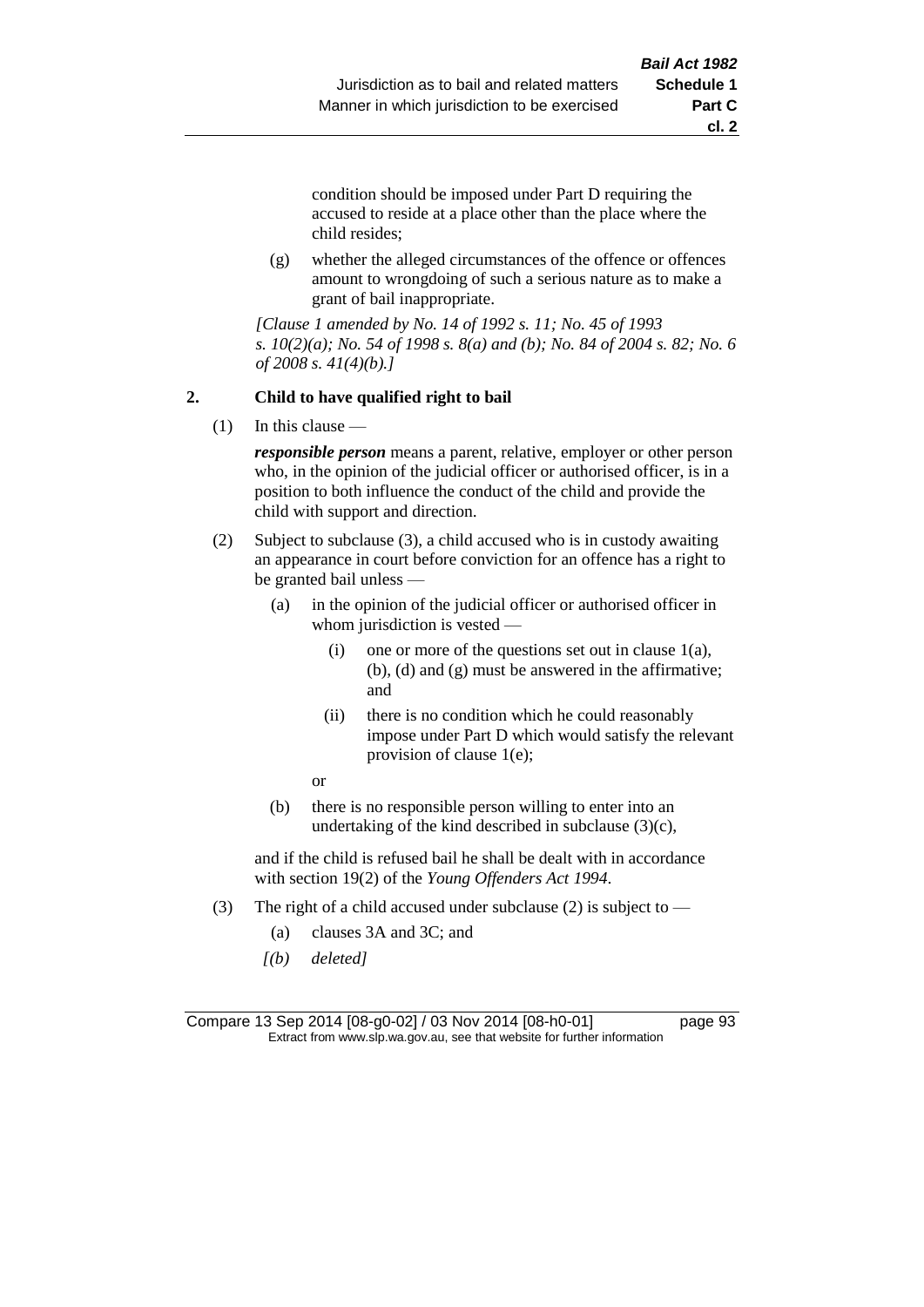| (c) | there being imposed as a condition on the grant of bail a     |
|-----|---------------------------------------------------------------|
|     | requirement that before the release of the child on bail a    |
|     | responsible person undertakes in writing in the approved form |
|     | to ensure that the child complies with any requirement of his |
|     | bail undertaking mentioned in section $28(2)(a)$ , (b), (c)   |
|     | and $(d)$ .                                                   |

(4) Subclauses  $(2)(b)$  and  $(3)(c)$  do not apply to a child accused if it appears to the judicial officer or authorised officer that the accused —

- (a) is over the age of 17 years; and
- (b) has sufficient maturity to live independently without the guidance or control of a parent or guardian.
- (5) For the purposes of this clause, the provisions of sections 46, 47, 48, 54, 55(2), 60 and  $67(2)(a)(iv)$  apply with all necessary changes as  $if -$ 
	- (a) references in those provisions to a surety and a surety undertaking were references to a responsible person and to an undertaking referred to in subclause (3)(c) respectively; and
	- (b) section  $54(1)(b)(i)$  read as follows
		- (i) a person who has entered into an undertaking referred to in clause 2(3)(c) of Part C of Schedule 1 should no longer be regarded as a responsible person for the purposes of that clause, or is dead;
- (6) Where a child accused is released on bail his right to be at liberty is subject to the exercise of the powers in section 17A.

*[Clause 2 inserted by No. 45 of 1993 s. 10(2)(b); amended by No. 57 of 1997 s. 21(3)(a); No. 54 of 1998 s. 8(c); No. 34 of 2004 Sch. 2 cl. 3(3); No. 84 of 2004 s. 82; No. 6 of 2008 s. 41(4)(c) and 43(4).]*

#### **3. Matters relevant to cl. 1(a)**

In considering whether an accused may do any of the things mentioned in clause 1(a), the judicial officer or authorised officer shall have regard to the following matters, as well as to any others which he considers relevant —

(a) the nature and seriousness of the offence or offences (including any other offence or offences for which he is

page 94 Compare 13 Sep 2014 [08-g0-02] / 03 Nov 2014 [08-h0-01] Extract from www.slp.wa.gov.au, see that website for further information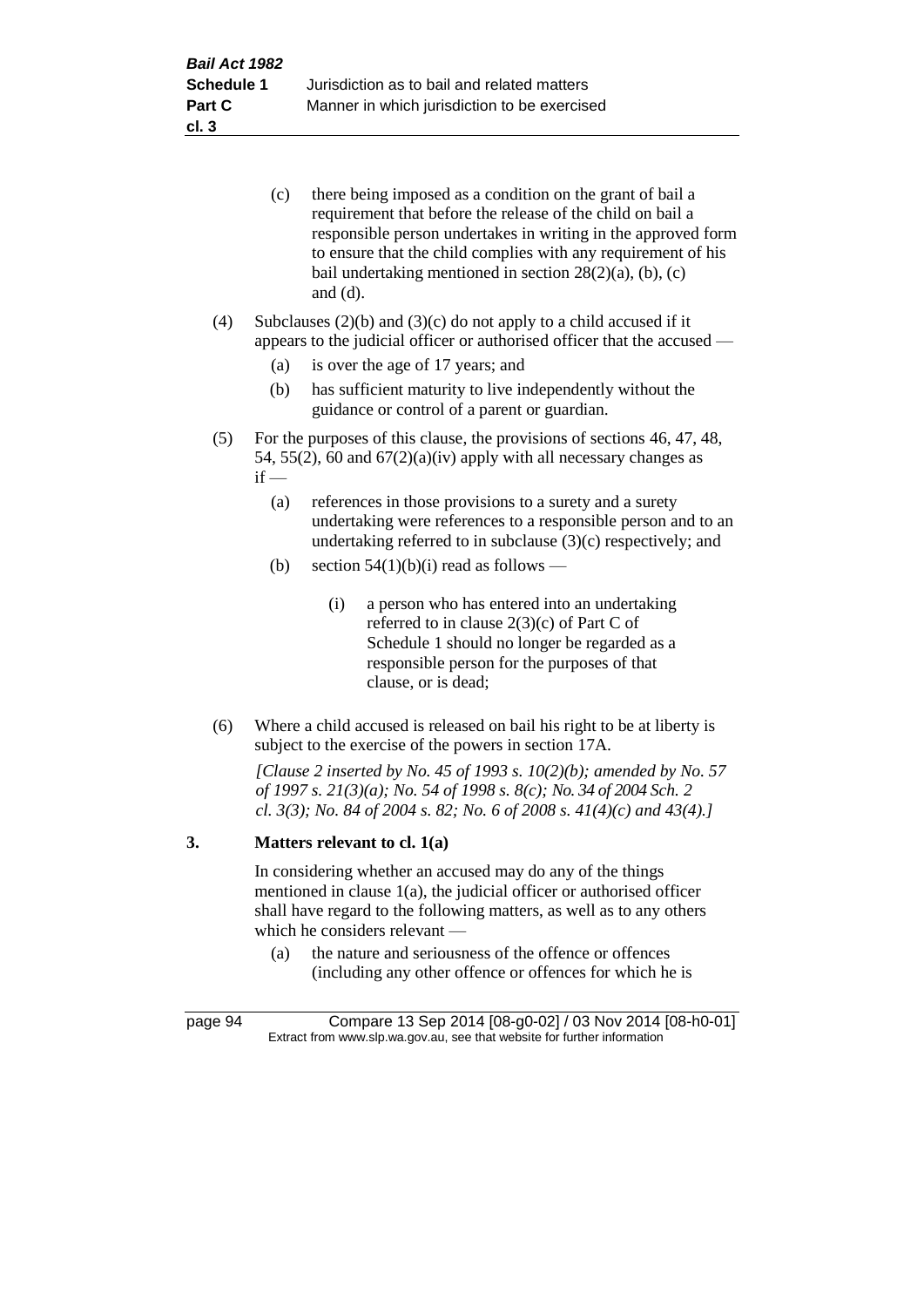awaiting trial) and the probable method of dealing with the accused for it or them, if he is convicted; and

- (b) the character, previous convictions, antecedents, associations, home environment, background, place of residence, and financial position of the accused; and
- (c) the history of any previous grants of bail to him; and
- (d) the strength of the evidence against him.

*[Clause 3 amended by No. 84 of 2004 s. 82.]*

#### **3A. Accused charged with etc. serious offence committed while on bail etc. for another serious offence, bail for**

- (1) Notwithstanding clause 1, 2 or 4 or any other provision of this Act, where —
	- (a) an accused is in custody
		- (i) awaiting an appearance in court before conviction for a serious offence; or
		- (ii) waiting to be sentenced or otherwise dealt with for a serious offence of which the accused has been convicted;

and

- (b) the serious offence is alleged to have been committed while the accused was
	- (i) on bail for; or
	- (ii) at liberty under an early release order made in respect of,

another serious offence,

the judicial officer or (if section 16A does not apply) the authorised officer in whom jurisdiction is vested shall refuse to grant bail for the serious offence referred to in paragraph (a) unless the judicial officer or authorised officer —

(c) is satisfied that there are exceptional reasons why the accused should not be kept in custody and, if clause 3B applies, is so satisfied only after complying with that clause; and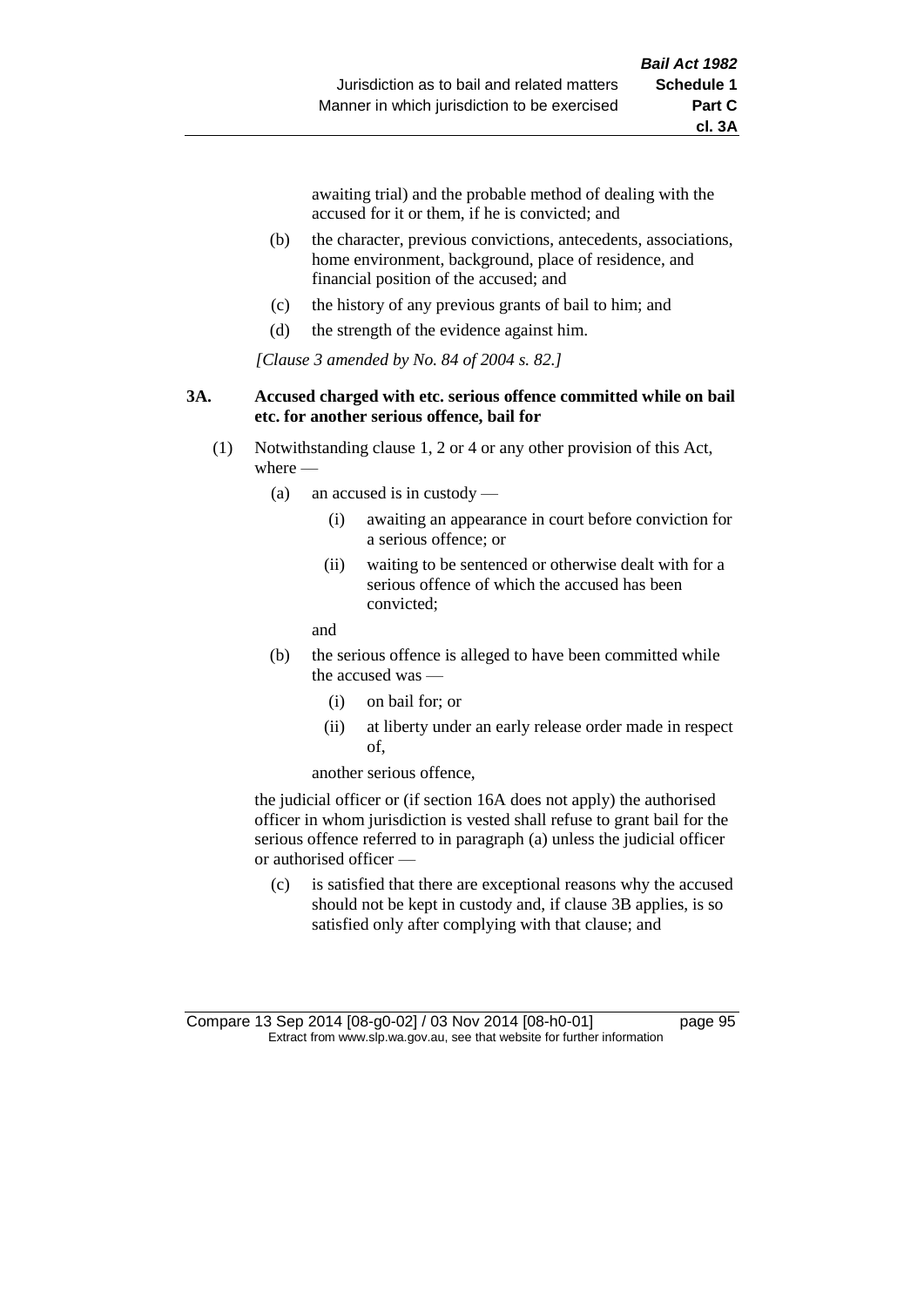- (d) is also satisfied that bail may properly be granted having regard to the provisions of clauses 1 and 3 or, in the case of a child accused, clauses 2 and 3.
- (2) Notwithstanding section 7(1), where an accused is refused bail under subclause (1) for an appearance for a serious offence his case for bail need not be considered again under that subsection for an appearance for that offence unless he satisfies the judicial officer who may order his detention that —
	- (a) new facts have been discovered, new circumstances have arisen or the circumstances have changed since bail was refused; or
	- (b) he failed to adequately present his case for bail on the occasion of that refusal.
- (3) Where a child accused is refused bail under subclause (1) he shall be dealt with in accordance with section 19(2) of the *Young Offenders Act 1994*.

*[Clause 3A inserted by No. 45 of 1993 s. 10(2)(c); amended by No. 57 of 1997 s. 21(3)(b); No. 54 of 1998 s. 7 and 13(1); No. 84 of 2004 s. 82; No. 6 of 2008 s. 41(4)(d).]*

# **3B. Exceptional reasons under cl. 3A(1), determining**

- (1) This clause applies where it appears to the judicial officer or (if section 16A does not apply) the authorised officer that all or any of the acts alleged to constitute a serious offence referred to in clause 3A(1)(b) would, if proved in the appropriate proceedings, amount to a breach by the accused of a protective condition or order.
- (2) The judicial officer or authorised officer shall, before making a decision that there are exceptional reasons for the purposes of clause  $3A(1)(c)$ , make enquiry, or cause enquiry to be made, whether there has already been —
	- (a) any breach by the accused of the protective condition or order that has been proved in proceedings; or
	- (b) any alleged breach by the accused of the protective condition or order that has not been so proved, including an allegation that has not been the subject of a prosecution or any other communication to any relevant official; or

page 96 Compare 13 Sep 2014 [08-g0-02] / 03 Nov 2014 [08-h0-01] Extract from www.slp.wa.gov.au, see that website for further information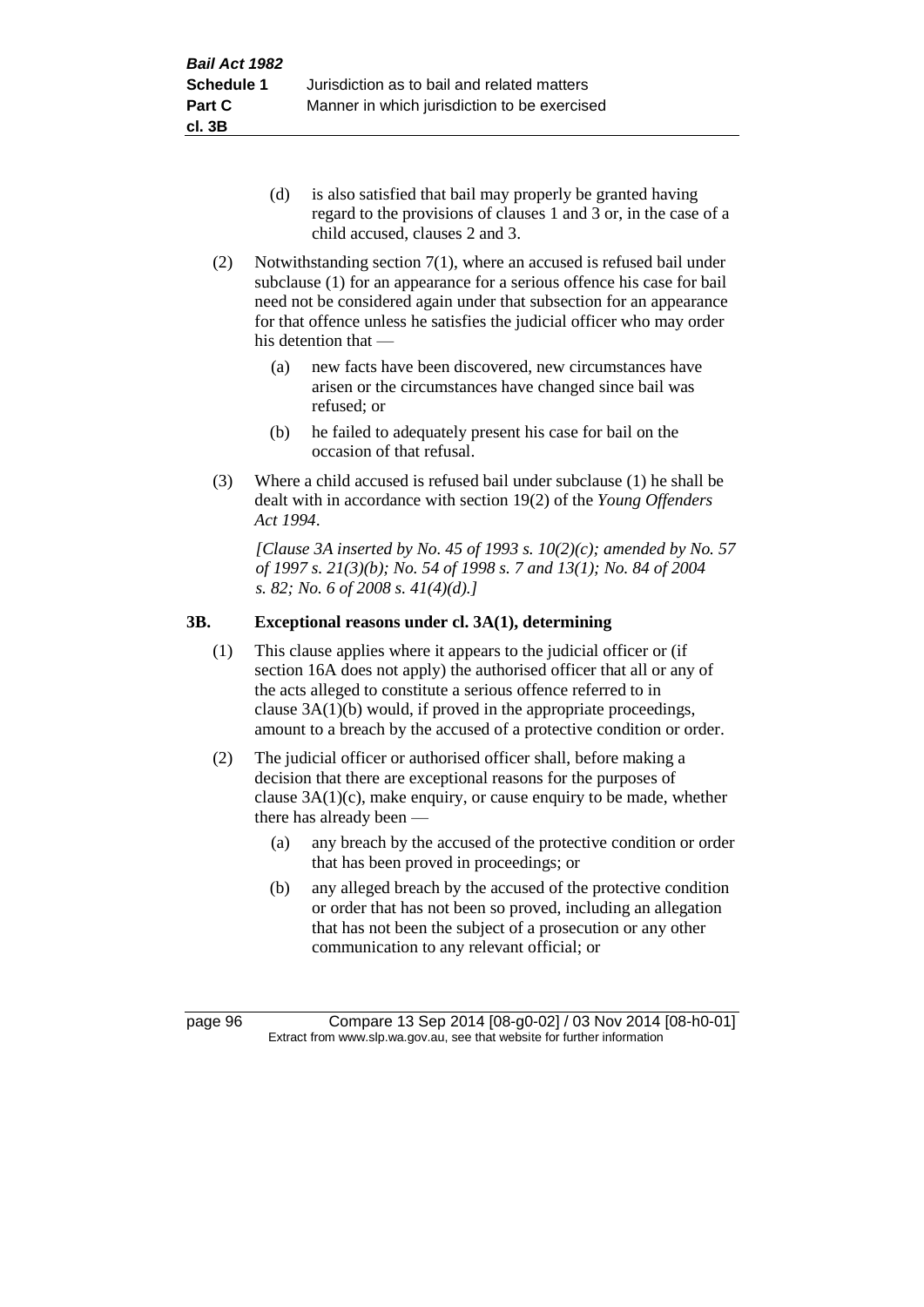- (c) any alleged breach by the accused of any other protective condition or order that has been the subject of a prosecution.
- (3) On becoming aware of any such alleged breach, the judicial officer or authorised officer shall give each person for whose protection a protective condition or order referred to in subclause (2) was imposed or made (a *relevant person*) a reasonable opportunity to give evidence by affidavit on matters relating to that protective condition or order.
- (4) The judicial officer or authorised officer shall in making any decision for the purposes of clause  $3A(1)(c)$  —
	- (a) give due weight to  $-$ 
		- (i) any evidence given under subclause (3); and
		- (ii) any adverse effect that a grant of bail to the accused would have on a relevant person; and
		- (iii) any difficulty that a relevant person might have in proving any future breach of a protective condition or order;

and

- (b) consider whether it would be appropriate to refuse bail and make a hospital order under section 5 of the *Criminal Law (Mentally Impaired Accused) Act 1996*; and
- (c) in the case of a condition imposed for a purpose mentioned in clause 2(2)(c) or (d) of Part D, treat any alleged breach of the condition as a serious matter even if the conduct alleged to amount to the breach in itself appears to be trivial; and
- (d) consider whether any alleged breach of a protective condition or order that has occurred shows that the purpose of the condition or order has not been achieved and that the accused should be kept in custody.
- (5) The provisions of this clause do not limit the matters that the judicial officer or authorised officer may take into account for the purposes of clause  $3A(1)(c)$ .
- (6) In this clause —

#### *protective condition or order* means —

(a) a condition imposed for a purpose mentioned in clause  $2(2)(c)$ or (d) of Part D; or

Compare 13 Sep 2014 [08-g0-02] / 03 Nov 2014 [08-h0-01] page 97 Extract from www.slp.wa.gov.au, see that website for further information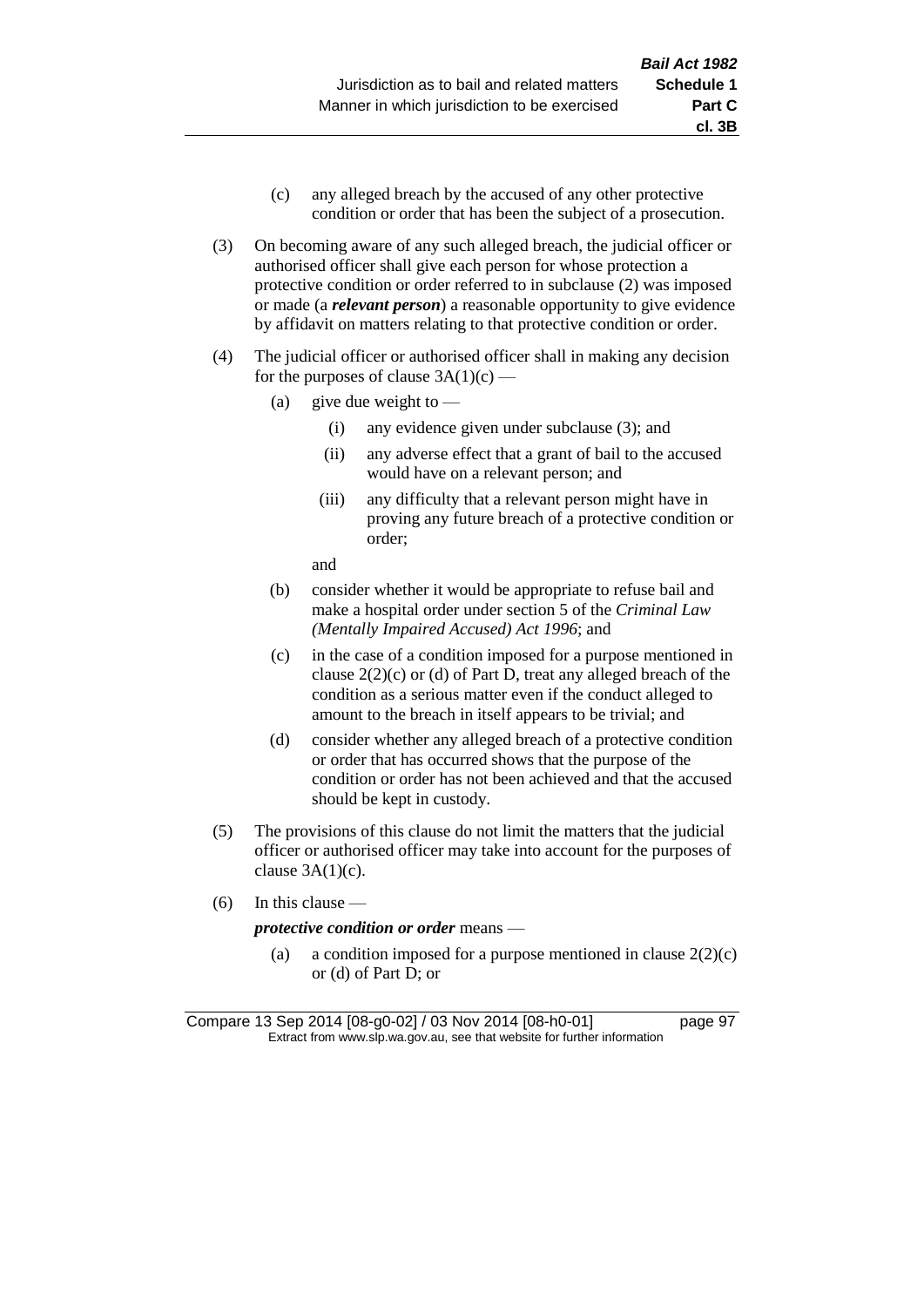- (b) a violence restraining order or a police order under the *Restraining Orders Act 1997*; or
- (c) a Part VII order under the *Justices Act 1902* <sup>3</sup>
	- (i) that under section 86 of the *Restraining Orders Act 1997* is taken to be a misconduct restraining order under that Act; and
	- (ii) that shows on the face of the order that the causing or threatening of personal injury by the accused was a ground for the making of the order.

*[Clause 3B inserted by No. 54 of 1998 s. 13(2); amended by No. 38 of 2004 s. 60; No. 59 of 2004 s. 141; No. 84 of 2004 s. 11 and 82.]*

# **3C. Bail in murder cases**

Notwithstanding clause 1, 2 or 4 or any other provision of this Act, where an accused is in custody —

- (a) awaiting an appearance in court before conviction for an offence of murder; or
- (b) waiting to be sentenced or otherwise dealt with for an offence of murder of which the accused has been convicted,

the judicial officer in whom jurisdiction is vested shall refuse to grant bail for the offence unless the judicial officer is satisfied that —

- (c) there are exceptional reasons why the accused should not be kept in custody; and
- (d) bail may properly be granted having regard to the provisions of clauses 1 and 3 or, in the case of a child, clauses 2 and 3.

*[Clause 3C inserted by No. 6 of 2008 s. 41(4)(e); amended by No. 29 of 2008 s. 24(7).]*

# **4. Bail after conviction for accused awaiting sentence**

(1) Subject to clauses 3A and 3C, the grant or refusal of bail to an accused, other than a child, who is in custody waiting to be sentenced or otherwise dealt with for an offence of which the accused has been convicted shall be at the discretion of the judicial officer in whom jurisdiction is vested, and that discretion shall be exercised having regard to the questions set out in clause 1 as well as to any others which the judicial officer considers relevant.

page 98 Compare 13 Sep 2014 [08-g0-02] / 03 Nov 2014 [08-h0-01] Extract from www.slp.wa.gov.au, see that website for further information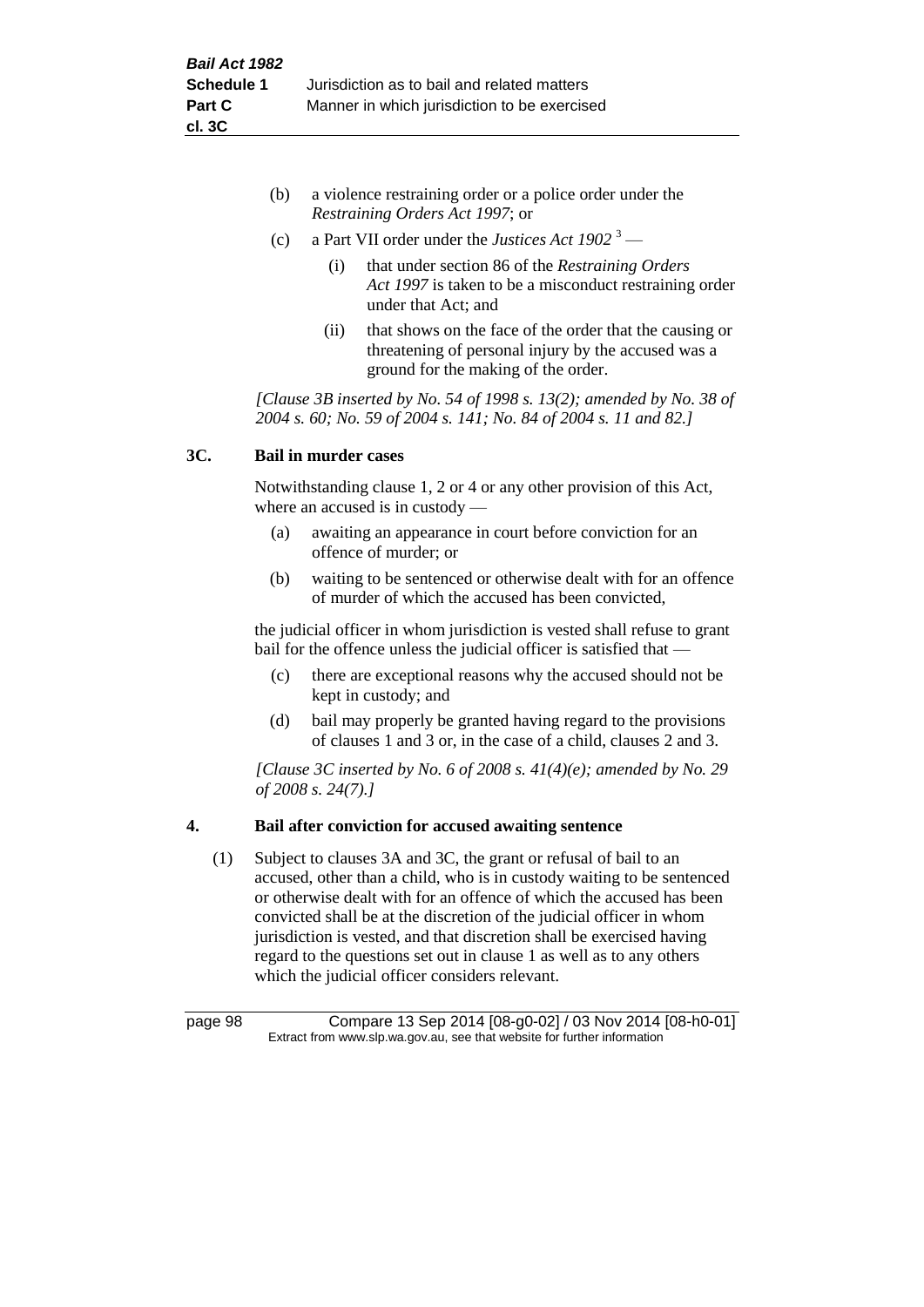**cl. 4A**

(2) A child accused who is in custody waiting to be sentenced or otherwise dealt with for an offence of which the child accused has been convicted has the same right to be granted bail as a child accused referred to in clause 2(2), and the provisions of clause 2 apply accordingly.

*[Clause 4 inserted by No. 6 of 2008 s. 41(4)(f).]*

#### **4A. Bail after conviction for accused awaiting disposal of appeal**

In deciding whether or not to grant bail to an accused who is in custody waiting for the disposal of appeal proceedings, the judicial officer shall consider whether there are exceptional reasons why the accused should not be kept in custody, and shall only grant bail to the accused if satisfied that —

- (a) exceptional reasons exist; and
- (b) it is proper to do so having regard to the provisions of clauses 1 and 3 or, in the case of a child, clauses 2 and 3.

*[Clause 4A inserted by No. 6 of 2008 s. 41(4)(f).]*

#### **5. Exception to cl. 4A for bail in appeal under** *Criminal Appeals Act 2004* **Part 2**

Clause 4A does not apply to the bail of a person who is awaiting the disposal of appeal proceedings under Part 2 of the *Criminal Appeals Act 2004*; such a person shall be deemed for the purposes of this Part to be awaiting an appearance in court before conviction for an offence.

*[Clause 5 inserted by No. 33 of 1989 s. 18; amended by No. 59 of 2004 s. 141; No. 84 of 2004 s. 11; No. 6 of 2008 s. 41(4)(g).]*

#### **6. Bail of people on community orders etc.**

For the purpose of determining whether clause 4 applies, a person in custody —

(a) under section 50, 79, 84E, 128, 129 or 132 of the *Sentencing Act 1995* in connection with a possible breach of a conditional release order, a sentence of suspended imprisonment or conditional suspended imprisonment or a community order imposed under that Act; or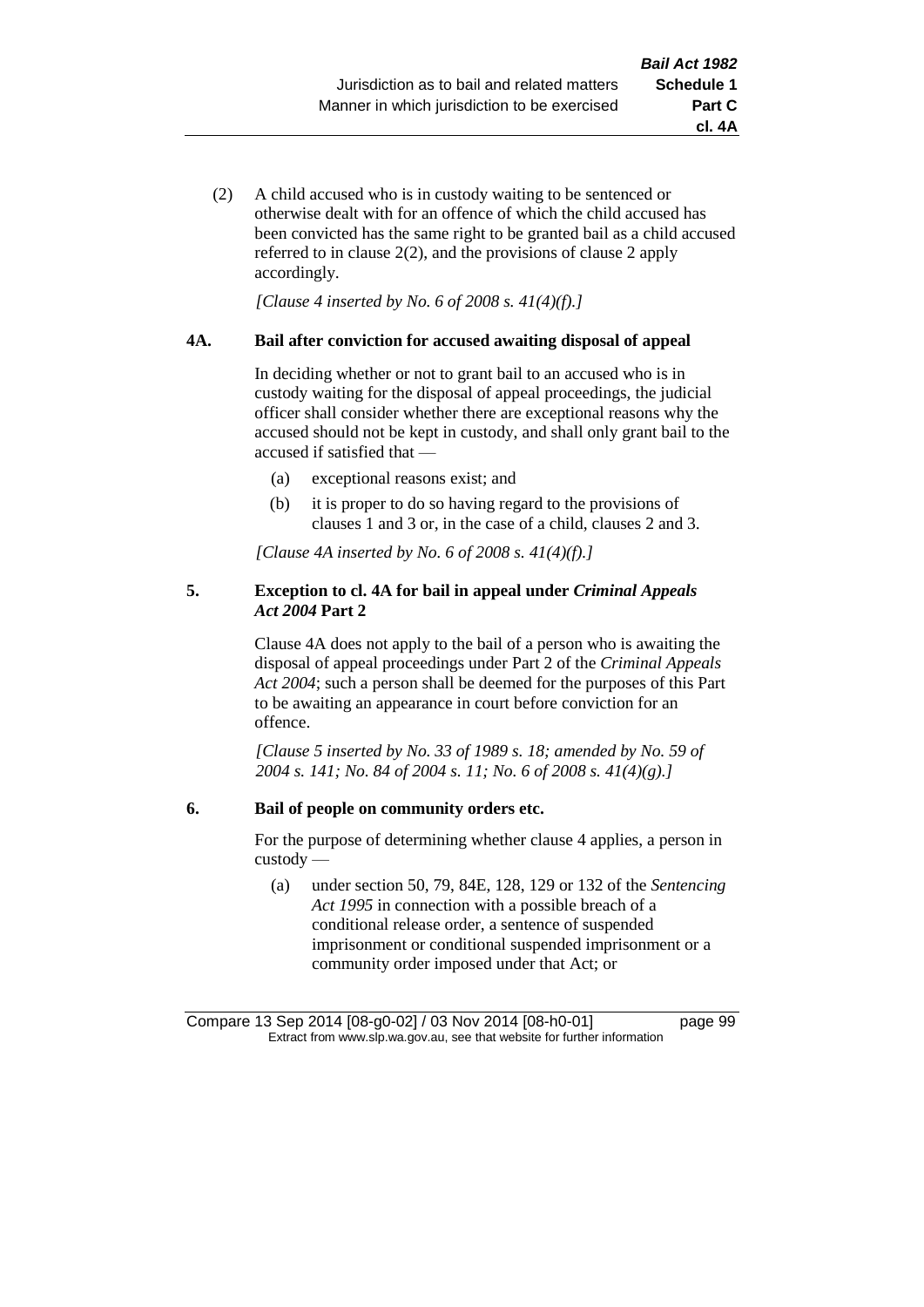(b) under section 43 of the *Young Offenders Act 1994* in respect of an alleged breach of a youth community based order, an intensive youth supervision order or a conditional release order made under that Act,

is to be taken as not having been convicted of the offence for which the sentence was imposed.

*[Clause 6 inserted by No. 78 of 1995 s. 8; amended by No. 27 of 2004 s. 13(3).]*

*[Heading deleted by No. 6 of 2008 s. 41(4)(h).]*

#### **7. Bail for initial appearance to be for not more than 30 days**

In fixing the terms of bail of an accused for his initial appearance in court for an offence, a justice or an authorised officer shall require him to make the appearance within the period of 30 days commencing on and including the day on which the accused was arrested for the offence.

*[Clause 7 amended by No. 84 of 2004 s. 82; No. 6 of 2008 s. 41(4)(i).]*

#### **8. Bail on adjournment in court of summary jurisdiction to be for not more than 30 days except by consent**

In fixing the terms of bail of an accused for an appearance in court after an adjournment of proceedings for an offence, a judicial officer sitting as a court of summary jurisdiction shall require him to make the appearance within the period of 30 days commencing on and including the day on which the proceedings are adjourned, unless the accused consents to appear on a later day.

*[Clause 8 amended by No. 49 of 1988 s. 90(c); No. 59 of 2004 s. 141; No. 84 of 2004 s. 82.]*

### **9. Calculating periods for cl. 7 and 8**

The periods specified in clauses 7 and 8 shall be calculated to include any Sunday or public holiday.

page 100 Compare 13 Sep 2014 [08-g0-02] / 03 Nov 2014 [08-h0-01] Extract from www.slp.wa.gov.au, see that website for further information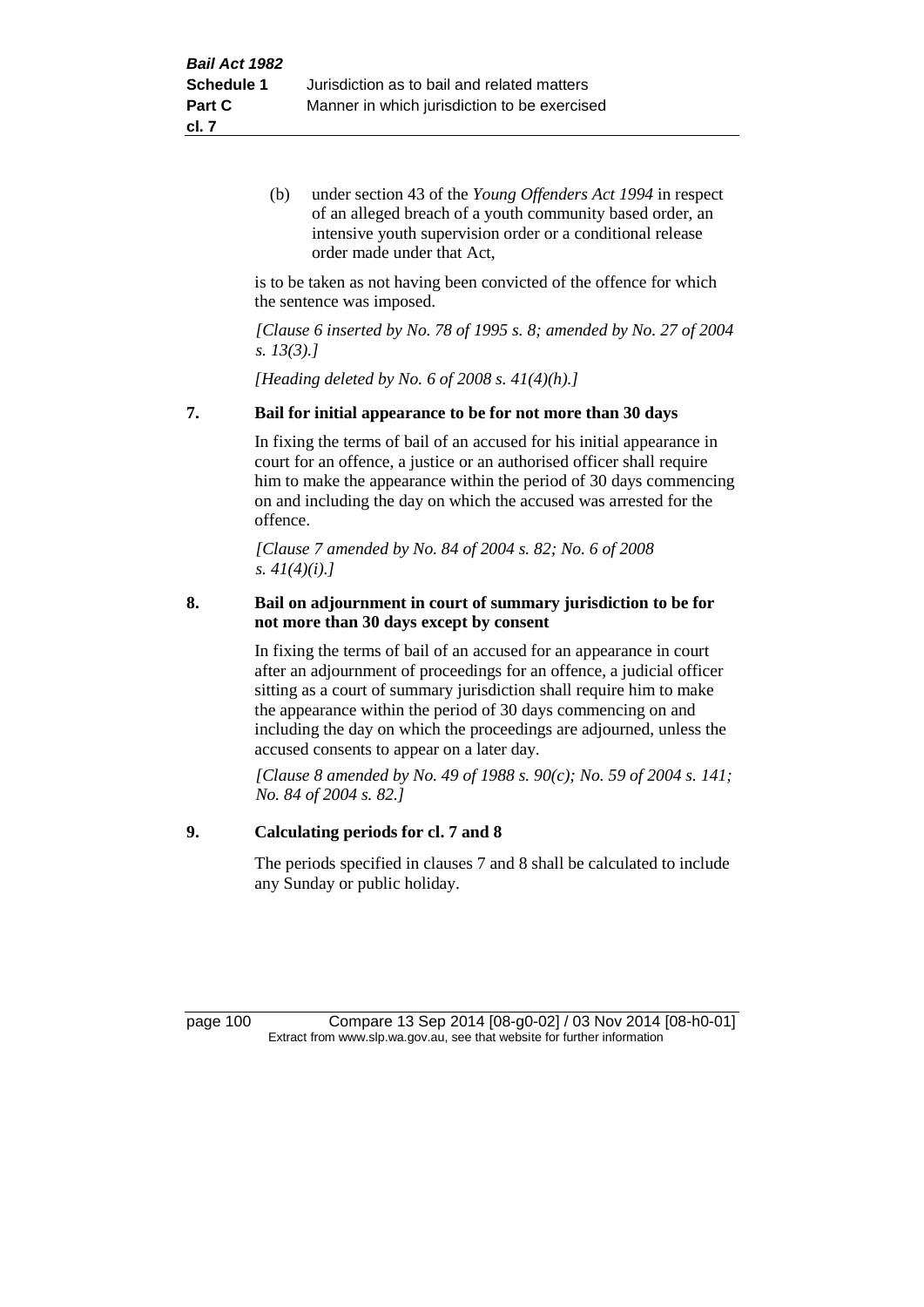# **Part D — Conditions which may be imposed on a grant of bail**

### **1. Conditions as to forfeiture, sureties, security etc.**

- (1) A judicial officer or authorised officer, on a grant of bail, may impose conditions under this clause if he considers that it is desirable to do so to ensure the performance of the accused's bail undertaking.
- (2) If a judicial officer or authorised officer considers that it is desirable as mentioned in subclause (1), he may in addition to releasing the accused on his bail undertaking impose any one or more of the following conditions —
	- (a) that the accused in his bail undertaking agree to forfeit a specified amount of money if he fails to comply with any requirement of his bail undertaking mentioned in section  $28(2)(a)$  or (b); or
	- (b) that a surety or a specified number of sureties enter into a surety undertaking or surety undertakings whereby he or they agree to forfeit a specified amount or specified amounts of money if the accused fails to comply with any requirement of his bail undertaking mentioned in section 28(2)(a) or (b); or
	- (c) that any of them the accused and the surety or sureties give security of a specified value, including the deposit of a specified amount of cash, for the performance of their respective obligations; or
	- (d) that any of them the accused and the surety or sureties deposit with a specified officer any specified passbook or document relating to the title to, or ownership of, any account or other asset offered as security for the performance of their respective obligations; or
	- (e) that any of them the accused and the surety or sureties, at his or their own expense or otherwise, enter into such mortgage, charge, assignment or other transaction, or take such other step, as may be required, including completion of the necessary documents, to render any security effective and enforceable by the State.

Compare 13 Sep 2014 [08-g0-02] / 03 Nov 2014 [08-h0-01] page 101 Extract from www.slp.wa.gov.au, see that website for further information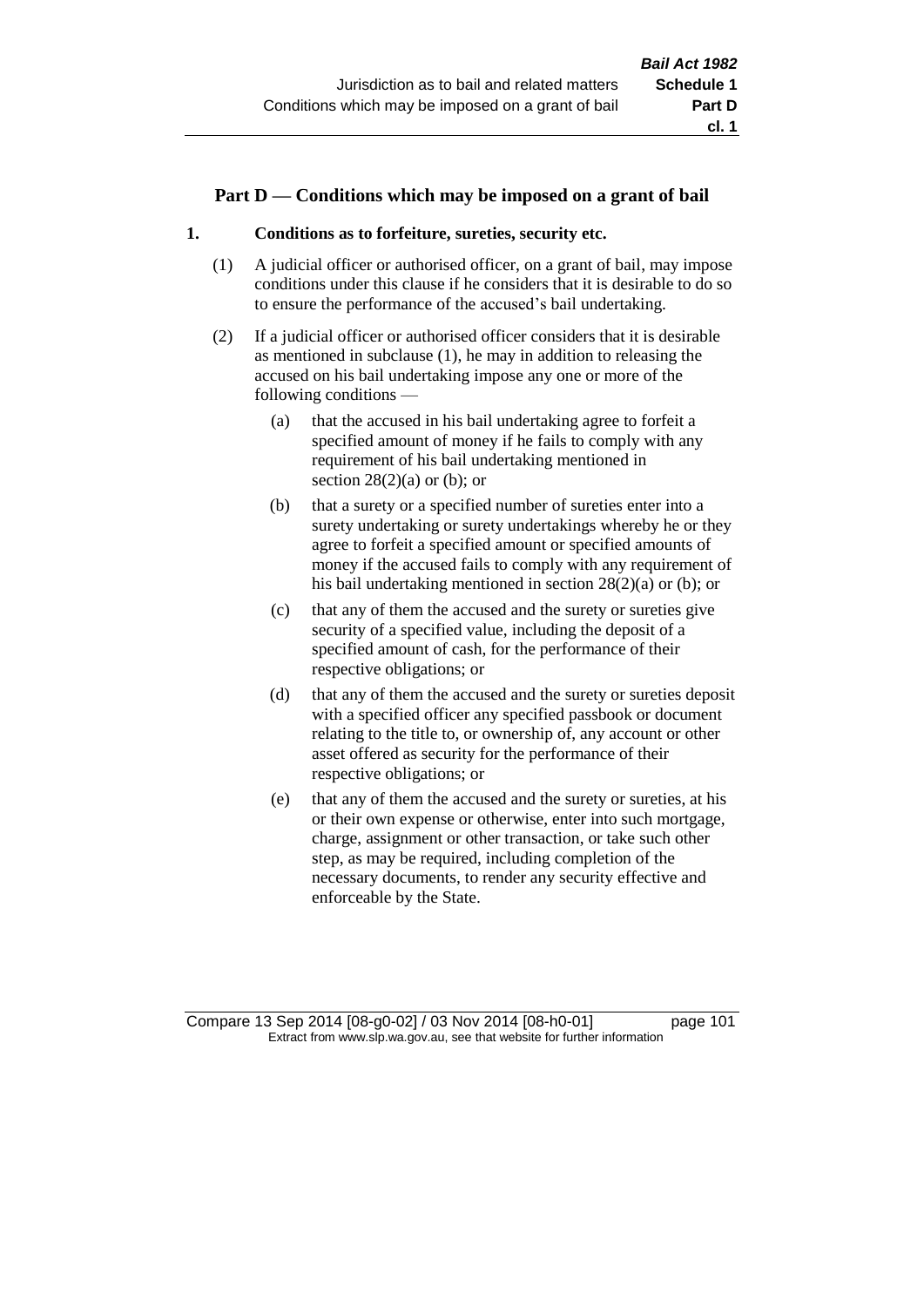- (3) The nature and sufficiency of any security, and the documentation therefor, required under subclause (2) shall be determined by the judicial officer or authorised officer who imposed the condition or, if no determination is so made —
	- (a) by the person before whom the bail undertaking is entered into, where the security is to be given by the accused; and
	- (b) where the security is to be given by a surety, by any person authorised under section 36 to approve the surety or before whom the surety undertaking is entered into.
- (4) When a bail undertaking ceases to have effect as provided in section 34(a) to (d), or upon an accused being acquitted of a charge under section  $51(1)$  or (2) or discharged from further proceedings therefor, each of them the accused, or where section 34(b) applies his personal representative, and any surety is entitled to have returned to him any security given under subclause (2).
- (5) When a surety undertaking ceases to have effect as provided in section 47(a) to (f), a surety is entitled to have returned to him any security given under subclause  $(2)$ .

*[Clause 1 amended by No. 65 of 2003 s. 121(3); No. 84 of 2004 s. 82; No. 6 of 2008 s. 18(3).]*

# **2. Other conditions**

- (1) A judicial officer or authorised officer, on a grant of bail, may impose conditions —
	- (a) to be complied with before the accused is released on bail or while the accused is on bail; or
	- (b) as to the accused's conduct while on bail; or
	- (c) as to where the accused shall reside while on bail,

if he considers that it is desirable for any purpose mentioned in subclause (2), (2b), (3) or (4).

- (1a) Without limiting subclause (1), a judicial officer or authorised officer shall, on a grant of bail to a child accused, consider whether it is desirable for any purpose mentioned in subclause (2) to impose a condition as to —
	- (a) any period in each day during which the child is to remain at a particular place; or

page 102 Compare 13 Sep 2014 [08-g0-02] / 03 Nov 2014 [08-h0-01] Extract from www.slp.wa.gov.au, see that website for further information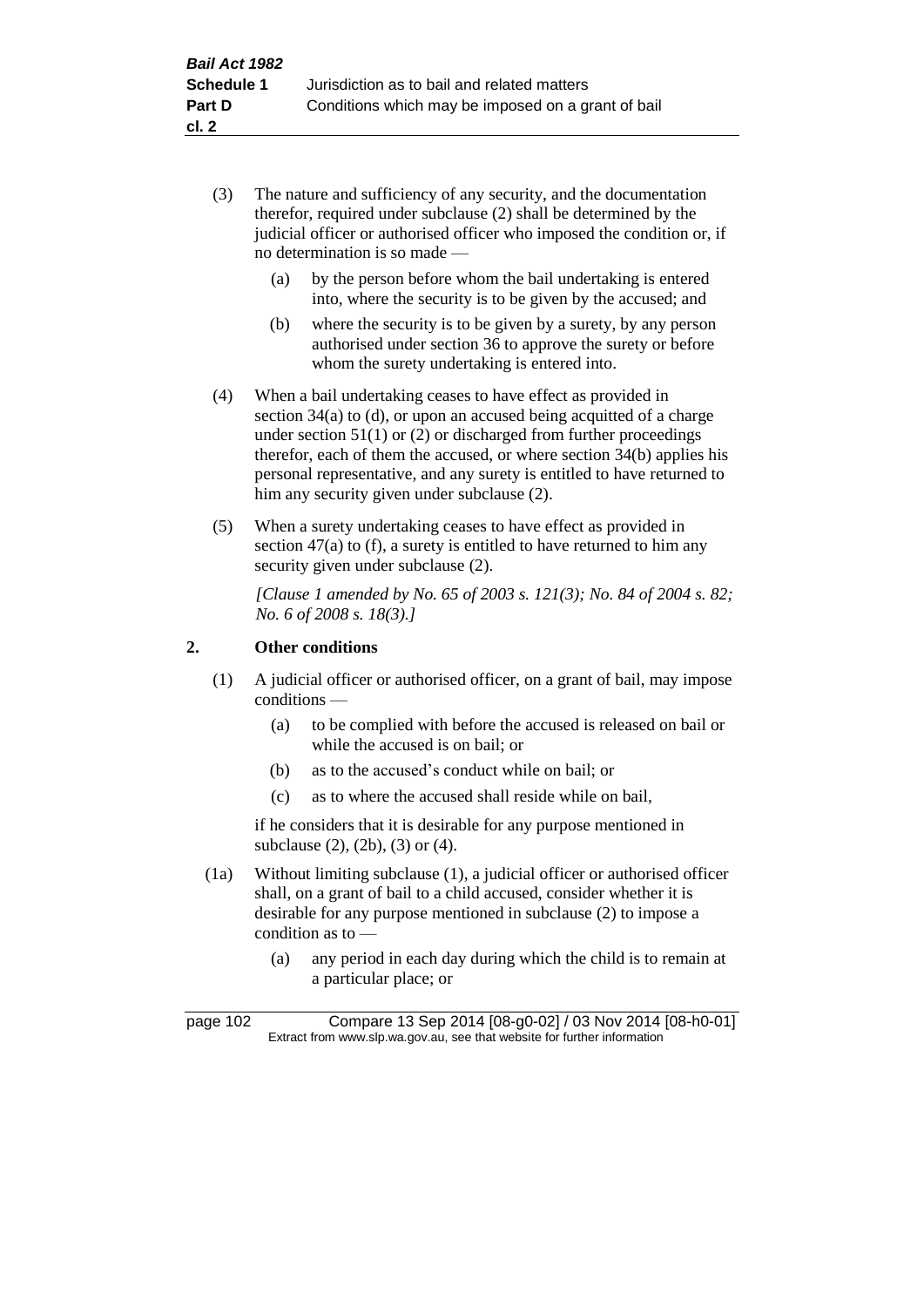- (b) any person with whom the child is not to associate or communicate; or
- (c) any place that the child is not to frequent; or
- (d) the attendance by the child at a school or other educational institution; or
- (e) any other matter,

and the judicial officer or authorised officer may impose any such condition.

- (2) Any condition may be imposed under subclause (1) or (1a) to ensure that an accused —
	- (a) appears in court in accordance with his bail undertaking; or
	- (b) does not while on bail commit an offence; or
	- (c) does not endanger the safety, welfare or property of any person; or
	- (d) does not interfere with witnesses or otherwise obstruct the course of justice, whether in relation to himself or any other person; or
	- (e) as regards the period when the accused is on trial, does not prejudice the proper conduct of the trial.
- (2a) Before imposing a condition on a grant of bail for a purpose mentioned in subclause (2)(c) or (d) a judicial officer or authorised officer is to consider whether that purpose would be better served, or could be better assisted, by a restraining order made under the *Restraining Orders Act 1997* and whether, in the case of a judicial officer, to exercise the power in section 63 of that Act or, in the case of an authorised officer, to make a telephone application under that Act.
- (2b) Where a judicial officer is of the opinion that the accused should while on bail —
	- (a) be counselled for a behavioural problem; or

Compare 13 Sep 2014 [08-g0-02] / 03 Nov 2014 [08-h0-01] page 103 Extract from www.slp.wa.gov.au, see that website for further information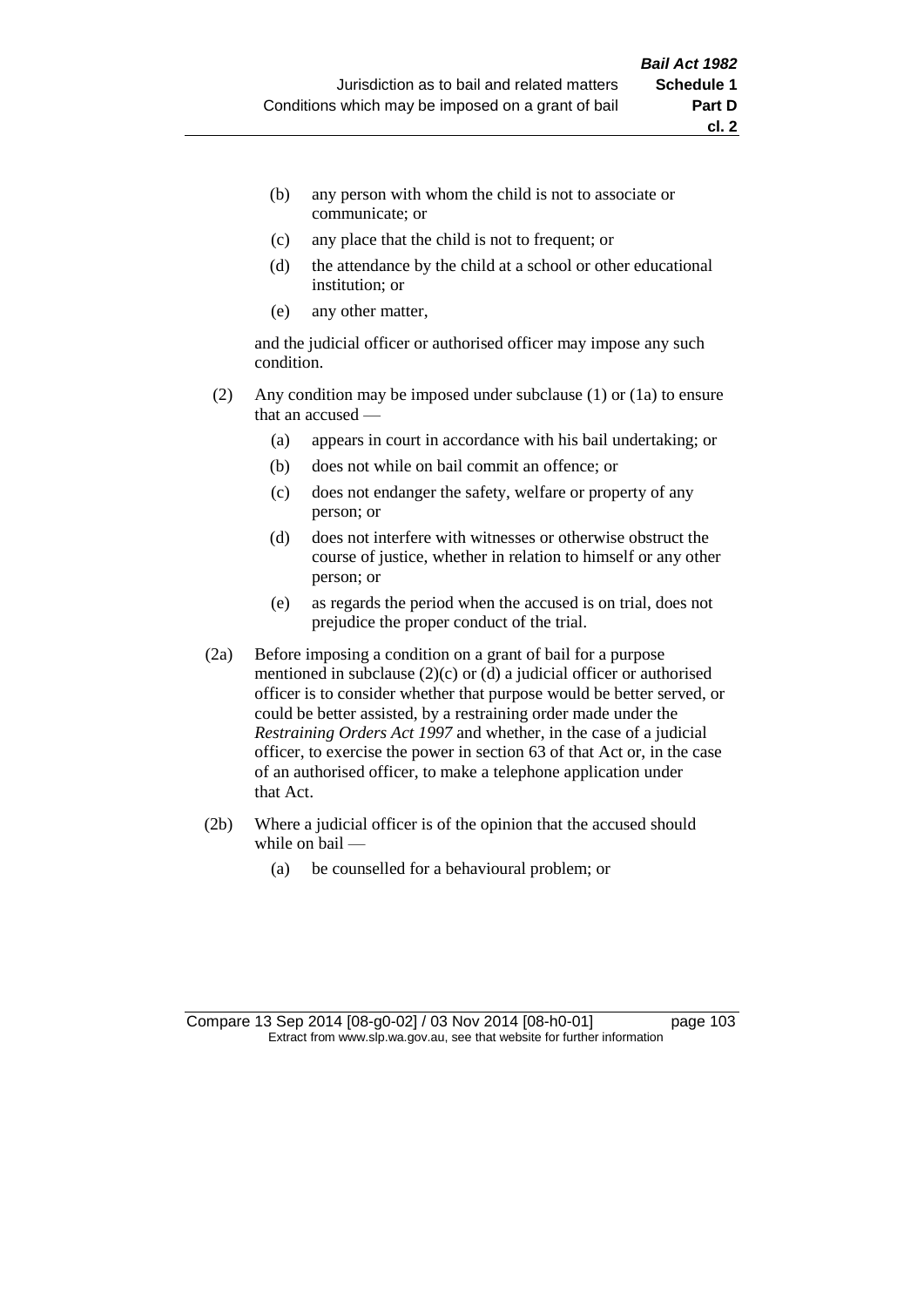(b) attend a course or programme that may assist with such a problem,

the judicial officer may under subclause (1) impose a condition for that purpose that requires the accused to —

- (c) attend a prescribed person to be counselled; or
- (d) attend a prescribed course or programme,

that is specified by the judicial officer in the condition.

- (3) Where a judicial officer who grants bail to an accused is of the opinion that the accused's physical condition ought to be examined the officer may, under subclause (1), impose any condition which the officer considers desirable for the purpose of ensuring that the accused is examined by a medical practitioner.
- (3a) Where a judicial officer who grants bail to an accused is of the opinion that the accused's mental condition ought to be examined the officer may, under subclause (1), impose any condition which the officer considers desirable for the purpose of ensuring that the accused's mental condition is examined including a condition —
	- (a) that the accused be examined by a medical practitioner or an authorised mental health practitioner (as defined in the *Mental Health Act 1996*) for the purpose of deciding whether to make a referral under section 29 of that Act;
	- (b) that the accused be admitted to an authorised hospital (as defined in the *Mental Health Act 1996*);
	- (c) that the accused be examined by a psychiatrist.
- (4) Where a judicial officer is of the opinion that an accused is suffering from alcohol or drug abuse and is in need of care or treatment either on that account, or to enable him to be prepared for his trial, the judicial officer may, under subclause (1), impose any condition which he considers desirable for the purpose of ensuring that the accused receives such care or treatment, including that he lives in, or from time to time attends at, a specified institution or place in order to receive such care or treatment.

page 104 Compare 13 Sep 2014 [08-g0-02] / 03 Nov 2014 [08-h0-01] Extract from www.slp.wa.gov.au, see that website for further information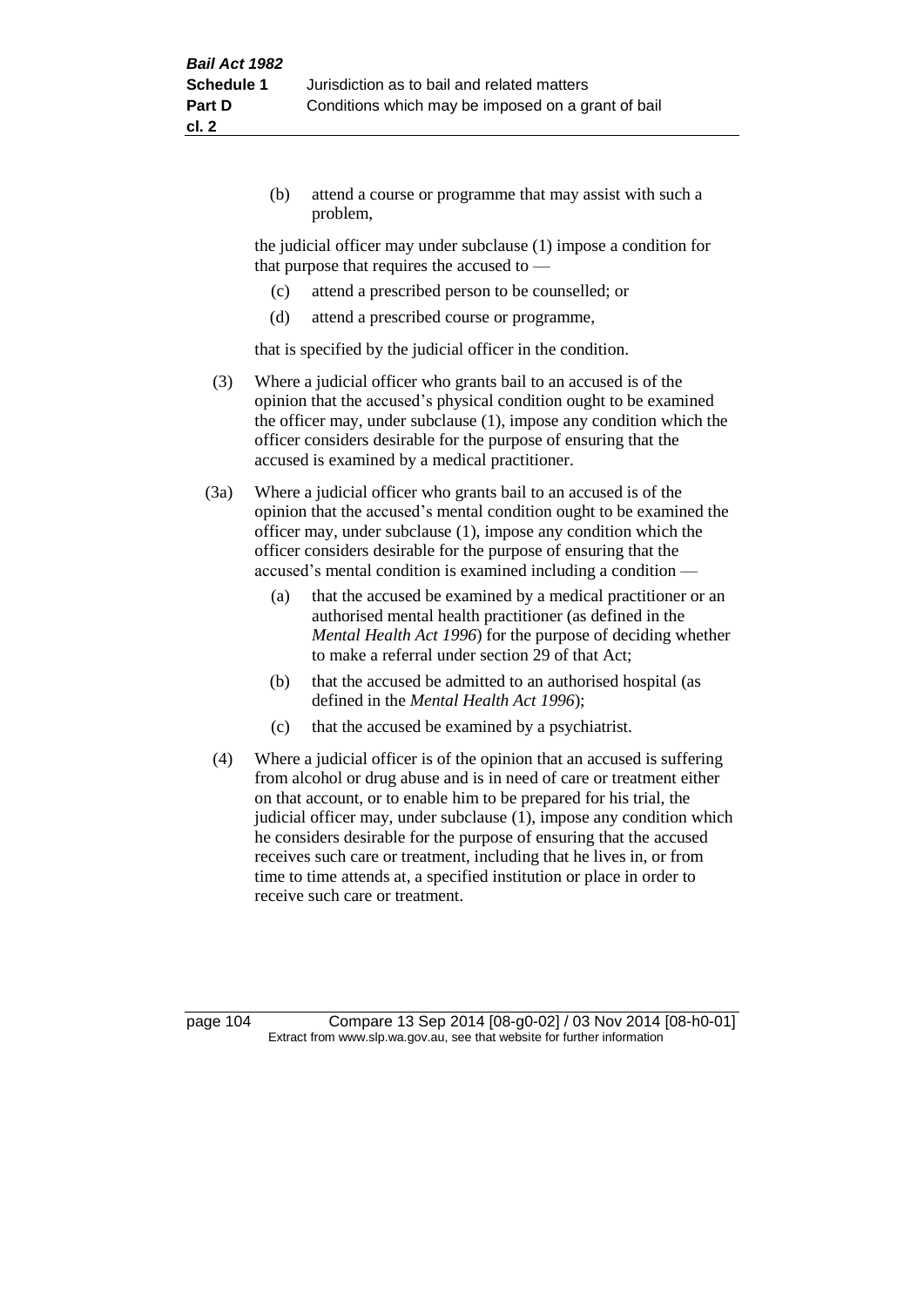- (5) Where a judicial officer imposes a condition for a purpose mentioned in subclause (2b), (3), (3a) or (4), the judicial officer shall cause to be sent to the person who is to counsel or examine the accused, or the place at which the accused is to attend, a statement of the reasons for imposing the condition.
- (6) Where a condition is imposed under this clause that an accused shall reside in premises established for the accommodation of persons to whom bail has been granted, that condition shall be deemed to include a further condition that the accused shall comply with such rules as are for the time being laid down for the maintenance of the good order of those premises, whether such rules are made under section 67 or by the authority responsible for the good order of the premises.
- (7) In this clause —

*medical practitioner* means a person registered under the *Health Practitioner Regulation National Law (Western Australia)* in the medical profession;

*psychiatrist* has the same meaning as it has in the *Mental Health Act 1996*.

*[Clause 2 amended by No. 45 of 1993 s. 10(3); No. 69 of 1996 s. 3; No. 54 of 1998 s. 12; No. 84 of 2004 s. 82; No. 22 of 2008 Sch. 3 cl. 4; No. 35 of 2010 s. 29.]*

*[Clause 2. Modifications to be applied in order to give effect to Cross-border Justice Act 2008: clause altered 1 Nov 2009. See endnote 1M.]*

# **3. Home detention condition**

- (1) A judicial officer may, subject to this clause, impose a home detention condition as a condition on a grant of bail.
- (2) A home detention condition shall not be imposed unless the accused is over the age of 17 years and the judicial officer is satisfied —
	- (a) after considering a report from a community corrections officer about the accused and his circumstances, that the accused is suitable to be subject to a home detention condition; and

**cl. 3**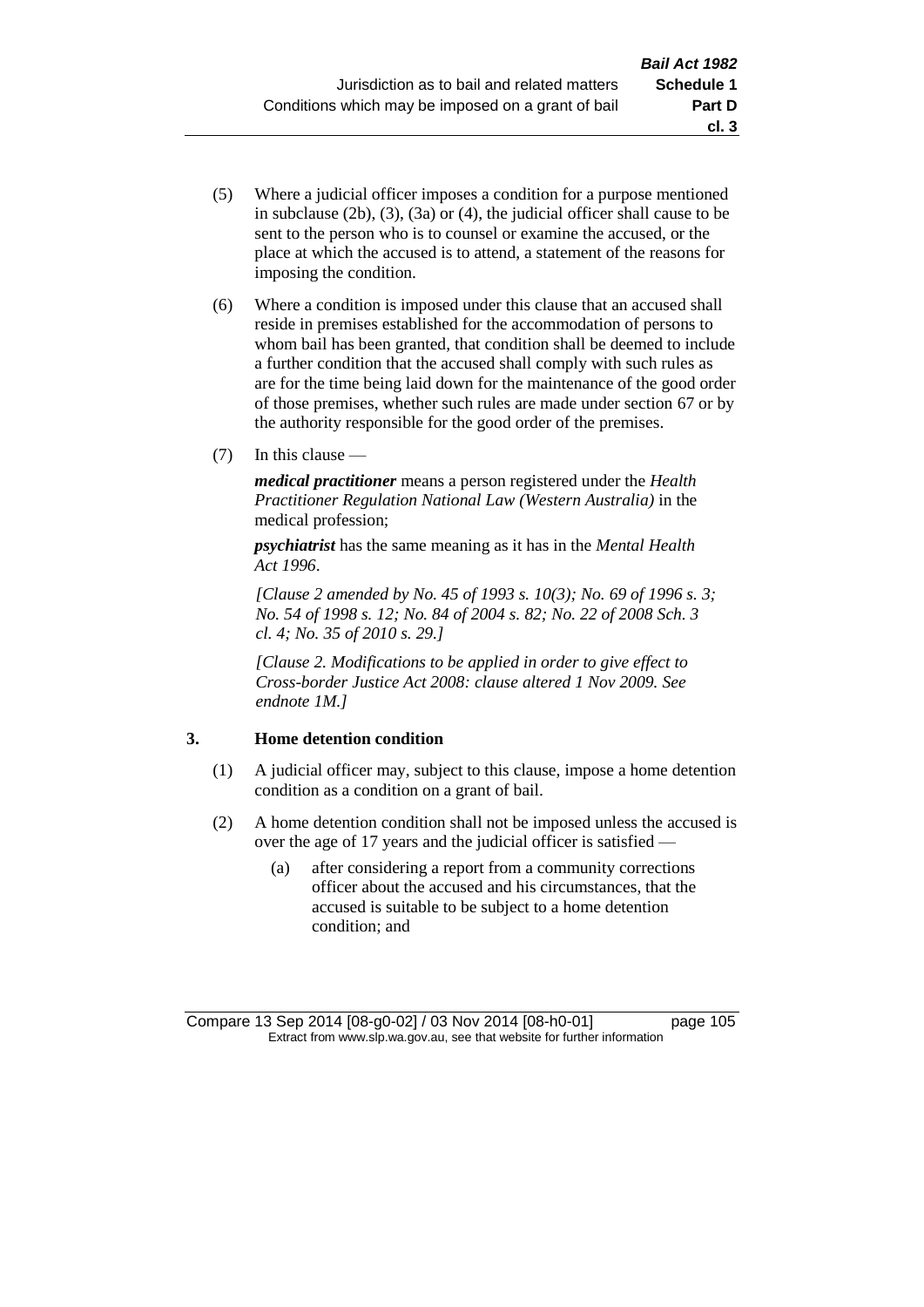- (b) that the place where it is proposed the accused will remain while subject to the home detention condition is a suitable place; and
- (c) that unless a home detention condition is imposed, the accused will not be released on bail.
- (3) A home detention condition is a condition that while the accused is on bail the accused shall —
	- (a) remain at and not leave the place specified in the bail record form and in the bail undertaking (or in a notice under section 50E) until the time specified, or deemed by section 31(3) to be specified, in the bail undertaking except —
		- (i) to work in gainful employment approved by a community corrections officer; or
		- (ii) with the approval of a community corrections officer, to seek gainful employment; or
		- (iii) to obtain urgent medical or dental treatment for the accused; or
		- (iv) for the purpose of averting or minimizing a serious risk of death or injury to the accused or to another person; or
		- (v) to obey an order issued under a written law (such as a summons) requiring the accused's presence elsewhere; or
		- (vi) for a purpose approved of by a community corrections officer; or
		- (vii) on the direction of a community corrections officer; and
	- (b) not leave the State; and
	- (c) comply with every reasonable direction of a community corrections officer; and
	- (d) comply with such of the conditions specified in the list provided under section 24A(4) as may be specified in a notice given under section 50E(b); and

page 106 Compare 13 Sep 2014 [08-g0-02] / 03 Nov 2014 [08-h0-01] Extract from www.slp.wa.gov.au, see that website for further information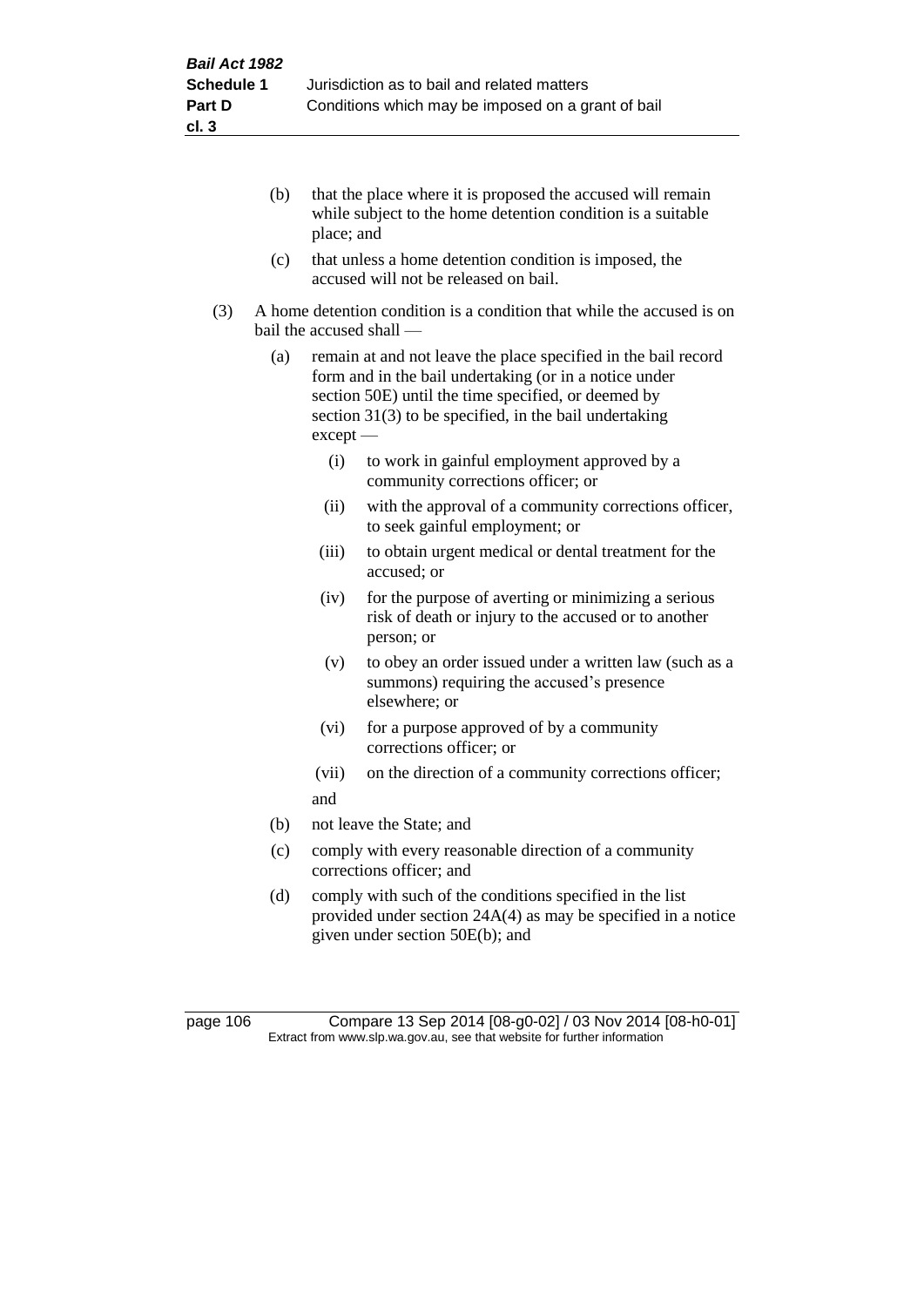(e) when requested to do so, produce a copy of his bail undertaking and any notice by the CEO (corrections) under section 50E for inspection by a community corrections officer or a member of the Police Force.

*[Clause 3 inserted by No. 61 of 1990 s. 15; amended by No. 31 of 1993 s. 9; No. 84 of 2004 s. 82; No. 65 of 2006 s. 53.]*

*[Clause 3. Modifications to be applied in order to give effect to Cross-border Justice Act 2008: clause altered 1 Nov 2009. See endnote 1M.]*

Compare 13 Sep 2014 [08-g0-02] / 03 Nov 2014 [08-h0-01] page 107 Extract from www.slp.wa.gov.au, see that website for further information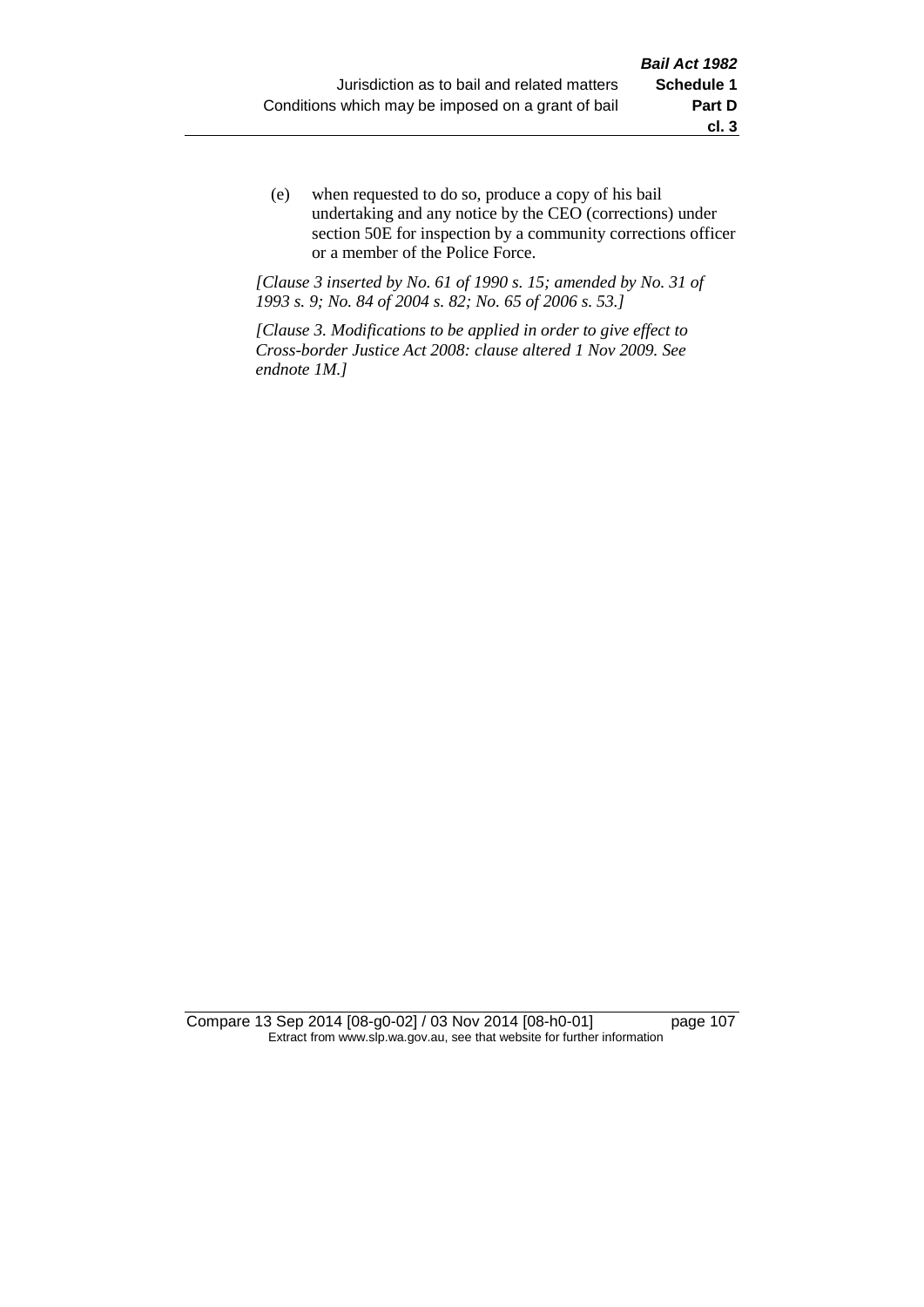**cl. 1**

# **Schedule 2 — Serious offences**

 $[s. 3(1)]$ 

*[Heading inserted by No. 6 of 2008 s. 42(1).]*

|    | <b>Enactment</b>         | <b>Description of offence</b>                                                    |
|----|--------------------------|----------------------------------------------------------------------------------|
| 1. | <b>The Criminal Code</b> |                                                                                  |
|    | s. $221E(1)$             | Participating in activities of<br>criminal organisation                          |
|    | s. $221F(1)$             | Instructing commission of offence<br>for benefit of criminal organisation        |
|    | s. 279                   | Murder                                                                           |
|    | s. 280                   | Manslaughter                                                                     |
|    | s. 281                   | Unlawful assault causing death                                                   |
|    | s. 283                   | Attempt to murder                                                                |
|    | s. 292                   | Disabling in order to commit<br>indictable offence                               |
|    | s. 294                   | Acts intended to cause grievous<br>bodily harm or to resist or prevent<br>arrest |
|    | s. 297                   | Grievous bodily harm                                                             |
|    | s. 301                   | Wounding and similar acts                                                        |
|    | s. $304(2)$              | Acts or omissions, with intent to<br>harm, causing bodily harm or<br>danger      |
|    | s. 317                   | Assault occasioning bodily harm                                                  |
|    | s. $317A(a)$             | Assault with intent to commit or<br>facilitate a crime                           |
|    | s. $317A(b)$             | Assault with intent to do grievous<br>bodily harm                                |
|    | s. 318                   | Serious assaults                                                                 |
|    | s. 323                   | Indecent assault                                                                 |
|    |                          |                                                                                  |

page 108 Compare 13 Sep 2014 [08-g0-02] / 03 Nov 2014 [08-h0-01] Extract from www.slp.wa.gov.au, see that website for further information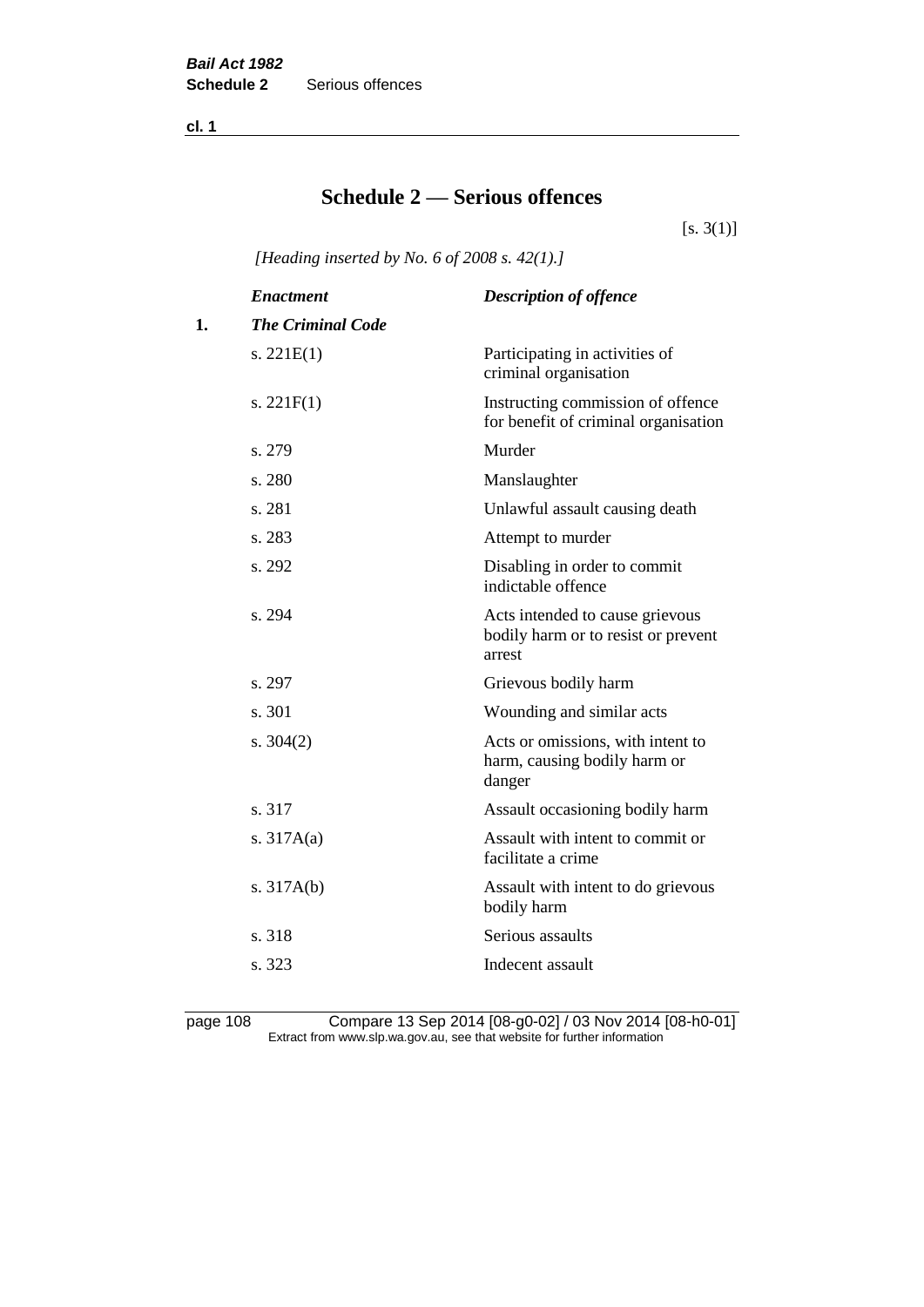|      | <b>Enactment</b>                               | <b>Description of offence</b>                                                                                                                      |
|------|------------------------------------------------|----------------------------------------------------------------------------------------------------------------------------------------------------|
|      | s. 324                                         | Aggravated indecent assault                                                                                                                        |
|      | s. 325                                         | Sexual penetration without consent                                                                                                                 |
|      | s.326                                          | Aggravated sexual penetration<br>without consent                                                                                                   |
|      | s. 331B                                        | Sexual servitude                                                                                                                                   |
|      | s. 331C                                        | Conducting business involving<br>sexual servitude                                                                                                  |
|      | s. 331D                                        | Deceptive recruiting for<br>commercial sexual services                                                                                             |
|      | s. 332                                         | Kidnapping                                                                                                                                         |
|      | s. 333                                         | Deprivation of liberty                                                                                                                             |
|      | s. 338E                                        | <b>Stalking</b>                                                                                                                                    |
|      | s. 378                                         | Stealing a motor vehicle                                                                                                                           |
|      | s. 392                                         | Robbery                                                                                                                                            |
|      | s. 393                                         | Assault with intent to rob                                                                                                                         |
|      | s. 401                                         | <b>Burglary</b>                                                                                                                                    |
|      | s. 444                                         | Criminal damage, if the property is<br>destroyed or damaged by fire                                                                                |
| 2.   | <b>Bush Fires Act 1954</b>                     |                                                                                                                                                    |
|      | s. 32                                          | Wilfully lighting a fire or causing a<br>fire to be lit under such<br>circumstances as to be likely to<br>injure or damage a person or<br>property |
| 2AA. | <b>Criminal Organisations Control Act 2012</b> |                                                                                                                                                    |
|      | s. $99(1)$                                     | Association by controlled person<br>with another controlled person                                                                                 |

Compare 13 Sep 2014 [08-g0-02] / 03 Nov 2014 [08-h0-01] page 109 Extract from www.slp.wa.gov.au, see that website for further information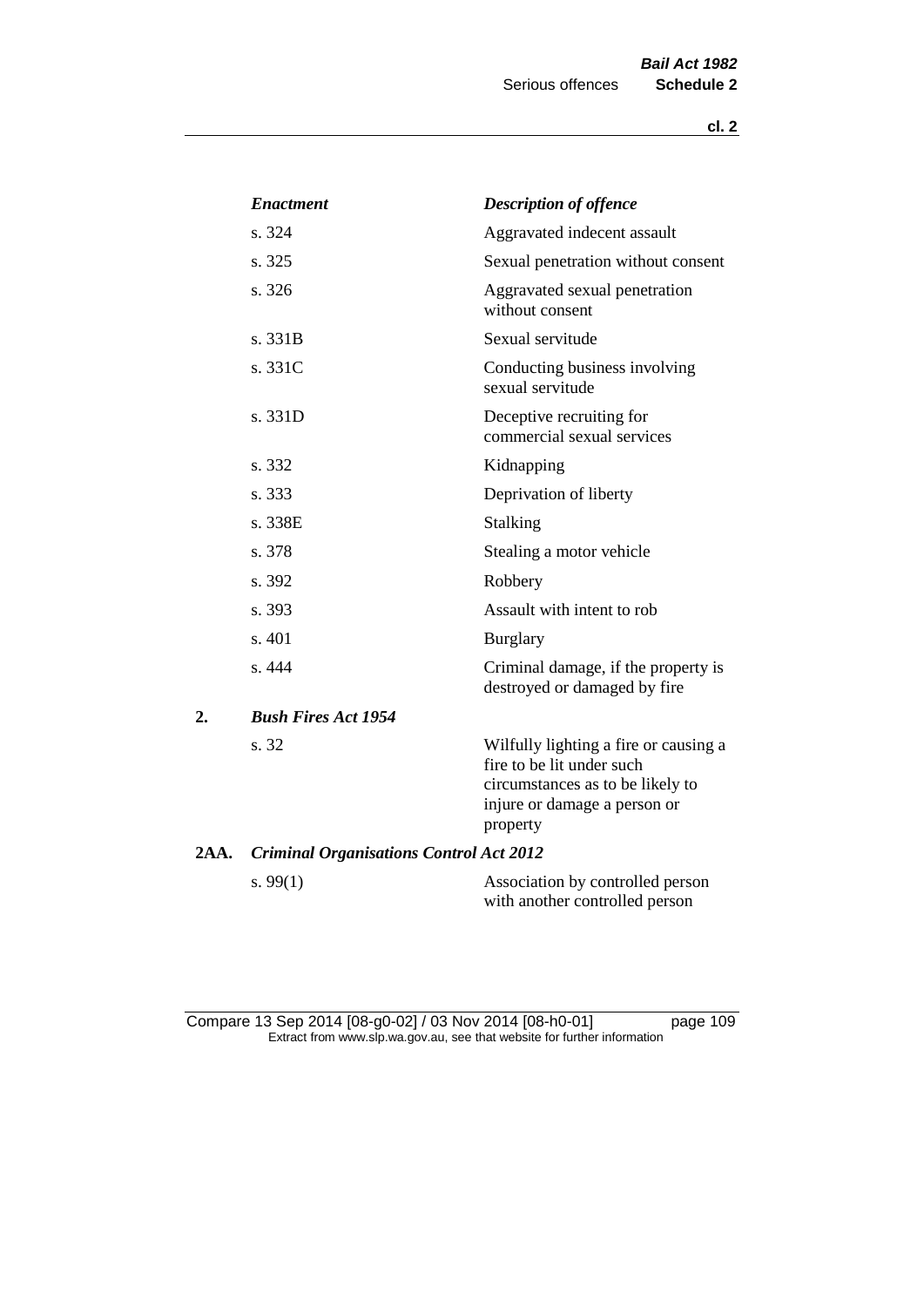**cl. 2a**

|     | <b>Enactment</b>                | <b>Description of offence</b>                                                                                                                       |
|-----|---------------------------------|-----------------------------------------------------------------------------------------------------------------------------------------------------|
|     | s.99(3)                         | Association by controlled person<br>with another controlled person<br>on 3 or more occasions within<br>3 month period                               |
|     | s. 102                          | Offence for controlled person to<br>get funds to, from or for declared<br>criminal organisation                                                     |
|     | s. 103                          | Other contravention of interim<br>control order or control order                                                                                    |
|     | s. 106                          | Recruiting members for declared<br>criminal organisation                                                                                            |
|     | s. $107(2)$                     | Permitting premises to be<br>habitually used as place of resort<br>by members of declared criminal<br>organisation                                  |
|     | s. $107(3)$                     | Being knowingly concerned in the<br>management of premises<br>habitually used as place of resort<br>by members of declared criminal<br>organisation |
| 2а. | <b>Misuse of Drugs Act 1981</b> |                                                                                                                                                     |
|     | s. $6(1)$                       | Offences concerned with<br>prohibited drugs generally                                                                                               |
|     | s. $7(1)$                       | Offences concerned with<br>prohibited plants generally                                                                                              |

page 110 Compare 13 Sep 2014 [08-g0-02] / 03 Nov 2014 [08-h0-01] Extract from www.slp.wa.gov.au, see that website for further information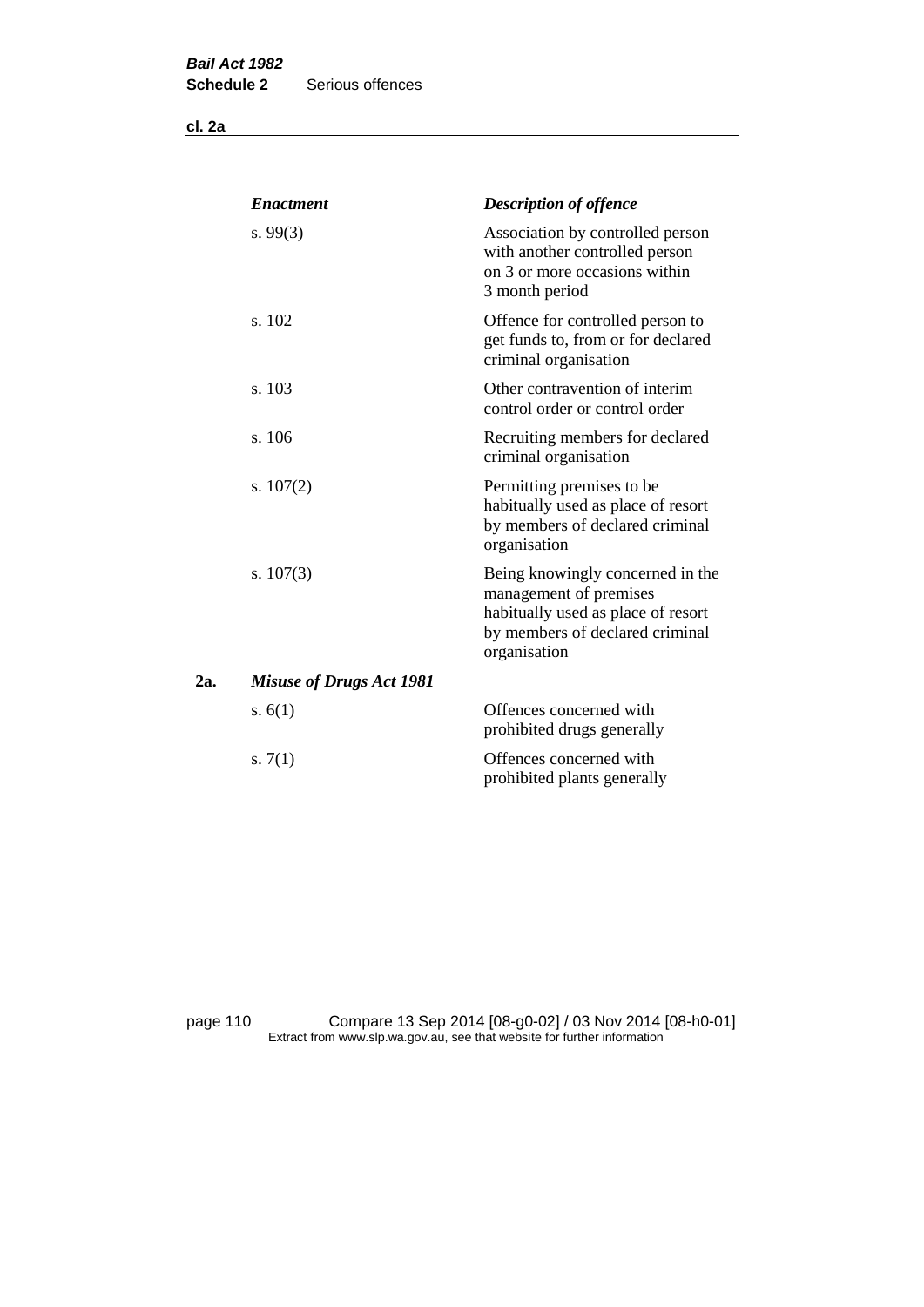|     | <b>Enactment</b>                   |                                                                          | <b>Description of offence</b>                                                                                                                                                                                                                                                                                                             |
|-----|------------------------------------|--------------------------------------------------------------------------|-------------------------------------------------------------------------------------------------------------------------------------------------------------------------------------------------------------------------------------------------------------------------------------------------------------------------------------------|
|     | s. $14(1)$                         |                                                                          | Possessing a quantity of a<br>category 1 item or a category 2<br>item in circumstances where the<br>life, health or safety of a child<br>under 16 years of age was<br>endangered, or bodily harm (as<br>defined in The Criminal Code<br>section $1(1)$ and $(4)$ ) was caused to<br>such a child, by the acts<br>constituting the offence |
|     | s. $33(1)(a)$                      |                                                                          | Attempting to commit an offence<br>under section $6(1)$ or $7(1)$                                                                                                                                                                                                                                                                         |
|     | s. $33(2)(a)$                      |                                                                          | Conspiracy to commit an offence<br>under s. $6(1)$ or $7(1)$                                                                                                                                                                                                                                                                              |
| 2b. | <b>Restraining Orders Act 1997</b> |                                                                          |                                                                                                                                                                                                                                                                                                                                           |
|     | s. $61(1)$                         | order                                                                    | Breach of a violence restraining                                                                                                                                                                                                                                                                                                          |
|     | s. $61(2a)$                        |                                                                          | Breach of a police order                                                                                                                                                                                                                                                                                                                  |
|     | s. $86(2)$                         | Breach of a Part VII order under<br>the Justices Act 1902 <sup>3</sup> — |                                                                                                                                                                                                                                                                                                                                           |
|     |                                    | (a)                                                                      | that under section 86 of the<br>Restraining Orders Act 1997<br>is taken to be a misconduct<br>restraining order under that<br>Act; and                                                                                                                                                                                                    |
|     |                                    | (b)                                                                      | that shows on the face of the<br>order that the causing or<br>threatening of personal<br>injury by the accused was a<br>ground for the making of the<br>order.                                                                                                                                                                            |

#### Compare 13 Sep 2014 [08-g0-02] / 03 Nov 2014 [08-h0-01] page 111 Extract from www.slp.wa.gov.au, see that website for further information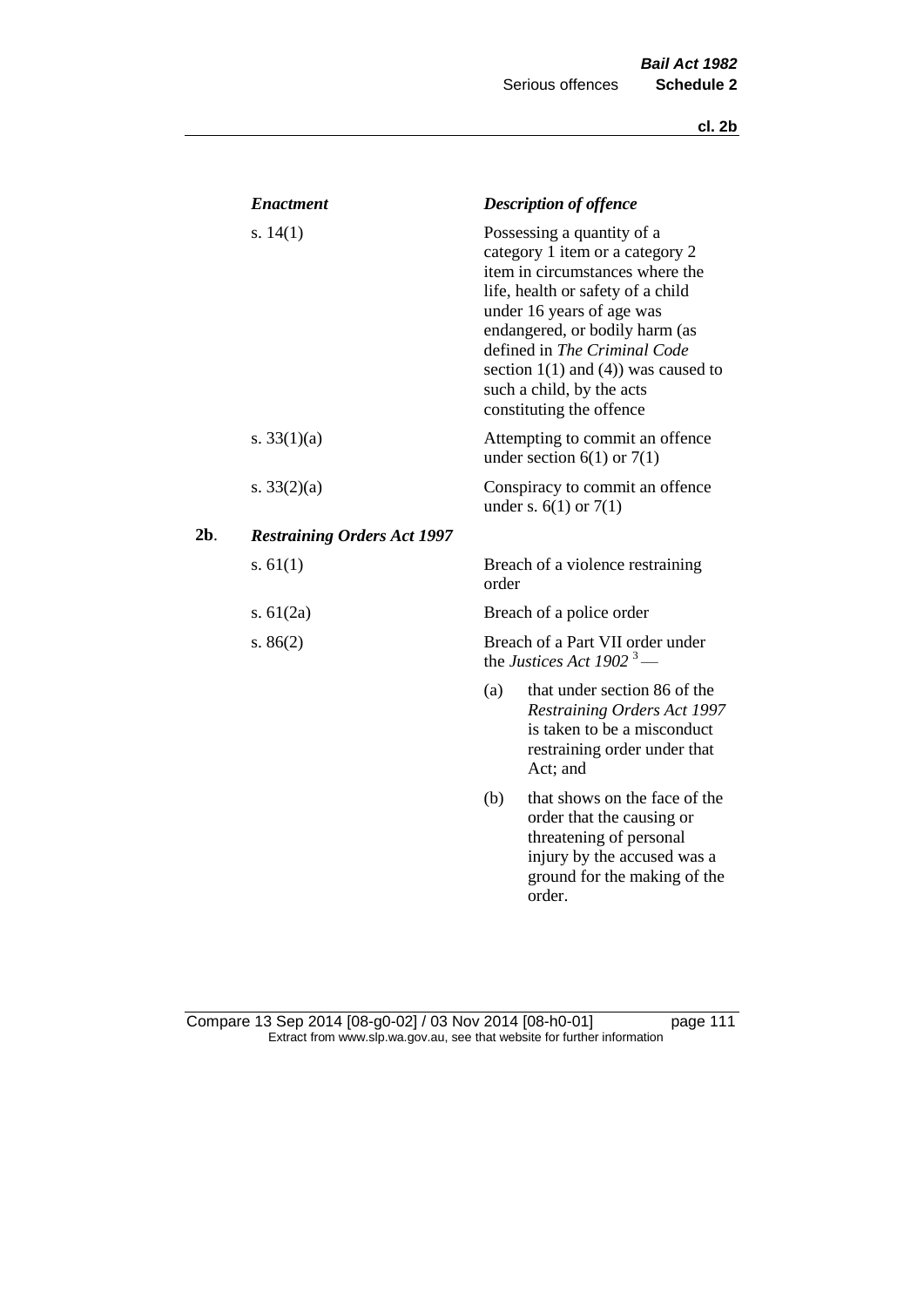**cl. 3**

|    | <b>Enactment</b>      | <b>Description of offence</b>                                                                                                             |
|----|-----------------------|-------------------------------------------------------------------------------------------------------------------------------------------|
| 3. | Road Traffic Act 1974 |                                                                                                                                           |
|    | s.59                  | Dangerous driving causing death,<br>injury, etc.                                                                                          |
|    | s. 59A                | Dangerous driving causing bodily<br>harm                                                                                                  |
|    |                       | [Schedule 2 inserted by No. 45 of 1993 s. 11; amended by No. 82 of<br>1994 s. 13; No. 38 of 1998 s. 4(2); No. 54 of 1998 s. 15; No. 23 of |

*2001 s. 10(1); No. 4 of 2004 s. 24 and 26; No. 38 of 2004 s. 61; No. 62 of 2004 s. 9(1); No. 84 of 2004 s. 82; No. 6 of 2008 s. 42(2); No. 29 of 2008 s. 24(8); No. 47 of 2011 s. 19; No. 56 of 2011 s. 11; No. 49 of 2012 s. 172.]* 

page 112 Compare 13 Sep 2014 [08-g0-02] / 03 Nov 2014 [08-h0-01] Extract from www.slp.wa.gov.au, see that website for further information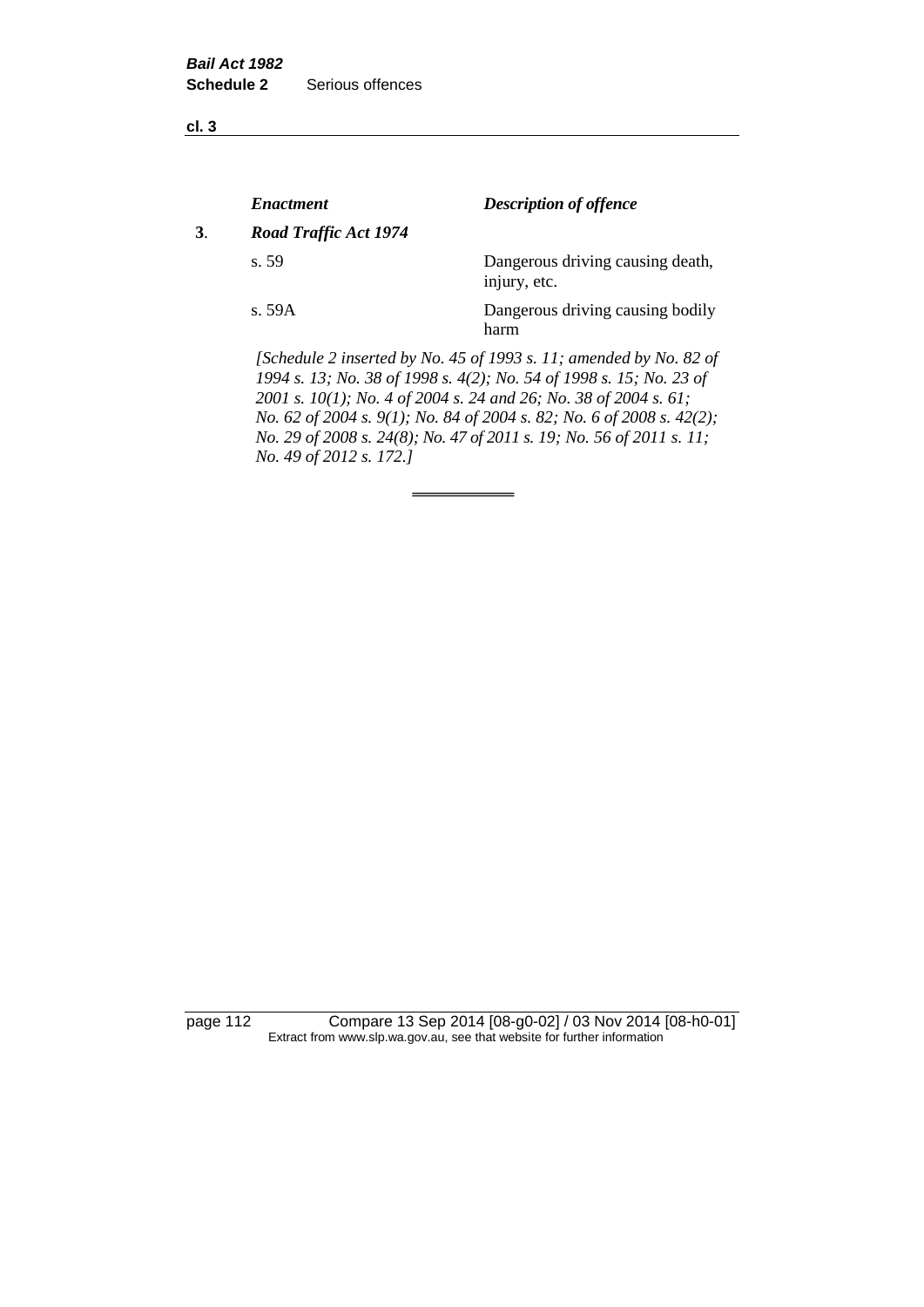$\mathsf{l}$ 

### **Notes**

<sup>1</sup> This is a compilation of the *Bail Act 1982* and includes the amendments made by the other written laws referred to in the following table  $^{1M, l_a, 4, 5}$ . The table also contains information about any reprint.

## **Compilation table**

| <b>Short title</b>                                                                                                                                          | <b>Number</b><br>and year                              | <b>Assent</b> | Commencement                                                        |  |  |  |
|-------------------------------------------------------------------------------------------------------------------------------------------------------------|--------------------------------------------------------|---------------|---------------------------------------------------------------------|--|--|--|
| Bail Act 1982                                                                                                                                               | 86 of 1982                                             | 18 Nov 1982   | 6 Feb 1989 (see s. 2 and<br>Gazette 27 Jan 1989 p. 263)             |  |  |  |
| <b>Acts Amendment</b><br>(Abolition of Capital<br>Punishment) Act 1984<br>Pt. III                                                                           | 52 of 1984                                             | 5 Sep 1984    | 3 Oct 1984                                                          |  |  |  |
| <b>Bail Amendment</b><br>Act 1984 <sup>6</sup>                                                                                                              | 74 of 1984<br>(as amended<br>by $15$ of<br>1980 s. 20) |               | 29 Nov 1984 6 Feb 1989 (see s. 2 and<br>Gazette 27 Jan 1989 p. 263) |  |  |  |
| <b>Bail Amendment</b><br>Act 1988                                                                                                                           | 15 of 1988                                             | 6 Sep 1988    | 6 Feb 1989 (see s. 2 and<br>Gazette 27 Jan 1989 p. 263)             |  |  |  |
| Reprint of the Bail Act 1982 under the Reprints Act 1984 and s. 21 of the Bail<br><b>Amendment Act 1988</b> <sup>7</sup> (includes amendments listed above) |                                                        |               |                                                                     |  |  |  |
| Criminal Law<br>Amendment Act 1988<br>Pt.4                                                                                                                  | 70 of 1988                                             | 15 Dec 1988   | 6 Feb 1989 (see s. 2(2)(b) and<br>Gazette 27 Jan 1989 p. 263)       |  |  |  |
| <b>Acts Amendment</b><br>(Children's Court)<br>Act 1988 Pt. 13                                                                                              | 49 of 1988                                             | 22 Dec 1988   | 1 Dec 1989 (see s. 2 and<br>Gazette 24 Nov 1989 p. 4327)            |  |  |  |
| Justices Amendment<br>Act 1989 s. 18                                                                                                                        | 33 of 1989                                             | 22 Dec 1989   | 1 Jun 1991 (see s. 2 and<br>Gazette 17 May 1991 p. 2455)            |  |  |  |
| <b>Community Corrections</b><br><b>Legislation Amendment</b><br>Act 1990 Pt. 2                                                                              | 61 of 1990                                             | 17 Dec 1990   | 3 Apr 1991 (see s. 2 and<br>Gazette 22 Mar 1991 p. 1209)            |  |  |  |
| Child Welfare<br>Amendment Act<br>$(No. 2)$ 1990 s. 15                                                                                                      | 83 of 1990                                             | 22 Dec 1990   | 1 Aug 1991 (see s. 2 and<br>Gazette 1 Aug 1991 p. 3983)             |  |  |  |
| Children's Court of<br>Western Australia<br>Amendment Act<br>$(No. 2)$ 1991 s. 21                                                                           | 15 of 1991                                             | 21 Jun 1991   | 9 Aug 1991 (see s. 2(2) and<br>Gazette 9 Aug 1991 p. 4101)          |  |  |  |

Compare 13 Sep 2014 [08-g0-02] / 03 Nov 2014 [08-h0-01] page 113 Extract from www.slp.wa.gov.au, see that website for further information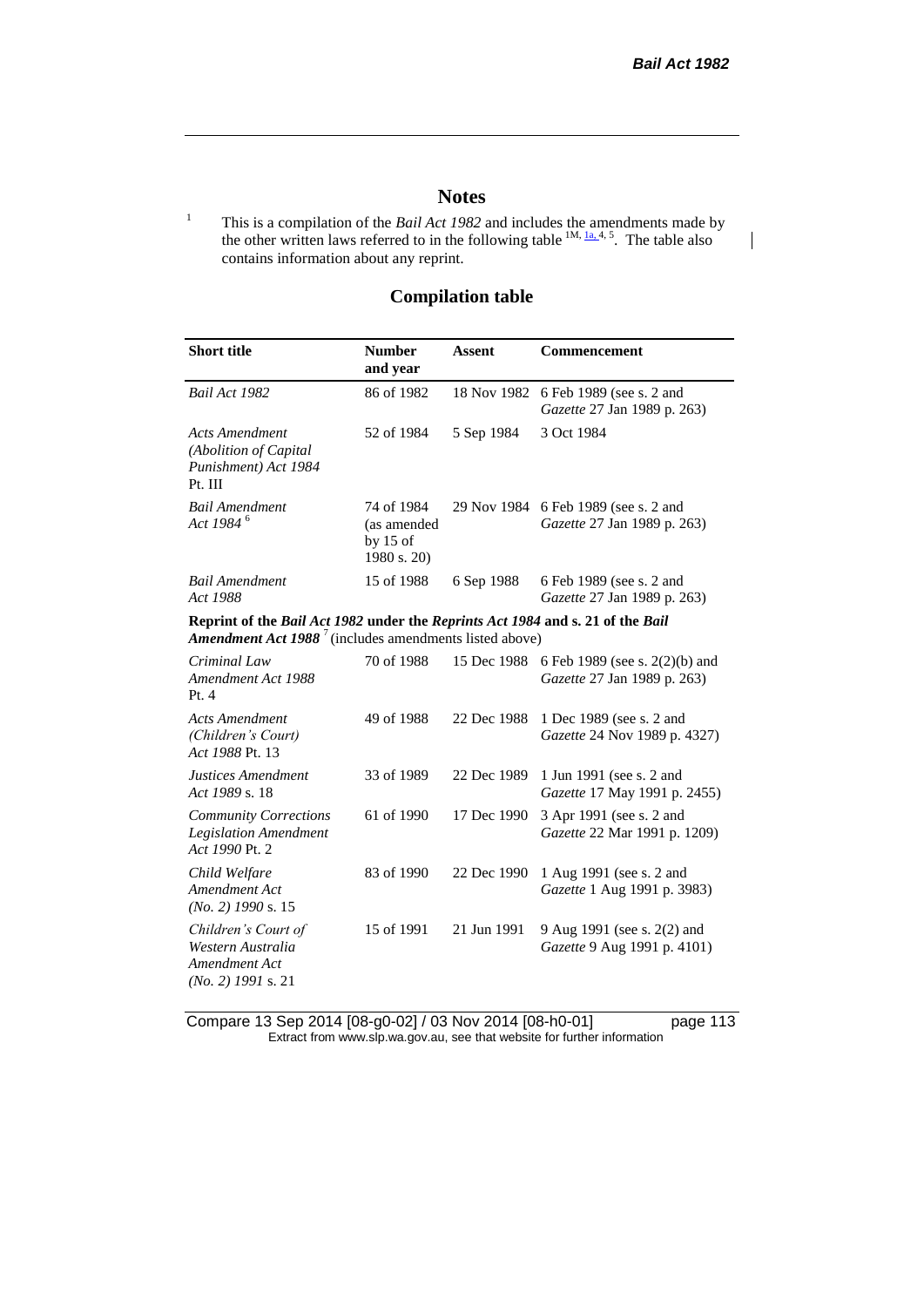| <b>Short title</b>                                                                         | <b>Number</b><br>and year | Assent      | <b>Commencement</b>                                                                                                                                                        |
|--------------------------------------------------------------------------------------------|---------------------------|-------------|----------------------------------------------------------------------------------------------------------------------------------------------------------------------------|
| Reprint of the <i>Bail Act 1982</i> as at 17 Oct 1991 (includes amendments listed above)   |                           |             |                                                                                                                                                                            |
| Acts Amendment (Sexual<br>Offences) Act 1992 Pt. 3                                         | 14 of 1992                | 17 Jun 1992 | 1 Aug 1992 (see s. 2 and<br>Gazette 28 Jul 1992 p. 3671)                                                                                                                   |
| <b>Acts Amendment</b><br>(Ministry of Justice)<br>Act 1993 Pt. 3 <sup>8</sup>              | 31 of 1993                | 15 Dec 1993 | 1 Jul 1993 (see s. 2)                                                                                                                                                      |
| Criminal Procedure<br>Amendment Act 1993<br>Pt. $29$                                       | 45 of 1993                | 20 Dec 1993 | Act other than s. 7-9 and<br>$10(2)(b)$ : 17 Jan 1994 (see<br>s. $2(1)$ ;<br>s. 7-9 and $10(2)(b)$ : 4 Mar 1994<br>(see s. $2(2)$ and <i>Gazette</i><br>4 Mar 1994 p. 915) |
| Criminal Law<br>Amendment Act 1994<br>s. $13(1)$ and $(2)$                                 | 82 of 1994                | 23 Dec 1994 | 20 Jan 1995 (see s. 2(2))                                                                                                                                                  |
| Acts Amendment (Fines,<br>Penalties and<br><b>Infringement Notices</b> )<br>Act 1994 Pt. 3 | 92 of 1994                | 23 Dec 1994 | 1 Jan 1995 (see s. 2(1) and<br>Gazette 30 Dec 1994 p. 7211)                                                                                                                |
| Sentencing<br>(Consequential<br>Provisions) Act 1995 Pt. 5                                 | 78 of 1995                | 16 Jan 1996 | 4 Nov 1996 (see s. 2 and<br>Gazette 25 Oct 1996 p. 5632)                                                                                                                   |
| Coroners Act 1996 s. 61                                                                    | 2 of 1996                 |             | 24 May 1996 7 Apr 1997 (see s. 2 and<br>Gazette 18 Mar 1997 p. 1529)                                                                                                       |
| <b>Mental Health</b><br>(Consequential)<br>Provisions) Act 1996 Pt. 2                      | 69 of 1996                | 13 Nov 1996 | 13 Nov 1997 (see s. 2)                                                                                                                                                     |

**Reprint of the** *Bail Act 1982* **as at 13 Mar 1997** (includes amendments listed above except those in the *Coroners Act 1996* and the *Mental Health (Consequential Provisions) Act 1996*) (corrections in *Gazette* 25 Jul 1997 p. 3909 and 14 Nov 1997 p. 6426)

*Statutes (Repeals and Minor Amendments) Act 1997* s. 21 57 of 1997 15 Dec 1997 15 Dec 1997 (see s. 2(1)) *Criminal Law Amendment Act (No. 1) 1998* s. 4(2) 38 of 1998 25 Sep 1998 23 Oct 1998

page 114 Compare 13 Sep 2014 [08-g0-02] / 03 Nov 2014 [08-h0-01] Extract from www.slp.wa.gov.au, see that website for further information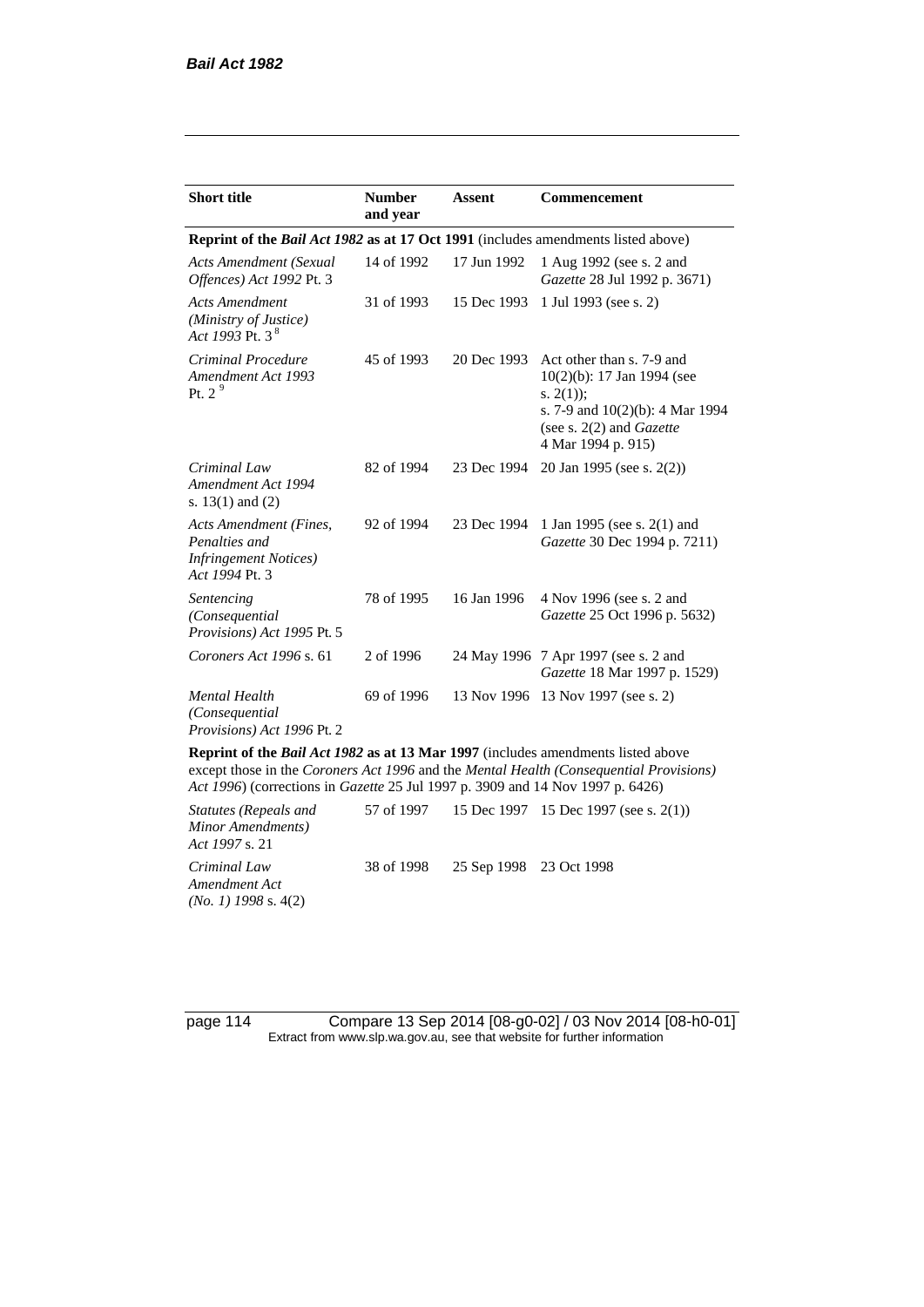| <b>Short title</b>                                                                                                                                 | <b>Number</b><br>and year | Assent      | Commencement                                                                                                                                                                                                                                                                                                                                          |
|----------------------------------------------------------------------------------------------------------------------------------------------------|---------------------------|-------------|-------------------------------------------------------------------------------------------------------------------------------------------------------------------------------------------------------------------------------------------------------------------------------------------------------------------------------------------------------|
| Bail Amendment<br>Act 1998 <sup>10</sup>                                                                                                           | 54 of 1998                | 11 Jan 1999 | s. 1 and 2: 11 Jan 1999;<br>Pt. 4 and 7: 15 May 1999<br>(see s. 2 and <i>Gazette</i><br>11 May 1999 p. 1905);<br>Pt. 2, 3 and 5 (other than s. 12):<br>8 Mar 2000 (see s. 2 and<br>Gazette 7 Mar 2000 p. 1039);<br>s. 12: 1 Sep 2000 (see s. 2 and<br>Gazette 29 Aug 2000 p. 4985);<br>Pt. 6: 4 Dec 2000 (see s. 2 and<br>Gazette 4 Dec 2000 p. 6799) |
| Reprint of the Bail Act 1982 as at 27 Aug 1999 (includes amendments listed above<br>except those in the Bail Amendment Act 1998 Pt. 2, 3, 5 and 6) |                           |             |                                                                                                                                                                                                                                                                                                                                                       |
| Court Security and<br><b>Custodial Services</b><br>(Consequential<br>Provisions) Act 1999 Pt. 3                                                    | 47 of 1999                | 8 Dec 1999  | 18 Dec 1999 (see s. 2 and<br>Gazette 17 Dec 1999 p. 6175-6)                                                                                                                                                                                                                                                                                           |
| Criminal Law Amendment<br>Act 2001 s. $10(1)$                                                                                                      | 23 of 2001                | 26 Nov 2001 | 24 Dec 2001                                                                                                                                                                                                                                                                                                                                           |
| Criminal Investigation<br>(Identifying People)<br>Act 2002 Sch. 2 cl. 1                                                                            | 6 of 2002                 | 4 Jun 2002  | 20 Nov 2002 (see s. 2 and<br>Gazette 19 Nov 2002 p. 5505)                                                                                                                                                                                                                                                                                             |
| Criminal Law (Procedure)<br>Amendment Act 2002 Pt. 4<br>Div. 1                                                                                     | 27 of 2002                | 25 Sep 2002 | 27 Sep 2002 (see s. 2 and<br>Gazette 27 Sep 2002 p. 4875)                                                                                                                                                                                                                                                                                             |
| Sentencing Legislation<br>Amendment and Repeal<br>Act 2003 s. 29(3) and 37                                                                         | 50 of 2003                | 9 Jul 2003  | s. 29(3): 31 Aug 2003 (see s. 2)<br>and Gazette 29 Aug 2003<br>p. 3833);<br>s. 37: 15 May 2004 (see s. 2 and<br>Gazette 14 May 2004 p. 1445)                                                                                                                                                                                                          |
| Acts Amendment and<br>Repeal (Courts and Legal<br>Practice) Act 2003 s. 88<br>and 121 <sup>11</sup>                                                | 65 of 2003                | 4 Dec 2003  | 1 Jan 2004 (see s. 2 and Gazette<br>30 Dec 2003 p. 5722)                                                                                                                                                                                                                                                                                              |
| <b>Statutes (Repeals and</b><br>Minor Amendments)<br>Act 2003 s. 29                                                                                | 74 of 2003                | 15 Dec 2003 | 15 Dec 2003 (see s. 2)                                                                                                                                                                                                                                                                                                                                |
| Criminal Code Amendment<br>Act 2004 s. 24, 26 and 58                                                                                               | 4 of 2004                 | 23 Apr 2004 | 21 May 2004 (see s. 2)                                                                                                                                                                                                                                                                                                                                |
| Sentencing Legislation<br>Amendment Act 2004 s. 13                                                                                                 | 27 of 2004                | 14 Oct 2004 | 31 May 2006 (see s. 2 and<br>Gazette 30 May 2006 p. 1965)                                                                                                                                                                                                                                                                                             |

Compare 13 Sep 2014 [08-g0-02] / 03 Nov 2014 [08-h0-01] page 115 Extract from www.slp.wa.gov.au, see that website for further information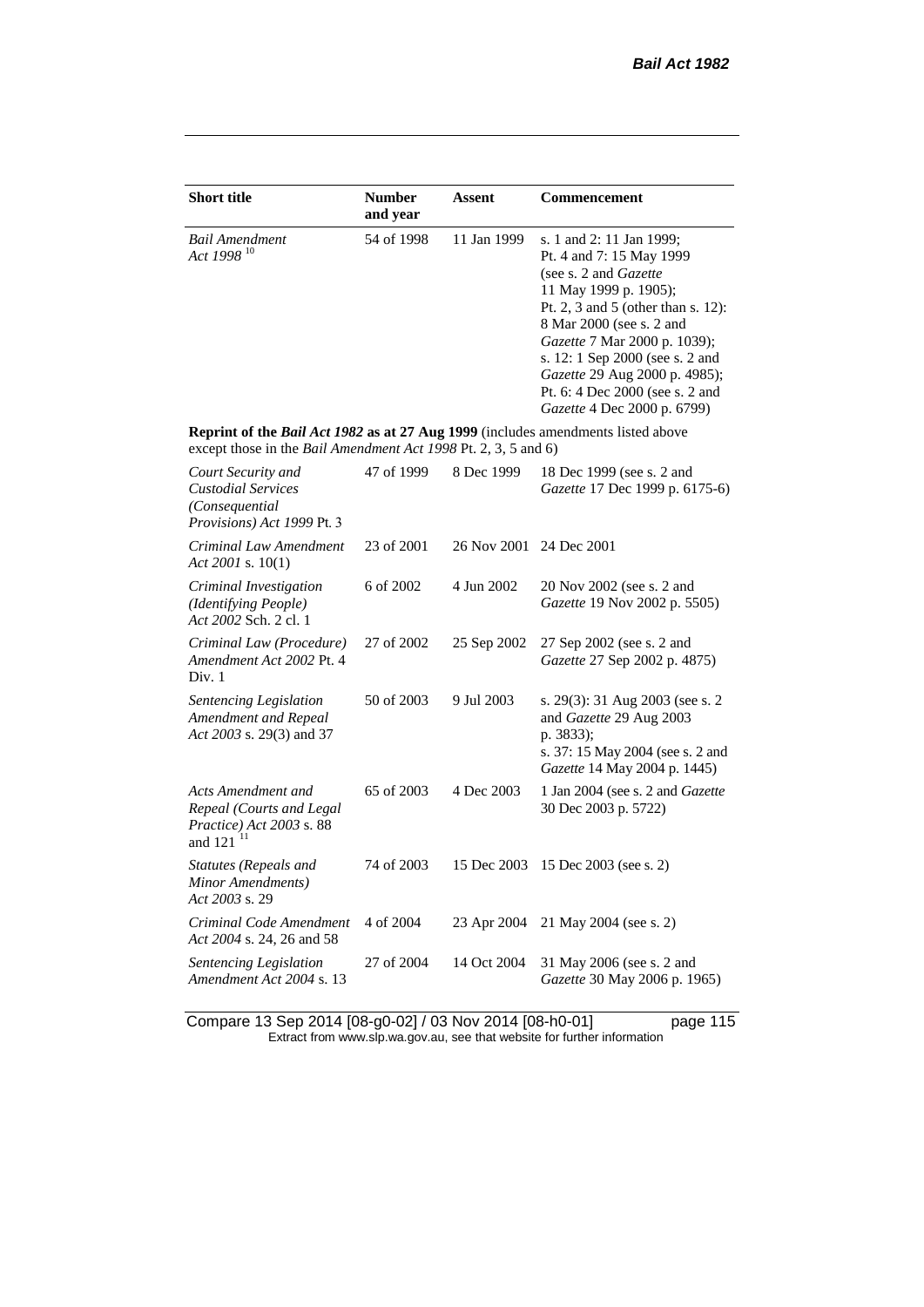| <b>Short title</b>                                                                                                                                                                                                                                                                                                                                                                                                                  | <b>Number</b> | <b>Assent</b> | <b>Commencement</b>                                                                                                                                                                                                                                      |  |  |  |
|-------------------------------------------------------------------------------------------------------------------------------------------------------------------------------------------------------------------------------------------------------------------------------------------------------------------------------------------------------------------------------------------------------------------------------------|---------------|---------------|----------------------------------------------------------------------------------------------------------------------------------------------------------------------------------------------------------------------------------------------------------|--|--|--|
|                                                                                                                                                                                                                                                                                                                                                                                                                                     | and year      |               |                                                                                                                                                                                                                                                          |  |  |  |
| Children and Community<br>Services Act 2004 Sch. 2<br>cl.3                                                                                                                                                                                                                                                                                                                                                                          | 34 of 2004    | 20 Oct 2004   | 1 Mar 2006 (see s. 2 and<br>Gazette 14 Feb 2006 p. 695)                                                                                                                                                                                                  |  |  |  |
| <b>Acts Amendment (Family</b><br>and Domestic Violence)<br>Act 2004 Pt. 3                                                                                                                                                                                                                                                                                                                                                           | 38 of 2004    | 9 Nov 2004    | 1 Dec 2004 (see s. 2 and<br>Gazette 26 Nov 2004 p. 5309)                                                                                                                                                                                                 |  |  |  |
| Acts Amendment (Court of<br><i>Appeal</i> ) <i>Act</i> 2004 s. 28                                                                                                                                                                                                                                                                                                                                                                   | 45 of 2004    | 9 Nov 2004    | s. $28(1)$ , (2) and (4) (other than<br>the amendment to s. $7A(1)$ :<br>1 Feb 2005 (see. s. 2 and<br>Gazette 14 Jan 2005 p. 163);<br>s. $28(3)$ and $(4)$ (the<br>amendment to s. $7A(1)$ :<br>2 May 2005 (see. s. 2 and<br>Gazette 14 Jan 2005 p. 163) |  |  |  |
| Courts Legislation<br>Amendment and Repeal<br>Act 2004 s. $141^{12}$                                                                                                                                                                                                                                                                                                                                                                | 59 of 2004    | 23 Nov 2004   | 1 May 2005 (see s. 2 and<br>Gazette 31 Dec 2004 p. 7128)                                                                                                                                                                                                 |  |  |  |
| Misuse of Drugs<br>Amendment Act 2004 s. 9(1)                                                                                                                                                                                                                                                                                                                                                                                       | 62 of 2004    | 24 Nov 2004   | 1 Jan 2005 (see s. 2 and <i>Gazette</i><br>10 Dec 2004 p. 5965)                                                                                                                                                                                          |  |  |  |
| Criminal Procedure and<br>Appeals (Consequential and<br>Other Provisions) Act 2004<br>Pt. 3 and s. 82 and 83                                                                                                                                                                                                                                                                                                                        | 84 of 2004    | 16 Dec 2004   | 2 May 2005 (see s. 2 and<br>Gazette 31 Dec 2004 p. 7129<br>(correction in Gazette<br>7 Jan 2005 p. 53))                                                                                                                                                  |  |  |  |
| <b>Reprint 5: The Bail Act 1982 as at 1 Apr 2005</b> (includes amendments listed above except<br>$\mathbf{a}$ $\mathbf{b}$ $\mathbf{c}$ $\mathbf{d}$ $\mathbf{d}$ $\mathbf{c}$ $\mathbf{d}$ $\mathbf{d}$ $\mathbf{d}$ $\mathbf{d}$ $\mathbf{d}$ $\mathbf{d}$ $\mathbf{d}$ $\mathbf{d}$ $\mathbf{d}$ $\mathbf{d}$ $\mathbf{d}$ $\mathbf{d}$ $\mathbf{d}$ $\mathbf{d}$ $\mathbf{d}$ $\mathbf{d}$ $\mathbf{d}$ $\mathbf{d}$ $\mathbf{$ |               |               |                                                                                                                                                                                                                                                          |  |  |  |

those in the *Sentencing Legislation Amendment Act 2004*, the *Acts Amendment (Court of Appeal) Act 2004* s. 28(3) and (4) (the amendment to s. 7A(1)), the *Children and Community Services Act 2004*, the *Courts Legislation Amendment and Repeal Act 2004* and the *Criminal Procedure and Appeals (Consequential and Other Provisions) Act 2004*)

*Planning and Development (Consequential and Transitional Provisions) Act 2005* s. 15 12 Dec 2005 9 Apr 2006 (see s. 2 and *Gazette* 21 Mar 2006 p. 1078) *Criminal Investigation (Consequential Provisions) Act 2006* Pt. 2 59 of 2006 16 Nov 2006 1 Jul 2007 (see s. 2 and *Gazette* 22 Jun 2007 p. 2838) *Prisons and Sentencing Legislation Amendment Act 2006* Pt. 5 65 of 2006 8 Dec 2006 4 Apr 2007 (see s. 2 and *Gazette* 3 Apr 2007 p. 1491)

page 116 Compare 13 Sep 2014 [08-g0-02] / 03 Nov 2014 [08-h0-01] Extract from www.slp.wa.gov.au, see that website for further information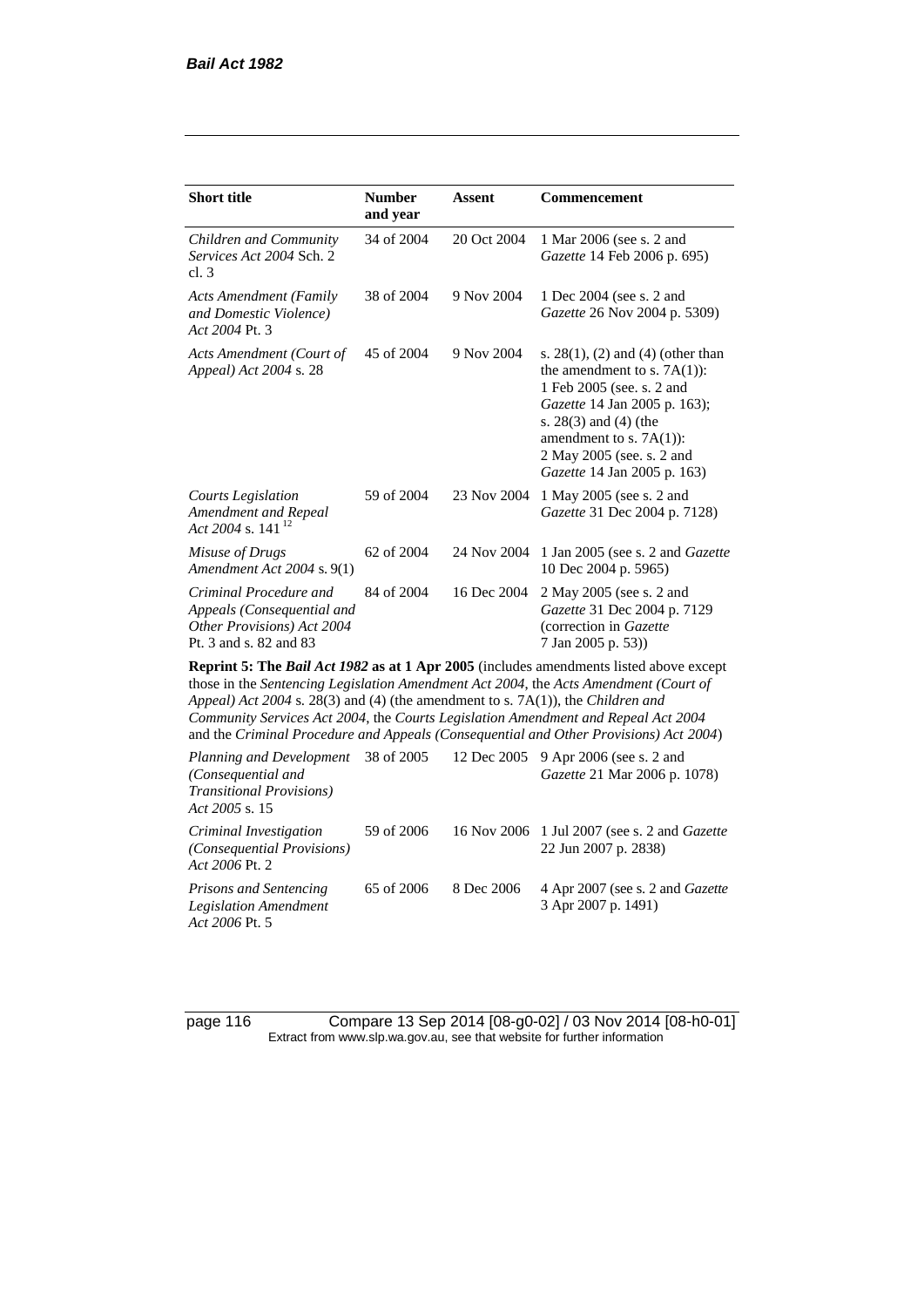| <b>Short title</b>                                                                                                                                    | <b>Number</b><br>and year | <b>Assent</b> | Commencement                                                                                                                                                                                                         |  |  |
|-------------------------------------------------------------------------------------------------------------------------------------------------------|---------------------------|---------------|----------------------------------------------------------------------------------------------------------------------------------------------------------------------------------------------------------------------|--|--|
| <b>Reprint 6: The Bail Act 1982 as at 14 Sep 2007</b> (includes amendments listed above)                                                              |                           |               |                                                                                                                                                                                                                      |  |  |
| Criminal Law and Evidence 2 of 2008<br>Amendment Act 2008 s. 56                                                                                       |                           | 12 Mar 2008   | 27 Apr 2008 (see s. 2 and<br>Gazette 24 Apr 2008 p. 1559)                                                                                                                                                            |  |  |
| <b>Bail Amendment Act 2008</b><br>Pt. $2^{13}$                                                                                                        | 6 of 2008                 | 31 Mar 2008   | 1 Mar 2009 (see s. 2(b) and<br>Gazette 27 Feb 2009 p. 511)                                                                                                                                                           |  |  |
| <b>Medical Practitioners</b><br>Act 2008 Sch. 3 cl. 4                                                                                                 | 22 of 2008                | 27 May 2008   | 1 Dec 2008 (see s. 2 and<br>Gazette 25 Nov 2008 p. 4989)                                                                                                                                                             |  |  |
| Criminal Law Amendment<br>(Homicide) Act 2008 s. 24                                                                                                   | 29 of 2008                | 27 Jun 2008   | 1 Aug 2008 (see s. 2(d) and<br>Gazette 22 Jul 2008 p. 3353)                                                                                                                                                          |  |  |
| Reprint 7: The Bail Act 1982 as at 6 Mar 2009 (includes amendments listed above)                                                                      |                           |               |                                                                                                                                                                                                                      |  |  |
| Police Amendment<br>Act 2009 s. 12                                                                                                                    | 42 of 2009                | 3 Dec 2009    | 13 Mar 2010 (see s. 2(b) and<br>Gazette 12 Mar 2010 p. 941)                                                                                                                                                          |  |  |
| <b>Health Practitioner</b><br><b>Regulation National Law</b><br>(WA) Act 2010 Pt. 5 Div. 4                                                            | 35 of 2010                | 30 Aug 2010   | 18 Oct 2010 (see s. 2(b) and<br>Gazette 1 Oct 2010 p. 5075-6)                                                                                                                                                        |  |  |
| <b>Electronic Transactions</b><br>Act 2011 s. 25                                                                                                      | 46 of 2011                | 25 Oct 2011   | 1 Aug 2012 (see s. 2(c) and<br>Gazette 31 Jul 2012 p. 3683)                                                                                                                                                          |  |  |
| Statutes (Repeals and<br>Minor Amendments)<br>Act 2011 s. 19                                                                                          | 47 of 2011                | 25 Oct 2011   | 26 Oct 2011 (see s. 2(b))                                                                                                                                                                                            |  |  |
| Misuse of Drugs<br>Amendment Act 2011 Pt. 3                                                                                                           | 56 of 2011                | 21 Nov 2011   | 24 Mar 2012 (see s. 2(b) and<br>Gazette 23 Mar 2012 p. 1363)                                                                                                                                                         |  |  |
| <b>Reprint 8: The Bail Act 1982 as at 6 Jul 2012</b> (includes amendments listed above except<br>those in the Electronic Transactions Act 2011 s. 25) |                           |               |                                                                                                                                                                                                                      |  |  |
| Criminal Organisations<br>Control Act 2012 s. 172                                                                                                     | 49 of 2012                | 29 Nov 2012   | 2 Nov 2013 (see s. 2(b) and<br>Gazette 1 Nov 2013 p. 4891)                                                                                                                                                           |  |  |
| <b>Courts and Tribunals</b><br>(Electronic Processes<br>Facilitation) Act 2013 Pt. 3<br>Div. 1 (s. 21-31)                                             | 20 of 2013                | 4 Nov 2013    | Pt. $3$ Div. 1 (other than s. 22,<br>23, 25 and 27-30):<br>25 Nov 2013 (see s. 2(b) and<br>Gazette 22 Nov 2013 p. 5391);<br>s. 22, 23, 25 and 27-30:<br>13 Sep 2014 (see s. 2(b) and<br>Gazette 12 Sep 2014 p. 3279) |  |  |

<sup>1M</sup> Under the *Cross-border Justice Act 2008* section 14, in order to give effect to that Act, this Act must be applied with the modifications prescribed by the *Cross-border Justice Regulations 2009* Part 3 Division 3 as if this Act had been altered in that way. If a modification is to replace or insert a numbered provision, the new provision is identified by the superscript 1M appearing after the provision

Compare 13 Sep 2014 [08-g0-02] / 03 Nov 2014 [08-h0-01] page 117 Extract from www.slp.wa.gov.au, see that website for further information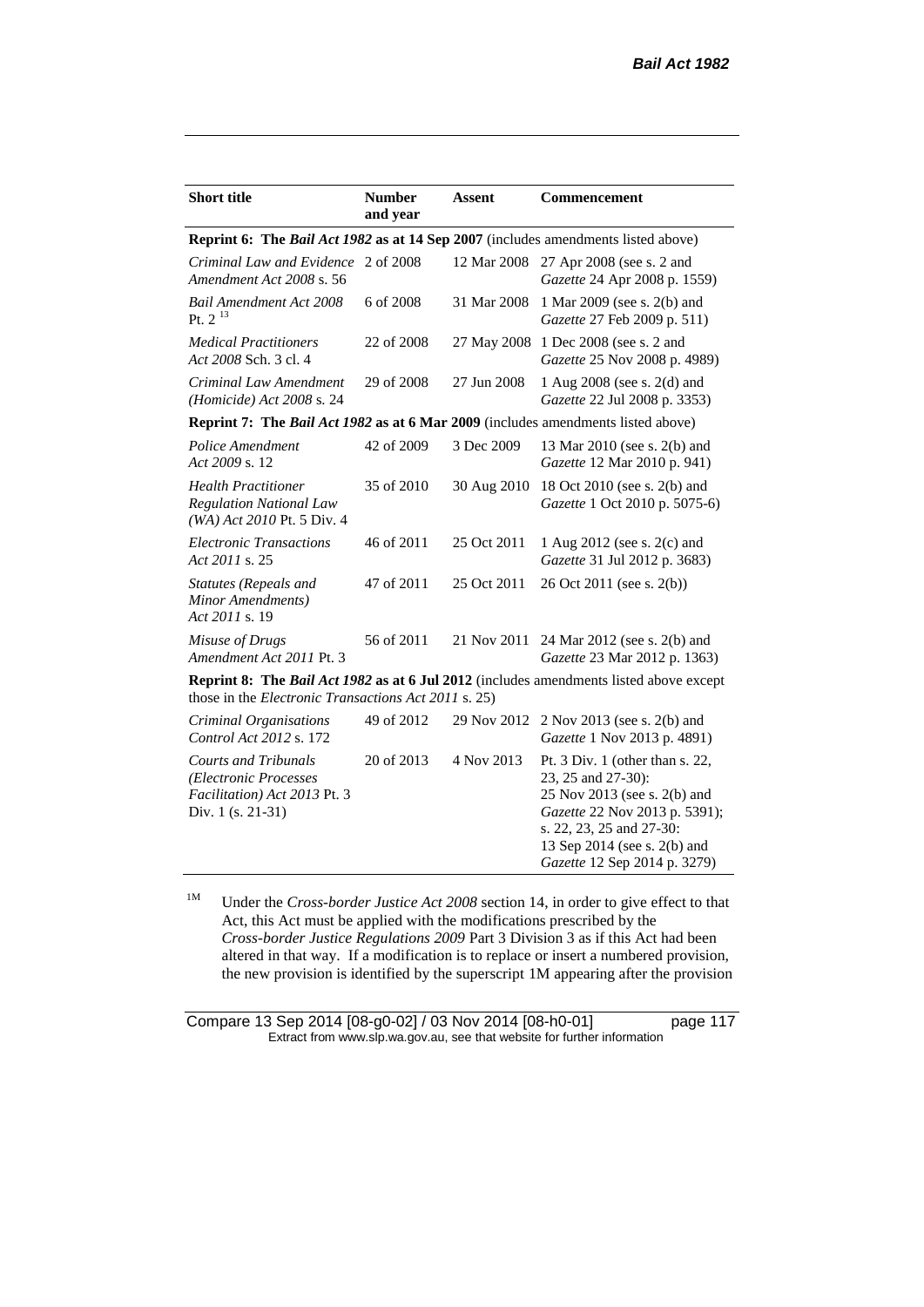number. If a modification is to replace or insert a definition, the new definition is identified by the superscript 1M appearing after the defined term.

<sup>1a</sup> On the date as at which this compilation was prepared, provisions referred to in the following table had not come into operation and were therefore not included in this compilation. For the text of the provisions see the endnotes referred to in the table.

### **Provisions that have not come into operation**

| <b>Short title</b>                                                                      | <b>Number</b><br>and year | <b>Assent</b> | <b>Commencement</b>                         |
|-----------------------------------------------------------------------------------------|---------------------------|---------------|---------------------------------------------|
| <b>Mental Health Legislation</b><br>Amendment Act 2014 Pt. 4<br>Div. 4 Subdiv. $2^{14}$ | 25 of 2014                |               | $3$ Nov 2014 To be proclaimed (see s. 2(b)) |

<sup>2</sup> Repealed by the *Sentencing Legislation Amendment and Repeal Act 2003*.

- <sup>3</sup> The short title of the *Justices Act 1902* was changed to the *Criminal Procedure (Summary) Act 1902* by the *Courts Legislation Amendment and Repeal Act 2004*  s. 25. The Act was then repealed by the *Criminal Procedure and Appeal (Consequential and Other Provisions) Act 2004.*
- <sup>4</sup> The amendment in the *Sentencing Legislation Amendment and Repeal Act 1999* s. 26 had not come into operation when it was repealed by the *Sentencing Legislation Amendment and Repeal Act 2003* s. 31.
- <sup>5</sup> The *Machinery of Government (Miscellaneous Amendments) Act 2006* Pt. 3 Div. 1 was repealed by the *Statutes (Repeals and Minor Amendments) Act 2011* s. 23(2) before it purported to come into operation.
- <sup>6</sup> The *Bail Amendment Act 1984* s. 10 and 11 were repealed by the *Bail Amendment Act 1988* s. 20.
- <sup>7</sup> The *Bail Act 1982* was not in operation at the time when the reprint was compiled, but the reprinting was authorised by the *Bail Amendment Act 1988* s. 21.
- <sup>8</sup> The *Acts Amendment (Ministry of Justice) Act 1993* Pt. 19 is a transitional provision that is of no further effect.
- <sup>9</sup> The *Criminal Procedure Amendment Act 1993* s. 13 is a transitional provision that is of no further effect.
- <sup>10</sup> The *Bail Amendment Act 1998* s. 6(2) is a transitional provision that is of no further effect.
- <sup>11</sup> The *Acts Amendment and Repeal (Courts and Legal Practice) Act 2003* s. 97 reads as follows:

page 118 Compare 13 Sep 2014 [08-g0-02] / 03 Nov 2014 [08-h0-01] Extract from www.slp.wa.gov.au, see that website for further information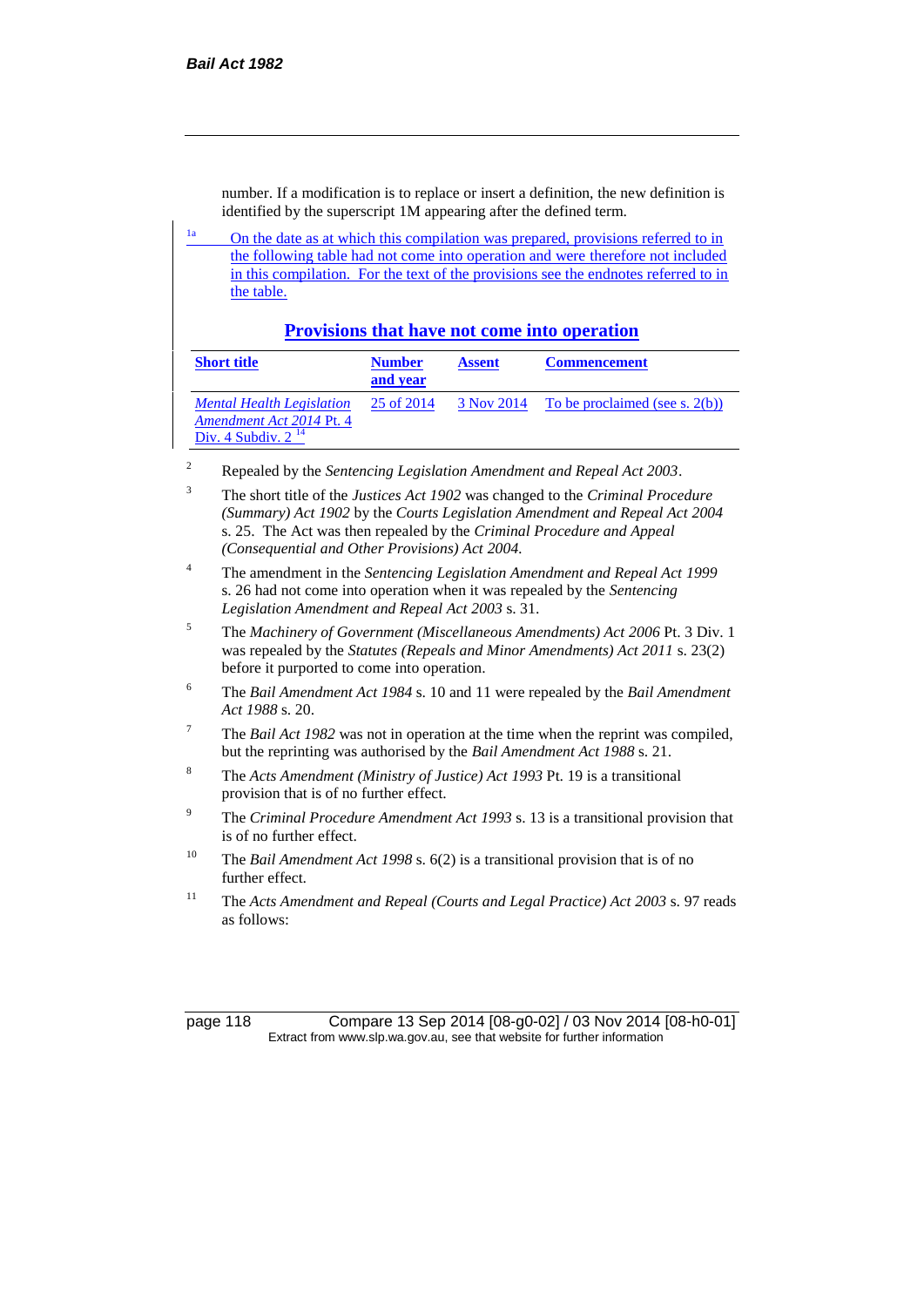#### **97. References to Crown Solicitor**

If in a written law or other document or instrument there is a reference to the Crown Solicitor that reference may, where the context so requires, be read as if it had been amended to be a reference to the State Solicitor.

- <sup>12</sup> The amendment in the *Courts Legislation Amendment and Repeal Act 2004* s. 141 (amending Sch. 1 Pt. A cl. 4) is not included because the clause it sought to amend had been amended by the *Acts Amendment (Court of Appeal) Act 2004* s. 28(4) before the amendment purported to come into operation.
- <sup>13</sup> The *Bail Amendment Act 2008* s. 6(2), 9(4)-(11), 10(2), 11(3), 15(5)-(8), 16(2), 18(4)-(5), 21(3), 22(2), 23(4), 24(6)-(7), 27(2)-(3), 28(6), 30(4)-(5), 31(2)-(3), 32(3)-(4), 33(6), 40(2), 41(5)-(9), 42(3) and 44 are transitional provisions.
- <sup>14</sup> On the date as at which this compilation was prepared, the *Mental Health Legislation Amendment Act 2014* Pt. 4 Div. 4 Subdiv. 2 had not come into operation. It reads as follows:

**Part 4 — Amendments to other Acts**

**Division 4 — Other Acts amended**

**Subdivision 2 —** *Bail Act 1982* **amended**

**34. Act amended**

This Subdivision amends the *Bail Act 1982*.

**35. Schedule 1 Part D clause 2 amended**

(1) In Schedule 1 Part D clause 2(3a):

(a) before "examined"  $(1<sup>st</sup>$  and  $2<sup>nd</sup>$  occurrences) insert:

assessed or

(b) delete paragraph (a) and insert:

(a) that the accused be assessed, either by a medical practitioner or by an authorised mental health practitioner as defined in the *Mental Health Act 2014* section 4, for the purpose of deciding whether to make a referral under section 26 of that Act;

Compare 13 Sep 2014 [08-g0-02] / 03 Nov 2014 [08-h0-01] page 119 Extract from www.slp.wa.gov.au, see that website for further information